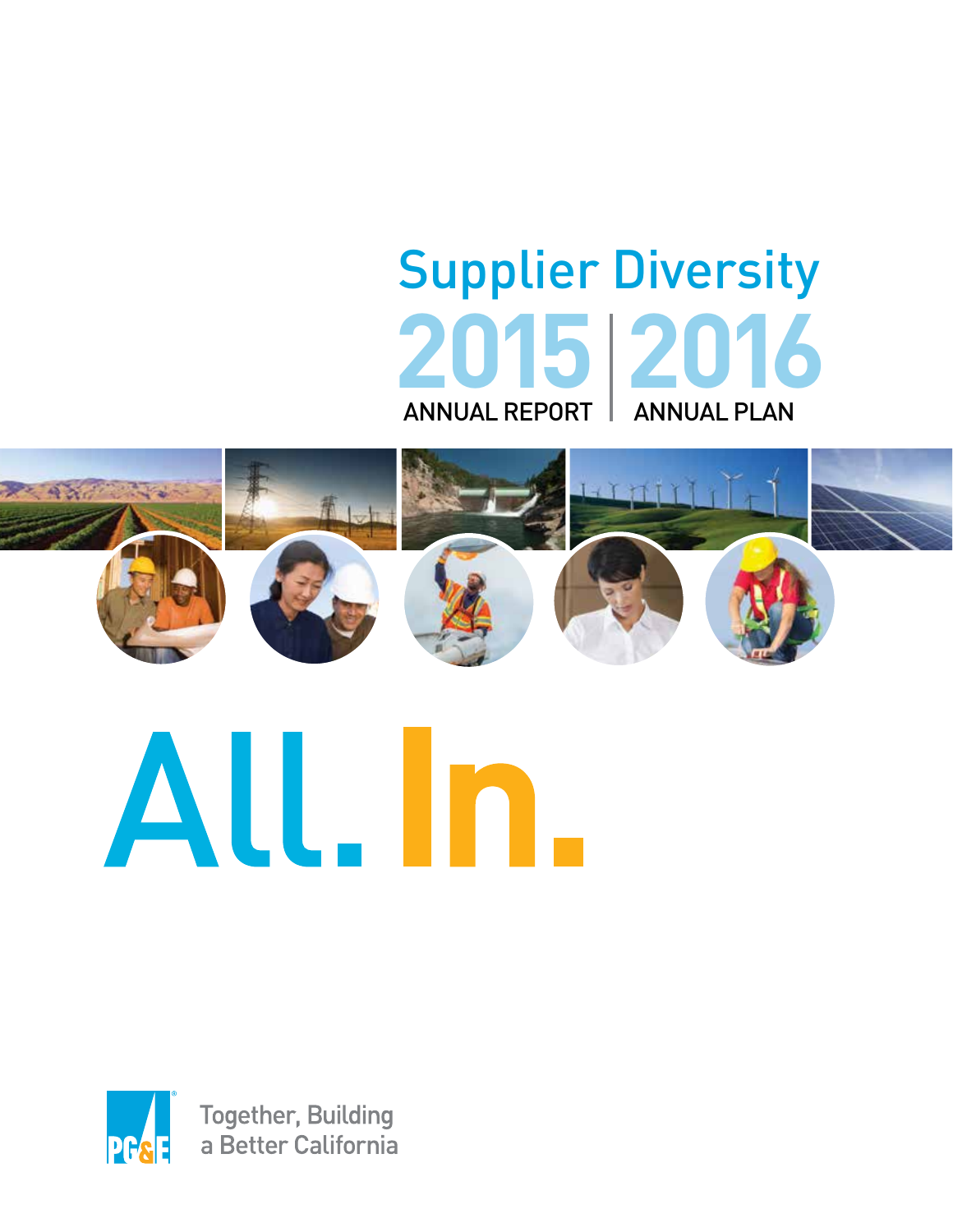#### BEFORE THE PUBLIC UTILITIES COMMISSION OF THE STATE OF CALIFORNIA

Order Instituting Rulemaking into Implementation of Public Utilities Code Sections 8281-8286 Relating to Women, Minority, Service-Disabled Veteran and Lesbian, Gay, Bisexual and Transgender Business Enterprises R. 91-02-0111

#### PACIFIC GAS AND ELECTRIC COMPANY (U 39 M)

Annual Women-, Minority-, Service-Disabled Veteran and Lesbian, Gay, Bisexual and Transgender-Owned Business Enterprises Report for Calendar Year 2015

Pacific Gas and Electric Company Post Office Box 770000 San Francisco, CA 94177 (415) 973-7000

March 1, 2016

## Table of Contents

### 2015 Annual Report

|            | Letter from the Presidents                                | 3  |
|------------|-----------------------------------------------------------|----|
| Sec. 9.1.1 | Description of Internal and External Program Activities   | 8  |
| Sec. 9.1.2 | Summary of Purchases                                      | 27 |
| Sec. 9.1.3 | Program Expenses                                          | 36 |
| Sec. 9.1.4 | Description of Progress in Meeting or Exceeding Set Goals | 36 |
| Sec. 9.1.5 | Summary of Utilization of WMDVBE Subcontractors           | 37 |
| Sec. 9.1.6 | Supplier Complaints                                       | 37 |
| Sec. 9.1.7 | Supplier Recruitment in Low Utilization Areas             | 38 |
| Sec. 9.1.8 | Retention of All Documents/Data                           | 42 |
| Sec. 9.1.9 | Additional WMDVLGBTBE Activity                            | 42 |

### 2016 Annual Plan

| Sec. 10.1.1 WMDVLGBTBE Annual Short-, Mid- and Long-Term Goals        | 45  |
|-----------------------------------------------------------------------|-----|
| Sec. 10.1.2 Program Activities Planned for 2016                       | 46  |
| Sec. 10.1.3 Supplier Recruitment in Low Utilization Areas             | 48  |
| Sec. 10.1.4 Plans for Recruiting WMDVLGBTBEs in Excluded Categories   | 49  |
| Sec. 10.1.5 Plans for Subcontracting                                  | 50. |
| Sec. 10.1.6 Plans for Complying with WMDVLGBTBE Program Guidelines 50 |     |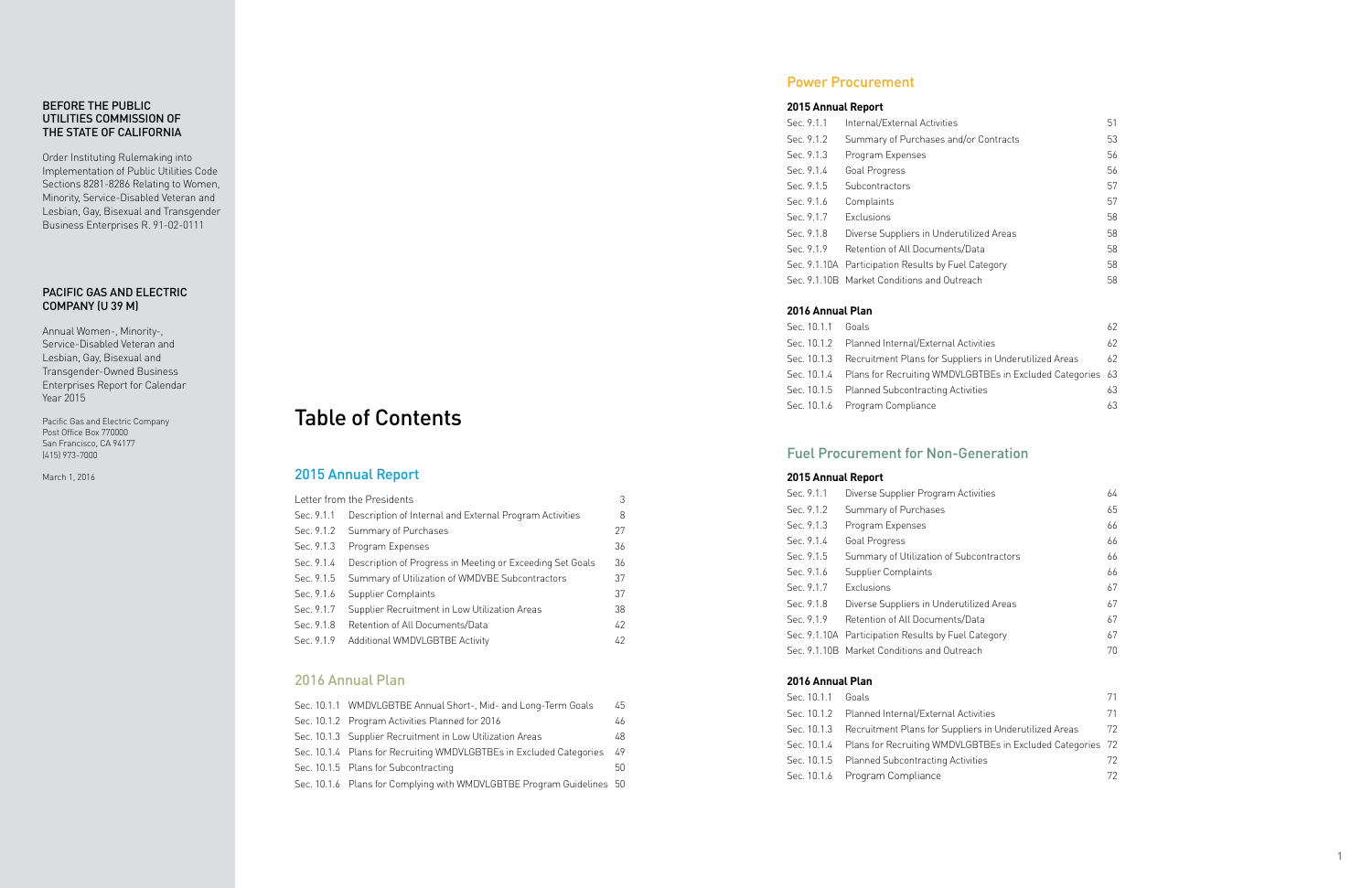## Power Procurement

### **2015 Annual Report**

| Sec. 9.1.1 | Internal/External Activities                        | 51 |
|------------|-----------------------------------------------------|----|
| Sec. 9.1.2 | Summary of Purchases and/or Contracts               | 53 |
| Sec. 9.1.3 | Program Expenses                                    | 56 |
| Sec. 9.1.4 | Goal Progress                                       | 56 |
| Sec. 9.1.5 | Subcontractors                                      | 57 |
| Sec. 9.1.6 | Complaints                                          | 57 |
| Sec. 9.1.7 | Exclusions                                          | 58 |
| Sec. 9.1.8 | Diverse Suppliers in Underutilized Areas            | 58 |
| Sec. 9.1.9 | Retention of All Documents/Data                     | 58 |
|            | Sec. 9.1.10A Participation Results by Fuel Category | 58 |
|            | Sec. 9.1.10B Market Conditions and Outreach         | 58 |

#### **2016 Annual Plan**

| Sec. 10.1.1 Goals |                                                                        | 62 |
|-------------------|------------------------------------------------------------------------|----|
|                   | Sec. 10.1.2 Planned Internal/External Activities                       | 62 |
|                   | Sec. 10.1.3 Recruitment Plans for Suppliers in Underutilized Areas     | 62 |
|                   | Sec. 10.1.4 Plans for Recruiting WMDVLGBTBEs in Excluded Categories 63 |    |
|                   | Sec. 10.1.5 Planned Subcontracting Activities                          | 63 |
|                   | Sec. 10.1.6 Program Compliance                                         | 63 |
|                   |                                                                        |    |

## Fuel Procurement for Non-Generation

#### **2015 Annual Report**

| Sec. 9.1.1 | Diverse Supplier Program Activities                 | 64 |
|------------|-----------------------------------------------------|----|
| Sec. 9.1.2 | Summary of Purchases                                | 65 |
| Sec. 9.1.3 | Program Expenses                                    | 66 |
| Sec. 9.1.4 | Goal Progress                                       | 66 |
| Sec. 9.1.5 | Summary of Utilization of Subcontractors            | 66 |
| Sec. 9.1.6 | Supplier Complaints                                 | 66 |
| Sec. 9.1.7 | Exclusions                                          | 67 |
| Sec. 9.1.8 | Diverse Suppliers in Underutilized Areas            | 67 |
| Sec. 9.1.9 | Retention of All Documents/Data                     | 67 |
|            | Sec. 9.1.10A Participation Results by Fuel Category | 67 |
|            | Sec. 9.1.10B Market Conditions and Outreach         | 70 |
|            |                                                     |    |

#### **2016 Annual Plan**

| Sec. 10.1.1 Goals |                                                                        | 71 |
|-------------------|------------------------------------------------------------------------|----|
|                   | Sec. 10.1.2 Planned Internal/External Activities                       | 71 |
|                   | Sec. 10.1.3 Recruitment Plans for Suppliers in Underutilized Areas     | 72 |
|                   | Sec. 10.1.4 Plans for Recruiting WMDVLGBTBEs in Excluded Categories 72 |    |
|                   | Sec. 10.1.5 Planned Subcontracting Activities                          | 72 |
|                   | Sec. 10.1.6 Program Compliance                                         | 72 |
|                   |                                                                        |    |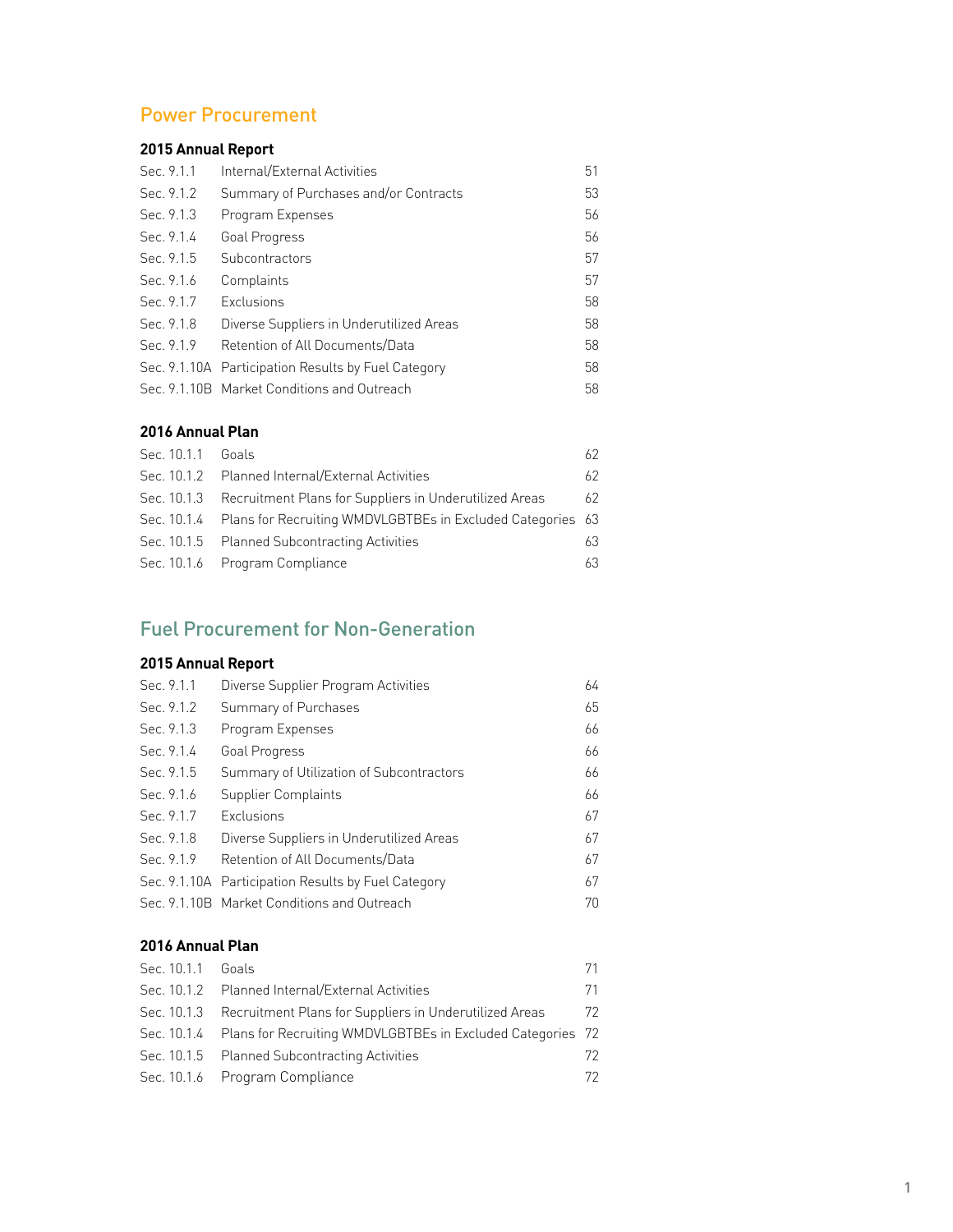# **ANNUAL REPORT**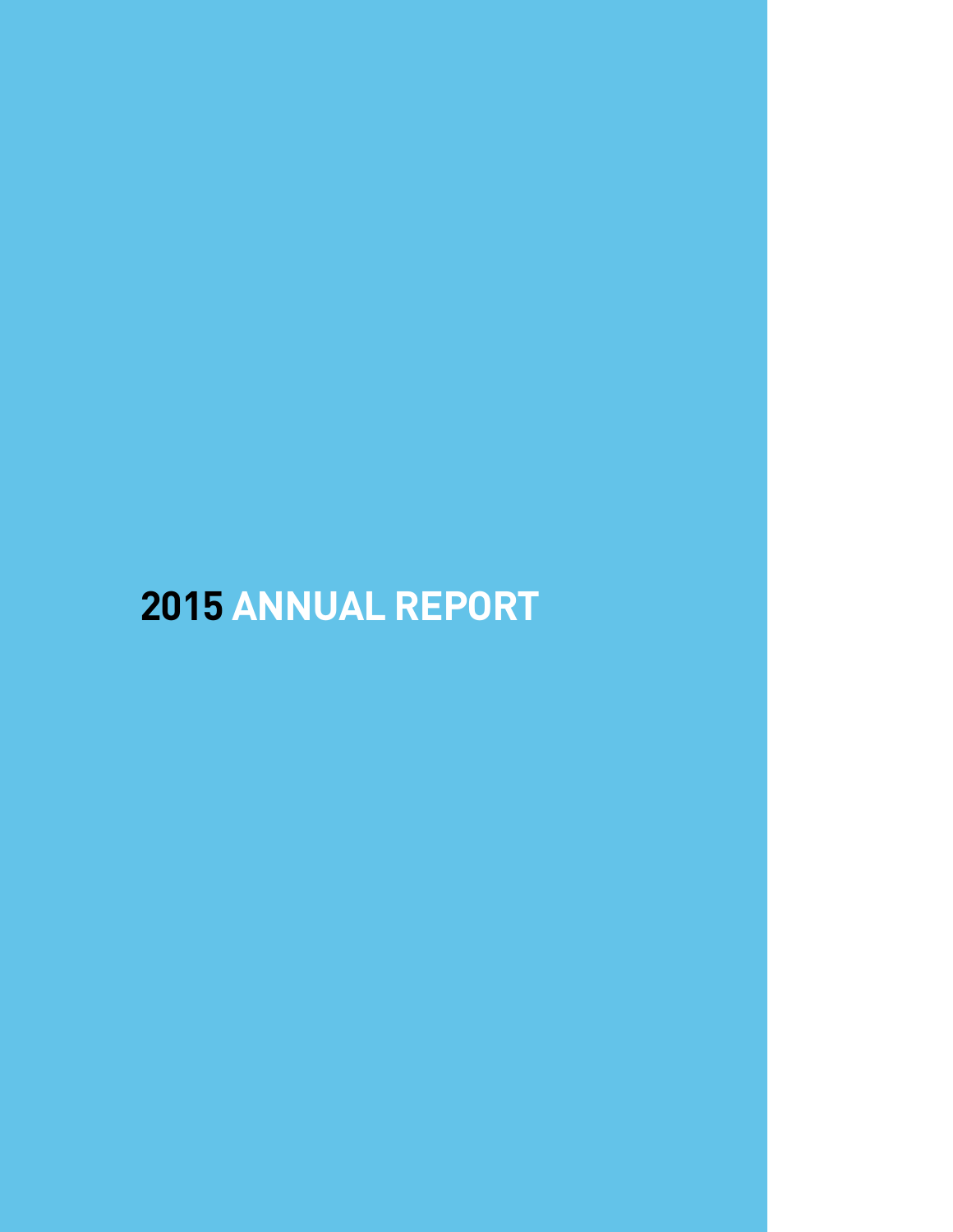## Letter from the Presidents

## PG&E 'All In' with Supplier Diversity

As one of California's longest-tenured businesses, PG&E recognized many years ago the value of cultivating a community of suppliers that reflects our state's wonderful diversity, increases economic opportunity in our local communities and enhances the quality of the service we provide to our customers. Today, we are "all in" when it comes to supporting diverse suppliers, and our results demonstrate this commitment.

Last year marked our 35th year since launching our Supplier Diversity Program, and importantly, it was our best year in supplier diversity. In 2015, PG&E spent an all-time high of \$2.5 billion with diverse suppliers, which is 44% of the company's total spend. That's even more remarkable when you consider that just 10 years ago PG&E's diverse spend was \$492 million, or 21.7% of the total.

This growth reflects the success of a variety of initiatives we have put in place. For example, we introduced the Prime Supplier Academy in 2015, which helps our largest suppliers develop their own supplier diversity programs and expand opportunities for diverse businesses to add value in PG&E's extended supply chain. Our Supplier Development Program also supports incumbent diverse suppliers with executive mentorship, technical assistance and new opportunity identification.

In addition, we have focused on raising awareness and broadening support for supplier diversity across the company. The theme of "All in" captures PG&E's cross-functional commitment to providing opportunities for California's diverse businesses. It also mirrors the company's "One PG&E" philosophy, which guides the way we work together within PG&E to deliver safe, reliable, affordable and clean energy to the 16 million people we serve.

As we prepare for California's energy future, the innovation and skills that our diverse business partners offer will continue to be important to our success. As our 35 years of experience has shown, supplier diversity improves the quality of our service. It strengthens the bonds we have with our local communities. And it makes a difference in the economic health of our state, supporting jobs and generating billions of dollars of economic activity.

We are proud to share our progress in this year's report, and we stand by our commitment to its continued success.

Nick Stavropoulos President, Gas

Geisha Williams President, Electric



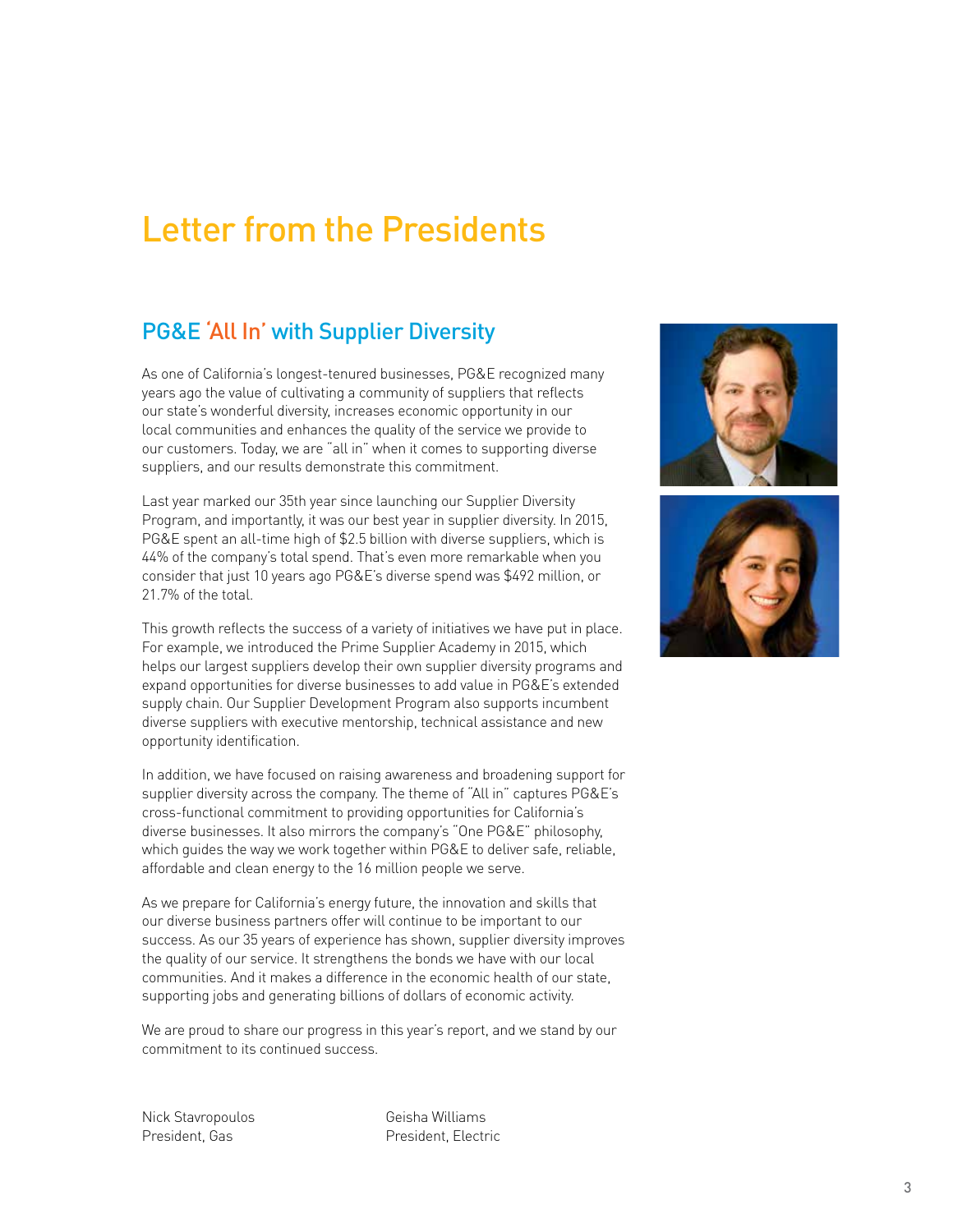## Results Summary and Highlights

This is Pacific Gas and Electric Company's (PG&E) annual report to the California Public Utilities Commission (CPUC) on its progress in procuring goods and services from women, minority, service-disabled veteran (WMDVBE) and lesbian, gay, bisexual and transgender (LGBTBE) business enterprises—or jointly WMDVLGBTBEs.

In 2015, PG&E again exceeded the two billion dollar supplier diversity milestone, spending \$2.5 billion with diverse suppliers, or 44.0 percent of its total procurement. This is the fourth consecutive year that PG&E has exceeded the two billion dollar mark, an accomplishment achieved by only a handful of corporations in the nation. The company spent an overall \$5.6 billion on products and services to ensure safe, reliable and affordable service to its customers. This represented an increase of \$448.3 million or 8.7 percent when compared to the previous year. In comparison, diverse spend increased by more than \$356.8 million or 16.9 percent, significantly surpassing the procurement base's rate of increase.

For ten consecutive years, PG&E has exceeded the CPUC's General Order 156 (GO 156) goal of 21.5 percent. By sustaining its 40+ percent performance and by strengthening the quality of its supplier diversity program initiatives and diverse supply base, PG&E reinforces its commitment to an inclusive supply chain and to the economic development of the California communities it serves.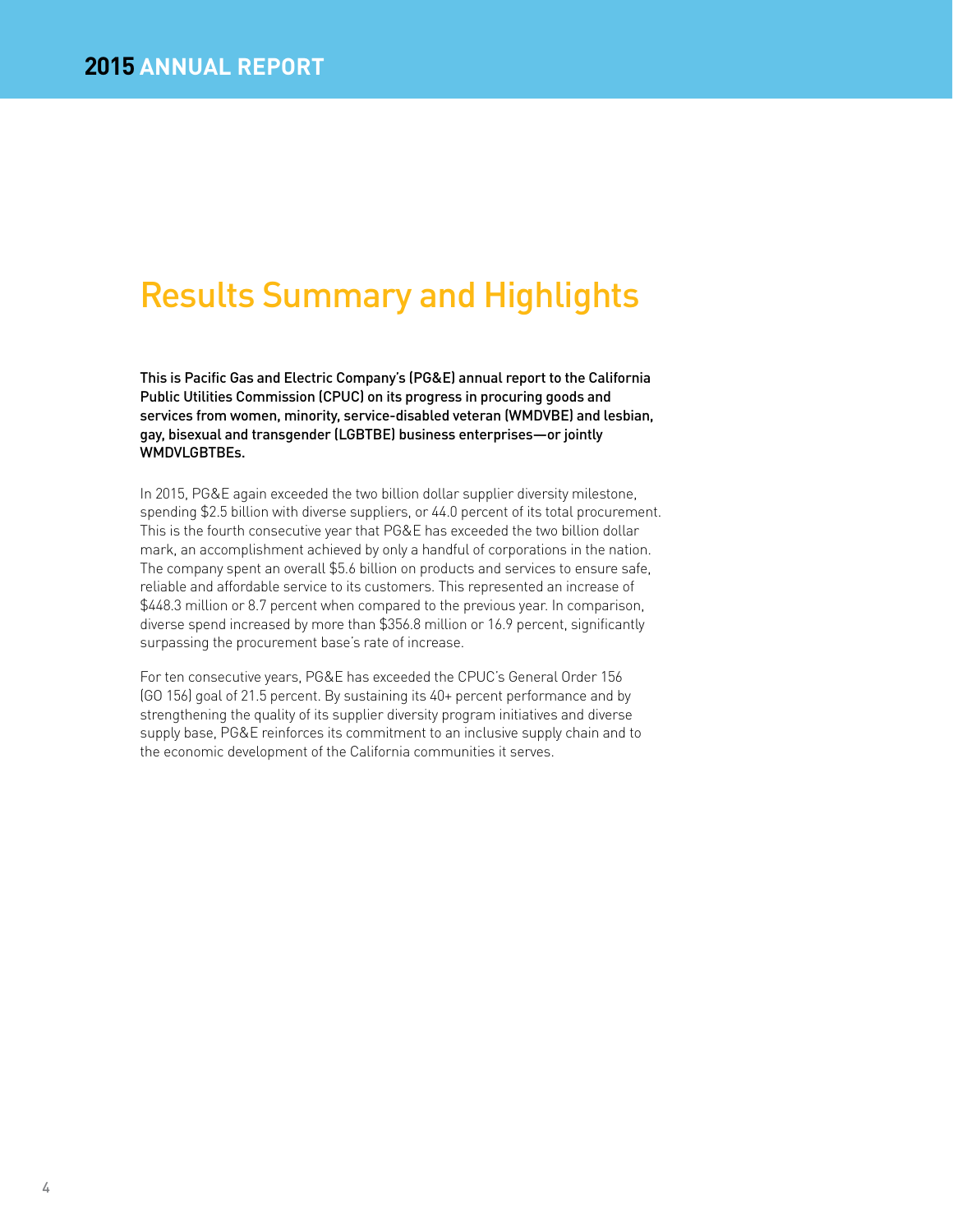## PG&E's Success in 2015

Through a focus on strategic sourcing, competitive bidding and supplier development, PG&E's breakthrough results in 2015 increased year-over-year in every major category:

- Total diverse spend reached an all-time high of \$2.5 billion. This represented a year-overyear increase of \$356.8 million or 16.9 percent.
- Total minority business enterprise (MBE) spend reached an all-time high of \$1.6 billion. This represented a year-over-year increase of \$226.1 million or 16.6 percent.
- Total women business enterprise (WBE) spend reached an all-time high of \$723.1 million. This represented a year-over-year increase of \$101.2 million or 16.3 percent.
- Combining minority women and WBE categories, PG&E spent more than \$1.2 billion with women-owned businesses. This represented a year-over-year increase of \$174.8 million or 17.4 percent.
- Service-disabled veteran business enterprise (DVBE) spend reached an all-time high of \$154.6 million. This represented a year-over-year increase of \$29.5 million or 23.6 percent.

#### **Diverse Category Comparison 2014–2015**

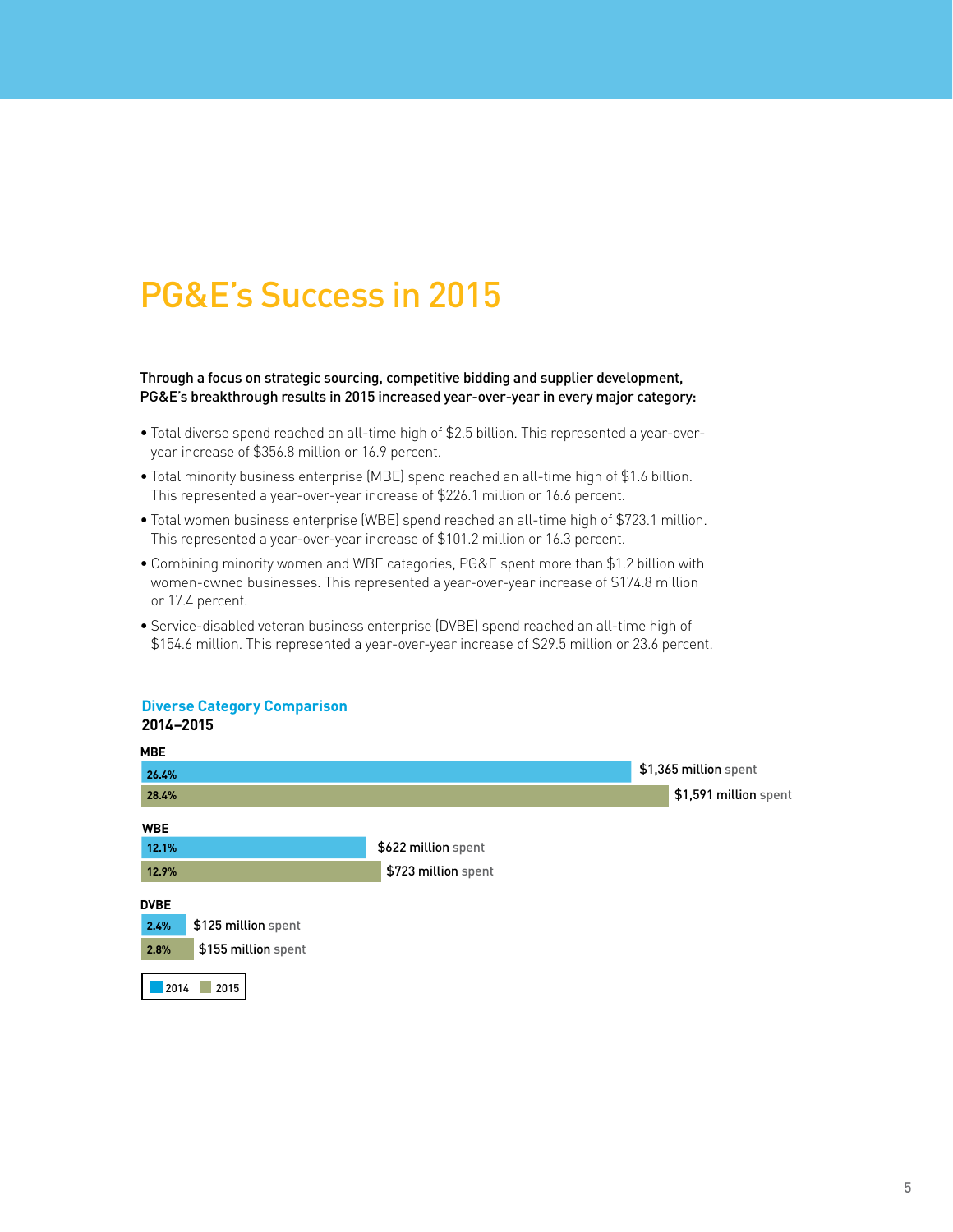#### PG&E's dedication to finding and developing qualified diverse suppliers helped the company significantly improve its utilization of MBEs in every ethnic category year over year:

- Asian/Pacific American spend reached a high of \$395.0 million. This represented a year-over-year increase of \$39.8 million or 11.2 percent.
- African American spend reached a high of \$440.5 million. This represented a year-over-year increase of \$49.2 million or 12.6 percent.
- Hispanic American spend reached a high of \$602.4 million. This represented a year-over-year increase of \$124.9 million or 26.2 percent.
- Native American spend reached a high of \$152.8 million. This represented a year-over-year increase of \$12.2 million or 8.7 percent.
- Minority men spend reached a high of \$1.1 billion. This represented a year-over-year increase of \$152.5 million or 15.5 percent.
- Minority women spend reached a high of \$456.8 million. This represented a year-over-year increase of \$73.5 million or 19.2 percent.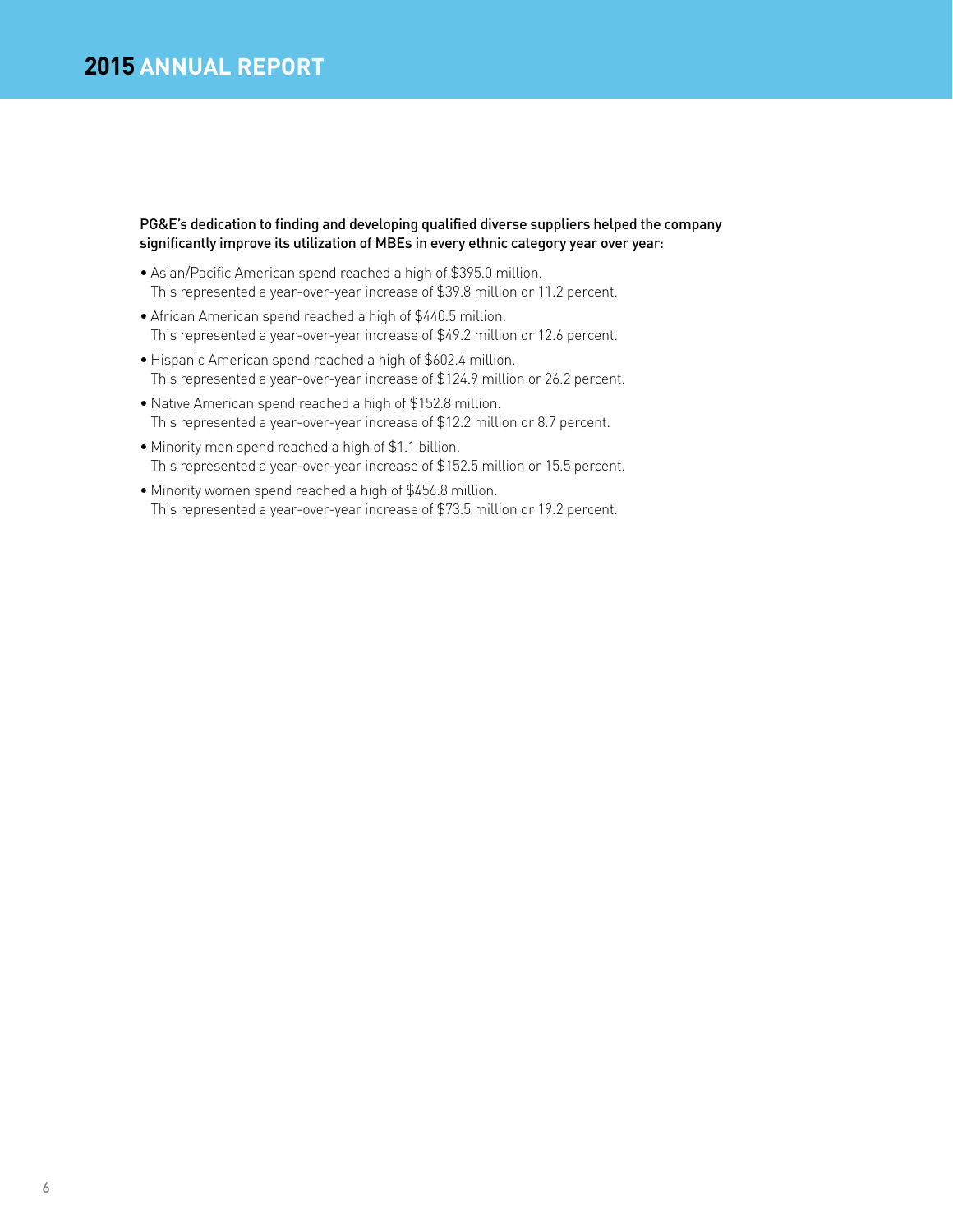#### PG&E's Five-Year Continuous Improvement Trend

PG&E is steadfast in incorporating supplier diversity into its procurement process. The company's diverse spend over the last five years demonstrates the progress it has made in all three diverse spend categories. Total spend increased \$1.2 billion or 27.3 percent over the last five years while diverse spend increased at a significantly faster rate, \$857.7 million or 53.3 percent.

- MBE spend increased \$574.4 million or 56.5 percent.
- WBE spend increased \$208.9 million or 40.6 percent.
- DVBE spend increased \$74.4 million or 92.9 percent.

#### **PG&E Five Year Performance—WMDVBE 2011–2015**



#### Each of the ethnic categories increased significantly over the past five years as well:

- Asian Pacific American spend increased \$176.4 million or 80.6 percent.
- African American spend increased \$174.6 million or 65.7 percent.
- Hispanic American spend increased \$193.2 million or 47.2 percent.
- Native American spend increased \$30.2 million or 24.7 percent.
- Minority men spend increased \$399.8 million or 54.4 percent.
- Minority women spend increased \$174.6 million or 61.9 percent.

As PG&E strives for continuous improvement, the company's Supplier Diversity, Sourcing and the Line of Business teams, will continue to work cross-functionally to develop new strategic initiatives to ensure sustainable supplier diversity results.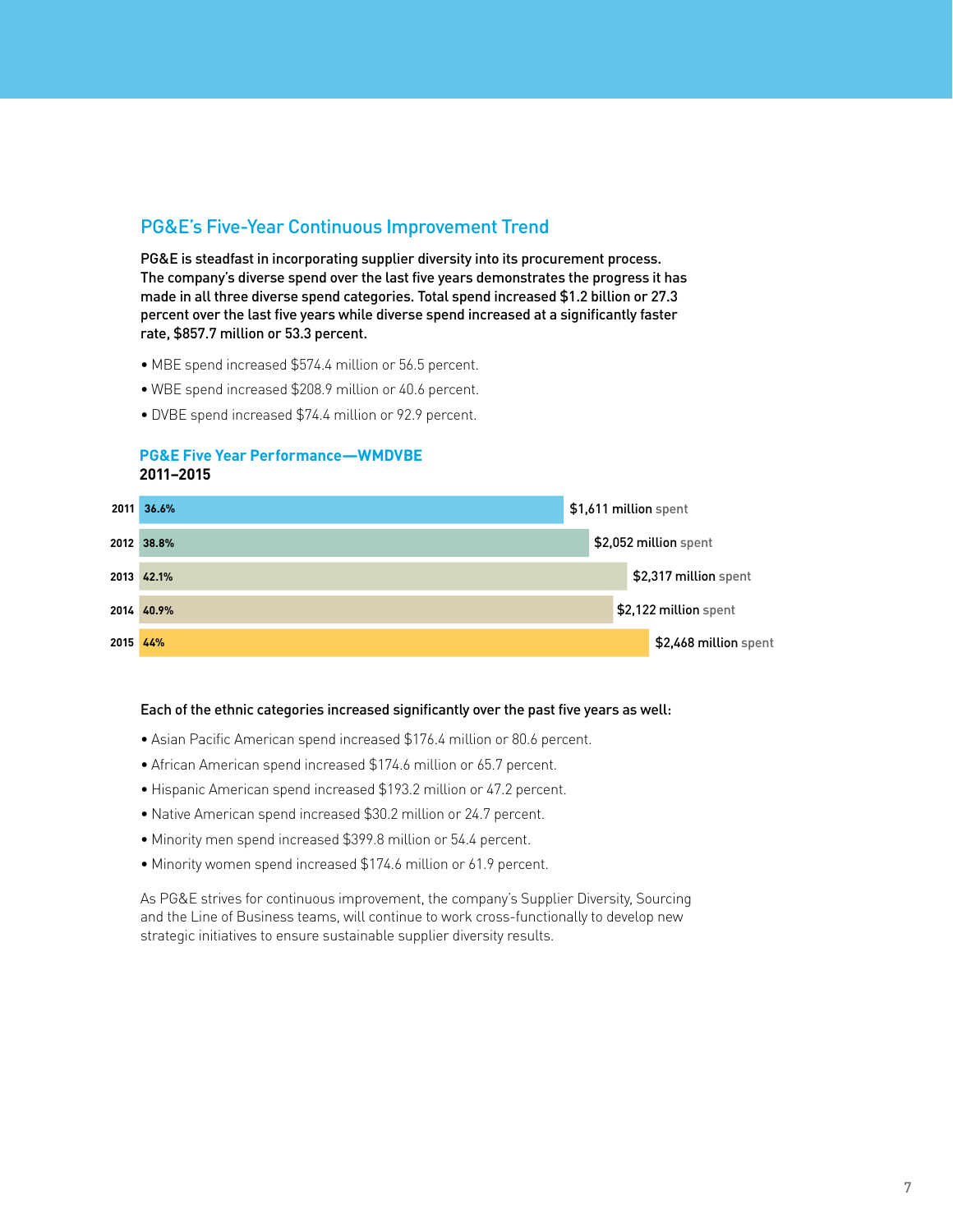### Description of Internal and External Program Activities (Sec. 9.1.1)

A description of WMDVLGBTBE activities engaged in during the previous calendar year.

#### **INTERNAL PROGRAM ACTIVITIES**

#### Supplier Diversity Program Resources and Team Structure

Under PG&E's Supply Chain Responsibility Department, the Supplier Diversity Program supports the company in its mission to include WMDVLGBTBEs in the supply chain. The Director of Supply Chain Responsibility leads PG&E's supplier diversity, sustainability and ethical supply chain programs and is supported by a team of supply chain responsibility professionals. The Director reports to the Vice President of Supply Chain Management. The Supply Chain Responsibility team partnered with the sourcing organization, line of business (LOB) officers and their appointed Supplier Diversity LOB Champions to develop and implement strategies and programs to strengthen WMDVLGBTBE participation in PG&E's business.

#### PG&E's key work in supplier diversity includes:

- Establishing officer- and director-level supplier diversity goals for each LOB
- Tracking and reporting monthly supplier diversity spend results
- Leading cross-functional teams to achieve and sustain supplier diversity goals
- Advancing and implementing WMDVLGBTBE business development strategies
- Encouraging and supporting prime suppliers to develop their own robust supplier diversity initiatives
- Responding to WMDVLGBTBE prospective supplier inquiries
- Developing supplier diversity communications and training plans
- Managing technical assistance and supplier development
- Collaborating with diverse business community organizations
- Executing successful supplier diversity outreach events
- Ensuring compliance with General Order 156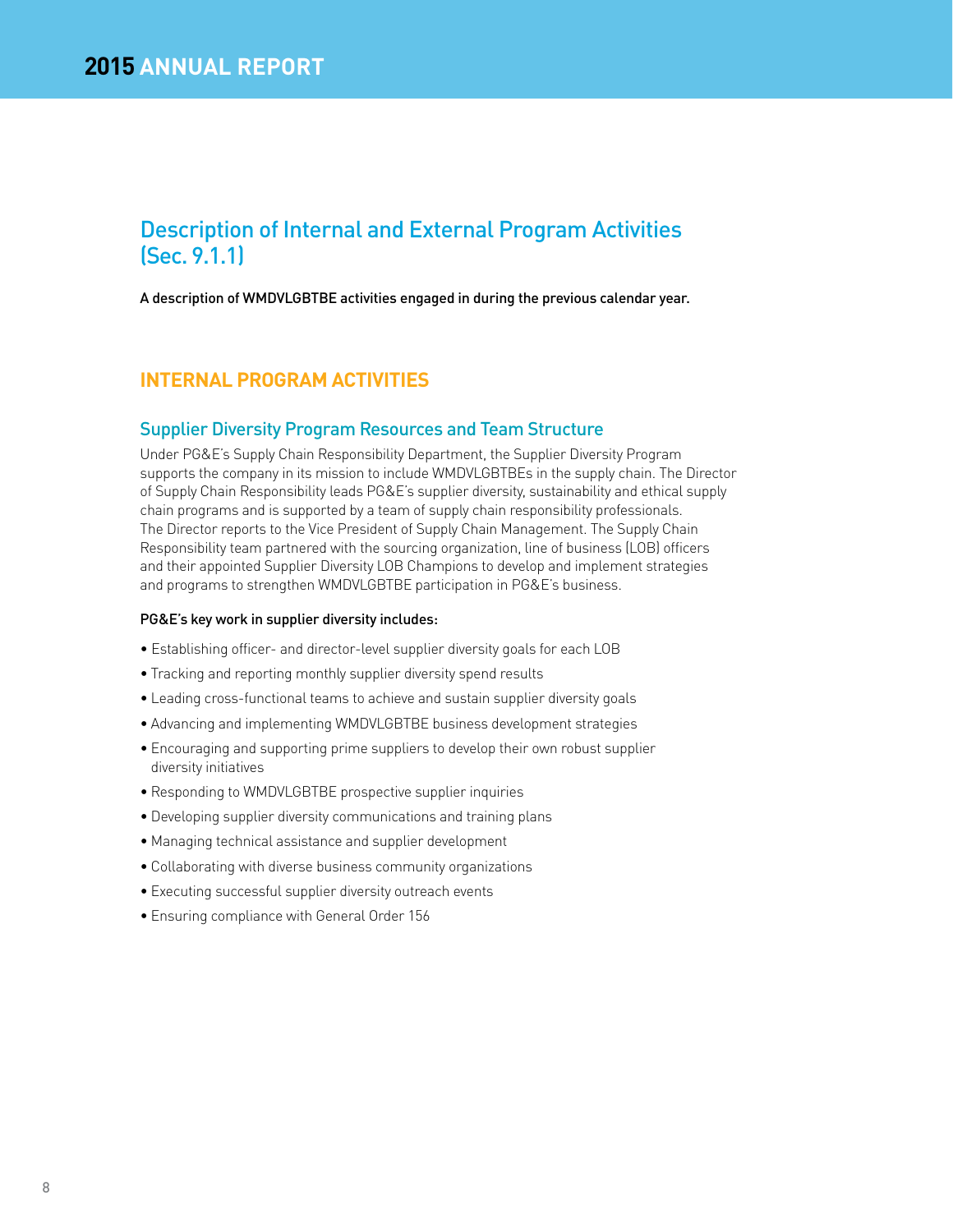### Employee Education

In 2015, PG&E continued to educate and engage its employees about the Supplier Diversity Program's mission, goals and initiatives throughout the year. This was accomplished using multiple channels and tools.

#### **Training**

PG&E conducted formal and informal supplier diversity training throughout the company to offer counsel and assistance to employees. The Supplier Diversity team trained newly-appointed Supplier Diversity LOB Champions on their key role as drivers of supplier diversity efforts and results achievement within their line of business. This included education on how to drive accountability, uncover potential diversity opportunities and support the competitive success of WMDVLGBTBEs. Champions and key partners across the company were educated on how to identify specific diversity opportunities through value chain and spend data analysis. Team members conducted training sessions focused on upcoming projects and on how to work with direct suppliers to optimize diverse subcontracting.

#### Supplier Diversity Outreach Ambassador Program

To strengthen PG&E's supplier diversity outreach activities, the Supplier Diversity team continued to recruit and train volunteer Outreach Ambassadors throughout the company. In 2015, PG&E's Supplier Diversity Outreach Ambassador Program grew to more than 200 volunteers. Outreach Ambassadors, many of whom are buyers within PG&E's Sourcing organization, represent PG&E at various diverse business community events, sharing information about how to do business with PG&E. Through the efforts of Outreach Ambassadors, PG&E extended its outreach to thousands of prospective WMDVLGBTBEs that participated in matchmaking sessions, visited PG&E booths or attended diverse business conferences and trade shows, throughout PG&E's service territory.

#### Partnered Outreach with Employee Resource Groups

In 2015, PG&E's Supplier Diversity team partnered with its Employee Resource Groups (ERG) to organize a series of educational workshops targeting the needs of small and diverse suppliers. The workshops were also opportunities to engage officers to participate as keynote speakers and to educate employees on supplier diversity through the company's ERG network.

As part of Black Heritage Month, and in partnership with its Black ERG, PG&E hosted a San Francisco workshop for more than 70 Bay Area black business owners in February 2015. PG&E's Vice President of IT Operations welcomed the attendees before they received valuable training on access to capital and contract opportunities at PG&E and beyond. PG&E conducted similar workshops in 2015 for Hispanic Heritage Month in partnership with its Latino ERG, and Veteran's Month in partnership with its Veterans ERG. The Senior Vice President for Gas Operations provided the welcome remarks for the Hispanic Heritage Month small business workshop while the Principal for Enterprise and Operational Risk Management gave the welcome remarks for the veterans' event. PG&E also worked with its Pride ERG to conduct the inaugural 2015 LGBT Business Builder Workshop, held in San Francisco in collaboration with the Small Business Administration, the Golden Gate Business Association and the CPUC.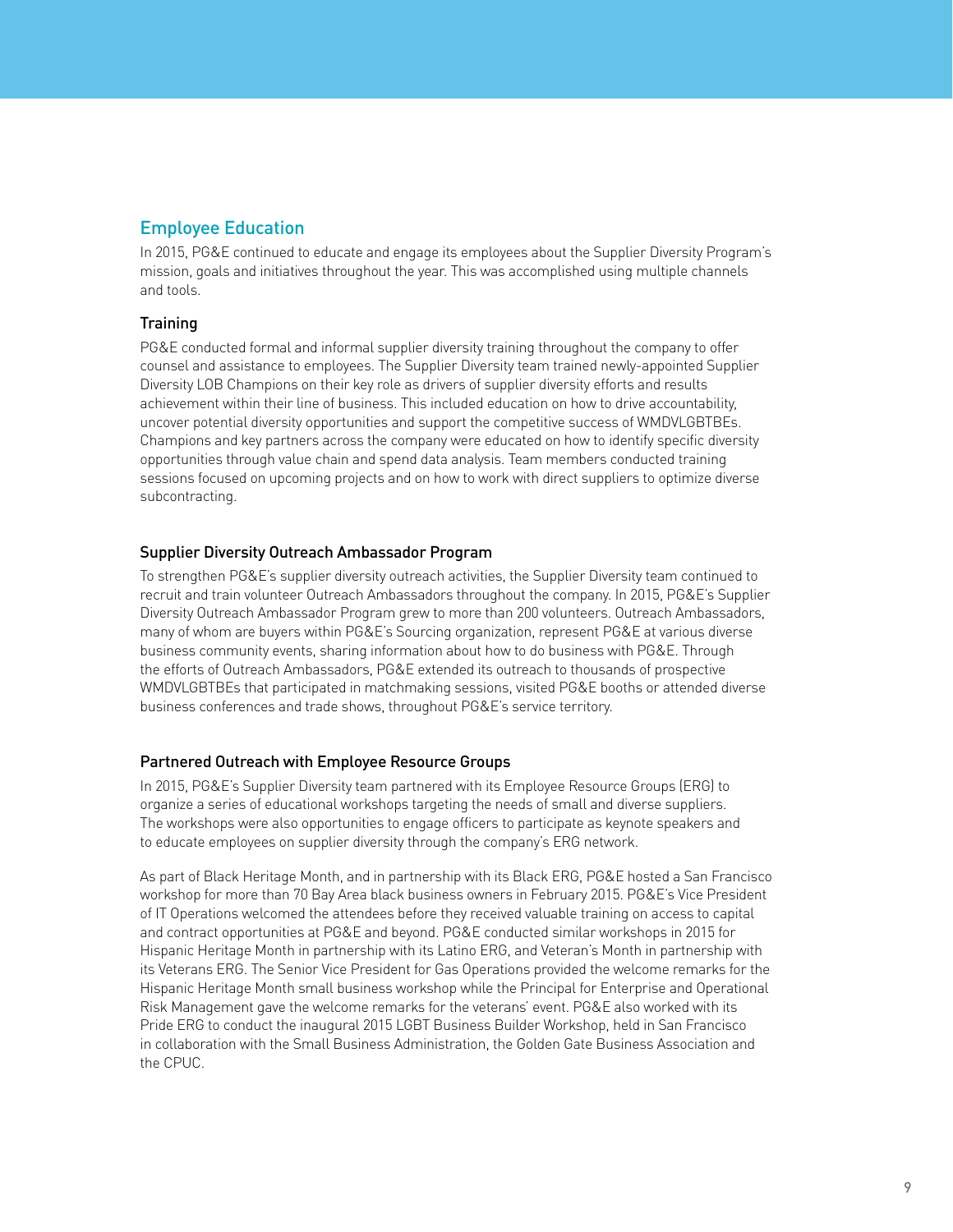#### External and Internal Websites

PG&E updated its external Supply Chain Responsibility website in 2015 to distribute information on PG&E's Supplier Diversity Program in a more streamlined and user-friendly format. On the website, prospective suppliers can obtain PG&E's Supplier Code of Conduct and Supplier Qualification Manual. In addition, WMDVLGBTBEs can find information about the CPUC Supplier Clearinghouse's diverse business certification, PG&E's Technical Assistance Program and Prime Supplier Program. A section of the website dedicated to PG&E's "Diverse Suppliers Go Green" signature initiative includes resources and tools to help WMDVLGBTBEs advance sustainable business practices.

The Supplier Diversity Calendar of Events continued to be a valuable external website component. Updated monthly, this calendar lists supplier diversity outreach events, technical assistance trainings and other opportunities to meet with PG&E representatives throughout the year. PG&E also posted a number of upcoming bid opportunities on its website. In 2015, PG&E published more than three dozen contract opportunity announcements totaling more than \$350 million.

PG&E redesigned its Supplier Diversity Program's quarterly newsletter, *Powered by Diversity*, in 2015. It continued to be a key vehicle for sharing supplier diversity information on the external website. This quarterly newsletter was also distributed to internal and external stakeholders. It featured new information on best practices, success stories and recent activities.

PG&E's enterprise-wide internal website shared a wide range of company and product news, industry features and officer messages to its approximately 23,000 employees. During the year, *The Bulletin*, the top news section of the internal *PG&E@Work* home page, featured prominent supplier diversity success stories. These online news briefs provided educational information about supplier diversity accomplishments, new endeavors, outreach events, recognition and training. In 2015, 35 separate articles on supplier diversity appeared in PG&E's website news section.

The Supply Chain Responsibility team's internal website also kept employees updated on PG&E's supplier diversity program initiatives and processes. This website provided sourcing information as well as details on how to contact the team and identify WMDVLGBTBEs. In addition to the latest General Order 156 Annual Report, the website provided the company's supplier diversity history, definitions and information on diverse supplier certification.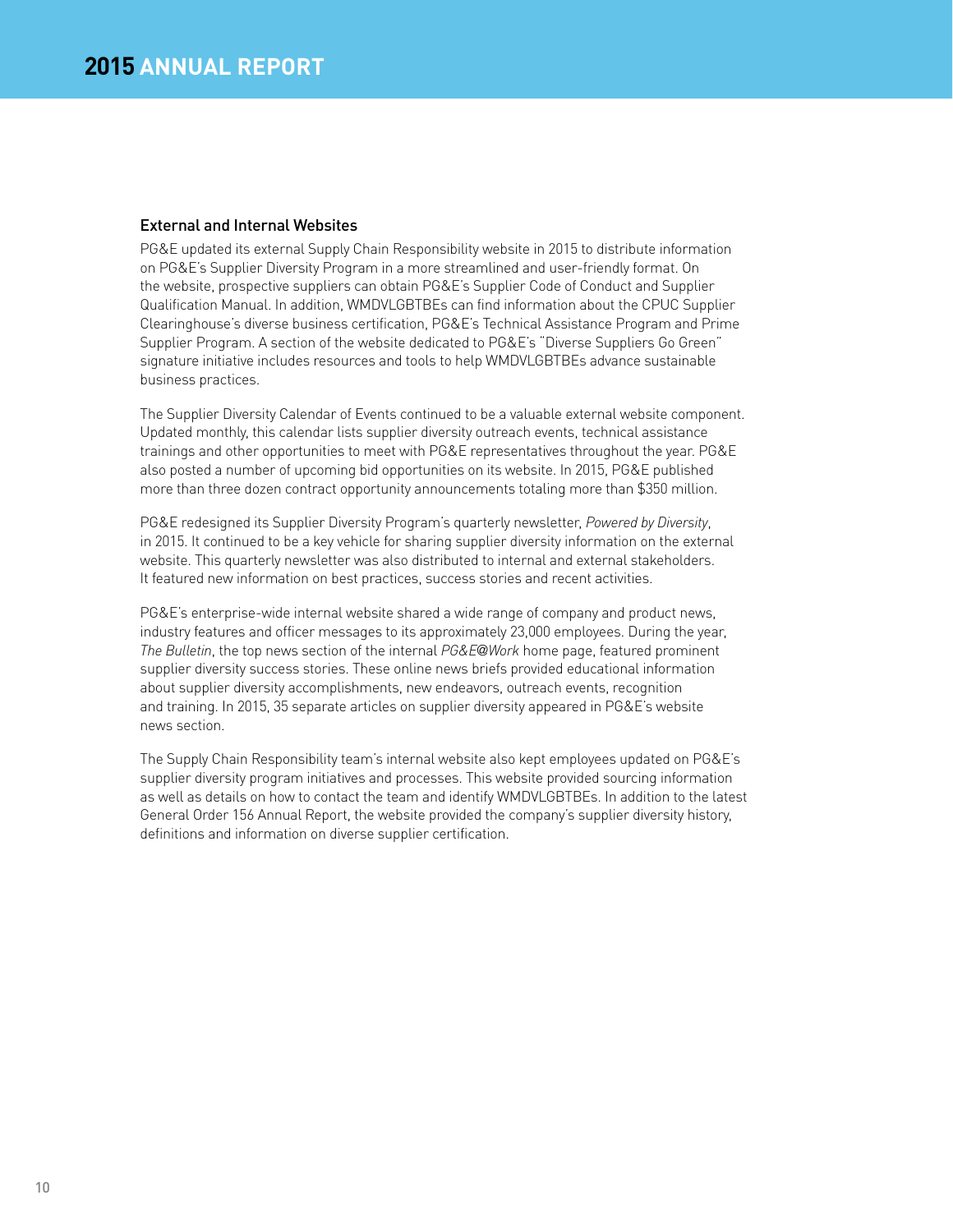#### Key Meetings and Conferences

Supplier diversity continued to be a strategic initiative discussed at PG&E meetings and conferences in 2015. PG&E highlighted supplier diversity goals and key initiatives in LOB and Sourcing staff meetings attended by Supplier Diversity team members as well as during quarterly Supplier Diversity LOB Champion meetings.

PG&E held its ninth annual Supplier Conference which includes both training and award presentations to top performing suppliers. All award-winning suppliers have embraced diversity within their supply chain. One of the eight winners recognized during the supplier awards ceremony was a diverse supplier. In addition, the conference educated suppliers on key PG&E initiatives such as supplier code of conduct, sustainability, safety requirements and supplier diversity.

Throughout 2015, PG&E's leadership reiterated the call for all employees to support company efforts to include diverse suppliers in competitive procurement processes. Supplier Diversity, Sourcing and LOB team members held meetings, on a regular basis, to ensure diverse suppliers were encouraged to help PG&E, particularly on high spend projects.

#### Employee Recognition

Throughout the year, PG&E recognized its LOB Champions, Sourcing team members and other key personnel for their noteworthy contributions to building PG&E's supplier diversity success. Recognition included certificates of appreciation, acknowledgment of their contributions during LOB Champion meetings and awards presented at various company meetings. At the 2015 Supplier Diversity and Sustainability Achievement Awards, senior PG&E officers presented special supplier diversity awards to employees with exceptional 2014 supplier diversity performance. PG&E's President recognized one individual with the "President's Award" for best exemplifying role model leadership in supplier diversity and sustainability. Other individuals and teams received awards for implementing best practices in the course of producing excellent supplier diversity results. The event's keynote speaker, Justin G. Nelson, president of the National Gay and Lesbian Chamber of Commerce, shared his experience of co-founding this organization and commended PG&E's industry-leading supplier diversity efforts.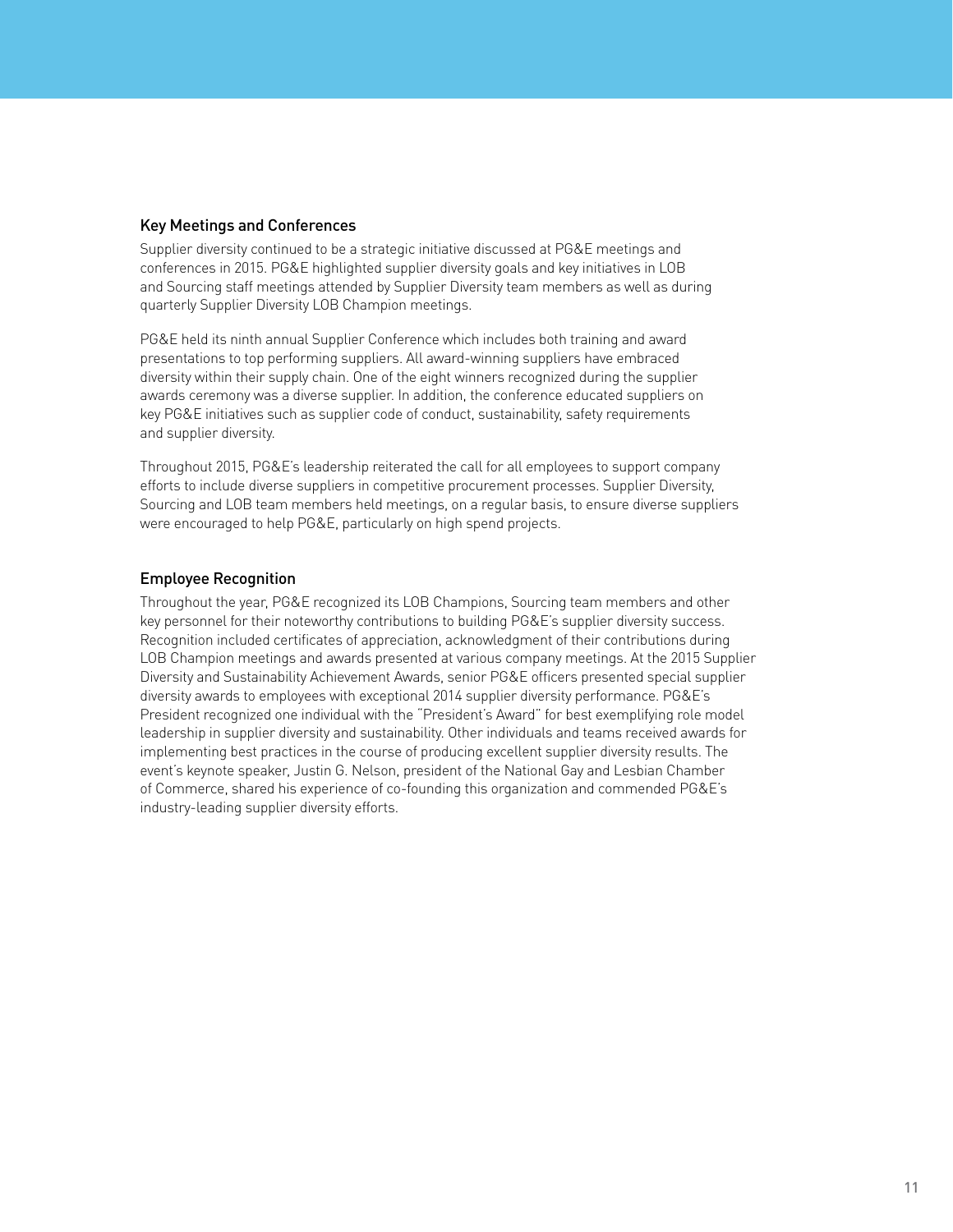#### Coverage of Results

PG&E used multiple channels to communicate its supplier diversity results to internal and external stakeholders in 2015. After filing the company's Supplier Diversity 2014 Annual Report and 2015 Annual Plan, PG&E distributed the report internally to Supplier Diversity LOB Champions, officers and other employees. The report was also distributed externally to the company's community partner organizations, as well as other California utilities and suppliers. Numerous local and national news outlets published articles regarding PG&E's \$2 billion spend with WMDVBEs in 2014. The company's *PG&E@Work* internal employee website featured a front-page story on the results. *CURRENTS*, the company's online publication for news and perspectives, published 13 stories throughout the year regarding supplier diversity. As in previous years, PG&E published year-end results in its online *Powered by Diversity* quarterly newsletter produced by the Supply Chain Responsibility team.

Monthly supplier diversity results were available company-wide through the company's supplier diversity reporting systems. The Supplier Diversity team responded to regular ad hoc requests for data and analytics. PG&E recognizes the importance of management review of metrics in driving performance, and continued to leverage reports to review processes that support goal achievement. PG&E's senior management team reviewed supplier diversity results in the company's key business metrics on a monthly basis. LOBs performing below goal were requested to provide a variance explanation and a list of actions required to close the gap.

At Supplier Diversity LOB Champion meetings, various LOB champions provided updates on current performance and shared key accomplishments, along with best practices. PG&E's Director of Supply Chain Responsibility led these cross-functional meetings that included Supplier Diversity, Sourcing and LOB representatives. The meetings often also included the Senior Vice President of Safety and Shared Services and Vice President of Supply Chain Management. PG&E also prepared supplier diversity results and presented on current progress for a meeting of the PG&E Board of Directors' Public Policy Committee.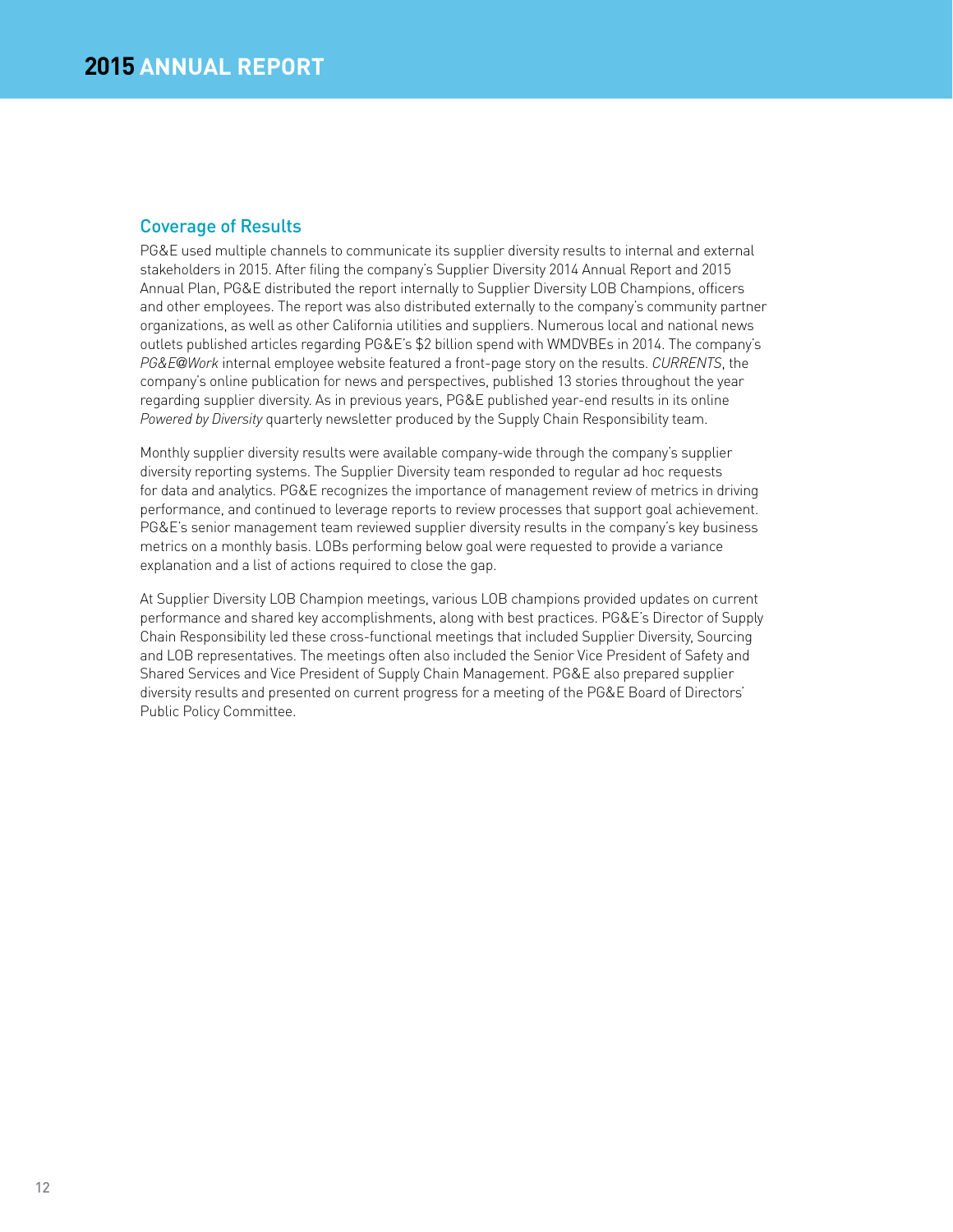#### Prime Supplier Program

In 2015, PG&E's supplier diversity subcontracting performance increased, with its prime suppliers reporting more than \$618.4 million in spending with WMDVBEs, representing an 8.7 percent increase over 2014. For many years, the Supplier Diversity Prime Supplier Program has helped PG&E suppliers increase the utilization of diverse suppliers in the supply chain through subcontracting and as business solution partners.

PG&E encouraged its prime suppliers, with over \$500,000 in annual business with the company, to submit a supplier diversity plan, set a supplier diversity performance goal and report on subcontracting with diverse suppliers. Prime suppliers were asked to report subcontracting monthly, detailing their progress toward these goals. In order to support prime suppliers through this process, PG&E conducted monthly Prime Supplier Program Webinar sessions. These training sessions reviewed the Prime Supplier Program's major components, including history, metrics, the creation and maintenance of a robust supplier diversity plan, how to report into the PG&E Prime Supplier Subcontracting Reporting system, and audit requirements. Trainings highlighted PG&E's *Prime Supplier Program Guide*, a downloadable and comprehensive supplier diversity resource. Other PG&E resources included a list of Prime Supplier Program Frequently Asked Questions.

In 2015, the Supplier Diversity and Sourcing teams continued to work with prime suppliers to develop and increase the use of diverse suppliers. PG&E asked these suppliers to support supplier diversity by examining their operations to identify every opportunity for diverse supplier participation. Some strategic suppliers developed plans that established diverse suppliers as business solution partners. Additionally, Supplier Diversity and Sourcing actively managed the performance of key prime suppliers to ensure they were on course to meet their year-end subcontracting goals.

At the end of 2015 and for the sixth year in a row, PG&E hired a MBE audit firm to perform an annual voluntary audit of its reported prime supplier subcontracting spend to ensure accurate reporting from prime suppliers. Audit findings were reflected in the 2015 reported results.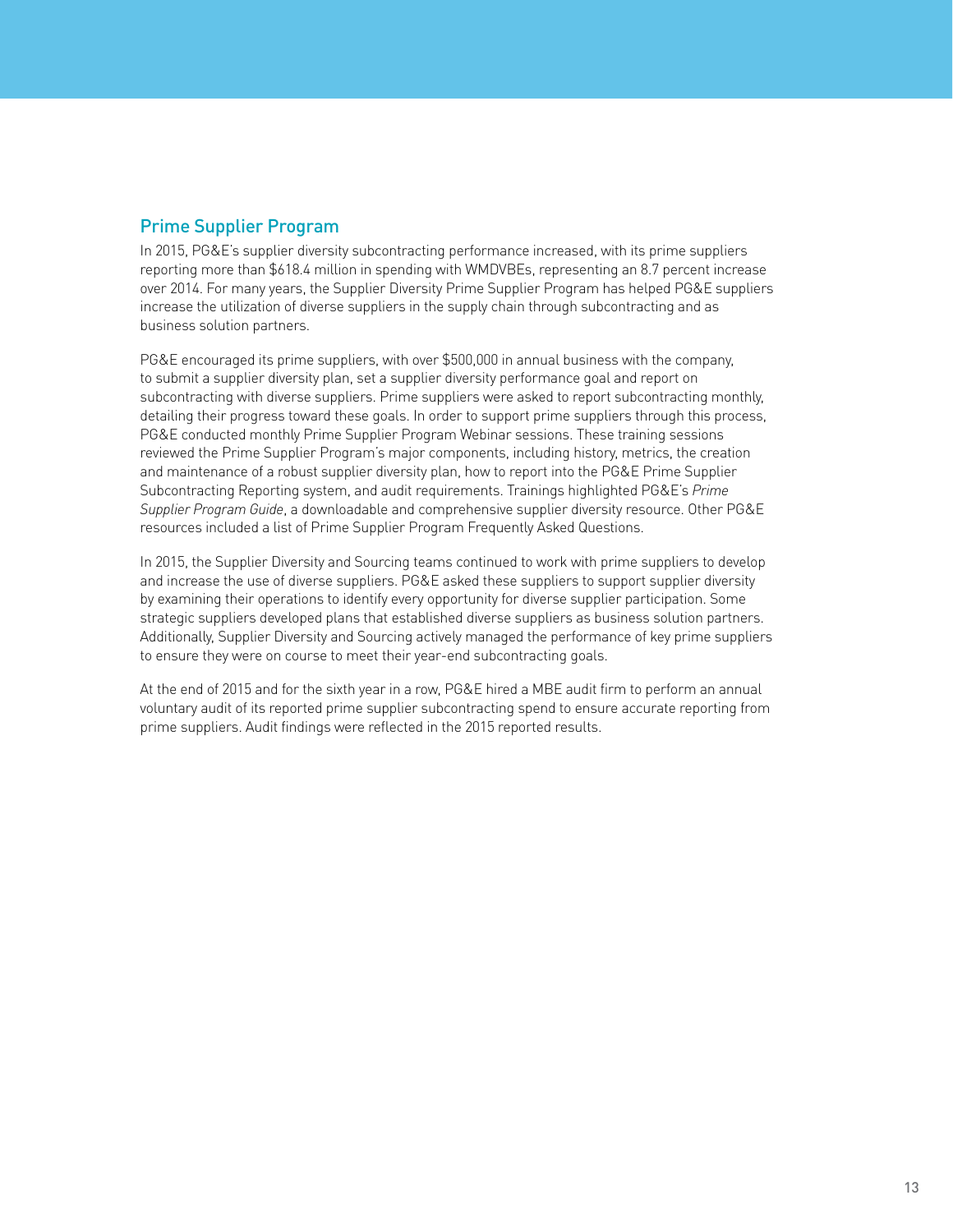#### Prime Supplier Academy Launched in 2015

In 2015, PG&E's Supply Chain Responsibility team launched the Prime Supplier Academy. The Prime Supplier Academy delivered a series of courses and programs using multiple mediums such as workshops, webinars, course materials and PowerPoint presentations. The Academy's training workshops helped prime suppliers enhance their success as they designed plans to meet supply chain responsibility requirements in several areas including supplier diversity.

More than 80 supplier representatives attended the Academy's first module on "The Value of Supply Chain Responsibility." This three-hour workshop defined supply chain responsibility at PG&E as a program that encompassed supplier diversity, environmental sustainability and ethical supply chain practices. The training covered critical insights regarding why supply chain diversity and sustainability played an increasingly important role in corporate strategies. The workshop also introduced tools to support prime suppliers in creating, operating and improving successful supply chain responsibility initiatives. The in-person workshop was followed up by a web-based training on similar content later in the year.

In addition to trainings on supply chain sustainability, the Academy also rolled out a workshop on "Connections: Business Matchmaking" to further support the effectiveness of a supplier's WMDVLGBTBE program. This two-hour workshop provided prime suppliers with step-by-step instructions on how to gain support for and execute a successful diverse business matchmaking event. The training also reviewed different approaches to conducting a business matchmaker and the best way to develop prospective diverse supplier relationships.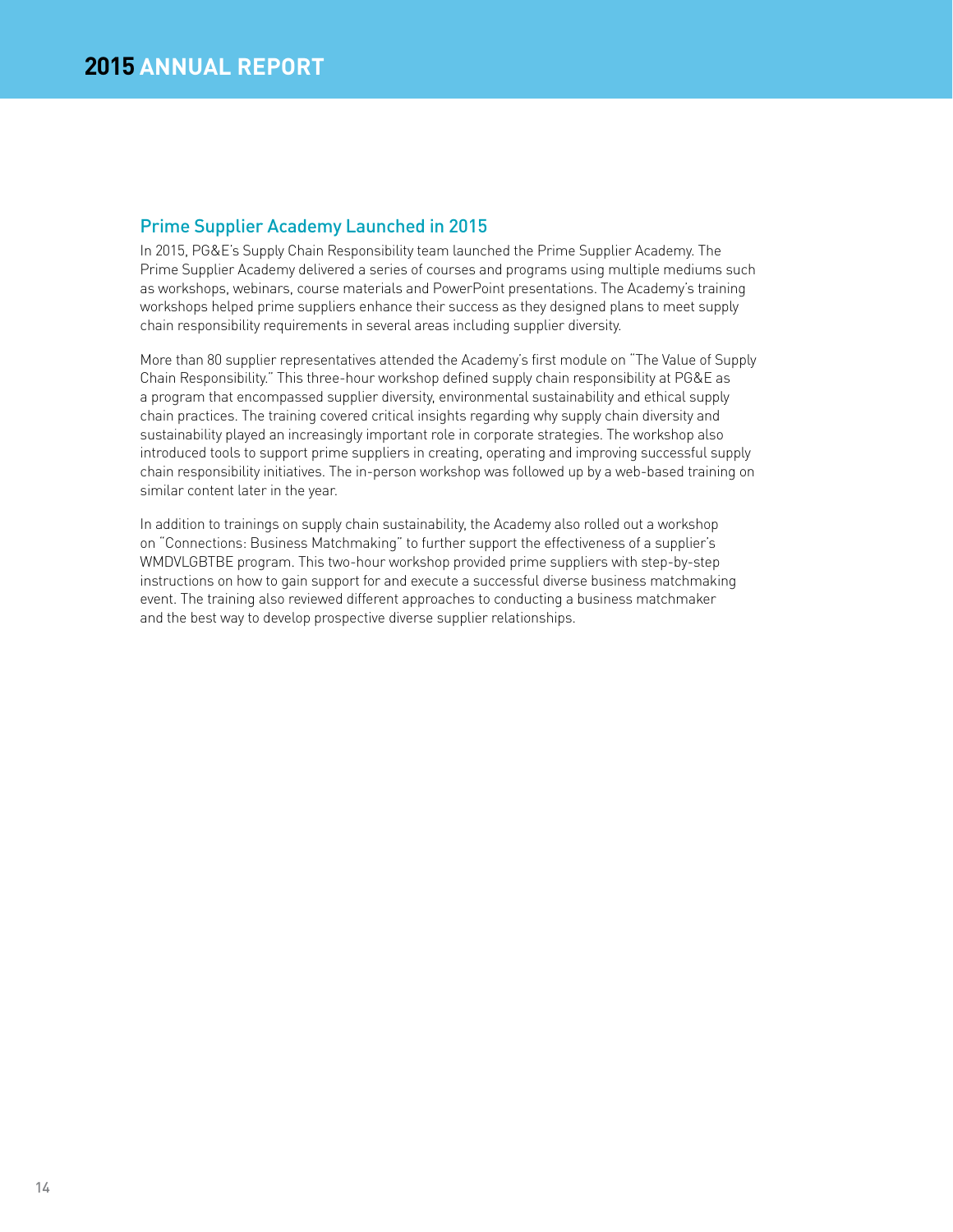### Technical Assistance and Capacity Building

PG&E's Technical Assistance Program (TAP) continued to provide capacity-building education and coaching for WMDVLGBTBEs of all sizes. Much of this was accomplished by partnering with and supporting community-based organizations (CBO) and other expert organizations.

PG&E's TAP is based on the structure defined in the Order Instituting Rulemaking 09-07-027 Three-Tier Technical Assistance Plan for WMDVLGBTBEs:

| Tier 1:<br><b>Smaller</b><br><b>WMDVLGBTBEs</b>                                                                                                                                                                                       | Tier 2:<br><b>Midsize WMDVLGBTBEs</b>                                                                                                                                                                                                                                                                                                                | Tier 3:<br><b>Advanced Technology/Emerging</b><br><b>Market WMDVLGBTBEs</b>                                                 |
|---------------------------------------------------------------------------------------------------------------------------------------------------------------------------------------------------------------------------------------|------------------------------------------------------------------------------------------------------------------------------------------------------------------------------------------------------------------------------------------------------------------------------------------------------------------------------------------------------|-----------------------------------------------------------------------------------------------------------------------------|
| 1-3 years' experience,<br>less than \$1M revenue                                                                                                                                                                                      | 3+ years' experience, revenue<br>more than \$1M                                                                                                                                                                                                                                                                                                      | 5+ years' experience,<br>demonstrated readiness to grow                                                                     |
| • Diverse Suppliers are<br>Cyber-Secure<br>• Diverse Suppliers<br>are Safe<br>• Diverse Suppliers<br>Go Green<br>• Diverse Suppliers<br>Go Global<br>• Access to Capital/<br><b>Credit Training</b><br>• SBA Partnership<br>Workshops | • UCLA MDE Program<br>• University of Washington<br><b>MBE Program</b><br>• UC Berkeley Financial<br><b>Analysis Course</b><br>• ISO 9001/14001 Certification<br>Training<br>• Diverse Suppliers are<br>Cyber-Secure<br>• Diverse Suppliers are Safe<br>• Diverse Suppliers Go Green<br>• Diverse Suppliers Go Global<br>• SBA Partnership Workshops | • University of California Advanced<br><b>Technology Management Institute</b><br>• ISO 9001/14001 Certification<br>Training |

#### PG&E Signature Initiatives

#### Diverse Suppliers are Cyber-Secure

Launched in 2014 and one of the first cyber-security initiatives in the country specifically created for the diverse business community, "Diverse Suppliers are Cyber-Secure" helps the small and diverse business community become safer and more competitive. The initiative raises cyber-security awareness, shares some of the risks associated with web-based connectivity, details some of the approaches a small business can take to cost-effectively assess its vulnerability and suggests available resources to help small businesses reduce their risk.

In 2015, PG&E Supplier Diversity sponsored and participated in three cyber-security workshops for small and diverse businesses. During San Francisco Small Business Week, PG&E presented a workshop titled "How Small Businesses Can Be Cyber-Secure." This workshop included cyber-security experts from both the FBI and the private sector. Later in the year, PG&E also partnered with the Astra Women's Business Alliance to conduct a workshop on "Future Trends of Cyber Security." During this workshop, industry experts discussed best practices on how to become more competitive by strengthening a small business' cyber-security infrastructure. At the end of 2015, PG&E partnered with the Fresno Metro Black Chamber of Commerce to present a cyber security panel on "Safeguarding Your Business—Advice from the Experts."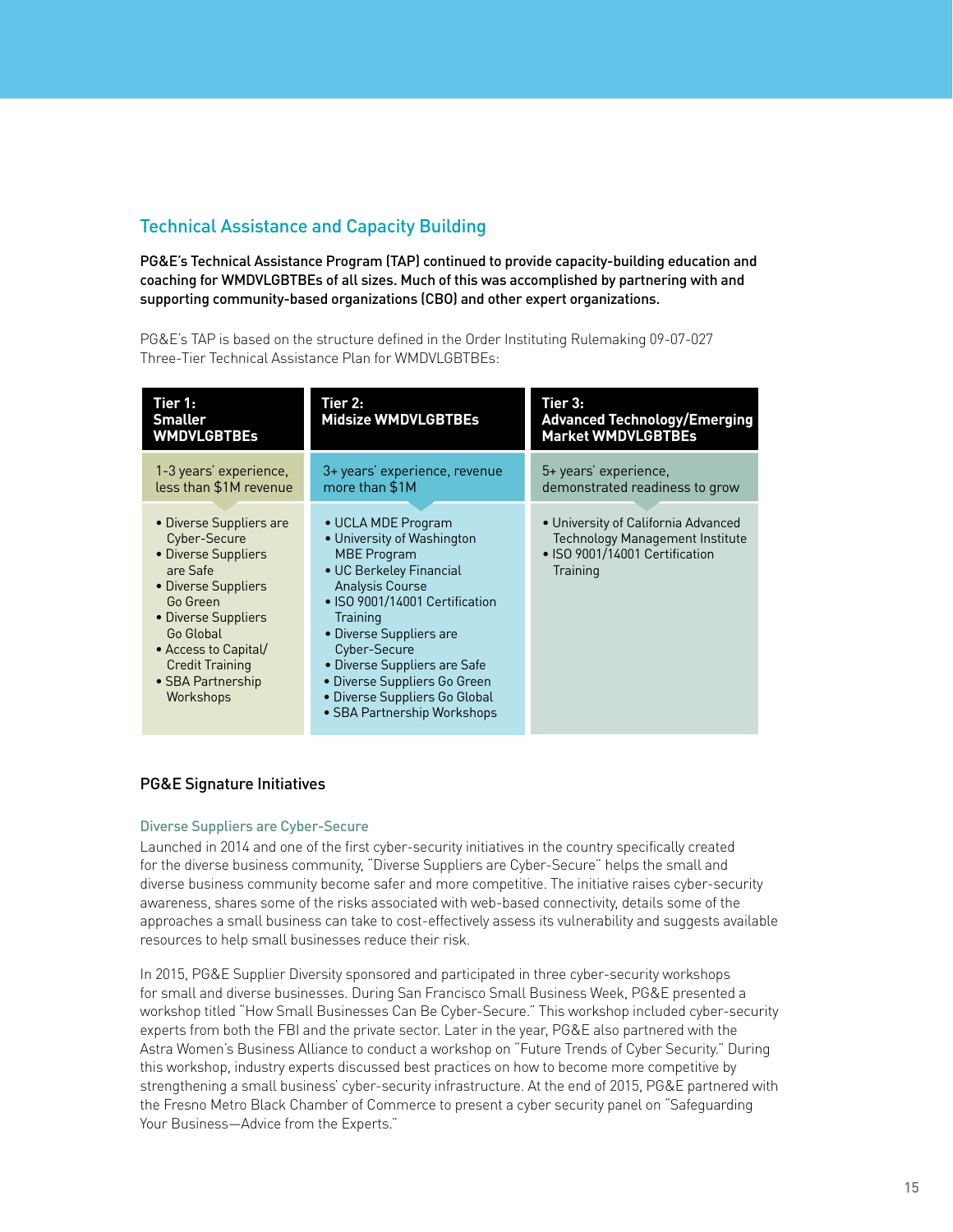#### Diverse Suppliers are Safe

This initiative was launched in 2012 to educate diverse suppliers on the importance of developing, maintaining and improving their company's safety plans. In 2015, PG&E offered an enhanced "Diverse Suppliers are Safe" program by incorporating subject matter expert presentations into the workshops. For example, the "Diverse Suppliers are Safe" portion of a Central Coast small business workshop included a PG&E sourcing manager's presentation on recent safety-related examples from PG&E's support of the 2015 summer fires in Northern California. PG&E also incorporated its current safety requirements like the ISNetworld® safety qualification and Gold Shovel certification into the presentation, as well as discussed a national "Call Before You Dig" campaign. PG&E conducted five Diverse Suppliers are Safe workshops in 2015, several of which were in collaboration with the U.S. Small Business Administration and California CBOs.

#### Diverse Suppliers Go Green

This signature initiative includes online resources and group-based workshops aimed at helping WMDVLGBTBEs develop and implement their own environmental business strategy. In 2015, PG&E hosted two Diverse Suppliers Go Green workshops. One workshop, conducted in partnership with the U.S. Department of Commerce San Francisco MBDA Center, attracted more than 90 firms to PG&E's Pacific Energy Center.

#### Diverse Suppliers Go Global

This signature initiative educates WMDVLGBTBEs on how global markets and supply chains can be leveraged to strengthen and grow their businesses. PG&E conducted this presentation in partnership with the SBA in Fresno, CA. More than 80 firms from the Central and San Joaquin valleys attend this workshop. In addition to teaching firms about mastering the global supply chain, this event briefed attendees on the different financial programs available to them for going global.

#### UCLA Management Development for Entrepreneurs Program

In 2014, PG&E sponsored five WMDVBEs to attend the UCLA MDE Program. The MDE Program is PG&E continued to sponsor five WMDVLGBTBEs to attend UCLA Anderson School of Business' graduate-level business management certificate program that supports supplier development.

#### University of Washington Minority Business Executive Program

PG&E continued to offer scholarships to WMDVLGBTBEs to attend University of Washington Foster School of Business' Minority Business Executive Program. The program is affiliated with the National Minority Supplier Development Council and is designed to assist diverse business leaders in facing current and future business challenges. In 2015, three WMDVLGBTBEs from the Bay Area received scholarships to attend this program.

#### International Organization for Standardization (ISO) Certification Training Scholarships

PG&E continued to sponsor educational workshops for WMDVLGBTBEs to understand the value of managing supply chain risk and improving quality via ISO certification. PG&E co-developed the first dual ISO 9001/14001 web-based certification training for WMDVLGBTBEs at significantly reduced costs. Scholarships are offered to WMDVLGBTBEs through the Supplier Development Program.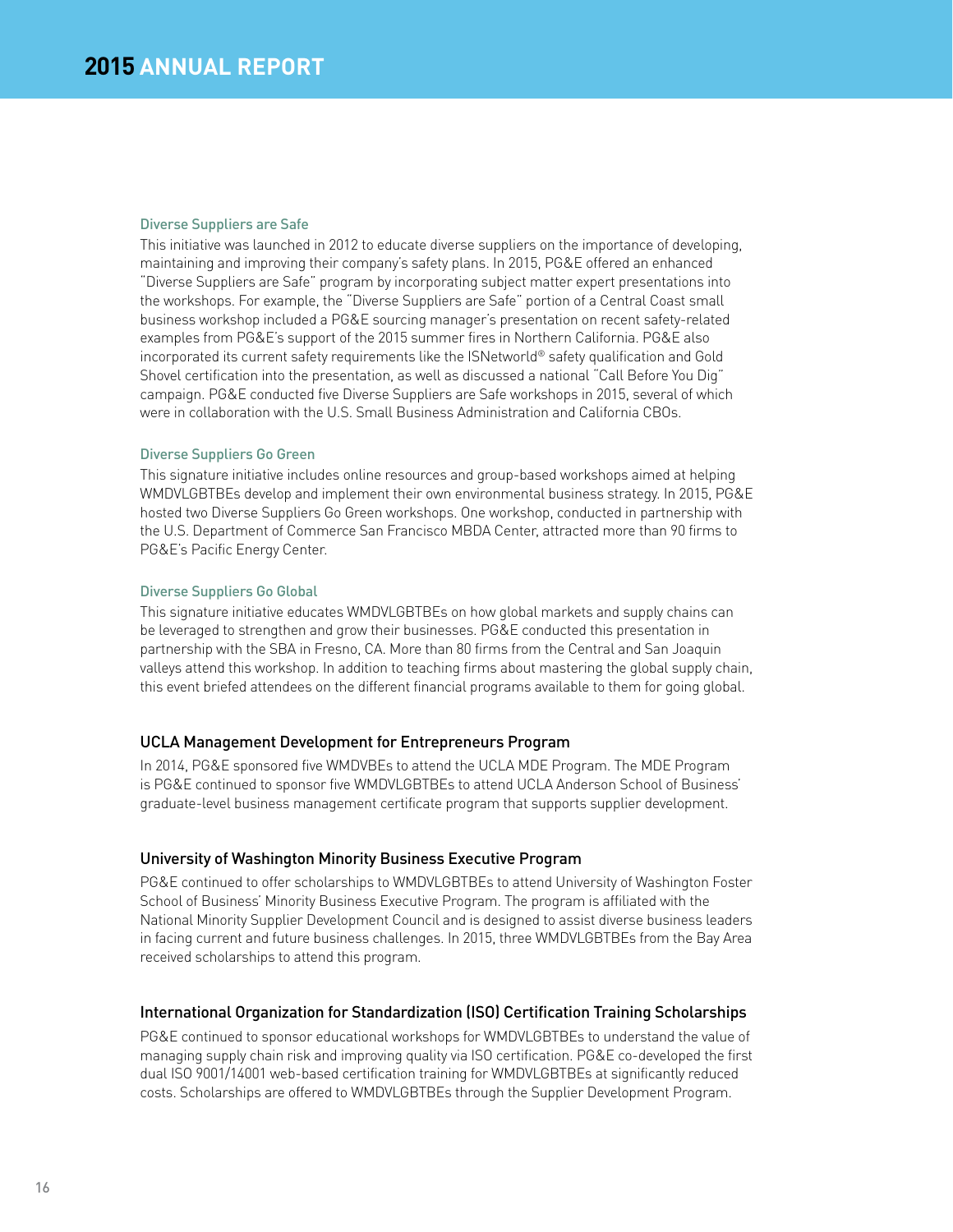#### Small Business Administration (SBA) Collaboration

For the past four years, PG&E has partnered with the SBA to provide capacity-building training to the small and diverse business community. In 2015, PG&E hosted or co-hosted more than 10 of these workshops. These workshops took place throughout PG&E's service territory, with between 50 to 100+ attendees per workshop. During these half-day workshops, PG&E presented topics such as how to do business with the utilities and how to submit a successful request for proposal, while the SBA utilized their small business expertise to educate attendees on other related business development training topics.

#### Workshop topics included:

#### Access to Contracts

- How to Complete a Request for a Proposal at PG&E
- Benefits of the 8(a) Program
- The Importance of Certifications
	- California Public Utilities Commission
	- California Department of General Services
	- National Minority Supplier Development Council
	- Women's Business Enterprise National Council
	- National Gay and Lesbian Chamber of Commerce

#### Access to Capital

- SBA Loan Programs
- Financial Education
	- How to Apply for a Loan
	- Understanding Financial Statements
	- Key Financial Ratios
	- Guarantor Risk
	- Strategies for Strengthening Risk Profiles
	- Understanding Credit Profiles

#### Access to Capital and Business Growth Training

PG&E continued to sponsor the Alliance for Community Development's annual conference that provides small and diverse entrepreneurs the opportunity to meet with venture capital firms. The sponsorship also included additional small/micro-business training on access to traditional and non-traditional forms of capital throughout the year.

Additionally, as part of its commitment to the White House SupplierPay Initiative, PG&E developed the Accelerated Pay Program in 2015, a needs-based program that provided technical and financial assistance to small and diverse businesses with cash flow challenges. PG&E was the first utility and one of the initial 26 companies to sign onto President Obama's SupplierPay Initiative, an initiative launched in 2014 to encourage large corporations to help small business suppliers address financial challenges. In 2015, PG&E identified a handful of small business suppliers for accelerated payment and/or financial technical assistance.

One of the first suppliers to participate in this program was a small, local construction WMDVLGBTBE with a PG&E master services agreement. In addition to benefitting from several PG&E-sponsored one-on-one coaching sessions with a professional advisor, in the Fall of 2015, this firm received a scholarship to UC Berkeley's "Financial Analysis for Non-Financial Executives", a course designed to help successful entrepreneurs better understand the financial capabilities of their business. The goal of PG&E's Accelerated Pay Program is to support the cash flow concerns of certain small and diverse suppliers, while also providing participants with the valuable technical assistance and tools to graduate from the program as quickly as possible.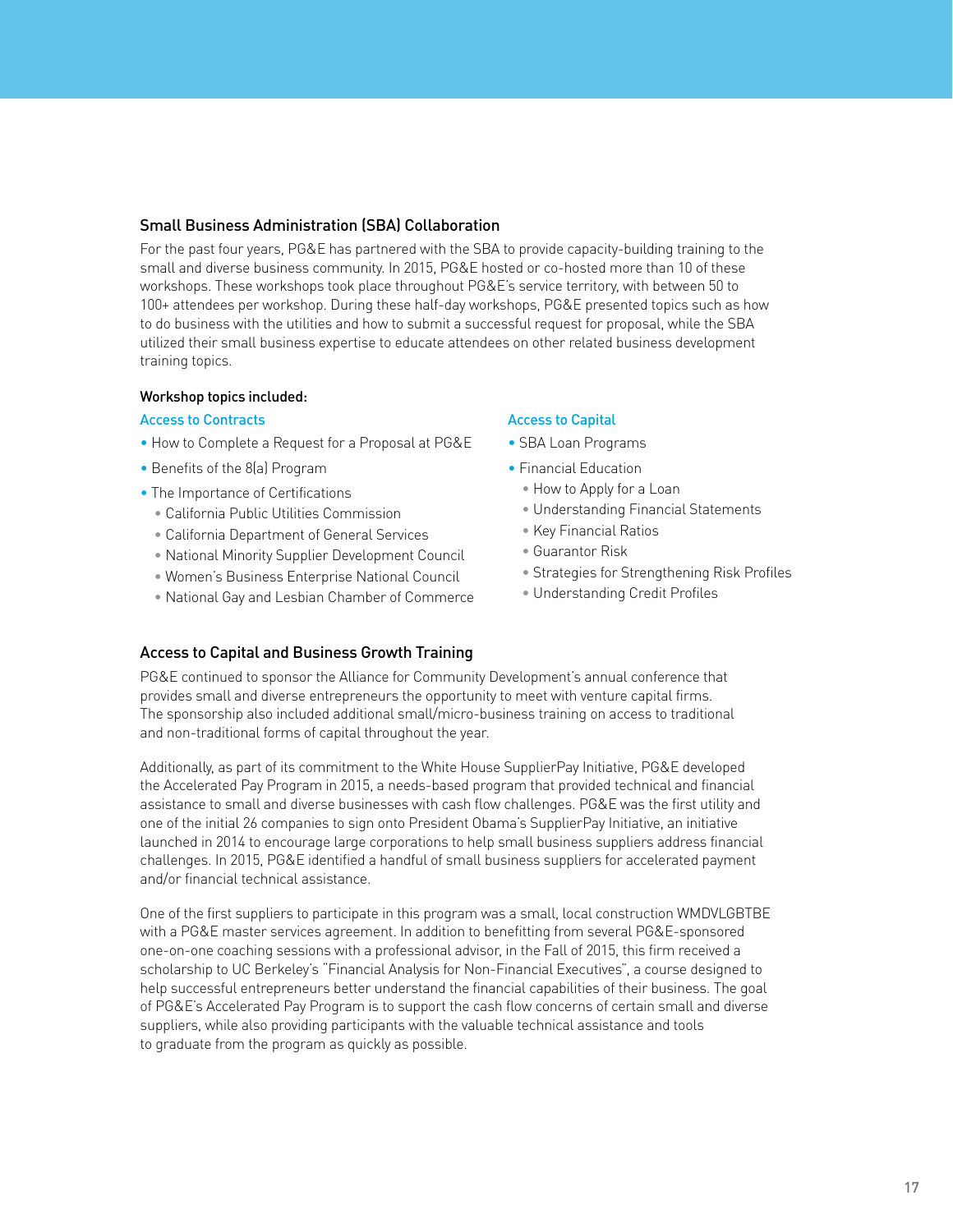#### University of California Advanced Technology Management Institute

The Advanced Technology Management Institute (ATMI) completed the second ATMI program in February 2015, with nine WMDVLGBTBE participants. The program was launched in 2011 by PG&E and several other California utilities as an executive training initiative for mature WMDVLGBTBEs to position their businesses and compete for utility opportunities in emerging technology. The initiative is managed by UCLA's Anderson School of Business, with collaboration from UC Berkeley, UC Davis and UC San Diego.

The program, which includes a combination of graduate business school course work, mentoring, utility knowledge-sharing and peer networking, has enabled the attending WMDVLGBTBEs to transform their strategies and/or restructure, rebrand or repackage their service offerings to address potential emerging technology opportunities at the utilities. As a result of the program, some firms have identified new service or product innovations, and most have become engaged with a broader audience at their existing utility sponsor or established relationships at a broader set of utilities. PG&E looks forward to building on these successes as ATMI plans for its third program.

#### Supplier Development Program

In 2015, PG&E continued to build the capacity of its diverse suppliers through its formal Supplier Development Program. This program provides participants with executive mentorship, business analysis and development plans. PG&E selected a new group of five WMDVLGBTBE participants in 2015. Program accomplishments can be attributed to the active participation of PG&E senior executive mentors a cross-functional assessment team and diverse owners committed to developing their businesses.

During the summer, and for the second year in a row, PG&E honored five companies who graduated from its Supplier Development Program. During the graduation luncheon, the five companies received recognition for their achievements during their tenure in the program. In addition, PG&E introduced the Supplier Development Program's new participants. More than 10 PG&E officers attended the graduation luncheon and the National Director of the U.S. Department of Commerce's Minority Business Development Agency presented the keynote speech.

#### WMDVLGBTBE participants in the Supplier Development Program benefited from:

- Executive mentorship
- Cross-functional supplier development team support
- Quality certification training scholarships (ISO 9001/14001)
- Educational scholarships to advanced management development programs
- Detailed business analysis (i.e.: strengths, weaknesses, opportunities, threats analysis)
- Customized business development plans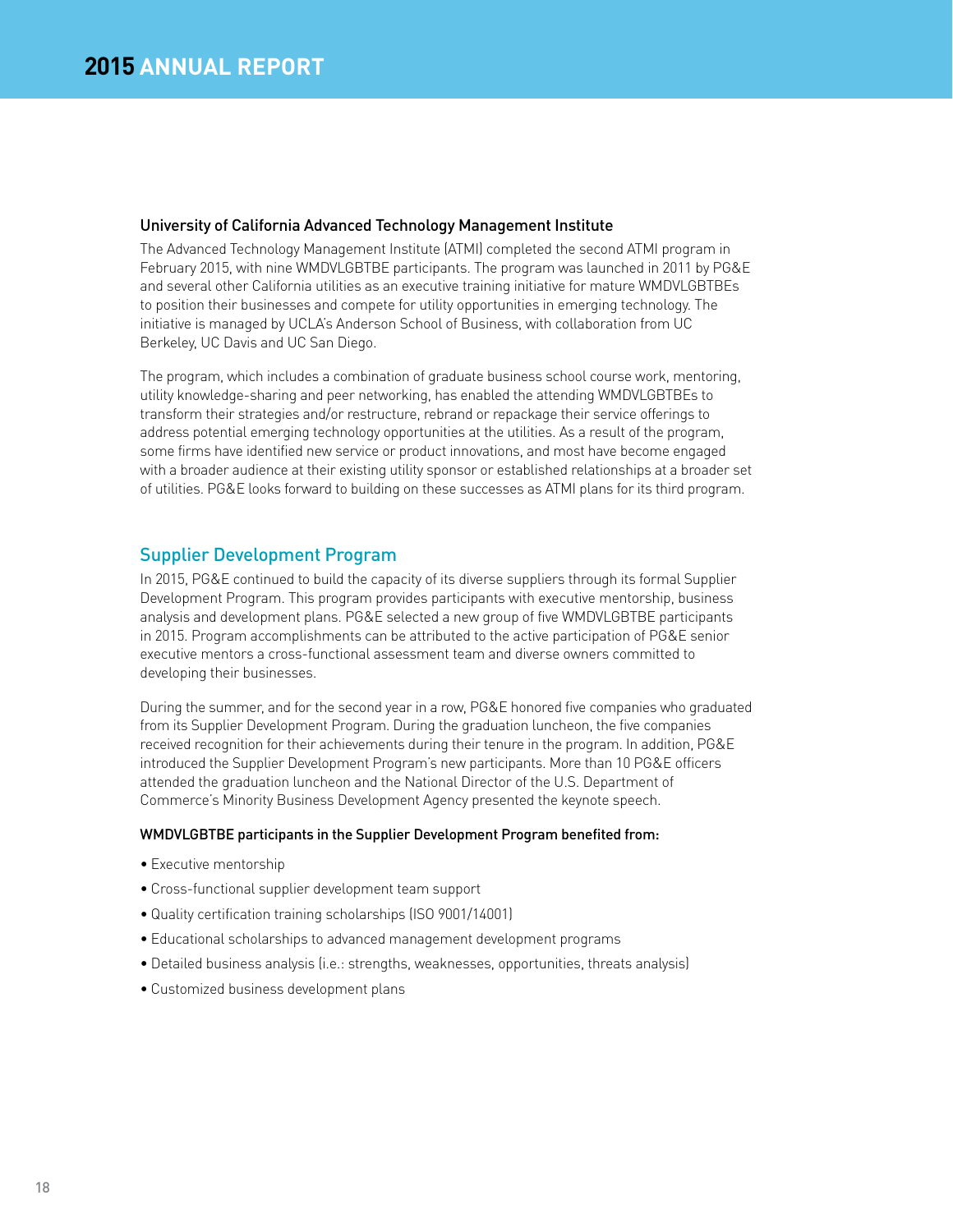#### **EXTERNAL PROGRAM ACTIVITIES**

#### Lesbian Gay Bisexual Transgender Business Enterprise (LGBTBE) Inclusion at PG&E

During the first quarter of 2015, PG&E proudly hosted the first stop of a nationwide LGBT Business Builder series of workshops at its San Francisco headquarters. This historic workshop, developed by the U.S. Small Business Administration (SBA) in collaboration with the National Gay and Lesbian Chamber of Commerce (NGLCC), Golden Gate Business Association (GGBA) and the CPUC, was designed to remove barriers and increase access to strategic growth opportunities for America's LGBTBEs. The workshop provided the more than 200 attendees with information on how to take advantage of business opportunities now available in California as a result of California Assembly Bill 1678. This law, which went into effect in 2015, requires utilities to give LGBTBEs the same access to contracts as other WMDVBEs. SBA Administrator, Maria Contreras-Sweet the event's keynote speaker, praised PG&E's efforts at nurturing small- and medium-sized businesses.

PG&E's support of LGBTBEs predates Assembly Bill 1678's requirement and the addition of LGBTBEs to General Order 156. In 2012, PG&E was proud to be the first utility to include LGBTBEs, certified by the NGLCC, in its Supplier Diversity Program and corporate supplier diversity policy. Since then, PG&E has integrated a number of system enhancements, processes and procedures to support LGBTBE inclusion in procurement:

- Updated its internal reporting system and report formats to include CPUC-certified LGBTBE spend
- Updated all procurement templates related to supplier diversity to include the LGBTBE category
- Actively shared its contract opportunity announcements with the LGBTBE business community
- Discussed LGBTBE inclusion strategies at its LOB Champion meetings and Sourcing meetings
- Incorporated LGBTBE inclusion in its Prime Supplier Program, including monthly Prime Supplier Program webinars and the online Prime Supplier Program Guide
- Reviewed the CPUC Supplier Clearinghouse database of certified LGBTBEs and provided certified firms to the relevant lines of business for consideration
- Included qualified LGBTBEs in PG&E-hosted business matchmaking events, including a Human Resources business matchmaker in March 2015 and a Shared Services business matchmaker in September 2015
- Encouraged its NGLCC-certified LGBTBEs to become CPUC-certified
- Incorporated multiple LGBTBE events into its annual outreach plans to educate prospective suppliers on the value of CPUC certification
- Conducted multiple Technical Assistance Program workshops, including one on leadership development and one on how to do business with PG&E, to build capacity for LGBTBEs
- Partnered with LGBTBE community publications like Bay Area Reporter and Affinity Magazine to educate LGBTBEs about PG&E's inclusive supplier diversity program

As part of its commitment in 2015 to educate this business sector about the value of certification and growing LGBTBEs, PG&E continued to develop its relationships with LGBT organizations like the NGLCC and San Francisco-based Golden Gate Business Association (GGBA), America's first LGBT chamber of commerce. PG&E shared feedback with these organizations on its supplier needs and opportunity areas to engage more LGBTBEs.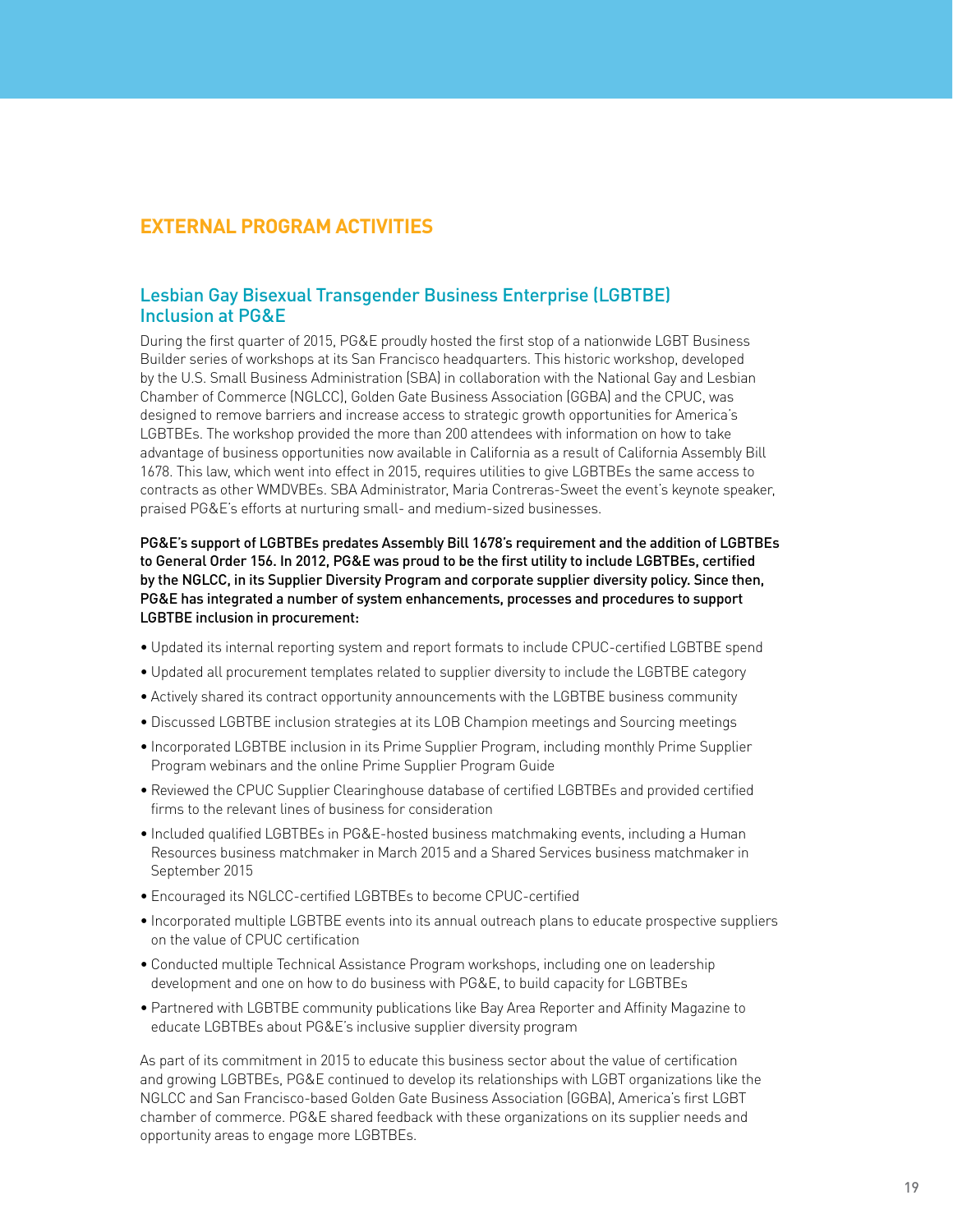#### PG&E sponsored and attended several events focusing on identifying and developing LGBTBEs. Some of these recent events included:

- The Many Faces One Dream Tour, a LGBT workshop held in conjunction with the SBA and GGBA in San Francisco (2014)
- A half-day TAP workshop on the Foundations of Leadership Development in San Francisco that included 25 LGBT supplier attendees (2014)
- The inaugural LGBT Business Builder Workshop, held in San Francisco in collaboration with SBA, NGLCC, GGBA and CPUC (2015)
- The Sacramento LGBT Business Builder, where PG&E participated on a panel discussion on supplier diversity (2015)
- The Financial Services Diversity Leadership Awards in New York City, where PG&E's Chief Financial Officer was recognized with the Outstanding Corporate Leader Award for outstanding achievements in diversity and leadership in the financial services sector (2015)
- The GGBA Power Luncheon, which celebrated LGBTBE leadership in the Bay Area (2015)
- The NGLCC National Business and Leadership Conference, in Fort Lauderdale, Florida (2015)
- The GGBA Pop-Up Business Expo, in San Francisco (2015)
- The NGLCC National Dinner, which celebrated outstanding achievements in diversity and leadership in the LGBT and allied business community (2015)

PG&E is also exploring partnerships with additional local LGBT chambers in its territory.

With less than 40 LGBTBEs currently certified through the CPUC's Supplier Clearinghouse, PG&E's focus continues to be on working with the LGBTBE business community to educate firms on the value of certification. PG&E has increased its work with NGLCC-certified LGBTBEs over the past few years and is now encouraging these LGBTBEs to become CPUC-certified. PG&E is also focused on providing technical assistance and capacity-building assistance and ensuring LGBTBEs have full access to compete for potential business opportunities. PG&E strives to grow LGBTBE participation in its Supplier Diversity Program and looks forward to reporting on the successes of its multi-pronged LGBTBE efforts in the coming years.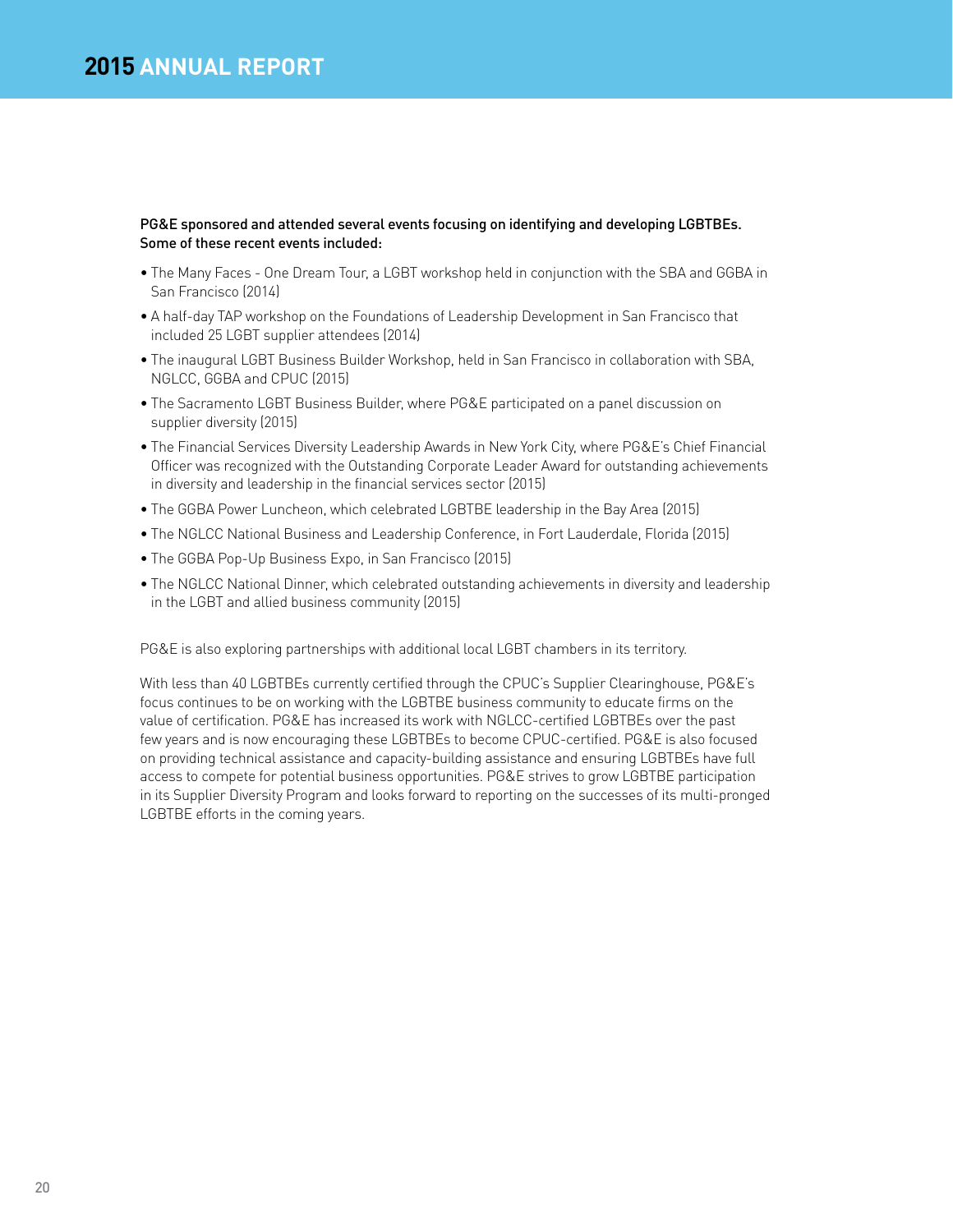#### Disabled Veterans Business Enterprises (DVBE) Outreach

In 2015, PG&E continued to support internal and external activities to promote DVBE inclusion, engage the DVBE community, provide training and connect qualified DVBEs to contracting opportunities.

In November 2015, PG&E hosted its third annual "Boots to Business" workshop for DVBEs in partnership with the SBA and the California Department of General Services. "Boots to Business" is a SBA program that introduces transitioning military service members to the fundamentals of small business ownership and available SBA tools and resources. More than 40 veterans attended the workshop at PG&E's San Francisco office. PG&E's Veterans ERG president delivered the workshop's welcome remarks. In addition to learning about what it takes to become a PG&E supplier, attendees received information regarding the California Department of General Services' certifications for DVBEs and other veteran-owned businesses. Attendees also learned about PG&E's sourcing process. A PG&E sourcing manager provided a comprehensive overview of PG&E's request for proposal process as well as how to respond online via a bid management tool. The workshop also reviewed the importance of critical safety requirements like the ISNetworld® safety qualification and Gold Shovel certification. The workshop concluded with a panel of three PG&E prime suppliers that discussed their own supplier diversity programs and targeted efforts to work with DVBEs.

PG&E continued to work closely with the California Disabled Veteran Business (DVB) Alliance and the Elite Service-Disabled Veteran-Owned Business (SDVOB) Network to identify DVBEs for direct and subcontracting opportunities and to participate in important matchmaking and community outreach events. PG&E was a corporate sponsor of the California DVB Alliance Annual Keeping the Promise Small Business Conference and Expo. Supplier Diversity and PG&E Sourcing representatives participated in a business matchmaking session at this event. PG&E was also a corporate sponsor of the Annual Elite SDVOB Network National Convention of Service-Disabled Veteran-Owned Businesses. PG&E participated in a panel discussion and in a business matchmaking session at this event.

#### Loan Fund

PG&E supported access to capital for diverse suppliers. As in years past, PG&E continued as an investor in the Business Consortium Fund (BCF). The BCF is a minority business development company created by the National Minority Supplier Development Council to provide contract financing to certified MBEs through a network of local participating banks.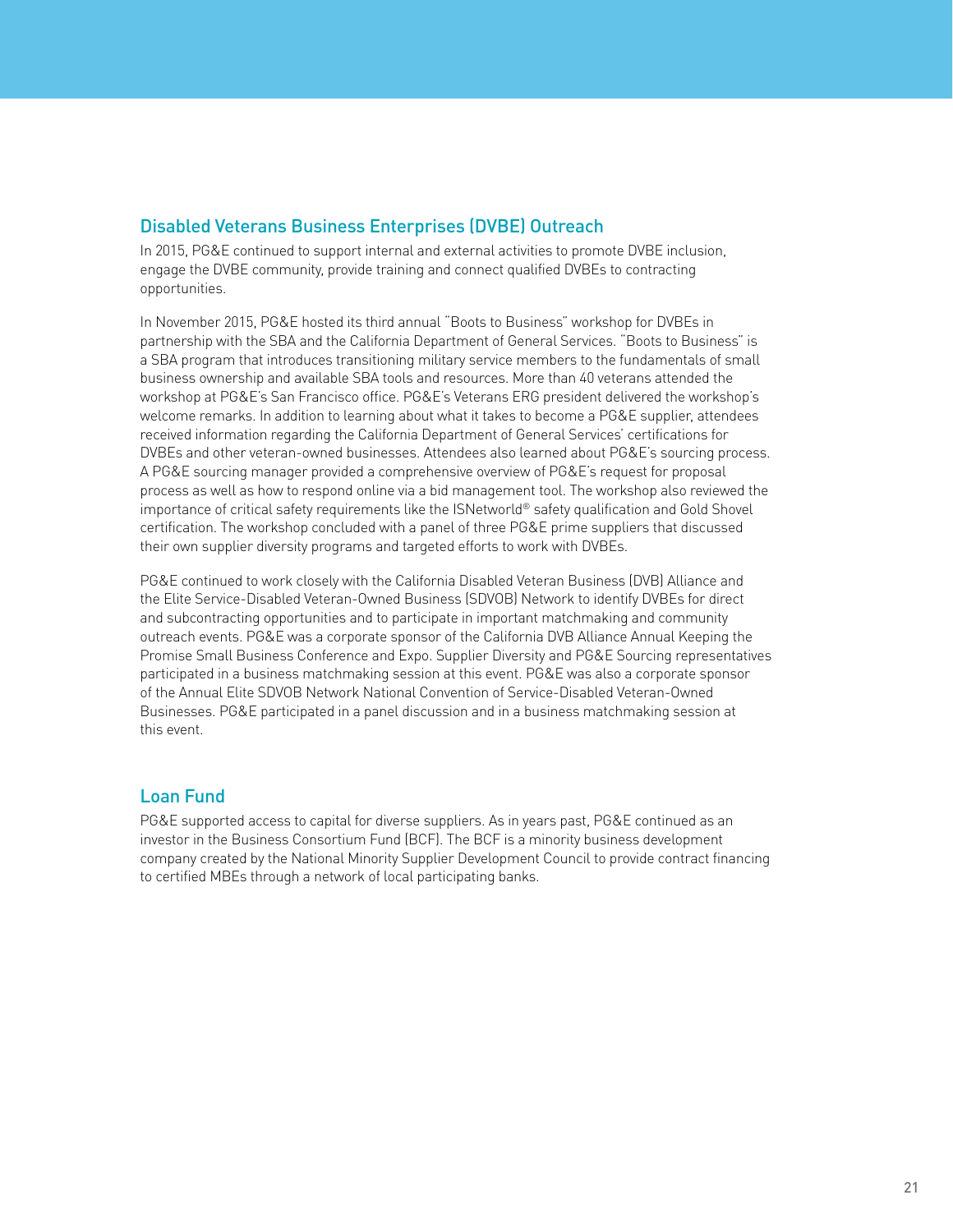#### **Advertising**

In 2015, PG&E continued to execute on its communication plan to educate the diverse business community, supplier diversity advocates and the broader business community on its supplier diversity successes through advertisements in diversity publications and event program brochures. PG&E advertisements highlighted its more than \$2 billion spent in 2014 with diverse suppliers. The advertisements also emphasized PG&E's 30+ year dedication to advancing supplier diversity and helping diverse suppliers increase their competitive position.

#### PG&E advertised in the following diverse publications:

- *Affinity Magazine*
- Bay *Area Reporter*
- *• Diversity/Careers in Engineering and IT*
- *• Diversity Plus*
- *• MBE Magazine*
- *• Minority Business News USA*
- *• Professional Women's Magazine*
- *• Women's Enterprise USA*
- *• Vetrepreneur Magazine*
- *• U.S. Veterans Magazine*

#### In addition, PG&E was featured in a number of external publications that recognized the company's commitment to supplier diversity, including:

- *Black Enterprise:* 2015 40 Best Companies for Diversity
- *Black EOE Journal:* Black EOE Journal Recognizes PG&E as 2015 "Best" Supplier Diversity Program
- *DiversityBusiness.Com:* 2015 Top 50 Organizations for Multicultural Business Opportunities.
- *Fresno News:* Diversity in Contracting Opportunities Workshop
- *GSC Pros:* Joan Kerr of PG&E to Speak on Supply Chain Diversity
- *MarketWatch:* PG&E at the Forefront of 21st Century Economy
- *NerdWallet.com:* Small Business Success Story—OutSmart Office Solutions & LGBT Certification
- *PR Newswire:* Women's Business Enterprise National Council (WBENC) List of America's Top Corporations for Women Business Enterprises
- *Reuters:* PG&E received a perfect score of 100 percent on the Corporate Equality Index
- *Reuters:* Women's Business Enterprise National Council (WBENC) List of America's Top Corporations
- *San Francisco Business Journal:* Historic day—SBA kicks off national LGBT outreach in San Francisco
- *WEUSA:* PG&E's support for WBEs is unmatched 30 years and billions of dollars later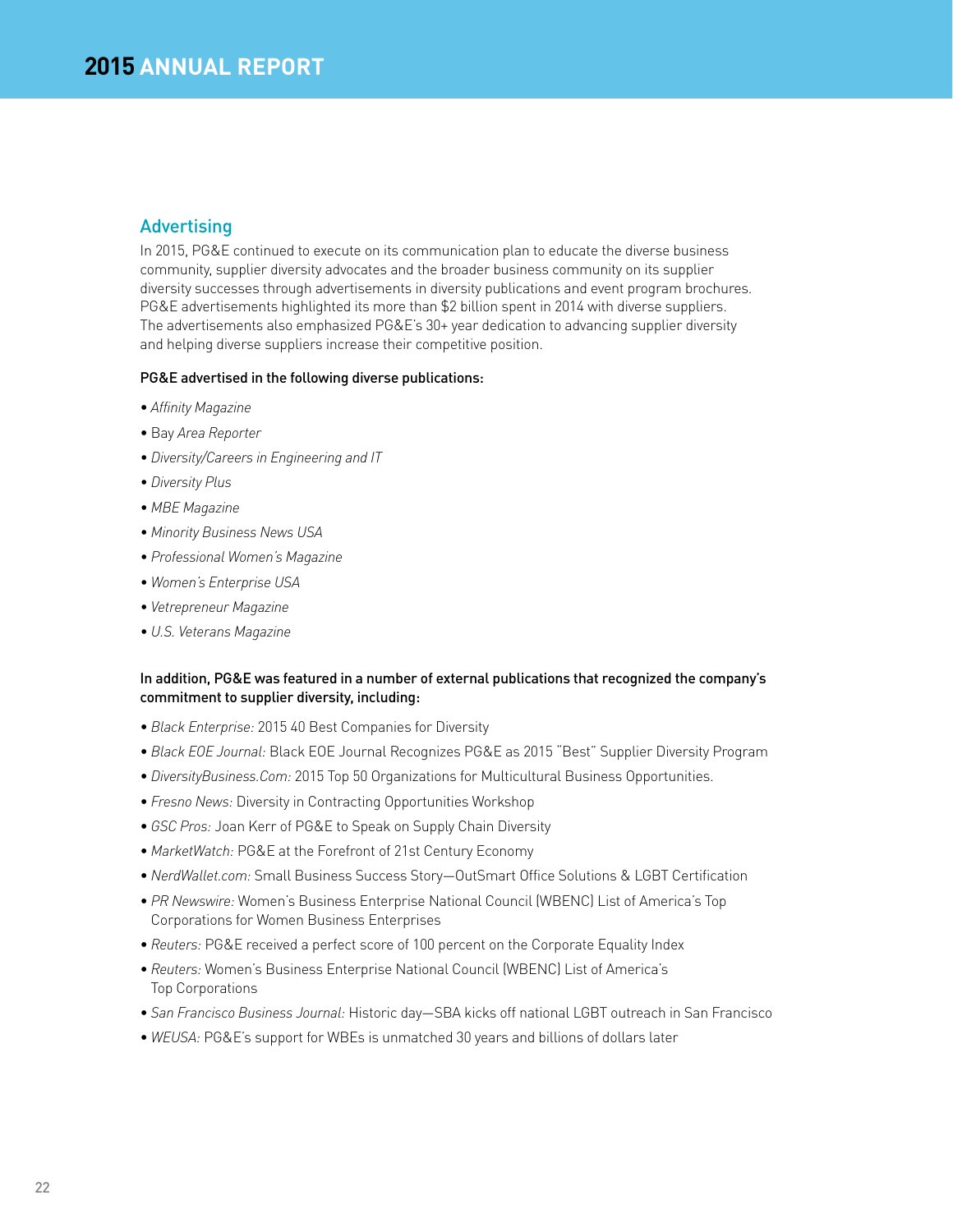#### Awards and Recognition

PG&E's efforts and accomplishments in promoting diversity in areas such as community, workforce and supply chain have been widely recognized over the years. In 2015, PG&E was:

- Named "Best Companies for Diversity" by California Black Chamber of Commerce
- Named "Corporation of the Year" by the Western Regional Minority Supplier Development Council, as well as PG&E's Sourcing Director named "Executive of the Year"
- Inducted into the U.S. Hispanic Chamber of Commerce's "Million Dollar Club" for spending more than \$450 million with Hispanic-owned businesses
- Named "2015 America's Top Corporations for Women's Business Enterprises" by Women's Business Enterprise National Council
- Ranked in the top five Regional Utilities for Diversity by DiversityInc
- Ranked in the top 40 Companies for Diversity by Black Enterprise Magazine
- Ranked No. 25 in "2015 America's Top 50 Organizations for Multicultural Business Opportunities" by DiversityBusiness.com
- Recognized PG&E's Director of Supply Chain Responsibility with the "2015 MBDA National Director Award"
- Received a 100 percent on the Corporate Equality Index by Human Rights Campaign Foundation
- Named in the "2015 101 Corporate List" by MBN USA Magazine, representing the 101 most admired companies in supplier diversity
- Named "Top Supplier Diversity Program and Top Diversity Employer" by Black EOE Journal

#### **Outreach**

PG&E participated in more than 80 supplier diversity outreach events in 2015. PG&E actively participated in local, state and national supplier diversity outreach events to meet and promote WMDVLGBTBEs, to introduce prime suppliers to WMDVLGBTBEs, to share best practices with other corporations and to encourage companies to embrace supplier diversity excellence. PG&E also educated prospective and incumbent WMDVLGBTBEs on how to successfully compete to win PG&E business.

Throughout the year, PG&E's Supplier Diversity Outreach Ambassadors (including officers, directors, sourcing managers, procurement specialists and supplier diversity professionals) engaged with the diverse business community. PG&E also invited its prime suppliers to join the company at numerous supplier diversity outreach events. These representatives staffed event booths, attended workshops, supported diverse business matchmaking, participated in panel discussions and presented on technical assistance topics. In addition to networking, PG&E representatives engaged in information exchange and business discussions with WMDVLGBTBEs, prime suppliers, local community-based and national diversity organizations.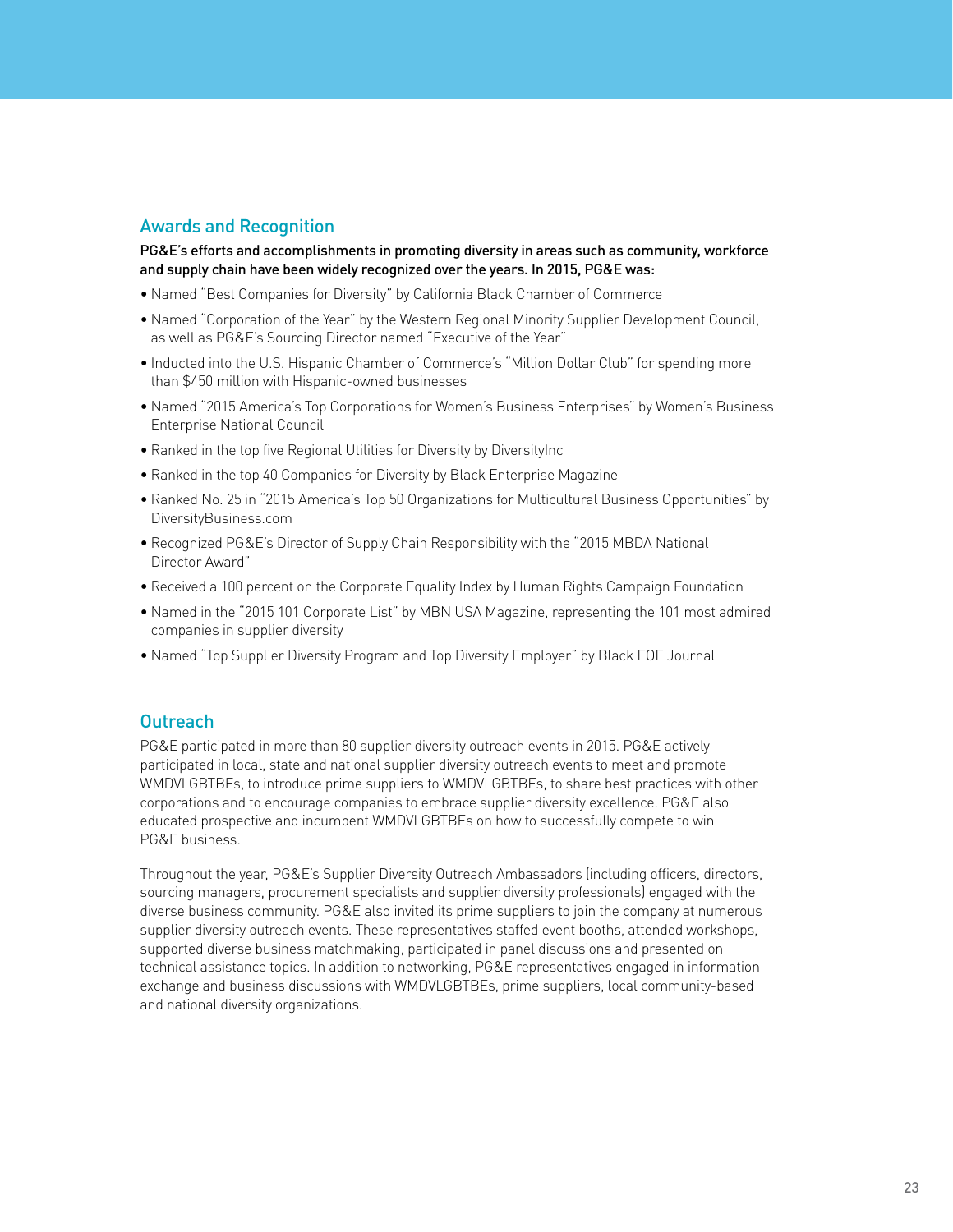#### Outreach Activities

#### PG&E sponsored and/or participated in the following activities:

- Alliance for Community Development—PROPEL Small Business Growth Program Graduates Celebration
- American Indian Chamber of Commerce of California—Annual Native American Heritage Month Luncheon
- American Indian Chamber of Commerce of California—EXPO '15 Annual Conference
- ANEW America—Microbusiness Expo and Celebration
- ASTRA Women's Business Alliance—Annual Expo and Matchmaker
- ASTRA Women's Business Alliance—Astra Women's Business Alliance 2015 S.T.E.A.M. Summit
- ASTRA Women's Business Alliance—Procurement Summit and Awards Banquet
- Bay Area Business Roundtable—Oakland Business Matchmaker
- Business Matchmaking—Bakersfield Business Matchmaking Event
- Business Matchmaking—Oakland Business Matchmaking Event
- Business Matchmaking—San Jose Business Matchmaking Event
- California Asian Pacific Chamber of Commerce—Annual Dinner and Reception
- California Asian Pacific Chamber of Commerce—State of Small Business Annual Luncheon
- California Black Chamber of Commerce—20th Ron Brown Commerce Summit and Gala
- California Department of Veterans—CalVet Veteran Business Forum
- California DVB Alliance—Annual Keeping the Promise Small Business Conference and Expo
- California DVB Alliance—Next Generation DVBE Summit Meeting
- California Hispanic Chamber of Commerce—Annual Convention and Expo
- California Small Business Day in Sacramento
- CPUC—Small Business Expo and Matchmaking Event in San Diego
- CPUC—Small Business Expo and Matchmaking Event in South San Francisco
- DiversityBusiness.com—14th Annual Multicultural Business Awards Ceremony and Conference
- Edison Electric Institute—Annual Supplier Diversity Conference
- Elite SDVOB Network—Elite Veteran Small Business Expo 2015
- Fresno Metro Black Chamber of Commerce—Central Valley Diversity Business Expo
- Fresno Metro Black Chamber of Commerce—Diverse Suppliers are Cyber-Secure Workshop
- Golden Gate Business Association—2015 Pop-Up Expo
- Golden Gate Business Association—2015 Pride Business Expo
- Golden Gate Business Association—May MEGA Make Contact
- The Greenlining Institute—Annual Economic Summit
- Inner City Advisors—All In 2015 Small Business Conference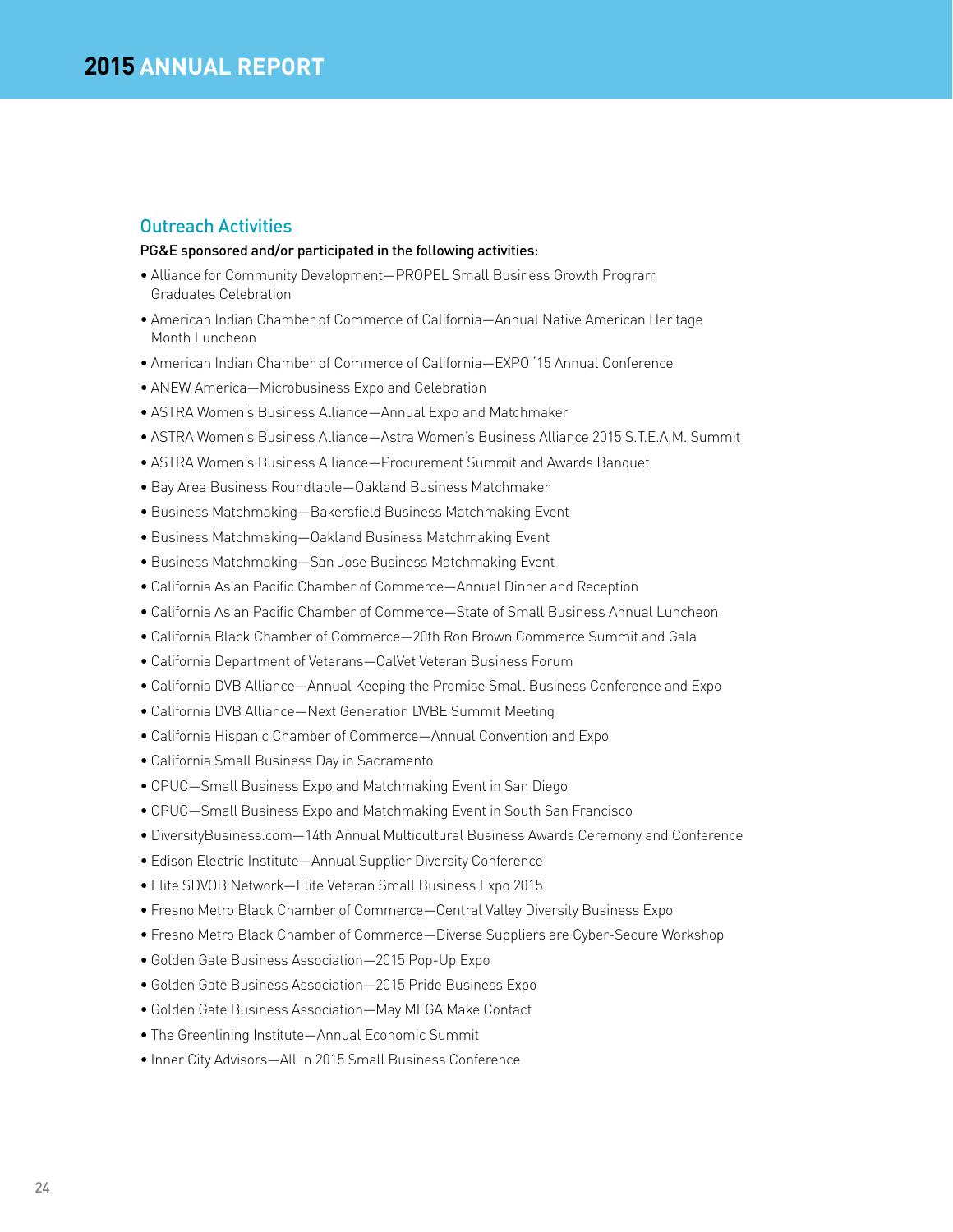- Minority Business Development Agency—Diverse Suppliers are Safe Workshop
- Minority Business Development Agency—Diverse Suppliers Go Green Workshop
- National Association of Minority Companies—2015 National Leadership Diversity Summit and Awards Ceremony
- National Association of Women Business Owners—Improving Your Cyber Security Savvy for Better Business Outcomes Workshop
- National Association of Women Business Owners—Propel Your Business Conference
- National Black Caucus of State Legislators—2015 Energy Summit
- National Gay and Lesbian Chamber of Commerce—2015 National Business & Leadership Conference
- National Gay and Lesbian Chamber of Commerce—2015 Procurement Conference and National Dinner Awards
- National Minority Supplier Development Council—2015 Annual Conference and Business Opportunity Fair
- National Minority Supplier Development Council—2015 Minority Business Leadership Awards Dinner
- National Minority Supplier Development Council—Annual Program Managers' Seminar
- Northern California Certified Small Businesses Association—Certified Small Business August Meeting
- PG&E—2015 Environmental, Corporate Real Estate Services and Gas Targeted Business Matchmaker
- PG&E—Annual Supplier Awards Dinner and Supplier Conference
- PG&E—Black Heritage Month Diverse Suppliers are Safe Workshop (in partnership with SBA)
- PG&E—Veteran's Month Boots to Business Veterans Business Workshop (in partnership with CA DGS and SBA)
- PG&E—Diverse Suppliers Go Global Workshop (in partnership with the California Hispanic Chamber of Commerce)
- PG&E—Diverse Suppliers Go Green Webinar Presentation
- PG&E—Forum on Small Businesses
- PG&E—General Construction Contracting Forum and Business Matchmaker
- PG&E—Hispanic Heritage Month Diverse Suppliers are Safe Workshop (in partnership with SBA, MBDA)
- PG&E—LGBT Business Builder in Collaboration (in partnership with NGLCC, GGBA, SBA, and CPUC)
- PG&E—Sharpening Your Business Pitch Workshop (in partnership with Accenture)
- San Francisco Small Business Week—1st Women in Construction Expo
- San Francisco Small Business Week—Diverse Suppliers are Cyber-Secure Workshop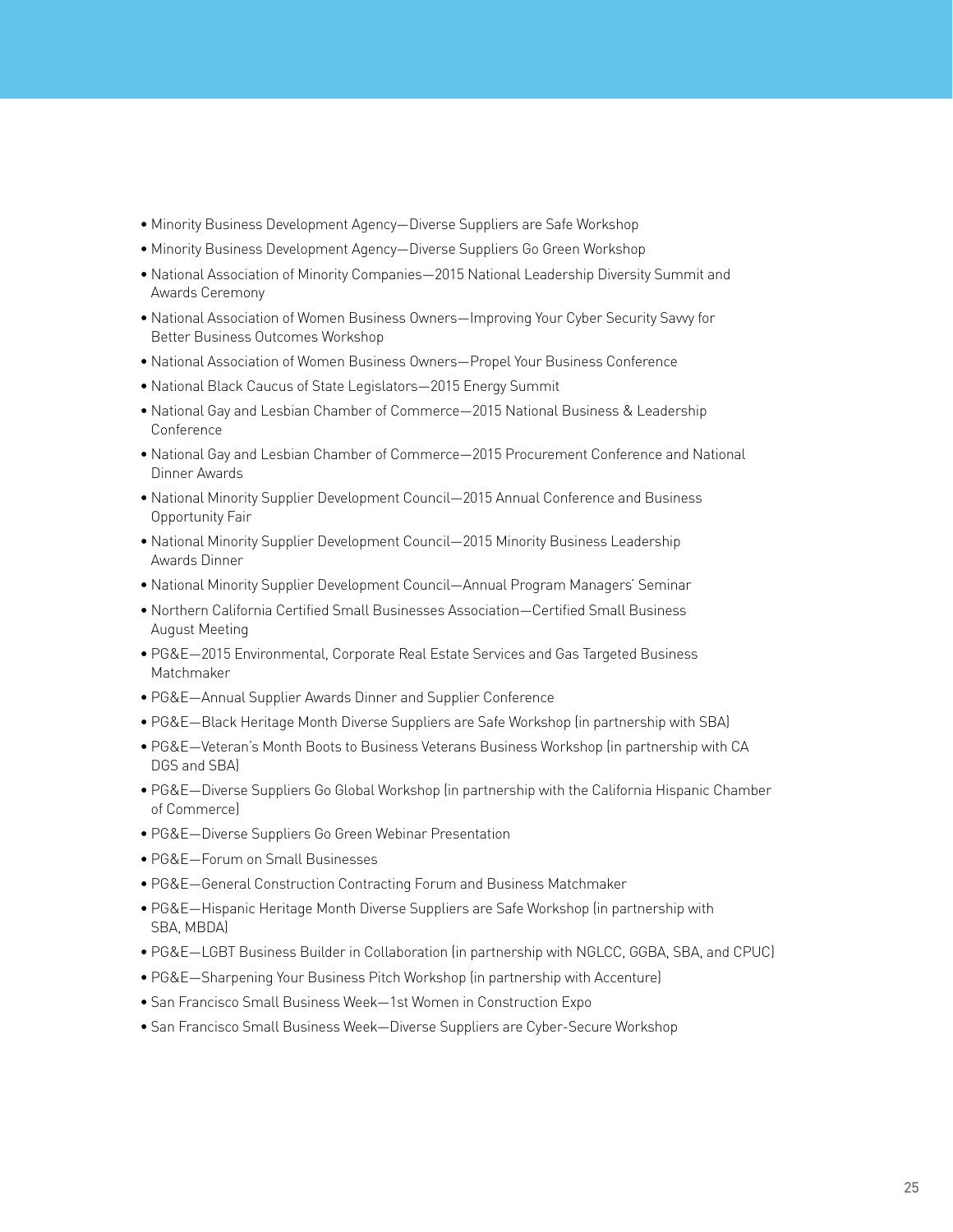- U.S. Hispanic Chamber of Commerce—2015 Annual Conference
- U.S. Pan Asian American Chamber of Commerce—Asian American and Minority Procurement **Connections**
- U.S. Pan Asian American Chamber of Commerce—CelebrAsian Business Opportunity Conference 2015
- Western Regional Minority Supplier Development Council—2015 Awards Gala
- Western Regional Minority Supplier Development Council—2015 Minority Business Expo and Opportunity Fair
- Western Regional Minority Supplier Development Council—Annual Meeting & Holiday Luncheon
- Women's Business Enterprise National Council—2015 National Conference and Business Fair
- Women's Business Enterprise National Council—Summit and Salute Conference

#### PG&E's Supplier Diversity team actively participated in the following organizations:

- Alliance for Community Development of the San Francisco Bay Area: Board Member
- American Indian Chamber of Commerce: Advisory Board
- California Asian Chamber of Commerce: Advisory Board
- California Disabled Veteran Business Alliance: Corporate Advisory Board
- California Utilities Diversity Council: Corporate Member, Procurement Committee Co-Chair
- Edison Electric Institute: Supplier Diversity Advisory Board
- Electric Utility Industry Sustainable Supply Chain Alliance: Advisory Board
- Institute for Supply Management: Supplier Diversity Group Board Member
- National Gay and Lesbian Chamber of Commerce: Procurement Council Member
- National Minority Supplier Development Council: Board of Directors, Advisory Board and Strategic Planning Committee
- Sustainable Purchasing Leadership Council: Board Member
- Western Region Minority Supplier Development Council: Board Member
- WE Connect International: Treasurer

PG&E also supports other local organizations through its Community Affairs and Government Affairs departments.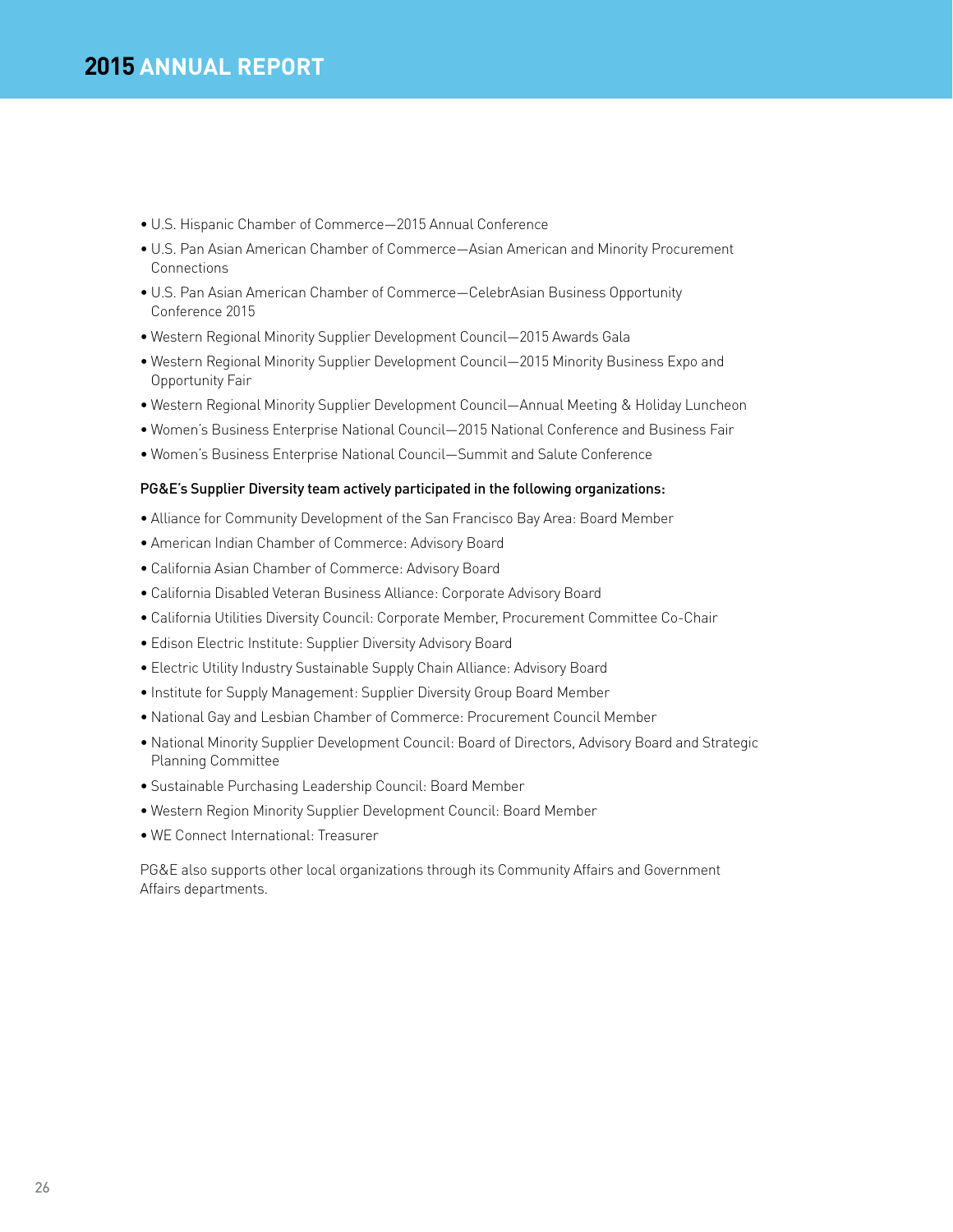## Summary of Purchases (Sec. 9.1.2)

## Supplier Diversity Annual Results **by Ethnicity**

|                                                                                |                                                | Direct \$     | Sub \$      | Total \$      | $\%$   |
|--------------------------------------------------------------------------------|------------------------------------------------|---------------|-------------|---------------|--------|
|                                                                                | E Asian/Pacific American<br>E African American | 204,202,200   | 64,866,916  | 269,069,116   | 4.80%  |
|                                                                                | African American                               | 255,866,193   | 51,726,831  | 307,593,024   | 5.48%  |
|                                                                                | Hispanic American                              | 315,137,016   | 144,186,590 | 459,323,606   | 8.19%  |
|                                                                                | Native American                                | 72.605.549    | 25,332,342  | 97,937,891    | 1.75%  |
|                                                                                | <b>Total Minority Men</b>                      | 847,810,958   | 286,112,679 | 1,133,923,637 | 20.22% |
|                                                                                | Asian/Pacific American                         | 101.312.456   | 24,638,156  | 125.950.612   | 2.25%  |
| <b>WOMEN</b>                                                                   | African American                               | 119,806,664   | 13,117,437  | 132,924,100   | 2.37%  |
|                                                                                | Hispanic American                              | 124,400,377   | 18,688,054  | 143,088,431   | 2.55%  |
|                                                                                | Native American                                | 23,614,909    | 31,238,589  | 54,853,497    | 0.98%  |
|                                                                                | <b>Total Minority Women</b>                    | 369,134,405   | 87,682,236  | 456,816,641   | 8.14%  |
| <b>Minority Business</b><br><b>Enterprise (MBE)</b>                            |                                                | 1,216,945,364 | 373,794,914 | 1,590,740,278 | 28.36% |
| <b>Women Business</b><br><b>Enterprise (WBE)</b>                               |                                                | 538,767,854   | 184,357,245 | 723,125,099   | 12.89% |
| Subtotal:<br><b>Women, Minority Business</b><br><b>Enterprise (WMBE)</b>       |                                                | 1,755,713,218 | 558,152,159 | 2,313,865,377 | 41.25% |
| <b>Service-Disabled</b><br><b>Veteran Business</b><br><b>Enterprise (DVBE)</b> |                                                | 94,365,581    | 60,230,189  | 154,595,770   | 2.76%  |
| <b>Total WMDVBE</b>                                                            |                                                | 1,850,078,799 | 618,382,348 | 2,468,461,147 | 44.01% |
|                                                                                |                                                |               |             |               |        |
|                                                                                | <b>Gross Procurement</b>                       | 5,609,162,224 |             |               |        |
| <b>Exclusions</b>                                                              |                                                |               |             |               |        |
|                                                                                | <b>Net Procurement</b>                         | 5,609,162,224 |             |               |        |

| <b>Net Procurement</b> | 5,609,162,224 |
|------------------------|---------------|
| <b>Exclusions</b>      |               |
|                        |               |

Totals may not add due to rounding.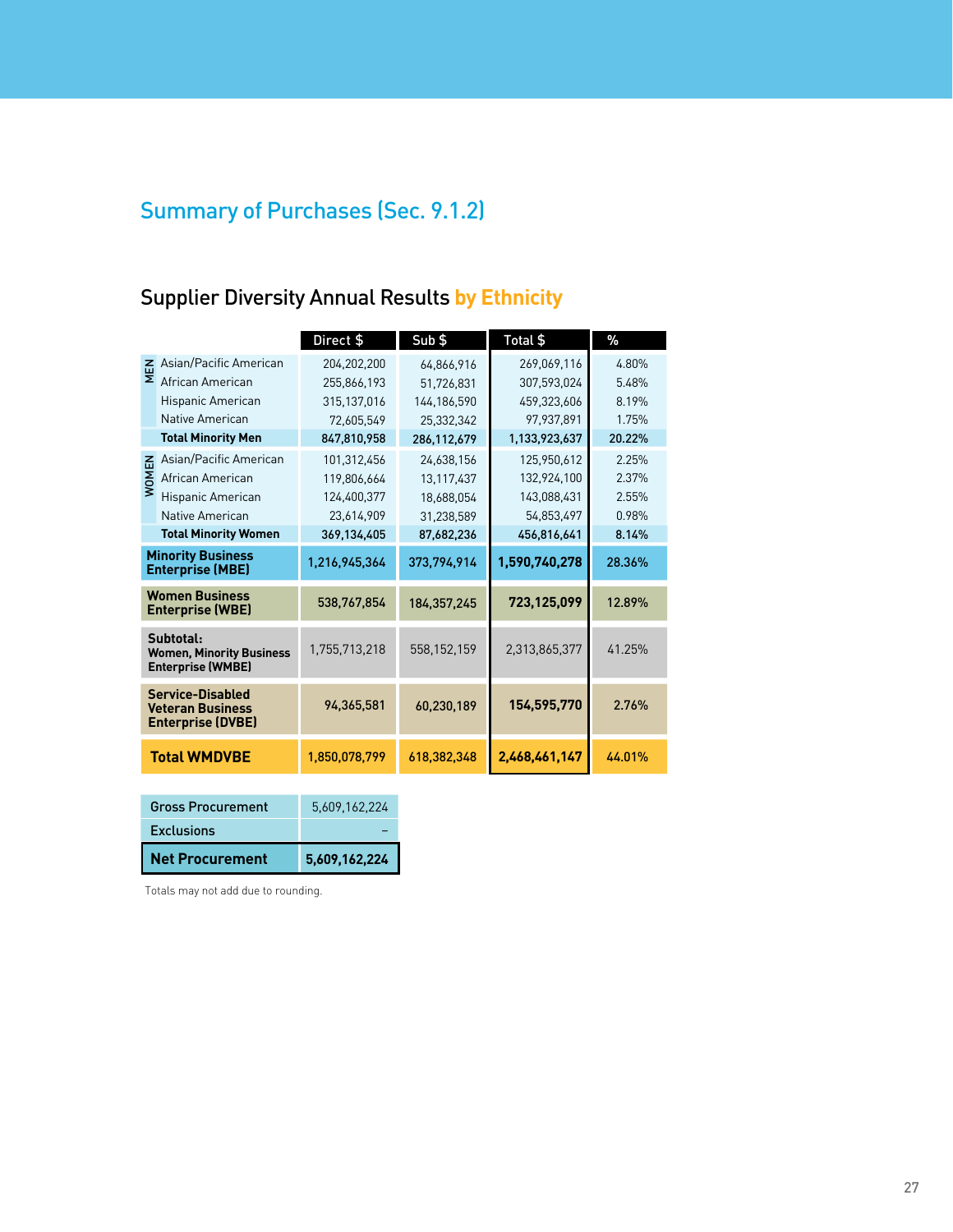## Summary of Purchases (Sec. 9.1.2)

## Supplier Diversity **Direct Procurement** by Product and Service Categories

|                                                                                |                                                                                        | Products <sup>1</sup> |        | Services <sup>2</sup>                                 |               | Total <sup>3</sup>                                                                                                                                           |        |
|--------------------------------------------------------------------------------|----------------------------------------------------------------------------------------|-----------------------|--------|-------------------------------------------------------|---------------|--------------------------------------------------------------------------------------------------------------------------------------------------------------|--------|
|                                                                                |                                                                                        | DIRECT \$             | %      | DIRECT <sub>\$</sub>                                  | $\frac{9}{6}$ | DIRECT \$                                                                                                                                                    | %      |
|                                                                                | Asian/Pacific American                                                                 | 85,341,812            | 7.39%  | 118,860,389                                           | 2.67%         | 204,202,200                                                                                                                                                  | 3.64%  |
| MEN                                                                            | African American                                                                       | 83,394,536            | 7.22%  | 172,471,657                                           | 3.87%         | 255,866,193                                                                                                                                                  | 4.56%  |
|                                                                                | Hispanic American                                                                      | 196,450,240           | 17.00% | 118,686,776                                           | 2.66%         | 315,137,016                                                                                                                                                  | 5.62%  |
|                                                                                | Native American                                                                        | 47,591,140            | 4.12%  | 25,014,409                                            | 0.56%         | 72,605,549                                                                                                                                                   | 1.29%  |
|                                                                                | <b>Total Minority Men</b>                                                              | 412,777,728           | 35.73% | 435,033,231                                           | 9.77%         | 847,810,958                                                                                                                                                  | 15.11% |
|                                                                                | Asian/Pacific American                                                                 | 70,291,911            | 6.08%  | 31,020,545                                            | 0.70%         | 101,312,456                                                                                                                                                  | 1.81%  |
| <b>WOMEN</b>                                                                   | African American                                                                       | 37,767                | 0.00%  | 119,768,897                                           | 2.69%         | 119,806,664                                                                                                                                                  | 2.14%  |
|                                                                                | Hispanic American                                                                      | 43,501,184            | 3.77%  | 80,899,193                                            | 1.82%         | 124,400,377                                                                                                                                                  | 2.22%  |
|                                                                                | Native American                                                                        | 8,909,920             | 0.77%  | 14,704,988                                            | 0.33%         | 23,614,909                                                                                                                                                   | 0.42%  |
|                                                                                | <b>Total Minority Women</b>                                                            | 122,740,782           | 10.62% | 246,393,624                                           | 5.53%         | 369,134,405                                                                                                                                                  | 6.58%  |
|                                                                                | <b>Minority Business</b><br><b>Enterprise (MBE)</b>                                    | 535,518,509           | 46.35% | 681,426,854                                           | 15.30%        | 1,216,945,364                                                                                                                                                | 21.70% |
| <b>Women Business</b><br><b>Enterprise (WBE)</b>                               |                                                                                        | 87,446,970            | 7.57%  | 451,320,884                                           | 10.13%        | 538,767,854                                                                                                                                                  | 9.61%  |
| Total:<br><b>Women, Minority Business</b><br>Enterprise (WMBE)                 |                                                                                        | 622,965,479           | 53.92% | 1,132,747,739                                         | 25.43%        | 1,755,713,218                                                                                                                                                | 31.30% |
| <b>Service-Disabled</b><br><b>Veteran Business</b><br><b>Enterprise (DVBE)</b> |                                                                                        | 4,705,567             | 0.41%  | 89,660,014                                            | 2.01%         | 94,365,581                                                                                                                                                   | 1.68%  |
|                                                                                | <b>Total WMDVBE</b>                                                                    | 627,671,046           | 54.33% | 1,222,407,753                                         | 27.45%        | 1,850,078,799                                                                                                                                                | 32.98% |
|                                                                                |                                                                                        |                       |        |                                                       |               |                                                                                                                                                              |        |
|                                                                                | <b>Gross Procurement</b>                                                               | 5,609,162,224         |        |                                                       |               |                                                                                                                                                              |        |
|                                                                                | <b>Exclusions</b>                                                                      |                       |        |                                                       |               |                                                                                                                                                              |        |
|                                                                                | <b>Net Procurement</b>                                                                 | 5,609,162,224         |        |                                                       |               |                                                                                                                                                              |        |
|                                                                                | <b>Total Product</b><br><b>Procurement</b>                                             | 1,155,376,490         |        | compared to "Total Product Procurement" expenditures. |               | <sup>1</sup> Percentages for "Products" expenditures are WMDVBE expenditures<br><sup>2</sup> Percentages for "Services" expenditures are WMDVBE expenditures |        |
|                                                                                | <b>Total Service</b><br><b>Procurement</b>                                             | 4,453,785,733         |        | compared to "Total Service Procurement" expenditures. |               | <sup>3</sup> Percentages for "Total" expenditures are WMDVBE expenditures                                                                                    |        |
|                                                                                | compared to "Net Procurement" expenditures.<br><b>Net Procurement</b><br>5,609,162,224 |                       |        |                                                       |               |                                                                                                                                                              |        |

| <b>Net Procurement</b>                     | 5,609,162,224 |
|--------------------------------------------|---------------|
| <b>Total Service</b><br><b>Procurement</b> | 4,453,785,733 |
| <b>Total Product</b><br><b>Procurement</b> | 1,155,376,490 |
| Net Procurement                            | 5,609,162,224 |
| <b>Exclusions</b>                          |               |
| <b>Gross Procurement</b>                   | 5.609.162.224 |

Totals may not add due to rounding.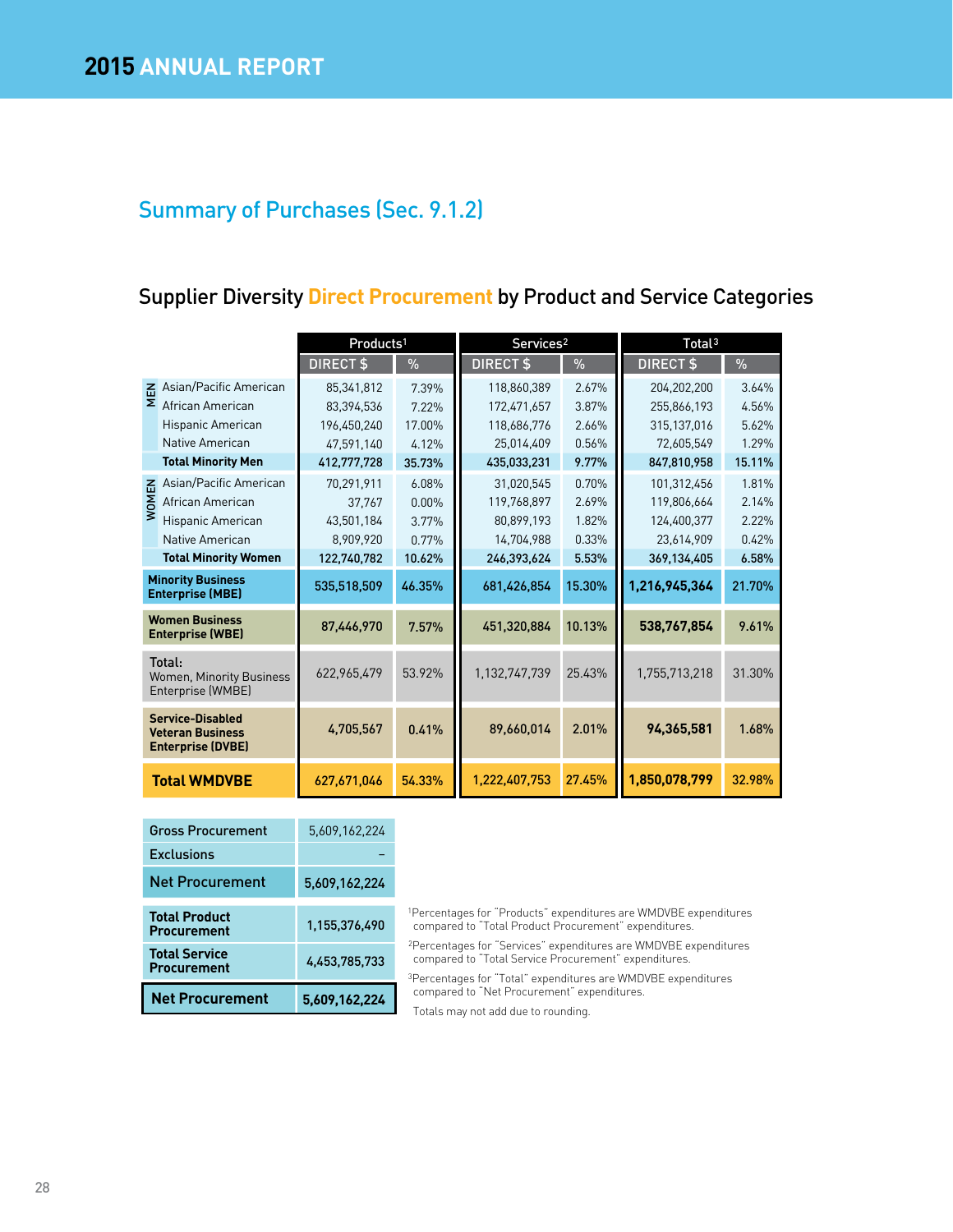|                                                                                |                                                                       | Products      |     | <b>Services</b> |               | Total <sup>1</sup>                                                 |        |
|--------------------------------------------------------------------------------|-----------------------------------------------------------------------|---------------|-----|-----------------|---------------|--------------------------------------------------------------------|--------|
|                                                                                |                                                                       | SUB\$         | %   | SUB\$           | $\frac{9}{6}$ | SUB\$                                                              | %      |
|                                                                                |                                                                       | N/A           | N/A | N/A             | N/A           | 64,866,916                                                         | 1.16%  |
|                                                                                | $\Xi$ Asian/Pacific American<br>$\Sigma$ African American             | N/A           | N/A | N/A             | N/A           | 51,726,831                                                         | 0.92%  |
|                                                                                | Hispanic American                                                     | N/A           | N/A | N/A             | N/A           | 144,186,590                                                        | 2.57%  |
|                                                                                | Native American                                                       | N/A           | N/A | N/A             | N/A           | 25,332,342                                                         | 0.45%  |
|                                                                                | <b>Total Minority Men</b>                                             | N/A           | N/A | N/A             | N/A           | 286,112,679                                                        | 5.10%  |
|                                                                                | z Asian/Pacific American<br>S African American<br>S Hispanic American | N/A           | N/A | N/A             | N/A           | 24,638,156                                                         | 0.44%  |
|                                                                                |                                                                       | N/A           | N/A | N/A             | N/A           | 13,117,437                                                         | 0.23%  |
|                                                                                | Hispanic American                                                     | N/A           | N/A | N/A             | N/A           | 18,688,054                                                         | 0.33%  |
|                                                                                | Native American                                                       | N/A           | N/A | N/A             | N/A           | 31,238,589                                                         | 0.56%  |
|                                                                                | <b>Total Minority Women</b>                                           | N/A           | N/A | N/A             | N/A           | 87,682,236                                                         | 1.56%  |
|                                                                                | <b>Minority Business</b><br><b>Enterprise (MBE)</b>                   | N/A           | N/A | N/A             | N/A           | 373,794,914                                                        | 6.66%  |
|                                                                                | <b>Women Business</b><br><b>Enterprise (WBE)</b>                      | N/A           | N/A | N/A             | N/A           | 184,357,245                                                        | 3.29%  |
| Total:<br><b>Women, Minority Business</b><br>Enterprise (WMBE)                 |                                                                       | N/A           | N/A | N/A             | N/A           | 558,152,159                                                        | 9.95%  |
| <b>Service-Disabled</b><br><b>Veteran Business</b><br><b>Enterprise (DVBE)</b> |                                                                       | N/A           | N/A | N/A             | N/A           | 60,230,189                                                         | 1.07%  |
|                                                                                | <b>Total WMDVBE</b>                                                   | N/A           | N/A | N/A             | N/A           | 618,382,348                                                        | 11.02% |
|                                                                                |                                                                       |               |     |                 |               |                                                                    |        |
|                                                                                | <b>Gross Procurement</b>                                              | 5,609,162,224 |     |                 |               |                                                                    |        |
|                                                                                | <b>Exclusions</b>                                                     |               |     |                 |               |                                                                    |        |
| <b>Net Procurement</b>                                                         |                                                                       | 5,609,162,224 |     |                 |               |                                                                    |        |
|                                                                                | <b>Total Product</b><br><b>Procurement</b>                            | 1,155,376,490 |     |                 |               |                                                                    |        |
|                                                                                | <b>Total Service</b><br><b>Procurement</b>                            | 4,453,785,733 |     |                 |               | <sup>1</sup> Percentages for "Total" expenditures are WMDVBE expen |        |
|                                                                                | <b>Net Procurement</b>                                                | 5,609,162,224 |     |                 |               | compared to total "Net Procurement" expenditures.                  |        |

## Supplier Diversity **Subcontract Procurement** by Product and Service Categories

| <b>Gross Procurement</b>                   | 5,609,162,224 |                                                                                          |
|--------------------------------------------|---------------|------------------------------------------------------------------------------------------|
| <b>Exclusions</b>                          |               |                                                                                          |
| <b>Net Procurement</b>                     | 5,609,162,224 |                                                                                          |
| <b>Total Product</b><br><b>Procurement</b> | 1,155,376,490 |                                                                                          |
| <b>Total Service</b><br><b>Procurement</b> | 4,453,785,733 | <sup>1</sup> Percentages for "Total" expenditures are WMDVBE expenditures                |
| <b>Net Procurement</b>                     | 5,609,162,224 | compared to total "Net Procurement" expenditures.<br>Totals may not add due to rounding. |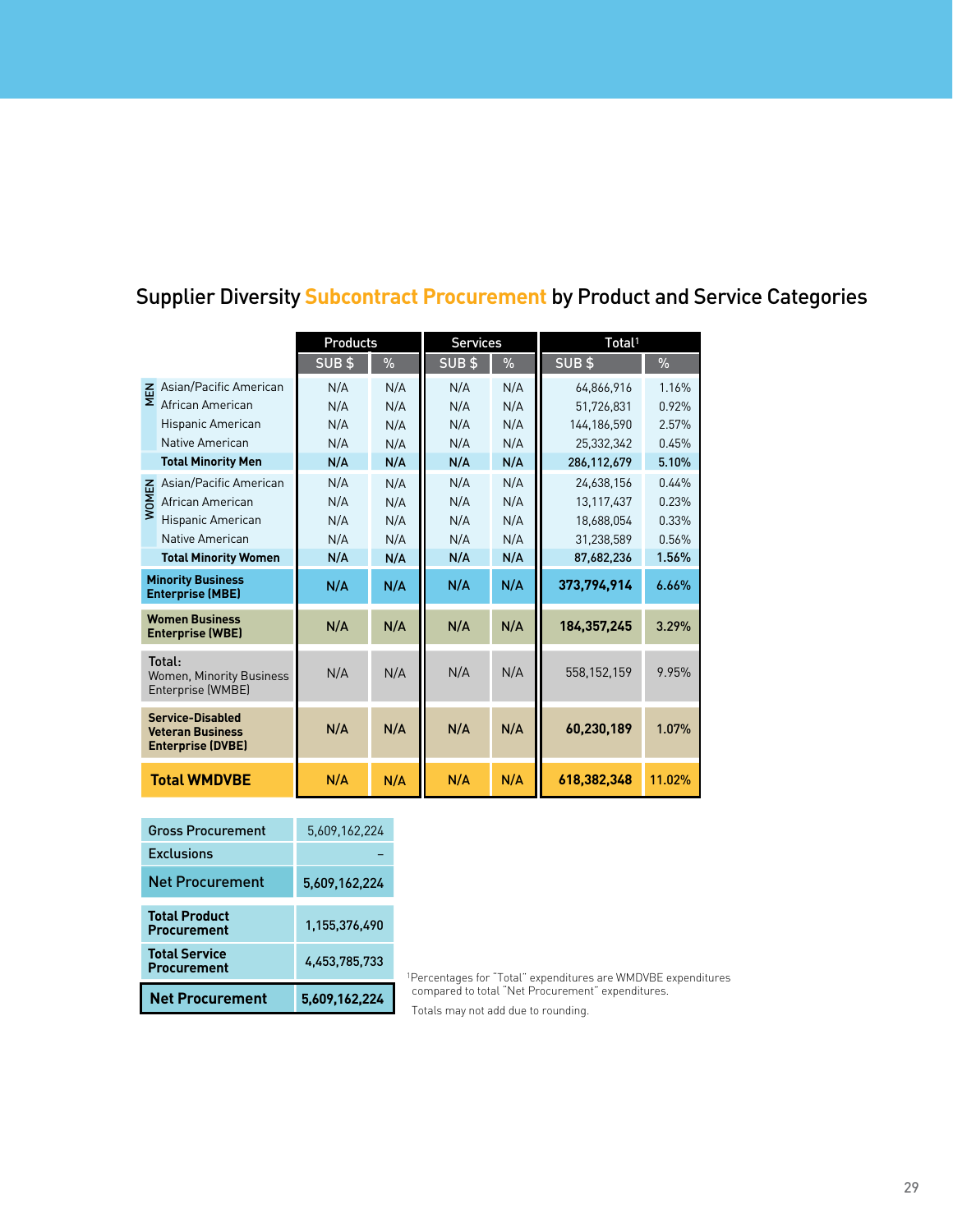## Summary of Purchases (Sec. 9.1.2)

**Table 6a:** 2015 Combined Minority and Caucasian Women Procurement Results for Large Utilities (in Dollars and as a Percentage of Total Corporate Procurement)

|                   | <b>Minority Women</b> | <b>Caucasian Women</b> | <b>Combined Women</b> | <b>Total Corporate</b> |
|-------------------|-----------------------|------------------------|-----------------------|------------------------|
| Direct \$         | \$369,134,405         | \$538,767,854          | \$907,902,260         |                        |
| $\%$              | 6.58%                 | 9.61%                  | 16.19%                |                        |
| Subcontracting \$ | \$87,682,236          | \$184.357.245          | \$272,039,480         |                        |
| $\%$              | 1.56%                 | 3.29%                  | 4.85%                 |                        |
| Combined \$       | \$456,816,641         | \$723,125,099          | \$1,179,941,740       | \$5,609,162,224        |
| $\%$              | 8.14%                 | 12.89%                 | 21.04%                |                        |

**Table 7a:** 2015 DVBE Procurement Results for Large and Small Utilities (in Dollars and as a Percentage of Total Corporate Procurement)

| I DVBE        | $\frac{9}{6}$ | <b>Total Corporate</b> |  |  |  |  |
|---------------|---------------|------------------------|--|--|--|--|
| \$154,595,770 | 2.76%         | \$5,609,162,224        |  |  |  |  |

#### **Table 1a:** 2015 Supplier Diversity Procurement Results for Large Utilities

|                   | <b>Total</b><br><b>Procurement</b> | <b>MBE</b>      | <b>WBE</b>    | <b>DVBE</b>   | <b>Total WMDVBE</b> |
|-------------------|------------------------------------|-----------------|---------------|---------------|---------------------|
| Direct \$         |                                    | \$1,216,945,364 | \$538,767,854 | \$94,365,581  | \$1,850,078,799     |
| $\%$              |                                    | 21.70%          | 9.61%         | 1.68%         | 32.98%              |
| Subcontracting \$ |                                    | \$373,794,914   | \$184,357,245 | \$60,230,189  | \$618,382,348       |
| $\%$              |                                    | 6.66%           | 3.29%         | 1.07%         | 11.02%              |
| Combined \$       | \$5,609,162,224                    | \$1,590,740,278 | \$723,125,099 | \$154,595,770 | \$2,468,461,147     |
| $\%$              |                                    | 28.36%          | 12.89%        | 2.76%         | 44.01%              |

Totals may not add due to rounding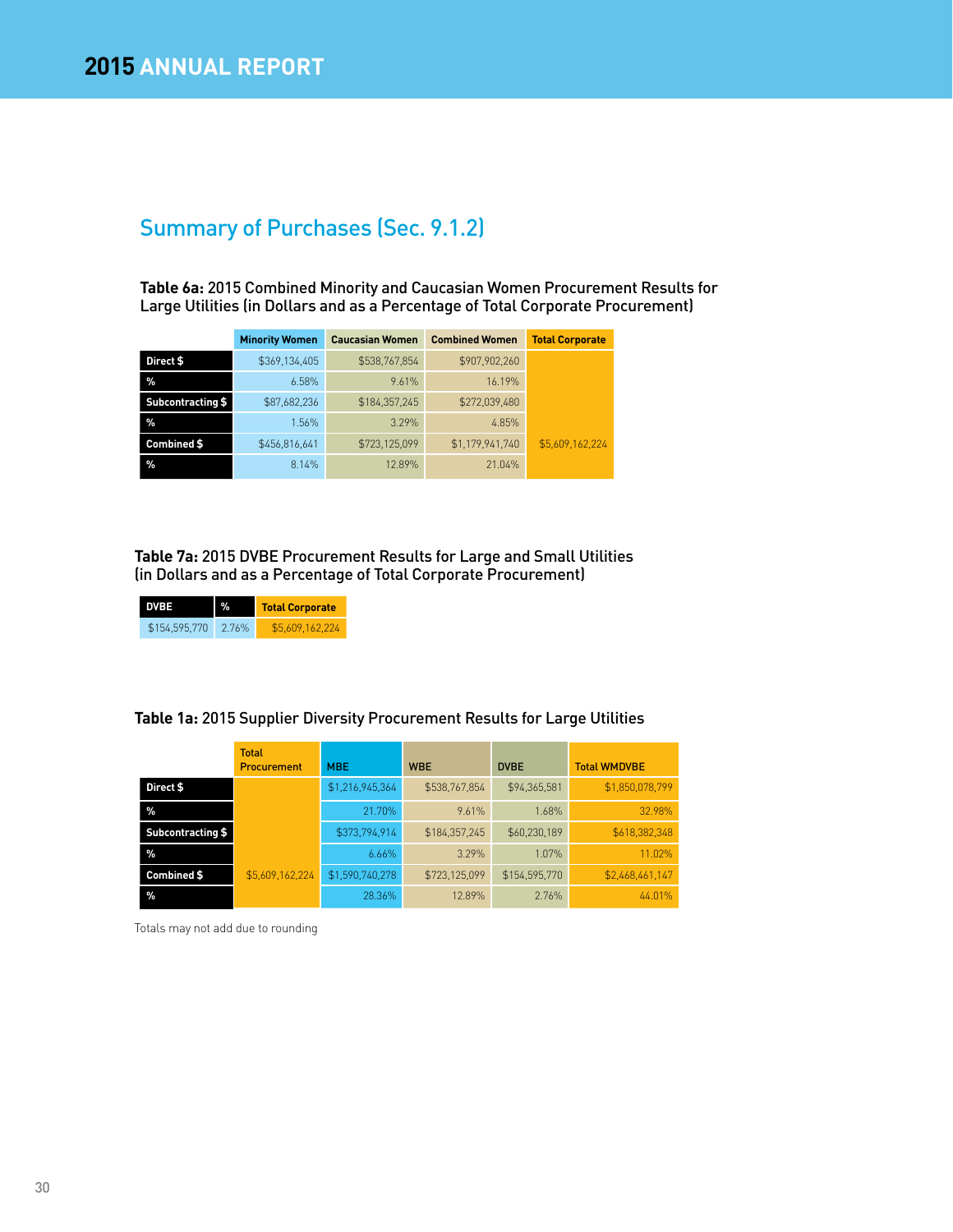## WMDVBE Procurement Standard Industrial Classification (SIC) Code Legend

|    | <b>Major Group Description</b>             | <b>Description of Items</b>                                                                                       |
|----|--------------------------------------------|-------------------------------------------------------------------------------------------------------------------|
|    | <b>Agricultural Services</b>               | Ornamental Shrub and Tree Services,<br>Ornamental Floriculture                                                    |
|    | <b>General Business Contractors</b>        | Industrial Buildings and Warehouses,<br>Residential Building, other than<br>Single-Family                         |
|    | Special Trade Contractors                  | Carpentry Work, Concrete, Electrical,<br>Excavation                                                               |
| 24 | Lumber and Wood Products                   | Wood Poles                                                                                                        |
| 25 | <b>Furniture and Fixtures</b>              | Office Furniture, Metal Household Furniture                                                                       |
| 26 | Paper and Allied Products                  | Envelopes, Coated Paper, Paper Mills                                                                              |
|    | Printing and Publishing                    | Bookbinding and Related Work,<br><b>Typesetting, Commercial Printing</b>                                          |
| 28 | <b>Chemicals and Allied Products</b>       | Chemical Preparation, Industrial<br>Chemicals, Paints, Varnishes                                                  |
| 29 | Petroleum and Coal Products                | Lubricating Oils and Greases                                                                                      |
| 30 | Rubber and Misc. Plastics<br>Products      | Plastic Products. Rubber and Plastic Hoses                                                                        |
|    | Stone, Clay and Glass Products             | Concrete Products, Ready-Mixed Concrete,<br>Cement                                                                |
| 33 | Primary Metal Industries                   | Primary Metal Products, Steel Pipe                                                                                |
| 34 | <b>Fabricated Metal Products</b>           | Heating Equipment, Fabricated<br>Structural Metal, Miscellaneous Fabricated<br>Wire Products                      |
|    | Industrial Machinery and<br>Equipment      | Mechanical Power Transmission<br>Equipment, Steam, Gas, and Hydraulic<br>Turbines and Turbine Generator Set Units |
|    | Electronic and Other Electric<br>Equipment | Switchgear and Switchboard Apparatus,<br>Power, Distribution, and Speciality<br>Transformers                      |
|    | Transportation Equipment                   | Truck and Bus Bodies, Aircraft Engines and<br><b>Engine Parts</b>                                                 |
| 38 | Instruments and Related<br>Products        | Instruments For Measuring and Testing of<br><b>Electricity and Electrical Signals</b>                             |
|    | Miscellaneous Manufacturing<br>Industries  | Signs and Advertising Specialties,<br><b>Marking Devices</b>                                                      |
| 42 | Trucking and Warehousing                   | Local Trucking                                                                                                    |
| 45 | Transportation by Air                      | Air Transportation                                                                                                |

|    | <b>Major Group Description</b>                       | <b>Description of Items</b>                                                                                       |
|----|------------------------------------------------------|-------------------------------------------------------------------------------------------------------------------|
| 46 | Pipelines, Except Natural Gas                        | Pipelines                                                                                                         |
| 47 | <b>Transportation Services</b>                       | Arrangement of Transportation of Freight<br>and Cargo                                                             |
| 48 | Communications                                       | Telephone Communications,<br><b>Communications Services</b>                                                       |
| 49 | Electric, Gas and Sanitary<br>Services               | Refuse Systems, Electric Services<br>(Hydroelectric Power Generation)                                             |
| 50 | Wholesale Trade-Durable Goods                        | Electrical Apparatus and Equipment,<br>Wiring Supplies and Construction<br>Materials, Computers                   |
| 51 | Wholesale Trade-Nondurable<br>Goods                  | Petroleum and Petroleum Products<br>Wholesalers, Stationery and Office Supplies                                   |
| 52 | <b>Building Materials and Garden</b><br>Supplies     | Hardware Stores, Lumber and Other<br><b>Building Materials</b>                                                    |
| 55 | <b>Automotive Dealers and Service</b><br>Stations    | Motor Vehicle Dealers                                                                                             |
| 56 | Apparel and Accessory Stores                         | Miscellaneous Apparel and Accessory<br><b>Stores</b>                                                              |
| 58 | Eating and Drinking Places                           | Eating and Drinking Places                                                                                        |
| 63 | <b>Insurance Carriers</b>                            | Fire, Marine and Casualty Insurance                                                                               |
| 65 | <b>Real Estate</b>                                   | Real Estate Agents Managers                                                                                       |
| 72 | <b>Personal Services</b>                             | <b>Hotels and Motels</b>                                                                                          |
| 73 | <b>Business Services</b>                             | Help Supply Services, Computer<br>Programming Services, Advertising<br>Agencies                                   |
| 75 | Auto Repair, Services and<br>Parking                 | Top, Body and Upholstery Repair Shops<br>and Paint Shops, Automotive Repair Shops                                 |
| 76 | Miscellaneous Repair Services                        | Electrical and Electronic Repair Shops                                                                            |
| 78 | <b>Motion Pictures</b>                               | Motion Picture and Video Tape Production                                                                          |
| 80 | <b>Health Services</b>                               | Offices and Clinics Of Doctors Of Medicine                                                                        |
| 81 | Legal Services                                       | Law Firms                                                                                                         |
|    | <b>Engineering and Management</b><br><b>Services</b> | Engineering Services, Accounting, Auditing,<br>and Bookkeeping Services, Management<br><b>Consulting Services</b> |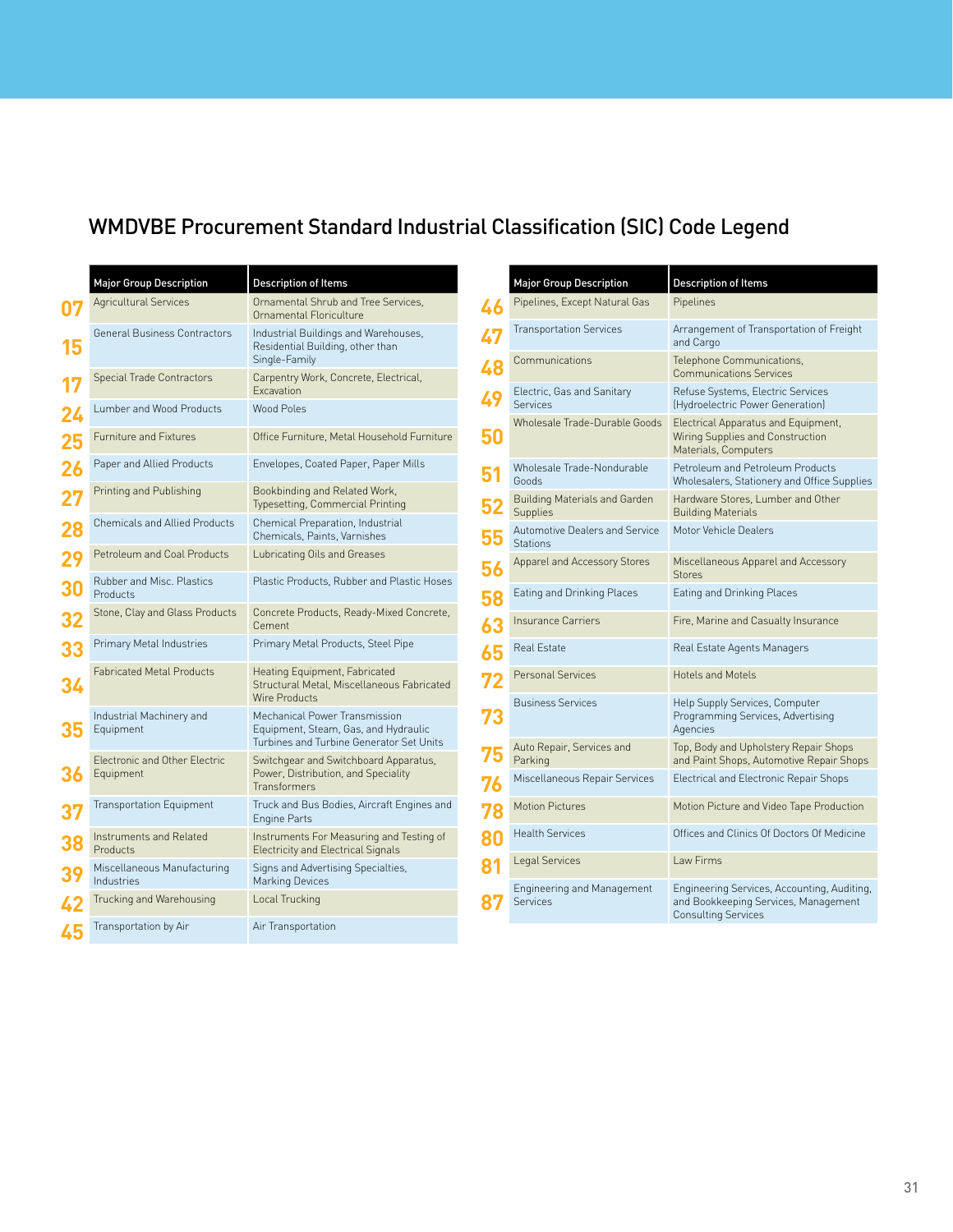## Supplier Diversity Procurement by Standard Industrial Classification (SIC) Code—Detail (9.1.2)

|    |                                                              |              | Asian/Pacific American |              | African American |              | <b>Hispanic American</b> |              | <b>Native American</b> |  | <b>Total Minority</b> | <b>Total Minority</b> | <b>Minority Business</b> | <b>Women Business</b>   | Total: Women,                                 | Service-Disabled                                    | <b>Total</b>  | <b>Total Exp</b> |
|----|--------------------------------------------------------------|--------------|------------------------|--------------|------------------|--------------|--------------------------|--------------|------------------------|--|-----------------------|-----------------------|--------------------------|-------------------------|-----------------------------------------------|-----------------------------------------------------|---------------|------------------|
|    |                                                              | Men          | Women                  | Men          | Women            | Men          | Women                    | Men          | Women                  |  | Men                   | Women                 | <b>Enterprise (MBE)</b>  | <b>Enterprise (WBE)</b> | <b>Minority Business</b><br>Enterprise (WMBE) | <b>Veteran Business</b><br><b>Enterprise (DVBE)</b> | <b>WMDVBE</b> |                  |
| 07 | $\sqrt{5}$<br>Agricultural                                   | \$10,231,584 | \$3,819,771            | \$1,524,883  | \$0              | \$33,695,550 | \$2,176,401              | \$719,453    | \$77,962               |  | \$46,171,470          | \$6,074,133           | \$52,245,603             | \$37,993,926            | \$90,239,530                                  | \$676                                               | \$90,240,206  | \$279,376,574    |
|    | <b>Services</b><br>%                                         | 3.66%        | 1.37%                  | 0.55%        | $0\%$            | 12.06%       | 0.78%                    | 0.26%        | 0.03%                  |  | 16.53%                | 2.17%                 | 18.70%                   | 13.60%                  | 32.30%                                        | $0\%$                                               | 32.30%        |                  |
| 15 | $\frac{1}{2}$<br><b>General Business</b>                     | \$2,534,918  | \$449,442              | \$38,382,290 | \$2,908          | \$73,416,686 | \$14,084,045             | \$4,834,311  | \$22,278,587           |  | \$119,168,205         | \$36,814,982          | \$155,983,188            | \$126,526,900           | \$282,510,087                                 | \$30,631,558                                        | \$313,141,645 | \$677,398,902    |
|    | <b>Contractors</b><br>$\%$                                   | 0.37%        | 0.07%                  | 5.67%        | $0\%$            | 10.84%       | 2.08%                    | 0.71%        | 3.29%                  |  | 17.59%                | 5.43%                 | 23.03%                   | 18.68%                  | 41.71%                                        | 4.52%                                               | 46.23%        |                  |
| 17 | $\frac{1}{2}$<br><b>Special Trade</b>                        | \$201,460    | \$92,545               | \$208,402    | \$0\$            | \$23,732,091 | \$3,050,415              | \$19,375,000 | \$2,236,164            |  | \$43,516,952          | \$5,379,124           | \$48,896,076             | \$89,082,527            | \$137,978,603                                 | \$33,877,829                                        | \$171,856,432 | \$336,287,894    |
|    | <b>Contractors</b><br>$\%$                                   | 0.06%        | 0.03%                  | 0.06%        | $0\%$            | 7.06%        | 0.91%                    | 5.76%        | 0.66%                  |  | 12.94%                | 1.60%                 | 14.54%                   | 26.49%                  | 41.03%                                        | 10.07%                                              | 51.10%        |                  |
| 24 | $\sqrt{5}$<br><b>Lumber and Wood</b>                         | \$548,647    | \$0                    | \$0          | \$0              | \$0          | \$0                      | \$0          | \$0                    |  | \$548,647             | \$0                   | \$548,647                | \$1,123,328             | \$1,671,976                                   | \$0                                                 | \$1,671,976   | \$13,979,612     |
|    | <b>Products</b><br>%                                         | 3.92%        | $0\%$                  | $0\%$        | $0\%$            | $0\%$        | $0\%$                    | $0\%$        | $0\%$                  |  | 3.92%                 | $0\%$                 | 3.92%                    | 8.04%                   | 11.96%                                        | $0\%$                                               | 11.96%        |                  |
| 25 | $\sim$<br><b>Furniture and</b>                               | \$0          | \$0                    | \$0          | \$0              | \$0          | \$0                      | \$0          | \$0                    |  | \$0                   | \$0                   | \$0                      | \$2,933                 | \$2,933                                       | \$0                                                 | \$2,933       | \$2,567,045      |
|    | <b>Fixtures</b><br>$\%$                                      | $0\%$        | $0\%$                  | $0\%$        | $0\%$            | $0\%$        | $0\%$                    | $0\%$        | $0\%$                  |  | $0\%$                 | $0\%$                 | $0\%$                    | 0.11%                   | 0.11%                                         | $0\%$                                               | 0.11%         |                  |
| 26 | $\sim$<br><b>Paper and Allied</b>                            | \$0          | \$0                    | \$0          | \$0              | \$0          | \$1,421,158              | \$0          | \$0                    |  | \$0                   | \$1,421,158           | \$1,421,158              | \$0                     | \$1,421,158                                   | \$0                                                 | \$1,421,158   | \$2,005,572      |
|    | <b>Products</b><br>$\%$                                      | $0\%$        | $0\%$                  | $0\%$        | $0\%$            | $0\%$        | 70.86%                   | $0\%$        | $0\%$                  |  | $0\%$                 | 70.86%                | 70.86%                   | $0\%$                   | 70.86%                                        | $0\%$                                               | 70.86%        |                  |
| 27 | $\frac{1}{2}$<br><b>Printing and</b>                         | \$419,707    | \$13,125               | \$0          | \$0\$            | \$51,091,979 | \$119,232                | \$8,452,965  | \$0                    |  | \$59,964,651          | \$132,357             | \$60,097,008             | \$1,929,620             | \$62,026,628                                  | \$0                                                 | \$62,026,628  | \$131,603,227    |
|    | Publishing<br>%                                              | 0.32%        | 0.01%                  | $0\%$        | $0\%$            | 38.82%       | 0.09%                    | 6.42%        | $0\%$                  |  | 45.56%                | 0.10%                 | 45.67%                   | 1.47%                   | 47.13%                                        | $0\%$                                               | 47.13%        |                  |
| 28 | $\frac{1}{2}$<br><b>Chemicals and Allied</b>                 | \$239,454    | \$0                    | \$0          | \$0              | \$0          | \$0                      | \$0          | \$0                    |  | \$239,454             | \$0                   | \$239,454                | \$1,331,658             | \$1,571,112                                   | \$0                                                 | \$1,571,112   | \$19,921,123     |
|    | <b>Products</b><br>$\%$                                      | 1.20%        | $0\%$                  | $0\%$        | $0\%$            | 0%           | $0\%$                    | $0\%$        | $0\%$                  |  | 1.20%                 | $0\%$                 | 1.20%                    | 6.68%                   | 7.89%                                         | $0\%$                                               | 7.89%         |                  |
| 29 | $\sim$<br>Petroleum and                                      | \$0          | \$0                    | \$0          | \$0              | \$0          | \$0                      | \$0          | \$0                    |  | \$0                   | \$0                   | \$0                      | \$10,264                | \$10,264                                      | \$0                                                 | \$10,264      | \$231,471        |
|    | <b>Coal Products</b><br>$\%$                                 | $0\%$        | $0\%$                  | $0\%$        | $0\%$            | $0\%$        | $0\%$                    | $0\%$        | $0\%$                  |  | $0\%$                 | $0\%$                 | $0\%$                    | 4.43%                   | 4.43%                                         | $0\%$                                               | 4.43%         |                  |
| 30 | $\frac{1}{2}$<br><b>Rubber and Misc.</b>                     | \$0          | \$0                    | \$0          | \$0              | \$825,367    | \$199,178                | \$0          | \$0                    |  | \$825,367             | \$199,178             | \$1,024,545              | \$2,066,873             | \$3,091,418                                   | \$49,982                                            | \$3,141,400   | \$26,549,955     |
|    | <b>Plastics Products</b><br>%                                | $0\%$        | $0\%$                  | $0\%$        | $0\%$            | 3.11%        | 0.75%                    | $0\%$        | $0\%$                  |  | 3.11%                 | 0.75%                 | 3.86%                    | 7.78%                   | 11.64%                                        | 0.19%                                               | 11.83%        |                  |
| 32 | $\sim$<br>Stone, Clay and                                    | \$0          | \$0                    | \$0          | \$0              | \$0          | \$346,297                | \$0          | \$0                    |  | \$0                   | \$346,297             | \$346,297                | \$150,753               | \$497,050                                     | \$0                                                 | \$497,050     | \$14,345,297     |
|    | <b>Glass Products</b><br>$\%$                                | $0\%$        | $0\%$                  | $0\%$        | $0\%$            | $0\%$        | 2.41%                    | $0\%$        | $0\%$                  |  | $0\%$                 | 2.41%                 | 2.41%                    | 1.05%                   | 3.46%                                         | $0\%$                                               | 3.46%         |                  |
| 33 | $\sim$<br><b>Primary Metal</b>                               | \$0          | \$0                    | \$0          | \$0              | \$0          | \$0                      | \$0          | \$0                    |  | \$0                   | \$0                   | \$0                      | \$166,949               | \$166,949                                     | \$0                                                 | \$166,949     | \$1,822,409      |
|    | <b>Industries</b><br>$\%$                                    | $0\%$        | $0\%$                  | $0\%$        | $0\%$            | $0\%$        | $0\%$                    | $0\%$        | $0\%$                  |  | $0\%$                 | $0\%$                 | $0\%$                    | 9.16%                   | 9.16%                                         | $0\%$                                               | 9.16%         |                  |
| 34 | $\frac{1}{2}$<br><b>Fabricated Metal</b>                     | \$0          | \$11,529,609           | \$0          | \$0              | \$7,118,879  | \$0                      | \$0          | \$0                    |  | \$7,118,879           | \$11,529,609          | \$18,648,488             | \$36,512                | \$18,685,000                                  | \$0                                                 | \$18,685,000  | \$44,876,013     |
|    | Products<br>$\%$                                             | $0\%$        | 25.69%                 | $0\%$        | $0\%$            | 15.86%       | $0\%$                    | $0\%$        | $0\%$                  |  | 15.86%                | 25.69%                | 41.56%                   | 0.08%                   | 41.64%                                        | $0\%$                                               | 41.64%        |                  |
| 35 | $\frac{1}{2}$<br><b>Industrial Machinery</b>                 | \$7,835,004  | \$0                    | \$53,585,995 | \$0              | \$7,503,913  | \$252,743                | \$48,988     | \$0                    |  | \$68,973,900          | \$252,743             | \$69,226,643             | \$8,613,164             | \$77,839,806                                  | \$290,325                                           | \$78,130,132  | \$212,979,193    |
|    | and Equipment<br>$\%$                                        | 3.68%        | 0%                     | 25.16%       | $0\%$            | 3.52%        | 0.12%                    | 0.02%        | $0\%$                  |  | 32.39%                | 0.12%                 | 32.50%                   | 4.04%                   | 36.55%                                        | 0.14%                                               | 36.68%        |                  |
| 36 | $\frac{1}{2}$<br><b>Electronic and Other</b>                 | \$6,535,296  | \$0                    | \$0          | \$0              | \$154,364    | \$0                      | \$0          | \$0                    |  | \$6,689,660           | \$0                   | \$6,689,660              | \$15,057,284            | \$21,746,944                                  | \$765,134                                           | \$22,512,078  | \$95,082,412     |
|    | Electric Equipment<br>%                                      | 6.87%        | $0\%$                  | $0\%$        | $0\%$            | 0.16%        | $0\%$                    | $0\%$        | $0\%$                  |  | 7.04%                 | $0\%$                 | 7.04%                    | 15.84%                  | 22.87%                                        | 0.80%                                               | 23.68%        |                  |
| 37 | $\frac{1}{2}$<br>Transportation<br>Equipment                 | \$0          | \$0                    | \$0          | \$0              | \$0          | \$0                      | \$47,501,748 | \$0                    |  | \$47,501,748          | \$0                   | \$47,501,748             | \$0                     | \$47,501,748                                  | \$2,139,165                                         | \$49,640,913  | \$50,332,473     |
|    | %                                                            | $0\%$        | $0\%$                  | $0\%$        | $0\%$            | $0\%$        | $0\%$                    | 94.38%       | $0\%$                  |  | 94.38%                | $0\%$                 | 94.38%                   | $0\%$                   | 94.38%                                        | 4.25%                                               | 98.63%        |                  |
| 38 | $\frac{1}{2}$<br>Instruments and<br><b>Related Products</b>  | \$1,716,353  | \$329,976              | \$10,899,374 | \$0              | 421,952      | \$0                      | \$0          | \$0                    |  | \$13,037,680          | \$329,976             | \$13,367,656             | \$855,648               | \$14,223,303                                  | \$4,197,034                                         | \$18,420,337  | \$87,794,320     |
|    | $\%$                                                         | 1.95%        | 0.38%                  | 12.41%       | $0\%$            | 0.48%        | $0\%$                    | 0%           | $0\%$                  |  | 14.85%                | 0.38%                 | 15.23%                   | 0.97%                   | 16.20%                                        | 4.78%                                               | 20.98%        |                  |
| 39 | $\sqrt{5}$<br><b>Miscellaneous</b><br>Manufacturing          | \$0          | \$0                    | \$0          | \$0              | \$0          | \$0                      | \$0          | \$0                    |  | \$0                   | \$0                   | \$0                      | \$0                     | \$0                                           | \$0                                                 | \$0           | \$746,232        |
|    | %<br>Industries                                              | $0\%$        | $0\%$                  | $0\%$        | $0\%$            | $0\%$        | $0\%$                    | $0\%$        | $0\%$                  |  | $0\%$                 | $0\%$                 | $0\%$                    | $0\%$                   | $0\%$                                         | $0\%$                                               | $0\%$         |                  |
| 42 | $\frac{1}{2}$<br><b>Trucking and</b><br>Warehousing          | \$0          | \$0                    | \$0          | \$795,493        | \$353,685    | \$58,648                 | \$0          | \$4,474,368            |  | \$353,685             | \$5,328,508           | \$5,682,194              | \$3,268,107             | \$8,950,301                                   | \$2,022,680                                         | \$10,972,981  | \$15,490,866     |
|    | $\%$                                                         | $0\%$        | $0\%$                  | $0\%$        | 5.14%            | 2.28%        | 0.38%                    | $0\%$        | 28.88%                 |  | 2.28%                 | 34.40%                | 36.68%                   | 21.10%                  | 57.78%                                        | 13.06%                                              | 70.84%        |                  |
| 45 | $\frac{1}{2}$<br>Transportation<br>by Air                    | \$0          | \$0                    | \$0          | \$0              | \$552,971    | \$0                      | \$0          | \$0                    |  | \$552,971             | \$0                   | \$552,971                | \$6,148,717             | \$6,701,688                                   | \$0                                                 | \$6,701,688   | \$19,922,042     |
|    | %                                                            | $0\%$        | $0\%$                  | $0\%$        | $0\%$            | 2.78%        | $0\%$                    | $0\%$        | $0\%$                  |  | 2.78%                 | $0\%$                 | 2.78%                    | 30.86%                  | 33.64%                                        | $0\%$                                               | 33.64%        |                  |
| 46 | $\sqrt{ }$<br><b>Pipelines, Except</b><br><b>Natural Gas</b> | \$0          | \$0                    | \$0          | \$0              | \$0          | \$0                      | \$0          | \$0                    |  | \$0                   | \$0                   | \$0                      | \$0                     | \$0                                           | \$0                                                 | \$0           | \$0              |
|    | $\%$                                                         | $0\%$        | $0\%$                  | $0\%$        | $0\%$            | $0\%$        | $0\%$                    | $0\%$        | $0\%$                  |  | $0\%$                 | $0\%$                 | $0\%$                    | $0\%$                   | $0\%$                                         | $0\%$                                               | $0\%$         |                  |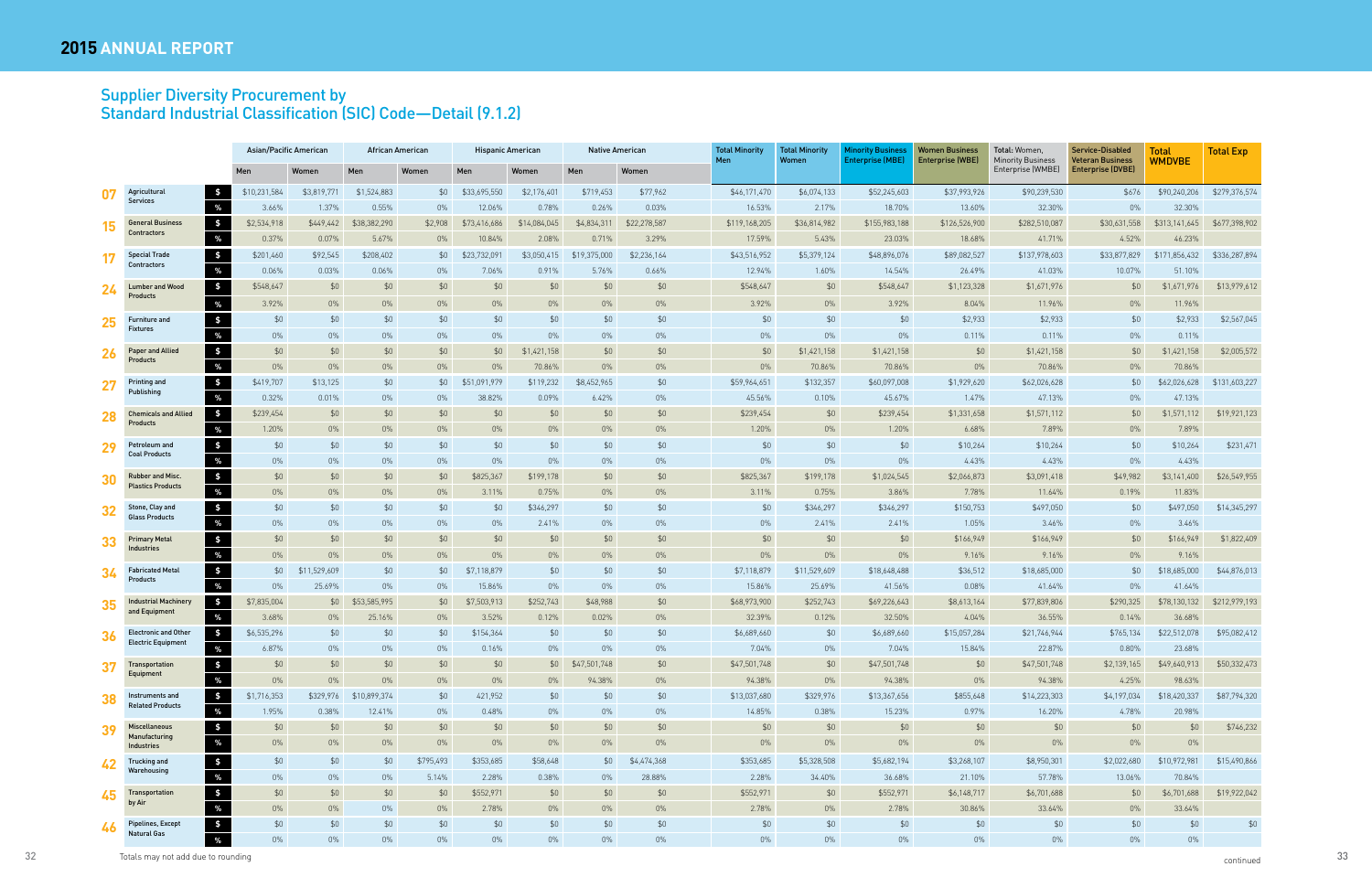## Supplier Diversity Procurement by SIC Code-Detail (9.1.2) continued

|    |                                                                       |               | Asian/Pacific American |               | African American |               | <b>Hispanic American</b> |              | <b>Native American</b> |                 | <b>Total Minority</b><br>Women | <b>Minority Business</b><br><b>Enterprise (MBE)</b> | <b>Women Business</b><br><b>Enterprise (WBE)</b> | Total: Women,<br><b>Minority Business</b> | Service-Disabled<br><b>Veteran Business</b> | Total<br><b>WMDVBE</b> | <b>Total Exp</b> |
|----|-----------------------------------------------------------------------|---------------|------------------------|---------------|------------------|---------------|--------------------------|--------------|------------------------|-----------------|--------------------------------|-----------------------------------------------------|--------------------------------------------------|-------------------------------------------|---------------------------------------------|------------------------|------------------|
|    |                                                                       | Men           | Women                  | Men           | Women            | Men           | Women                    | Men          | Women                  | <b>Men</b>      |                                |                                                     |                                                  | Enterprise (WMBE)                         | <b>Enterprise (DVBE)</b>                    |                        |                  |
|    | $\sqrt{5}$<br>Transportation                                          | \$0           | \$84,433               | \$1,532,308   | \$0              | \$126,302     | \$976,315                | \$118,945    | \$3,219,109            | \$1,777,555     | \$4,279,857                    | \$6,057,412                                         | \$5,399,857                                      | \$11,457,269                              | \$0                                         | \$11,457,269           | \$36,291,001     |
|    | <b>Services</b><br>$\%$                                               | $0\%$         | 0.23%                  | 4.22%         | $0\%$            | 0.35%         | 2.69%                    | 0.33%        | 8.87%                  | 4.90%           | 11.79%                         | 16.69%                                              | 14.88%                                           | 31.57%                                    | $0\%$                                       | 31.57%                 |                  |
|    | $\frac{1}{2}$<br><b>Communications</b>                                | \$0           | \$0                    | \$0           | \$0              | \$0           | \$0                      | \$0          | \$0                    | \$0             | \$0                            | \$0                                                 | \$1,383,936                                      | \$1,383,936                               | \$0                                         | \$1,383,936            | \$12,272,493     |
|    | %                                                                     | 0%            | $0\%$                  | $0\%$         | $0\%$            | $0\%$         | $0\%$                    | $0\%$        | $0\%$                  | $0\%$           | $0\%$                          | $0\%$                                               | 11.28%                                           | 11.28%                                    | $0\%$                                       | 11.28%                 |                  |
|    | $\frac{1}{2}$<br>Electric, Gas and                                    | \$5,706,712   | \$632,253              | \$2,172,526   | \$752,347        | \$1,232,697   | \$37,633,673             | \$1,122,530  | \$0                    | \$10,234,466    | \$39,018,273                   | \$49,252,739                                        | \$31,922,184                                     | \$81,174,923                              | \$643,630                                   | \$81,818,553           | \$133,825,122    |
|    | <b>Sanitary Services</b><br>$\%$                                      | 4.26%         | 0.47%                  | 1.62%         | 0.56%            | 0.92%         | 28.12%                   | 0.84%        | $0\%$                  | 7.65%           | 29.16%                         | 36.80%                                              | 23.85%                                           | 60.66%                                    | 0.48%                                       | 61.14%                 |                  |
| 50 | $\frac{1}{2}$<br><b>Wholesale Trade-</b>                              | \$64,772,188  | \$74,675,501           | \$291,442     | \$12,710         | \$186,423,279 | \$66,226,397             | \$42,998     | \$9,411,766            | \$251,529,906   | \$150,326,373                  | \$401,856,280                                       | \$67,793,897                                     | \$469,650,177                             | \$7,770                                     | \$469,657,947          | \$624,977,350    |
|    | <b>Durable Goods</b><br>%                                             | 10.36%        | 11.95%                 | 0.05%         | 0%               | 29.83%        | 10.60%                   | 0.01%        | 1.51%                  | 40.25%          | 24.05%                         | 64.30%                                              | 10.85%                                           | 75.15%                                    | 0%                                          | 75.15%                 |                  |
| 51 | $\frac{1}{2}$<br><b>Wholesale Trade-</b>                              | \$1,677,212   | \$1,150                | \$0           | \$0              | \$1,760,529   | \$2,040                  | \$0          | \$0                    | \$3,437,742     | \$3,190                        | \$3,440,931                                         | \$4,925,935                                      | \$8,366,866                               | \$244,393                                   | \$8,611,259            | \$25,287,588     |
|    | <b>Nondurable Goods</b><br>$\%$                                       | 6.63%         | $0\%$                  | $0\%$         | $0\%$            | 6.96%         | 0.01%                    | $0\%$        | $0\%$                  | 13.59%          | 0.01%                          | 13.61%                                              | 19.48%                                           | 33.09%                                    | 0.97%                                       | 34.05%                 |                  |
| 52 | $\frac{1}{2}$<br><b>Building Materials and</b>                        | \$0           | \$0                    | \$0           | \$0              | \$0           | \$56,175                 | \$0          | $$0$$                  | \$0             | \$56,175                       | \$56,175                                            | \$4,881,153                                      | \$4,937,328                               | \$0                                         | \$4,937,328            | \$14,092,530     |
|    | <b>Garden Supplies</b><br>$\%$                                        | $0\%$         | $0\%$                  | $0\%$         | $0\%$            | $0\%$         | 0.40%                    | $0\%$        | $0\%$                  | $0\%$           | 0.40%                          | 0.40%                                               | 34.64%                                           | 35.04%                                    | $0\%$                                       | 35.04%                 |                  |
| 55 | $\frac{1}{2}$<br><b>Automotive Dealers</b><br>and Service Stations    | \$0           | \$0                    | \$0           | \$0              | \$0           | \$0                      | \$1,013      | \$0                    | \$1,013         | \$0                            | \$1,013                                             | \$0                                              | \$1,013                                   | \$0                                         | \$1,013                | \$519,301        |
|    | $\%$                                                                  | $0\%$         | $0\%$                  | $0\%$         | $0\%$            | $0\%$         | $0\%$                    | 0.20%        | $0\%$                  | 0.20%           | $0\%$                          | 0.20%                                               | $0\%$                                            | 0.20%                                     | $0\%$                                       | 0.20%                  |                  |
| 56 | $\frac{3}{2}$<br><b>Apparel and Accessory</b><br><b>Stores</b>        | \$0           | \$0                    | \$416,647     | \$0              | \$0           | \$0                      | \$0          | \$0                    | \$416,647       | \$0                            | \$416,647                                           | \$1,379,210                                      | \$1,795,857                               | \$0                                         | \$1,795,857            | \$4,388,618      |
|    | %                                                                     | 0%            | $0\%$                  | 9.49%         | $0\%$            | $0\%$         | $0\%$                    | $0\%$        | $0\%$                  | 9.49%           | $0\%$                          | 9.49%                                               | 31.43%                                           | 40.92%                                    | $0\%$                                       | 40.92%                 |                  |
| 58 | $\sqrt{5}$<br><b>Eating and Drinking</b><br><b>Places</b>             | \$4,676,582   | $\bigcap$              | \$35,731,220  | \$5,963          | \$1,661,476   | \$6,714                  | \$805,437    | \$436,888              | \$42,874,715    | \$449,566                      | \$43,324,281                                        | \$240,512                                        | \$43,564,793                              | \$0                                         | \$43,564,793           | \$217,057,483    |
|    |                                                                       | $\%$<br>2.15% | $0\%$                  | 16.46%        | $0\%$            | 0.77%         | $0\%$                    | 0.37%        | 0.20%                  | 19.75%          | 0.21%                          | 19.96%                                              | 0.11%                                            | 20.07%                                    | $0\%$                                       | 20.07%                 |                  |
| 63 | $\sim$<br>Insurance<br>Carriers                                       | \$0           | \$0                    | \$0           | \$0              | \$0           | \$0                      | \$0          | \$0                    | \$0             | \$0                            | \$0                                                 | \$0                                              | \$0                                       | \$0                                         | \$0                    | \$4,500,442      |
|    | %                                                                     | $0\%$         | $0\%$                  | $0\%$         | $0\%$            | 0%            | $0\%$                    | $0\%$        | $0\%$                  | $0\%$           | $0\%$                          | $0\%$                                               | $0\%$                                            | $0\%$                                     | $0\%$                                       | $0\%$                  |                  |
| 65 | $\sim$<br>Real<br>Estate                                              | \$919,514     | \$569,685              | \$21,463      | \$582,503        | \$1,157,798   | \$1,576,518              | \$0          | \$73,714               | \$2,098,775     | \$2,802,420                    | \$4,901,196                                         | \$19,136,329                                     | \$24,037,525                              | \$700,013                                   | \$24,737,538           | \$67,024,800     |
|    | %                                                                     | 1.37%         | 0.85%                  | 0.03%         | 0.87%            | 1.73%         | 2.35%                    | $0\%$        | 0.11%                  | 3.13%           | 4.18%                          | 7.31%                                               | 28.55%                                           | 35.86%                                    | 1.04%                                       | 36.91%                 |                  |
| 72 | $\sqrt{ }$<br>Personal<br><b>Services</b>                             | \$64,967      | \$0                    | \$29,475      | \$0              | \$1,127,181   | \$0                      | \$379,410    | \$0                    | \$1,601,033     | \$0                            | \$1,601,033                                         | \$301,102                                        | \$1,902,135                               | \$524,250                                   | \$2,426,385            | \$8,321,909      |
|    | $\%$                                                                  | 0.78%         | $0\%$                  | 0.35%         | $0\%$            | 13.54%        | $0\%$                    | 4.56%        | $0\%$                  | 19.24%          | $0\%$                          | 19.24%                                              | 3.62%                                            | 22.86%                                    | 6.30%                                       | 29.16%                 |                  |
|    | $\frac{1}{2}$<br><b>Business</b><br><b>Services</b>                   | \$16,213,117  | \$8,709,638            | \$37,231,604  | \$128,494,010    | \$24,072,234  | \$3,053,189              | \$2,837,443  | \$4,801,492            | \$80,354,399    | \$145,058,331                  | \$225,412,730                                       | \$94,842,122                                     | \$320,254,851                             | \$33,957,533                                | \$354,212,385          | \$810,737,149    |
|    | %                                                                     | 2.00%         | 1.07%                  | 4.59%         | 15.85%           | 2.97%         | 0.38%                    | 0.35%        | 0.59%                  | 9.91%           | 17.89%                         | 27.80%                                              | 11.70%                                           | 39.50%                                    | 4.19%                                       | 43.69%                 |                  |
|    | $\frac{3}{2}$<br><b>Auto Repair, Services</b><br>and Parking          | \$0           | \$0                    | \$0           | \$0              | \$572         | \$0                      | \$0          | \$0                    | \$572           | \$0                            | \$572                                               | \$9,091                                          | \$9,663                                   | \$1,062                                     | \$10,725               | \$2,393,141      |
|    | $\%$                                                                  | $0\%$         | $0\%$                  | $0\%$         | $0\%$            | 0.02%         | $0\%$                    | $0\%$        | $0\%$                  | 0.02%           | $0\%$                          | 0.02%                                               | 0.38%                                            | 0.40%                                     | 0.04%                                       | 0.45%                  |                  |
| 76 | $\frac{1}{2}$<br>Miscellaneous<br><b>Repair Services</b>              | \$0           | \$0                    | \$0           | \$0              | \$0           | \$0                      | \$0          | \$0                    | \$0             | \$0                            | \$0                                                 | \$0                                              | \$0                                       | \$0                                         | \$0                    | \$12,566,679     |
|    | %                                                                     | $0\%$         | $0\%$                  | $0\%$         | $0\%$            | $0\%$         | $0\%$                    | $0\%$        | $0\%$                  | $0\%$           | $0\%$                          | $0\%$                                               | $0\%$                                            | $0\%$                                     | $0\%$                                       | $0\%$                  |                  |
|    | $\sqrt{5}$<br>Motion<br><b>Pictures</b>                               | \$0           | \$0                    | \$0           | \$0              | \$0           | \$0                      | \$0          | \$0                    | \$0             | \$0                            | \$0                                                 | \$0                                              | \$0                                       | \$0                                         | \$0                    | \$211,560        |
|    | %                                                                     | $0\%$         | $0\%$                  | $0\%$         | $0\%$            | $0\%$         | $0\%$                    | $0\%$        | $0\%$                  | $0\%$           | $0\%$                          | $0\%$                                               | $0\%$                                            | 0%                                        | $0\%$                                       | $0\%$                  |                  |
|    | $\sim$<br>Health<br><b>Services</b>                                   | \$0           | \$1,206,674            | \$0           | \$0              | \$0           | \$0                      | \$0          | \$0                    | \$0             | \$1,206,674                    | \$1,206,674                                         | \$0                                              | \$1,206,674                               | \$0                                         | \$1,206,674            | \$1,926,514      |
|    | %                                                                     | $0\%$         | 62.64%                 | $0\%$         | $0\%$            | $0\%$         | $0\%$                    | $0\%$        | $0\%$                  | $0\%$           | 62.64%                         | 62.64%                                              | $0\%$                                            | 62.64%                                    | $0\%$                                       | 62.64%                 |                  |
| 81 | $\sim$<br>Legal<br><b>Services</b>                                    | \$738,433     | \$3,193,816            | \$827,477     | \$0              | \$1,876,181   | \$738,366                | \$0          | \$0                    | \$3,442,092     | \$3,932,182                    | \$7,374,274                                         | \$15,911,592                                     | \$23,285,865                              | \$292,844                                   | \$23,578,710           | \$103,184,027    |
|    | $\%$                                                                  | 0.72%         | 3.10%                  | 0.80%         | $0\%$            | 1.82%         | 0.72%                    | $0\%$        | $0\%$                  | 3.34%           | 3.81%                          | 7.15%                                               | 15.42%                                           | 22.57%                                    | 0.28%                                       | 22.85%                 |                  |
| 87 | $\frac{1}{2}$<br><b>Engineering and</b><br><b>Management Services</b> | \$144,037,968 | \$20,642,994           | \$124,737,917 | \$2,278,165      | \$41,017,917  | \$11,110,927             | \$11,697,650 | \$7,843,448            | \$321,491,451   | \$41,875,535                   | \$363,366,986                                       | \$180,633,015                                    | \$544,000,001                             | \$44,249,893                                | \$588,249,894          | \$1,496,271,882  |
|    | %                                                                     | 9.63%         | 1.38%                  | 8.34%         | 0.15%            | 2.74%         | 0.74%                    | 0.78%        | 0.52%                  | 21.49%          | 2.80%                          | 24.28%                                              | 12.07%                                           | 36.36%                                    | 2.96%                                       | 39.31%                 |                  |
|    | $\sim$<br>Total                                                       | 6269,069,116  | \$125,950,612          | \$307,593,024 | \$132,924,100    | \$459,323,606 | \$143,088,431            | \$97,937,891 | \$54,853,497           | \$1,133,923,637 | \$456,816,641                  | \$1,590,740,278                                     | \$723,125,099                                    | \$2,313,865,377                           | \$154,595,770                               | \$2,468,461,147        | \$5,609,162,224  |
|    | %                                                                     | 4.80%         | 2.25%                  | 5.48%         | 2.37%            | 8.19%         | 2.55%                    | 1.75%        | 0.98%                  | 20.22%          | 8.14%                          | 28.36%                                              | 12.89%                                           | 41.25%                                    | 2.76%                                       | 44.01%                 |                  |

Totals may not add due to rounding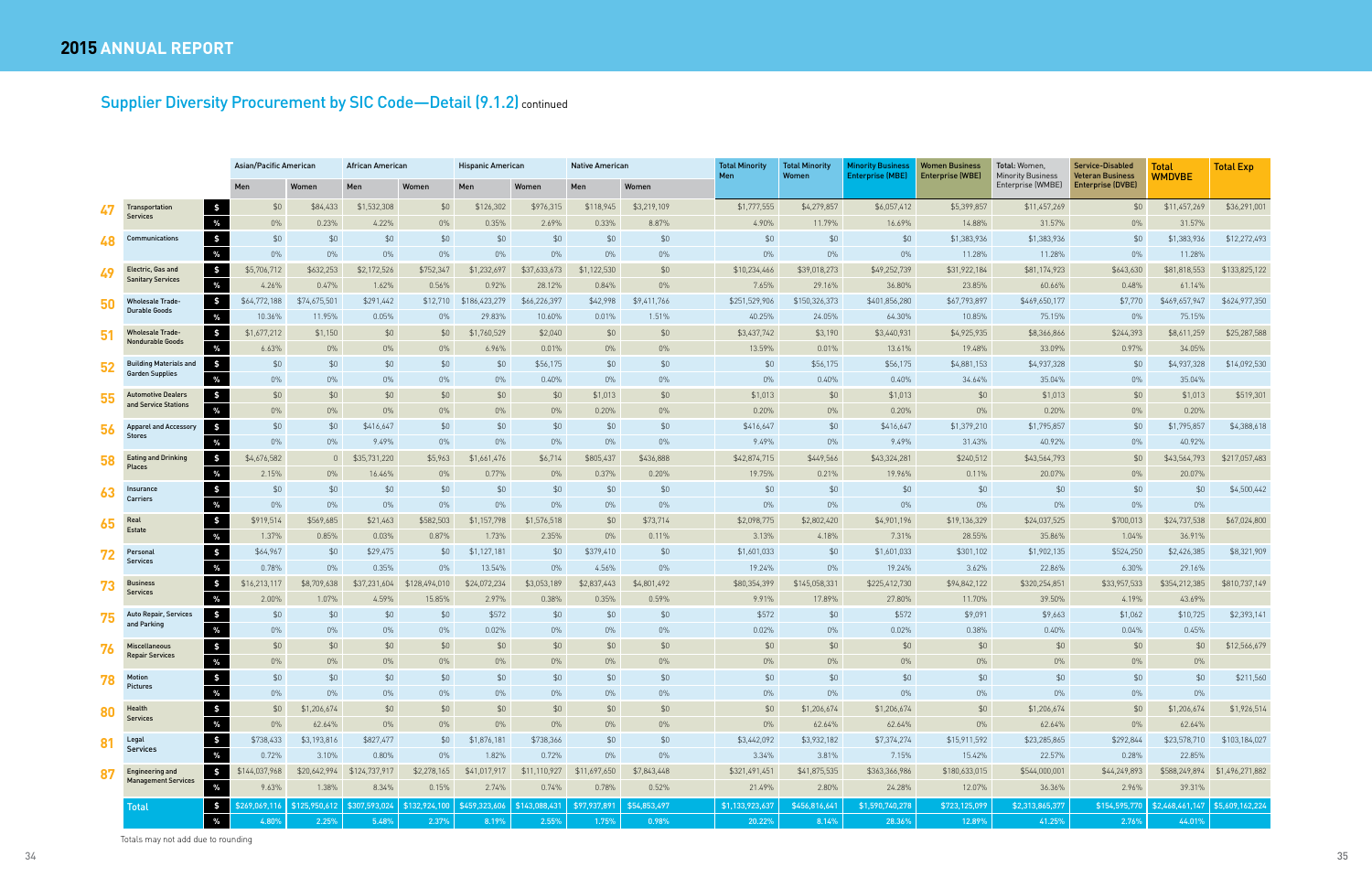PG&E's Supplier Diversity Program is multi-faceted and focuses on diverse supplier development throughout its direct and subcontracting processes. The number of unique WMDVBEs doing business in PG&E's supply chain increased from 992 in 2014 to 1002 in 2015, representing an additional 10 WMDVBEs and a 1.0 percent year-over-year increase.

## Program Expenses (Sec. 9.1.3)

| <b>Expense Category</b>  | 2015 Actuals |
|--------------------------|--------------|
| Wages                    | \$1,825,162  |
| Other Employee Expense   | \$204,613    |
| Program Expense          | \$1,020,233  |
| <b>Reporting Expense</b> | \$362,645    |
| Training                 | \$44,075     |
| Consultants*             | \$0          |
| Other                    | \$125,562    |
| Total                    | \$3,582,290  |

\*Consultants: PG&E portion of the cost of the CPUC Clearinghouse, previously in this category, was moved to Program Expenses.

Wages: Salary and payroll-related costs of employees working on WMDVLGBTBE matters

Other Employee Expenses: Office space, travel and other non-wage costs

Program Expenses: Material, staff augmentation, CPUC Clearinghouse, technical assistance and outreach, audit and other costs directly related to programs.

Reporting Expenses: IT system, computer, other expenses related to preparing reports to the CPUC.

Training: Costs related to employee training.

Other: Miscellaneous costs/credits that do not fall in other categories.

## Description of Progress in Meeting or Exceeding Set Goals (Sec. 9.1.4)

|                                                                      | 2015 Results | <b>2015 Goals</b> |
|----------------------------------------------------------------------|--------------|-------------------|
| <b>Minority Men</b>                                                  | 20.22%       | 12.00%            |
| <b>Minority Women</b>                                                | 8.14%        | 3.00%             |
| <b>Minority Business</b><br>Enterprise (MBE)                         | 28.36%       | 15.00%            |
| <b>Women Business</b><br>Enterprise (WBE)                            | 12.89%       | 5.00%             |
| <b>Subtotal Women, Minority</b><br><b>Business Enterprise (WMBE)</b> | 41.25%       | 20.00%            |
| Service-Disabled Veteran<br><b>Business Enterprise (DVBE)</b>        | 2.76%        | 1.50%             |
| <b>Total WMDVBE</b>                                                  | 44.01%       | 21.50%            |

#### PG&E spent 44.0 percent of its total procurement with WMDVBEs. This amount represents \$2.5 billion spent with WMDVBEs.

For the tenth year in a row, PG&E exceeded the CPUC goal of 21.5 percent. This was accomplished through the consistent inclusion of diversity in its sourcing and supplier development processes. PG&E will continue to focus on ways to refine and improve processes within the program.

Totals may not add due to rounding.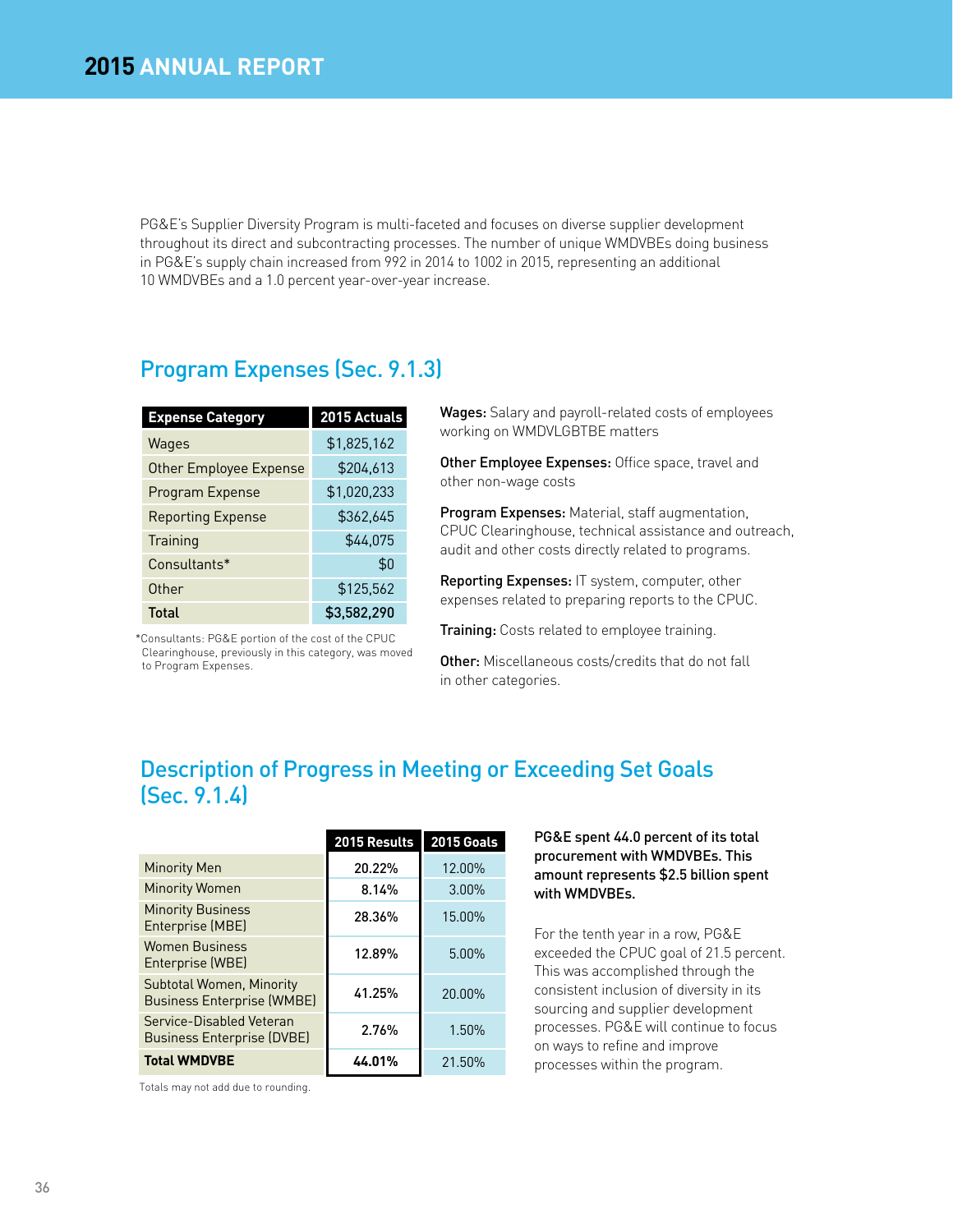|                         | <b>Minority Men</b> | <b>Minority</b><br>Women | <b>Minority Business</b><br><b>Enterprise (MBE)</b> | <b>Women Business</b><br><b>Enterprise (WBE)</b> | <b>Women, Minority</b><br><b>Business</b><br><b>Enterprise (WMBE)</b> | <b>Service Disabled</b><br><b>Veteran Business</b><br><b>Enterprise (DVBE)</b> | <b>Total</b><br><b>WMDVBE</b> |
|-------------------------|---------------------|--------------------------|-----------------------------------------------------|--------------------------------------------------|-----------------------------------------------------------------------|--------------------------------------------------------------------------------|-------------------------------|
| Direct \$               | 847,810,958         | 369,134,405              | 1,216,945,364                                       | 538,767,854                                      | 1,755,713,218                                                         | 94,365,581                                                                     | 1,850,078,799                 |
| Subcontracting \$       | 286,112,679         | 87,682,236               | 373,794,914                                         | 184,357,245                                      | 558, 152, 159                                                         | 60,230,189                                                                     | 618,382,348                   |
| Total \$                | 1,133,923,637       | 456,816,641              | 1,590,740,278                                       | 723,125,099                                      | 2,313,865,377                                                         | 154,595,770                                                                    | 2,468,461,147                 |
| Direct %                | 15.11%              | 6.58%                    | 21.70%                                              | 9.61%                                            | 31.30%                                                                | 1.68%                                                                          | 32.98%                        |
| <b>Subcontracting %</b> | 5.10%               | 1.56%                    | 6.66%                                               | 3.29%                                            | 9.95%                                                                 | 1.07%                                                                          | 11.02%                        |
| <b>Total %</b>          | 20.22%              | 8.14%                    | 28.36%                                              | 12.89%                                           | 41.25%                                                                | 2.76%                                                                          | 44.01%                        |
|                         |                     |                          |                                                     |                                                  |                                                                       |                                                                                |                               |

# Summary of Utilization of WMDVBE Subcontractors (Sec. 9.1.5)

| Gross Procurement \$      | 5,609,162,224 |
|---------------------------|---------------|
| <b>Exclusion \$</b>       |               |
| <b>Net Procurement \$</b> | 5,609,162,224 |

Totals may not add due to rounding.

# Supplier Complaints (Sec. 9.1.6)

General Order 156 Ruling on August 24, 2006 ended the requirement to summarize complaints.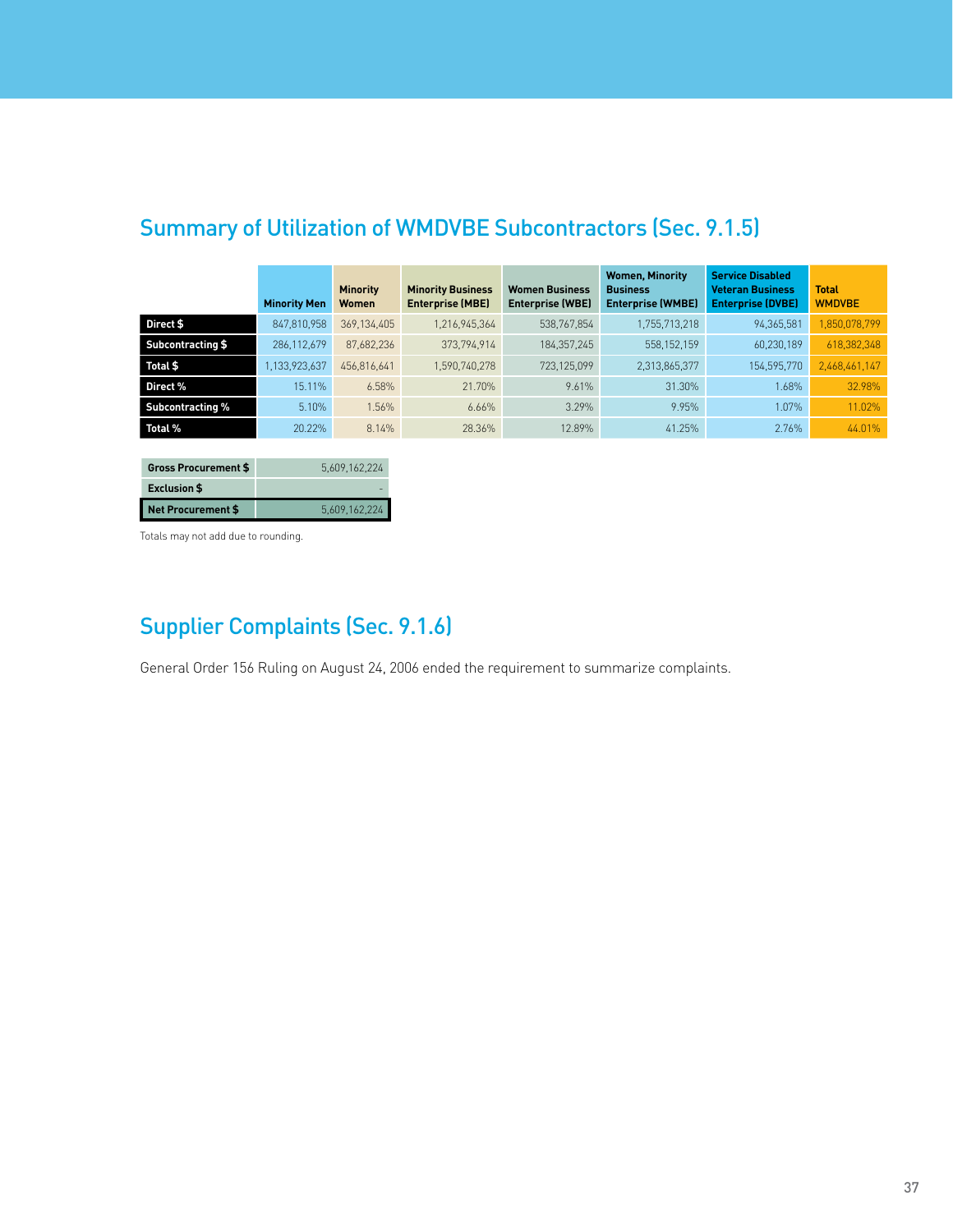# Low Utilization Areas (Sec. 9.1.7)

### **FINANCE AND RISK**

PG&E's Finance and Risk organization was steadfast in finding channels to expand its diverse supplier base and increase spending with diverse finance professionals. By making supplier diversity a core value and encouraging creative thinking, PG&E was able to identify groundbreaking and innovative opportunities in financial services. This leadership was recognized nationally when the National Business Inclusion Consortium awarded the Outstanding Corporate Leader Award to PG&E's Chief Financial Officer.

### Banking and Money Management

- PG&E scheduled numerous meetings and calls with diverse-owned banks to learn more about their capabilities and to assess new opportunities for them. PG&E implemented a semi-annual review/ questionnaire for diverse-owned banks and implemented a scorecard/tracker to aid in determining the health of diverse-owned banks and to assist in making hiring decisions.
- PG&E conducted site visits at three diverse-owned banks in 2015, including a new DVBE firm that PG&E began a relationship with in late 2014.
- As a part of PG&E's formal Supplier Development Program, Finance supported two diverse firms with officer mentorship, cross-functional team guidance and development opportunities. One firm graduated from this mentor program in 2015. Another firm is a current participant in the program. PG&E included both firms on recent senior notes offerings; their fees increased significantly within the past few years.
- Since 2004, PG&E has used diverse-owned investment banks as underwriters on each of its bond offerings.
- Since 2010, PG&E has used diverse-owned investment banks as a joint-bookrunner (lead bank) on at least one senior notes offering each year.
- PG&E achieved its target of 15 percent of total issuance fees placed with diverse-owned banks in 2015.
- Over the past five years, PG&E used 19 different diverse suppliers, some on multiple occasions, to serve as underwriters. Diverse suppliers earned over \$9 million, or nearly 15 percent of total financing fees, since 2010.
- In 2015, PG&E and PG&E Corporation issued an additional \$1.15 billion of senior notes, paying an additional \$1.3 million in underwriting fees to eight diverse-owned investment banks, including a new DVBE firm that PG&E began a relationship with in late 2014. This is a more than three-fold increase from 5 percent seven years ago.
- As the first California utility and the second utility in the nation to use minority-owned investment banks as joint book runners for a taxable bond offering in 2010, PG&E continued to work directly with diverse-owned banks in 2015.
- PG&E placed more than \$5.6 billion of commercial paper with diverse-owned banks, the most ever in the company's history. This equates to 20 percent of the program executed through a diverse-owned dealer in 2015.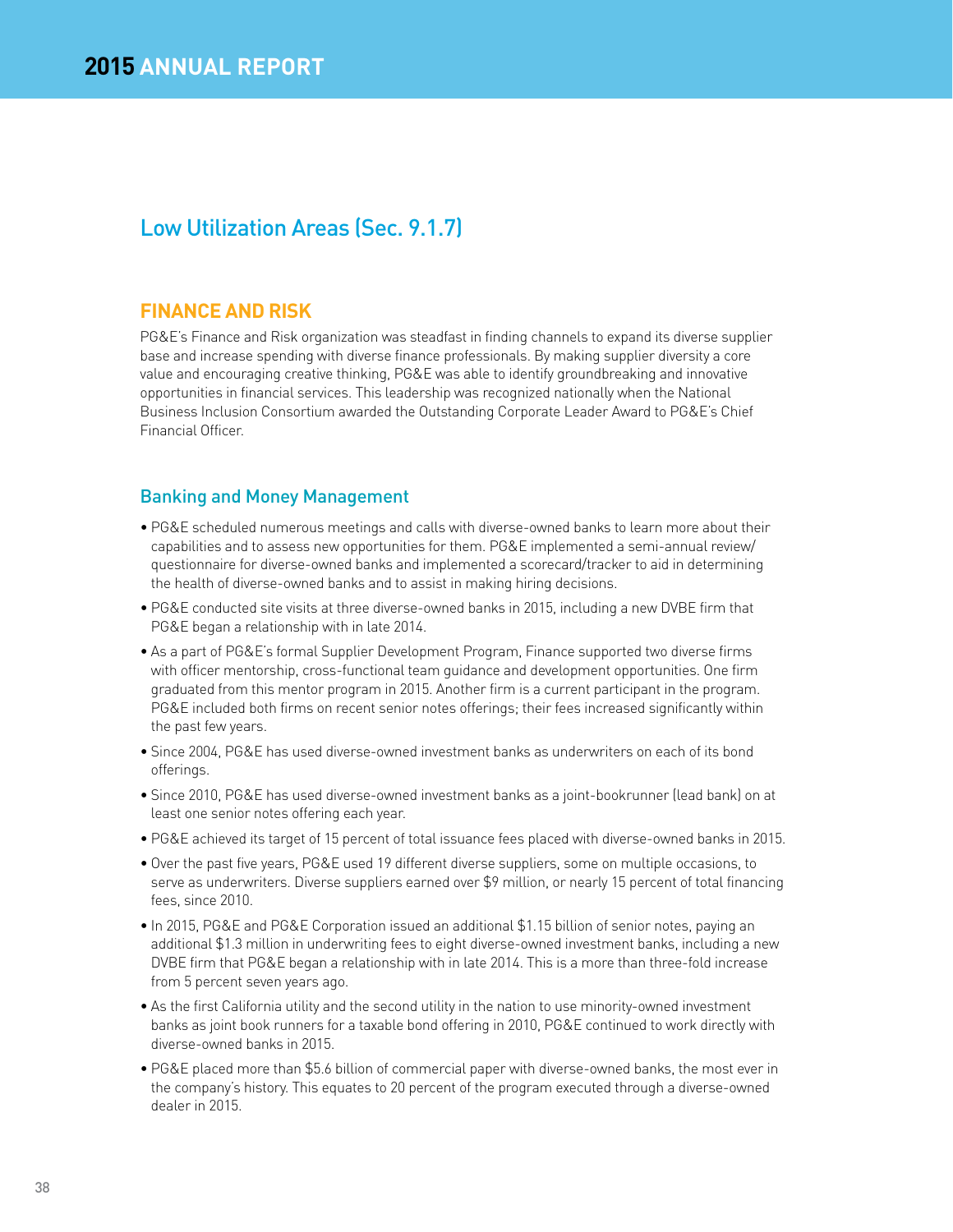### Investment Benefits Finance (Pension and Trust Fund Management)

- In 2015, PG&E added almost \$1.1 billion to an existing diverse-owned equity investment manager. PG&E increased the amount of its diverse-managed trust investment program by over 70 percent, to over \$2.6 billion, with this investment.
- PG&E continued to partner with seven diverse suppliers managing 10 equity, fixed income, and real estate securities accounts with PG&E's Employee Benefit and Nuclear Decommissioning Trusts.
- Finally, PG&E has a long history of supporting diverse investment managers and encouraging all managers to utilize diverse brokers.

### Tax, Accounting and Reporting

- To optimize supplier diversity participation in a competitive bid for a significant tax project, PG&E sought and selected a non-diverse firm that utilized an affiliated African American-owned company in 2014. The contract included language outlining the amount and extent of work performed by this MBE. In addition to development of a new diverse opportunity, this contract resulted in significant tax savings that will benefit PG&E and ratepayers in 2015.
- PG&E continued to use a small, local Asian American-owned company on the implementation of a system to generate the repairs tax benefit.

### Risk and Audit

- PG&E continues to work with a WMDVLGBTBE to support its Enterprise Risk Management & Insurance area. This MBE collects and conducts compliance reviews of certificates of insurance from PG&E's suppliers.
- Due to PG&E's encouragement, its insurance brokers developed a new WMDVLGBTBE subcontracting relationship to support PG&E's Insurance Department in marketing its insurance renewals or administrative insurance work. PG&E will maintain this relationship until the contract is up for renewal in 2017.
- The Finance Compliance and Controls team hired a WMDVLGBTBE to support the review of Sarbanes-Oxley testing.
- The Market and Credit Risk Management (M&CRM) team worked closely with Energy Procurement to enable more diverse spend on the commodity side of the business. Specifically, M&CRM developed a new credit policy for diverse business transactions with respect to energy commodities (gas and power) and received approval from the Risk Policy Committee and Utility Risk Management Committee. This approval set the path for M&CRM to assist Energy Procurement in developing special contractual provisions to accommodate transactions with diverse businesses in gas and now power as well.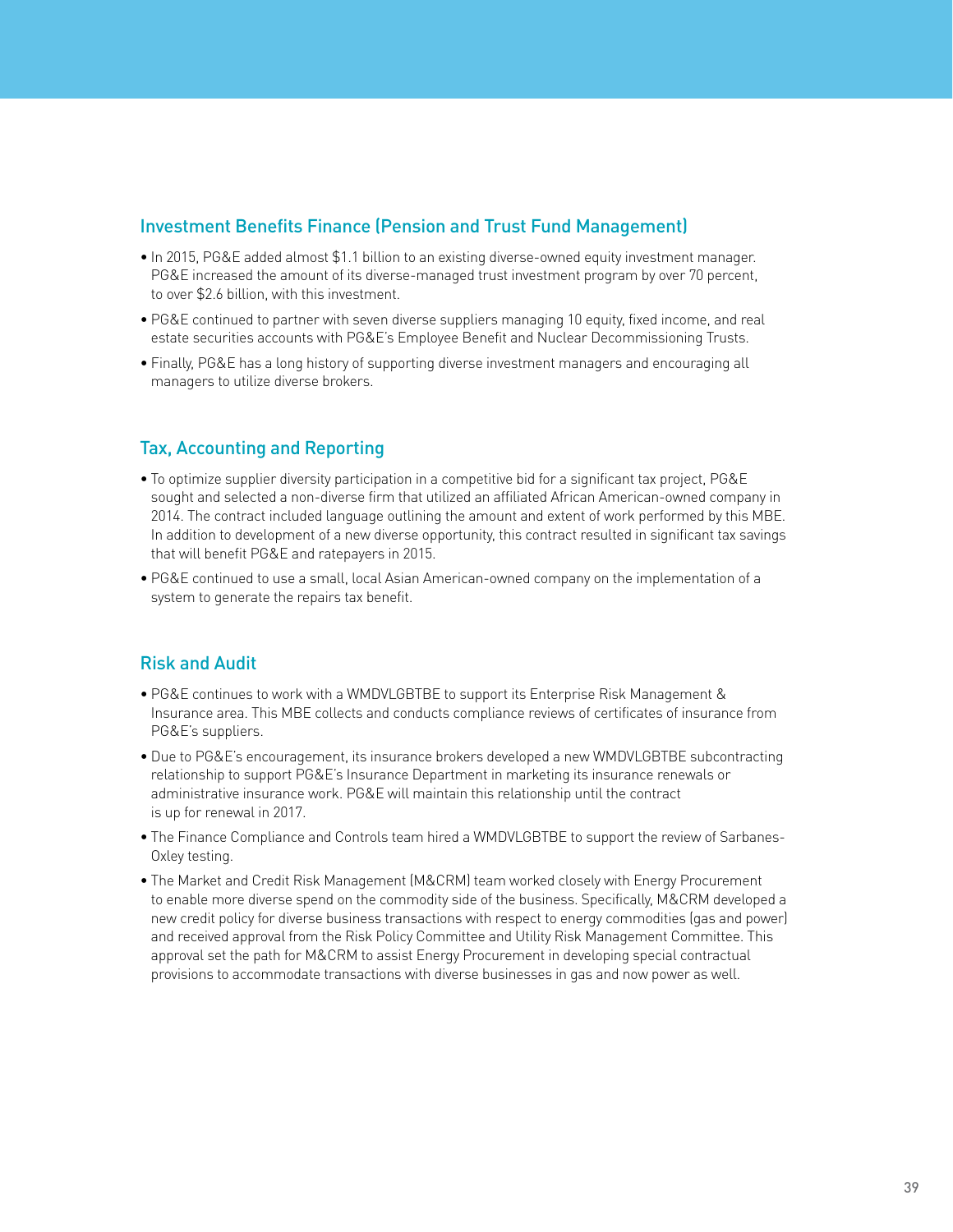### **LEGAL**

PG&E's Law Department takes great pride in supporting diversity within the legal profession, not only by spending over \$20M with diverse suppliers but also by providing work opportunities for diverse law firms and diverse individuals within non-diverse firms, and in actively supporting diverse legal organizations and law students with a demonstrated commitment to diversity.

In addition to the Law Department's diverse spend in 2015, the Department also continued to provide additional WMDVLGBTBE firms and diverse individuals within non-diverse firms the opportunity to represent PG&E in significant matters. A substantial percentage of the Department's fee payments to non-diverse firms were for services provided by WMDVLGBTBE lawyers and paralegals. According to the law firms representing more than 80 percent of the Law Department's fee payments to non-diverse law firms (representing approximately \$50.2 million), more than 50 percent were for WMDVLGBTBE lawyers and paralegal fees. Opportunities for WMDVLGBTBE lawyers and suppliers will continue to grow in 2016, with WMDVLGBTBE and non-diverse partnering planned on several significant matters.

In 2015, the Law Department celebrated the ninth year of its award-winning first-year law student pipeline program that offers first-year law students the opportunity to gain legal experience in the utility industry and to network with attorneys and other law students throughout the United States. In addition to receiving meaningful work assignments and exposure to a variety of legal proceedings, the students participate in the Leadership Council on Legal Diversity (LCLD) 1L Scholars Summit and are paired with an LCLD life-long mentor. PG&E's Law Department remains a proud supporter of LCLD, which is a national organization comprised of corporate legal officers and law firm leaders working to build a more open and diverse legal profession.

The Department also hosts events to facilitate networking and diversity opportunities, including individual meetings, lunches and receptions. PG&E attorneys regularly attend networking events, such as the California Minority Counsel Program and Minority Corporate Counsel Association, to provide WMDVLGBTBE firms and attorneys with greater access to in-house counsel.

In 2015, the Law Department continued its support of the California Bar Foundation Diversity Scholarship to fund a scholarship to a student with a significant financial need that was admitted to a top California law school. The Department also regularly supports the efforts of the diverse bar associations that provide scholarships to talented students.

### 2015 Summary of Affiliations

Following is a summary of the organizations PG&E's Law Department supported through participation at their events and/or funding:

- Asian American Bar Association
- Asian Law Caucus
- Bay Area Latino Lawyers' Fund
- California Bar Foundation
- California Minority Counsel Program
- Charles Houston Bar Association
- Corporate Counsel Women of Color
- East Bay Community Law Center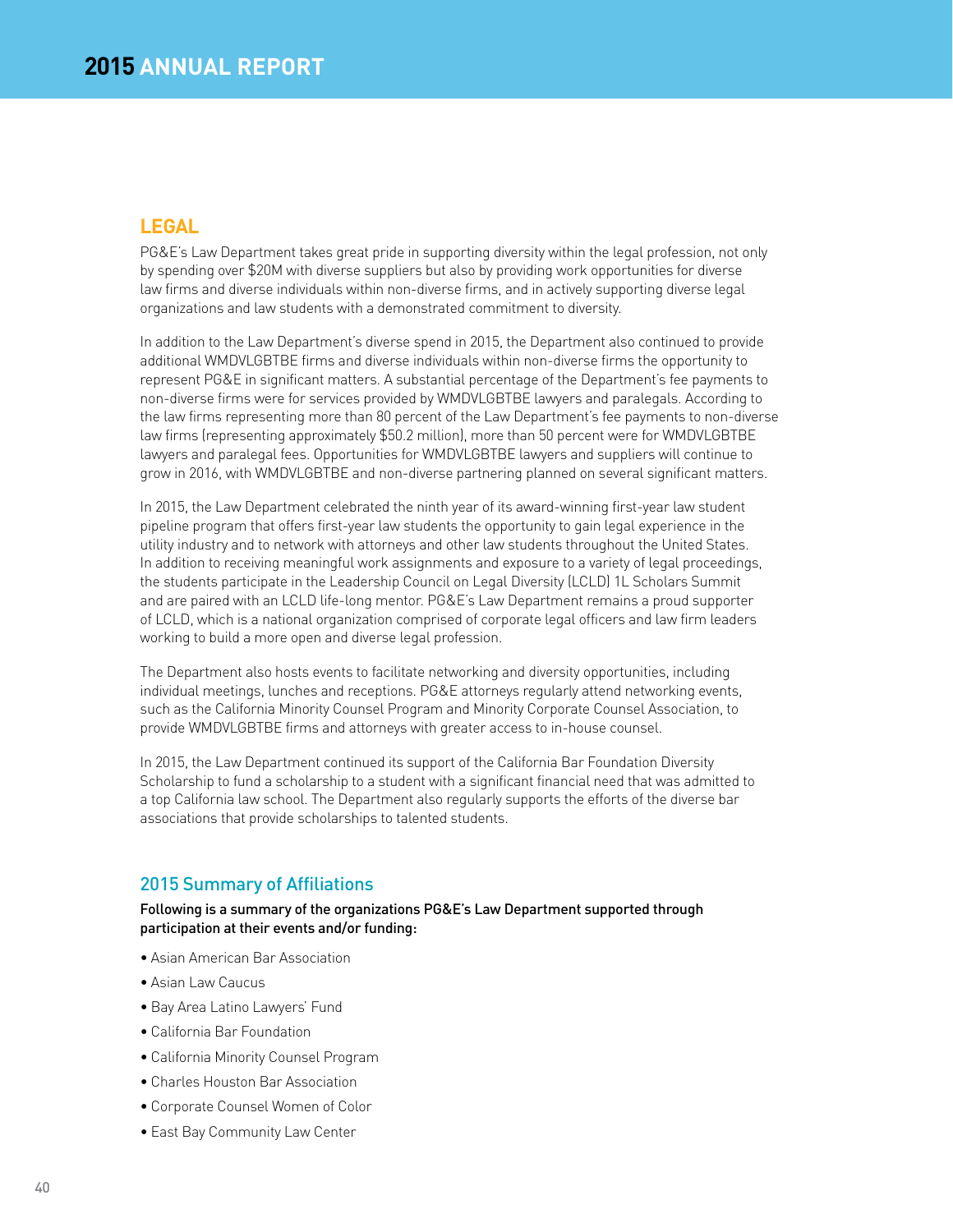- Equal Rights Advocates
- Filipino Bar Association of Northern California
- Hispanic National Bar Association
- Justice and Diversity Center of the Bar Association of San Francisco
- Lawyers' Committee for Civil Rights
- Lawyers for One America
- Leadership Council on Legal Diversity
- Legal Aid Society
- Korean American Bar Association
- Minority Corporate Counsel Association
- National Asian Pacific American Bar Association
- National Association of Minority and Women Owned Law Firms
- National Association of Women Lawyers
- National Bar Association
- National Native American Bar Association
- South Asian Bar Association of Northern California
- Wiley Manuel Law Foundation

### **MANAGEMENT CONSULTING SERVICES**

For many years, PG&E has engaged in a number of initiatives to help increase spending in the historically low performing area of management consulting services. In August 2015, 10 diverse consulting service suppliers—from fields such as legal services, communications, IT and engineering services—attended a day-long business summit co-hosted by PG&E and business consulting firm, KPMG LLP.

This first-ever workshop, held at KPMG's San Francisco offices, gave diverse consultants an insider's look at PG&E's operations and educated them on the utility's key initiatives and consulting opportunities. The summit helped diverse consultants improve their understanding of how to work with large professional service consulting firms like KPMG.

Attendees heard from PG&E representatives supporting Gas Operations, IT, Finance and Risk, Electric Operations and Safety and Shared Services. Each PG&E representative provided a flow chart on their organization, shared goals and initiatives, discussed their needs and provided advice on how to provide value to PG&E decision makers. The summit also introduced KPMG partners to diverse consulting service firms that could be used by KPMG for PG&E projects.

The summit was another example, along with playing host to business builder events and educational seminars, of PG&E's commitment to improving the competitive profile of its diverse suppliers in historically underutilized areas like management consulting.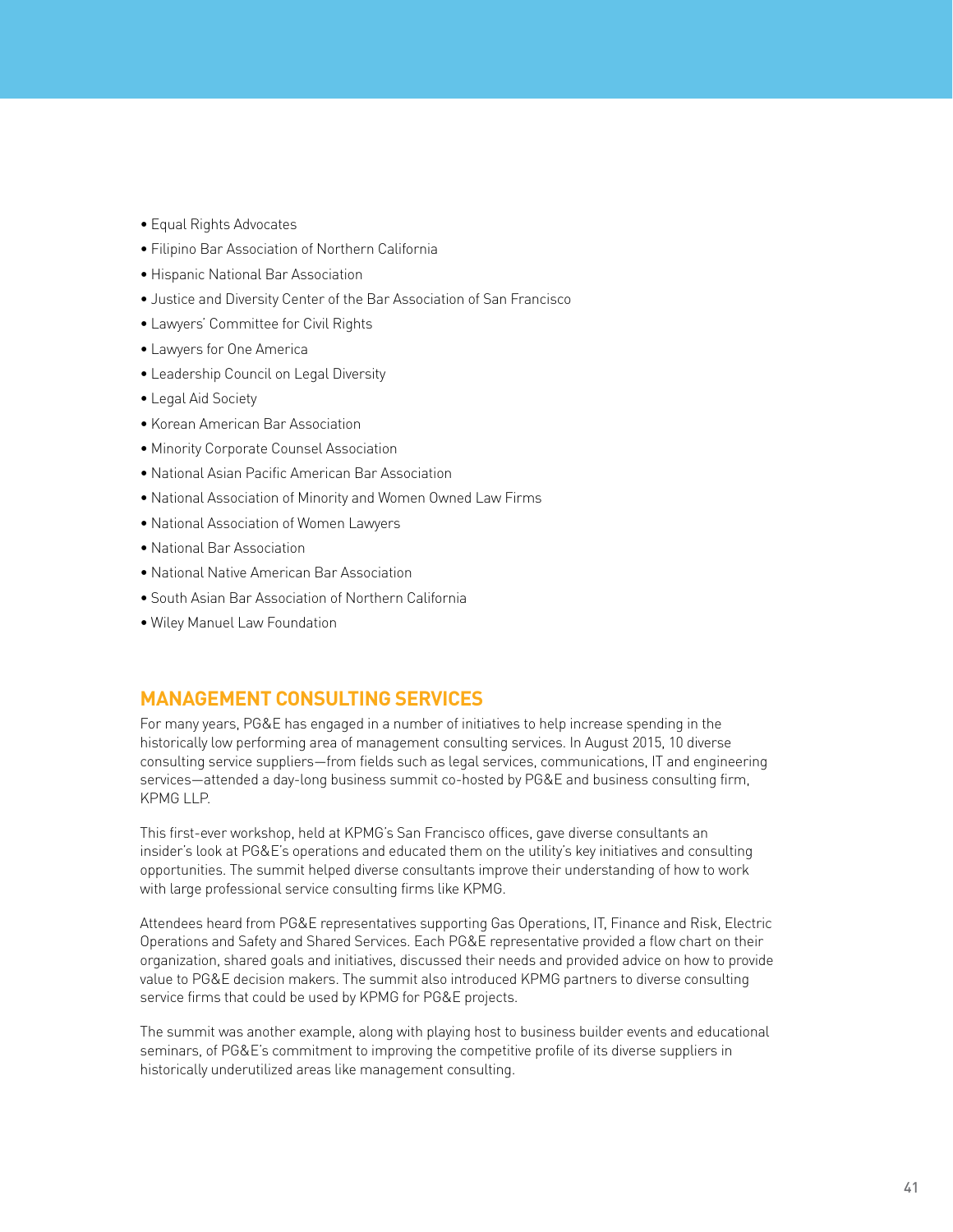# Retention of All Documents/Data (Sec. 9.1.8)

PG&E shall retain all documents and data it relies on in preparing its WMDVLGBTBE annual report for the longer of either three years or in conformance with the utilities individual document retention policies, and shall provide these documents and data to the Commission upon request.

### Additional WMDVLGBTBEActivity (Sec. 9.1.9)

### **SMART GRID PROGRAM**

On June 30, 2011, PG&E filed its Smart Grid Deployment Plan with the CPUC (A. 11-06-006), presenting its 10-year vision for Smart Grid investments. This application was approved by the Commission in July 2013.

PG&E's Smart Grid Program is a continuation of PG&E's ongoing focus on providing safe, reliable, secure, affordable, sustainable and flexible power to its customers. The Smart Grid projects are focused on customer engagement and empowerment, transmission and distribution automation and reliability, safety and operational efficiency, cyber-security and integrated services. Future process and technology improvement projects, with continued authorization and funding from the CPUC, may be developed and delivered over the next decade or more.

These projects, both implemented and planned, will, among other benefits, support the integration of distributed generation, energy storage, transportation electrification, customer data access, grid cyber-security, application platforms and data management, workforce development, and demandside management options. These benefits will be achieved through the integration of advanced communications and control technologies that will transform operations of PG&E's electric grid, from generation to customer premise.

The first four approved Smart Grid pilot projects (from CPUC Decision 13-03-032) are underway. Several WMDVLGBTBEs participated in a detailed Request for Information process for three of the projects: Line Sensor, Volt/VAR Optimization, and Fault Location projects. PG&E has evaluated a range of hardware, software and systems integration, communication infrastructure and voltage management software from the selected suppliers. As with all PG&E projects, diverse supplier opportunities are considered in all project phases: supplier and technology selection, test, pilot deployment, full deployment, and on-going operations and maintenance.

In 2016, PG&E will continue to engage diverse and non-diverse firms in Smart Grid-related industries, to raise their awareness of PG&E's supplier diversity goals and expectations, and provide PG&E's direction for current and future projects. This will be accomplished through targeted meetings, seminars, and external web postings of related scopes of work and/or sponsorships to industry events.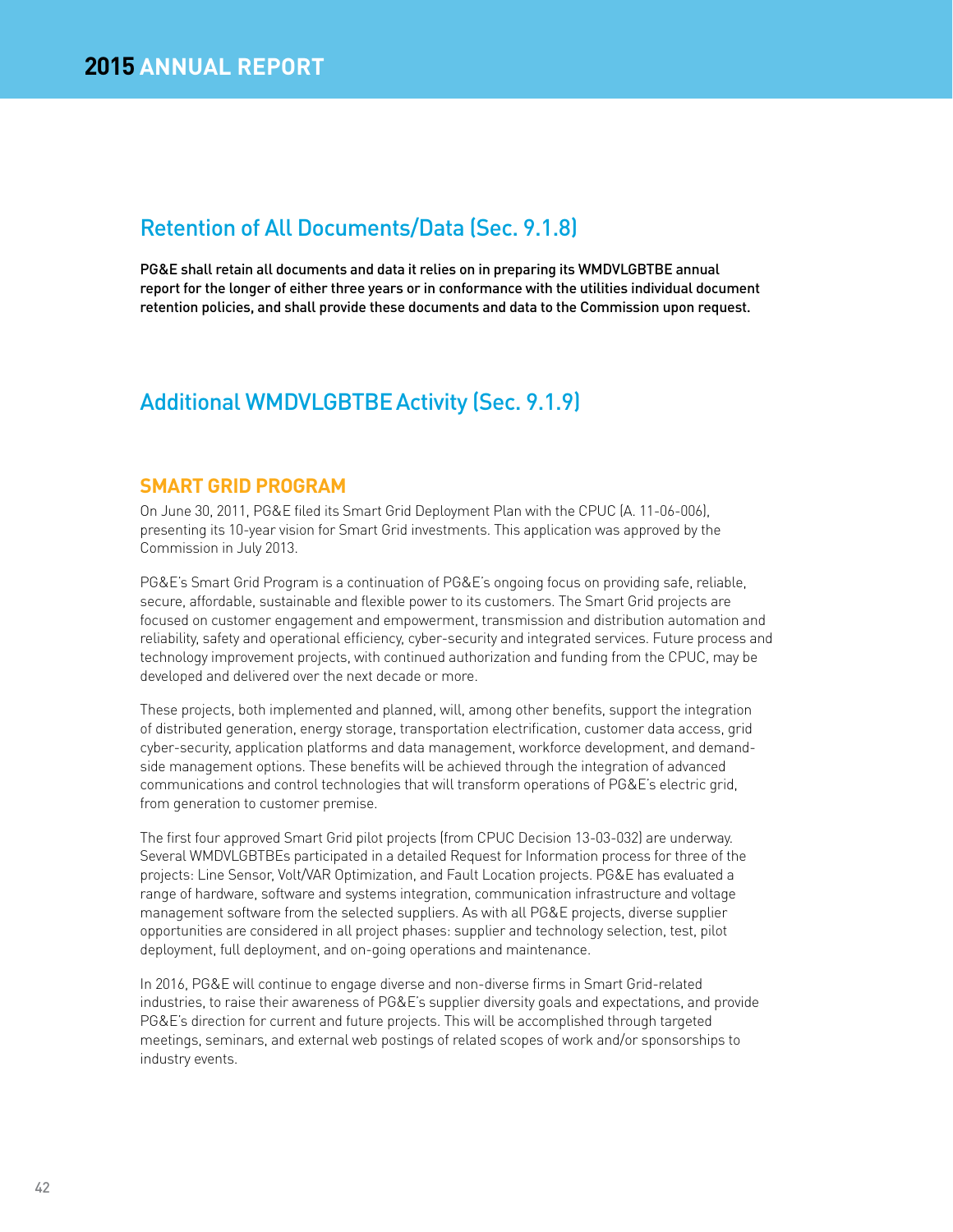### **ELECTRIC PROCUREMENT INVESTMENT CHARGE (EPIC) INVESTMENT PLAN**

On November 1, 2012, PG&E filed its 2012-2014 Triennial Electric Program Investment Charge (EPIC) Investment Plan with the CPUC, presenting its vision for EPIC demonstration pilot projects. The Commission approved this application in November 2013. This investment plan presents the approach and framework PG&E developed to align EPIC investments in the technology demonstration and deployment funding area to achieve the EPIC objectives and support California's energy policies.

As with the Smart Grid pilots, PG&E maintains a strong commitment to supplier diversity and continues to focus on exceeding the Commission's supplier diversity goals set forth in General Order 156. Over 15 EPIC projects began in 2014, spanning demonstration pilots across Renewable Distributed Energy Resources Integration, Grid Modernization and Optimization, and Customer Service and Enablement. As with other programs, PG&E's EPIC projects undergo established PG&E program governance procedures and supplier contracting processes to approve, initiate and manage individual projects. Qualified suppliers are evaluated and scored on multiple quality, safety and value factors. Since its inception, PG&E, through its EPIC program, has awarded work to multiple WMDVLGBTBEs, spanning areas in technical assistance and other consulting services.

PG&E will continue to work with and educate internal EPIC program stakeholders concerning PG&E's supplier diversity goals and expectations, publicize relevant PG&E matchmaking events, develop internal educational efforts within Sourcing to raise awareness of EPIC projects, and communicate technology direction and project work opportunities to supplier communities.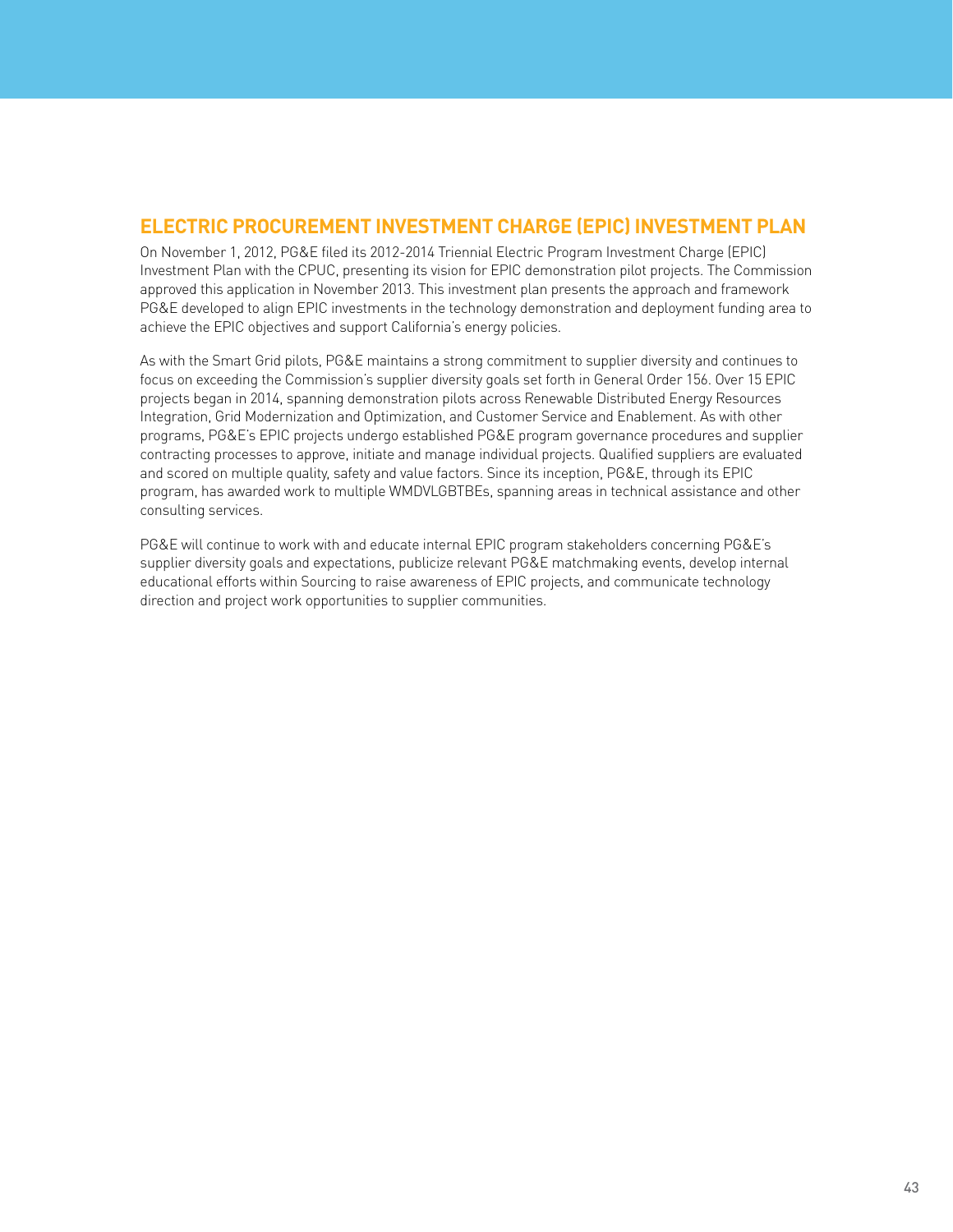# **ANNUAL PLAN**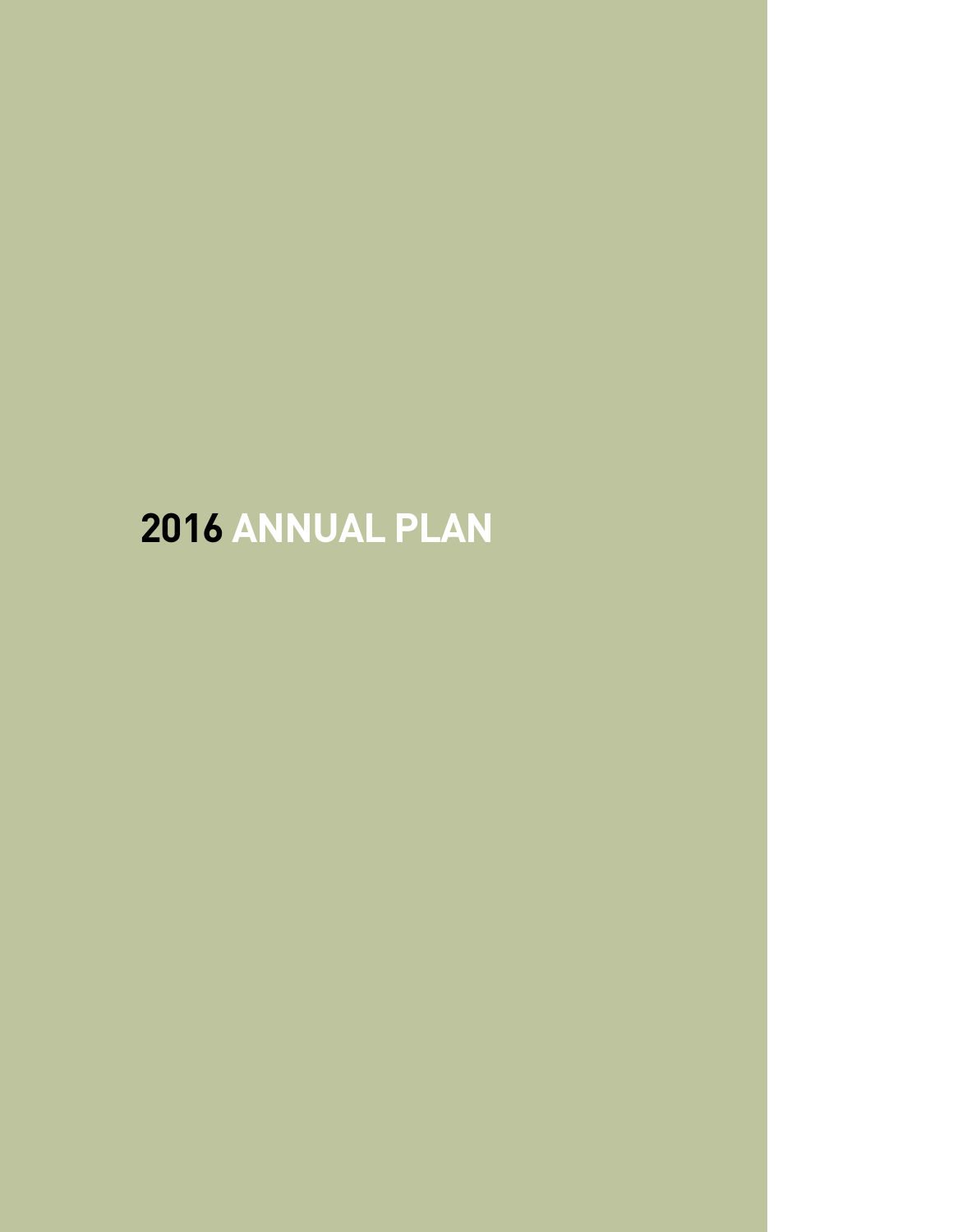# WMDVLGBTBE Annual Short-, Mid- and Long-Term Goals (Sec. 10.1.1)

PG&E's supplier diversity goals are set annually through a cross-functional process involving Supplier Diversity, Sourcing and the Lines of Business (LOB). PG&E uses historical information and projected spend to assess company goals.

While supplier diversity goals are set at the LOB level, PG&E does not set specific goals by product and service categories. As a long-term strategy, PG&E is focused on technical assistance and capacity-building strategies to develop diverse suppliers in key business areas including:

- Gas Operations and Pipeline Safety Enhancement
- Information Technology Hardware, Software and Licensing
- Energy Procurement
- Energy Products and Services
- Professional Services (Accounting, Legal, Management Consulting)

PG&E's short-, mid- and long-term WMDVLGBTBE\* goals mirror the recommended goals in General Order 156:

### **WMDVLGBTBE**\* **Annual Short-, Mid- and Long-Term Goals**

|                 | <b>Short-Term 2016</b> |       |                                               | Mid-Term 2018   |              |                       | Long-Term 2020  |                        |              |  |         |
|-----------------|------------------------|-------|-----------------------------------------------|-----------------|--------------|-----------------------|-----------------|------------------------|--------------|--|---------|
| <b>Minority</b> |                        | Total |                                               | <b>Minority</b> | <b>Total</b> |                       | <b>Minority</b> |                        | <b>Total</b> |  |         |
|                 |                        |       | Men Women MBE WBE DVBE Men Women MBE WBE DVBE |                 |              |                       |                 | Men Women MBE WBE DVBE |              |  |         |
| 12%             | 3%                     | 15%   | 5% 1.5% 12% 3% 15%                            |                 |              | 5% 1.5% 12% 3% 15% 5% |                 |                        |              |  | $1.5\%$ |

 \*Pursuant to General Order 156, starting in 2015 and during the first three years of implementing LGBTBE inclusion, the utilities shall be excused from setting numerically-based goals and targets for LGBTBEs and instead focus efforts on foundation and outreach activities.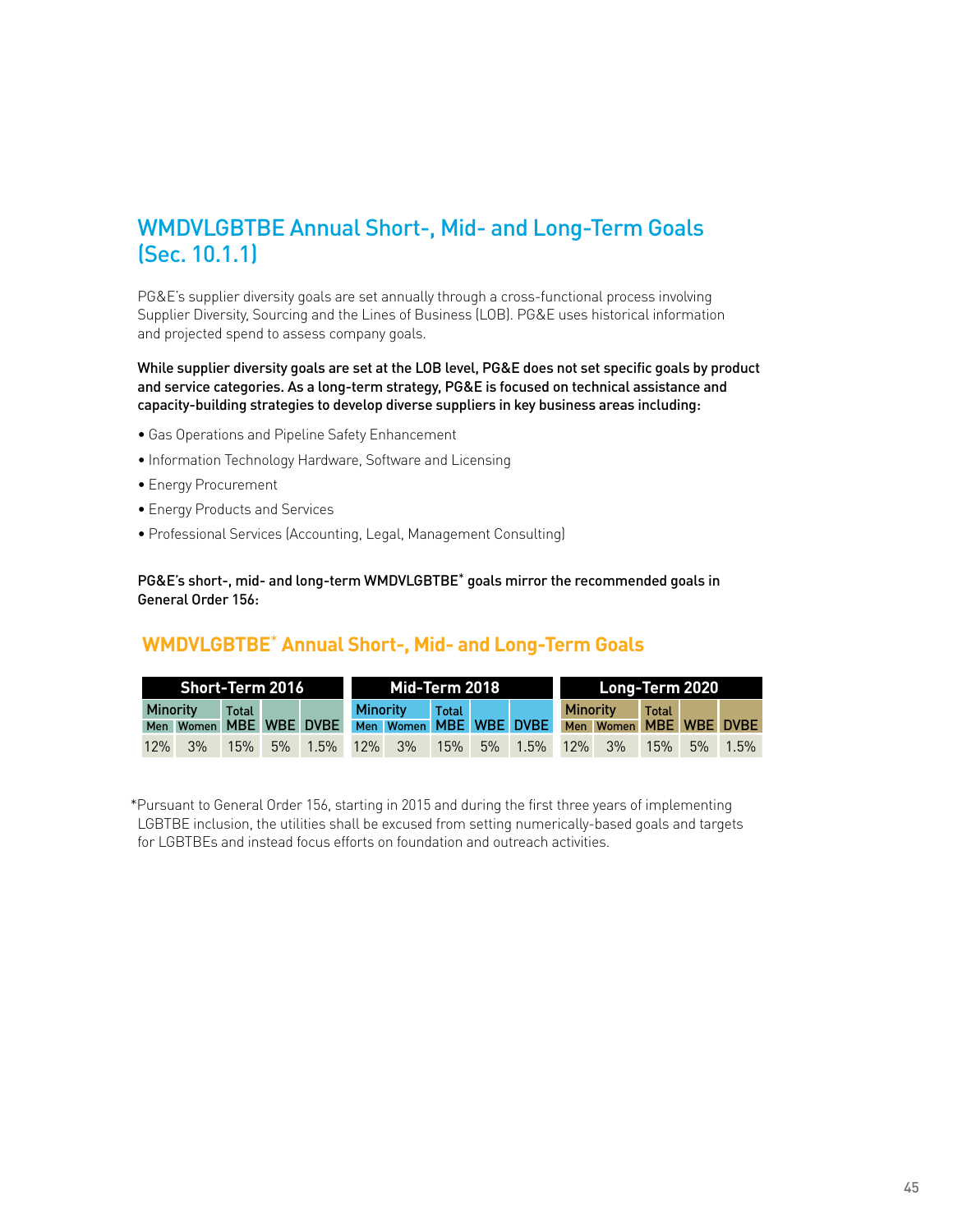# Program Activities Planned for 2016 (Sec. 10.1.2)

#### PG&E surpassed 30 percent in spending with diverse suppliers in 2010 and broke the 40 percent threshold in 2013.

To sustain this industry-leading performance, PG&E plans to continue its focus on including WMDVLGBTBEs in every sector of business and will encourage WMDVLGBTBEs to grow in scope and scale so that they can succeed as prime suppliers in this business. PG&E is committed to supplier diversity excellence while simultaneously managing the supply chain to reduce risk, improve quality, and enhance safety, reliability and affordability. PG&E will strive to educate qualified WMDVLGBTBEs about these critical areas through technical assistance offerings like "Diverse Suppliers are Safe," "Diverse Suppliers are Cyber-Secure" and "Diverse Suppliers Go Green." PG&E additionally plans to support these efforts through the mentoring that is a part of its formal Supplier Development Program, the training and capacity-building resources available through its Technical Assistance Program, and the work the company does to engage prime suppliers in supplier diversity through its Prime Supplier Program.

PG&E is also committed to supporting the success of small, diverse businesses through more flexible payment terms when needed, additional access to capital education and the sharing of best practices. As part of its White House pledge to support the Small Business Supplier Financing Initiative, PG&E plans to continue its Accelerated Pay Program to support some small suppliers with faster payments, one-on-one financial coaching and scholarships to financial literacy courses at UC Berkeley. PG&E also plans to continue to collaborate with financial institutions on their access to capital initiatives and to develop a series of access to capital workshops specifically designed for small, diverse businesses.

#### PG&E will continue to develop ongoing strategic program activities in the following areas for 2016:

- Goal Development and Alignment: Cross-functionally develop goals and drive alignment and accountability across each LOB.
- Subcontracting Performance: Educate prime suppliers on the requirements for accurate reporting and ensure development of achievable subcontracting goals.
- Prime Supplier Education: Encourage increased prime supplier support of PG&E's supplier diversity initiatives through education and training.
- Safety: Champion effective safety practices and educate all suppliers, including WMDVLGBTBEs on those requirements.
- Supply Chain Sustainability Program: Include incumbent WMDVLGBTBEs in the sustainability performance initiative.
- Certification Monitoring: Manage certification of new and existing WMDVLGBTBEs.
- **Outreach:** Support activities and organizations that support PG&E's supplier diversity goals.
- LGBTBE Inclusion: Educate LGBTBEs on the value of certification and identify opportunities for inclusion.
- Communications and Training: Continue to incorporate strategies to communicate and educate both internal and external stakeholders about PG&E's Supplier Diversity Program.
- Supplier Recognition: Recognize the excellent performance of WMDVLGBTBEs and prime suppliers throughout the year during PG&E's Supplier Conference and other external recognition avenues.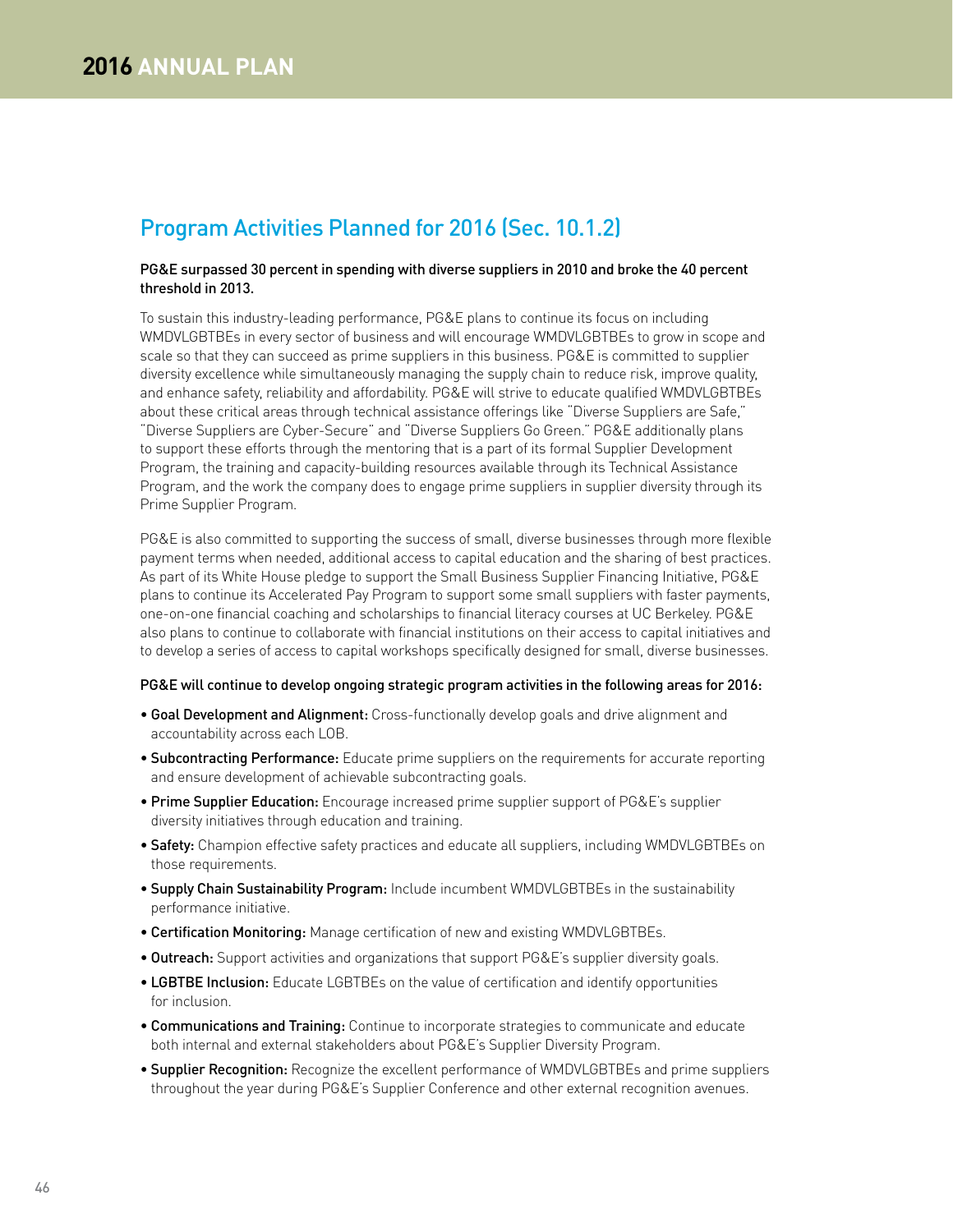- Employee Recognition: Recognize excellent performance by Sourcing and LOB Champions that drive high levels of supplier diversity results and support supplier diversity initiatives throughout the year.
- Reporting: Enhance reporting capabilities that help PG&E identify opportunities and measure performance against goals.

### PG&E will also work collaboratively with the Joint Utilities, California Utilities Diversity Council, CPUC and other community-based organizations on several strategic initiatives to continue to enhance its Multi-Tiered Technical Assistance and Capacity Building Program:

- Access to Capital/Management of Capital: Deliver workshops and provide educational scholarships on growth strategy, business performance and financial management. Offer accelerated payment options to select small businesses in need.
- PG&E Signature Initiatives: Offer "Diverse Suppliers Are Cyber-Secure," "Diverse Suppliers Are Safe," "Diverse Suppliers Go Green" and "Diverse Suppliers Go Global" workshops to educate WMDVLGBTBEs on areas of competitive business advantage.
- Emerging Technology: Support executive training initiatives that encourage mature WMDVLGBTBEs to consider competing for opportunities in emerging technology.
- **Supplier Development Program:** Identify opportunities for and support the development of WMDVLGBTBEs to grow and be competitive in the supply chain.
- ISO 9001 and ISO 14001 Certification Training: Provide quality and environmental systems certification scholarships to help WMDVLGBTBEs build the necessary business practices for successful scalable growth.
- Prime Supplier Program: Support prime suppliers to develop robust supplier diversity plans and accurately report diverse subcontracting.
- Small Business Administration Partnership Training: Partner with SBA, MBDA, SCORE and SBDCs across California to provide business management workshop trainings.
- Trade Missions to Industry Trade Shows: Provide scholarships and support for WMDVLGBTBEs to attend industry trade shows to gain exposure to new trends and technology.
- UCLA Management Development for Entrepreneurs Program, University of Washington Minority Business Executive Program, and UC Berkeley Financial Management Courses: Offer WMDVLGBTBE scholarships to graduate-level management development certificate programs that support supplier development and build capacity.

### Finally, PG&E plans to continue to focus on partnering with the LGBTBE business community to educate and promote the full inclusion of LGBTBEs. In addition to including LGBTBEs in all supplier diversity program activities planned for 2016, further planned activities to support LGBTBE category development include:

- Collaborating with the National Gay and Lesbian Chamber of Commerce and its local chamber affiliates on workshops on how to do business with PG&E and other outreach events.
- Sharing contract opportunity announcements with the LGBTBE business community
- Identifying qualified LGBTBEs and facilitating introductions internally and with prime suppliers for the purpose of business development
- Exchanging best practices and benchmarking successes with other utilities and corporations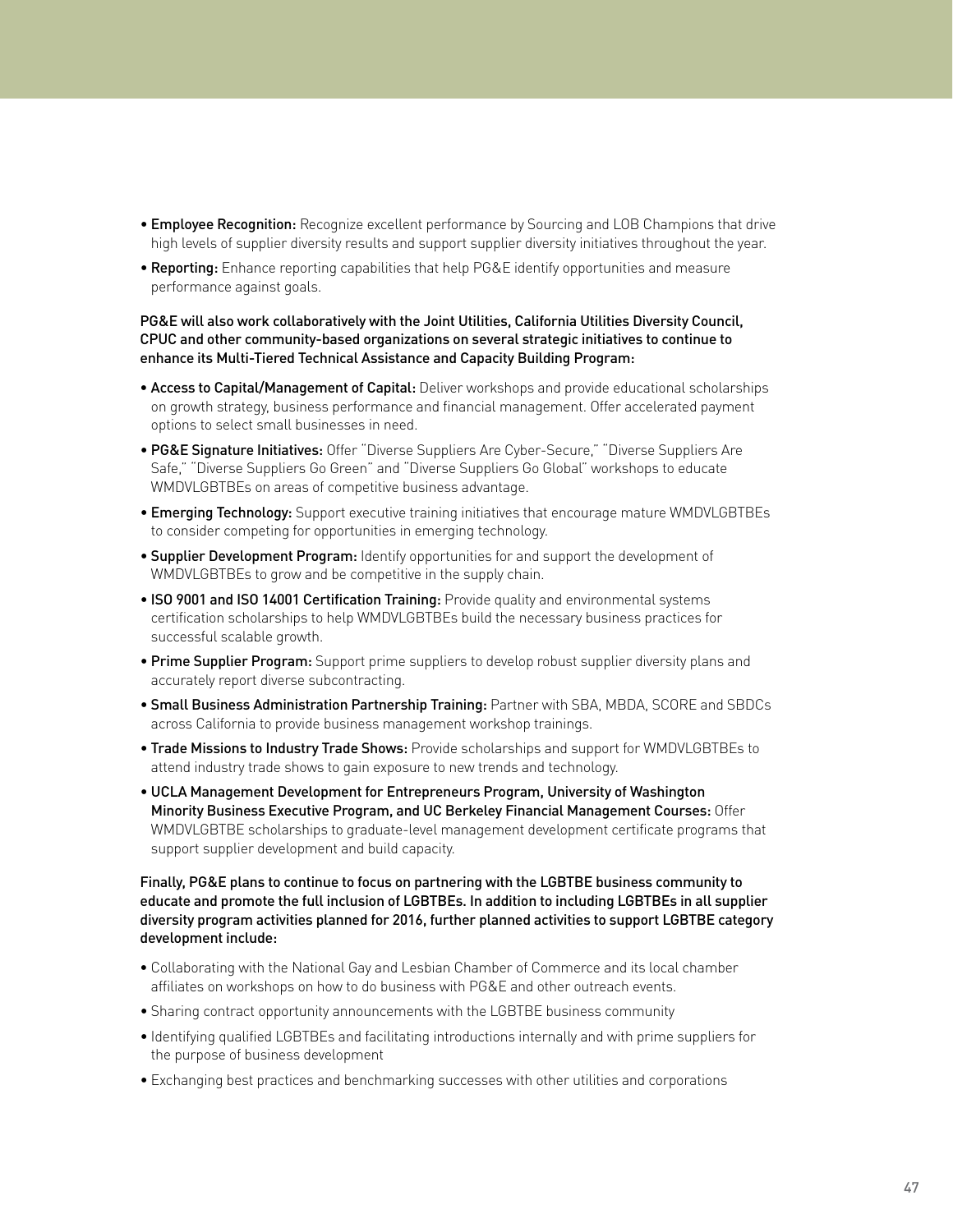# Supplier Recruitment in Low Utilization Areas (Sec. 10.1.3)

### **LEGAL**

#### The Law Department's 2016 plan includes:

- Participation and engagement with a variety of legal associations promoting diversity and equal access to the law and legal profession
- Paid summer positions for four first-year law students
- Identification of WMDVLGBTBE firms for potential retention, as well as partnering with non-diverse firms, to work with diverse firms
- Continued promotion of the utilization of diverse professionals at majority-owned firms
- Participation in WMDVLGBTBE networking and CPUC events with other investor-owned utilities
- Continued partnership with PG&E's Supplier Diversity and Sourcing Department to identify additional opportunities for diverse law firms

### **FINANCE AND RISK**

#### Diverse Finance and Risk plans for 2016 include the following activities:

- Continue to execute a multi-year strategy to increase diverse spend
- Provide opportunities for qualified, WMDVLGBTBE investment banks to participate meaningfully in financings, as well as, develop financial expertise and industry knowledge in the utility sector
- Continue looking for other opportunities to do business with WMDVLGBTBE investment banks, such as money market investments or as commercial paper dealers and pension managers
- Mentor and conduct marketing activities with diverse investment banks
- Continue best practices on use of WMDVLGBTBE suppliers in pension management
- Continue to identify opportunities to expand use of WMDVLGBTBEs in audit and tax work
- Continue to reach out to prime suppliers to find subcontracting opportunities
- Sponsor and actively participate in organizations that support WMDVLGBTBEs and diverse finance students
- Continue current successful service agreement with Corporate Tax Incentive and examine if additional work makes business sense
- Continue evaluating projects for opportunities to employ diverse suppliers and encourage other suppliers to employ diverse subcontractors
- Continue efforts to build a WMDVLGBTBE candidate pool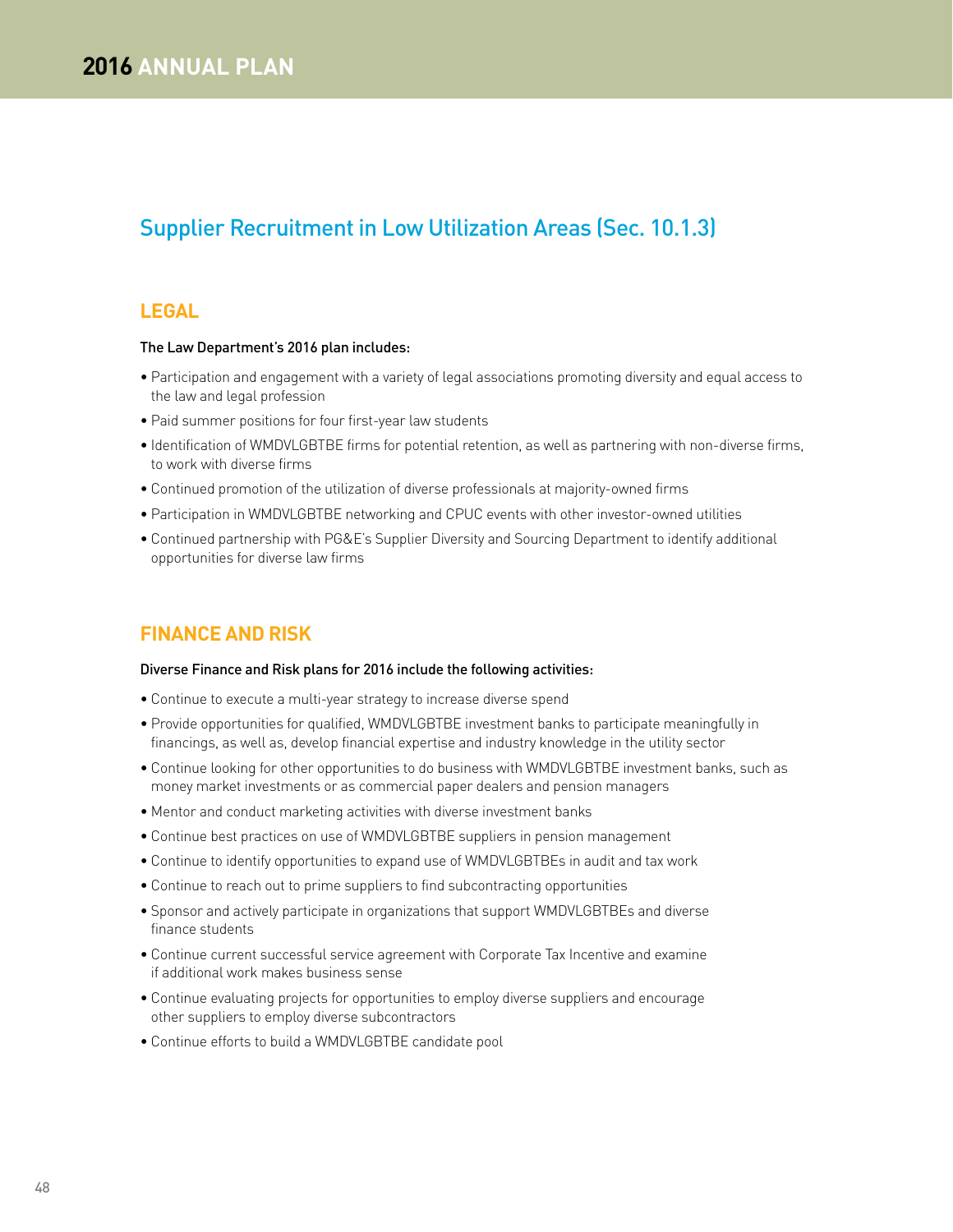### **MANAGEMENT CONSULTING SERVICES**

PG&E will continue to foster the development and inclusion of small diverse suppliers in management consulting services by focusing on two areas of opportunity:

### Knowledge Transfer

- Increase small, diverse management consulting services firms' understanding of the best practices used by highly successful management consulting services firms to foster business growth and effectively work with their customers
- Increase large multinational management consulting firms' understanding of how subcontracting with small, diverse management consulting firms can help them grow their own business

### Targeted Matchmaking

- Increase opportunities for small WMDVLGBTBE management consulting services firms to present their experience and capabilities to large multinational management consulting firms
- Foster dialogue between small WMDVLGBTBE management consulting firms and large multinational management consulting firms that will lead to discovery of new business opportunities

# Plans for Recruiting WMDVLGBTBEs in Excluded Categories (Sec. 10.1.4)

General Order 156 Ruling on November 14, 2003 ended the excluded category.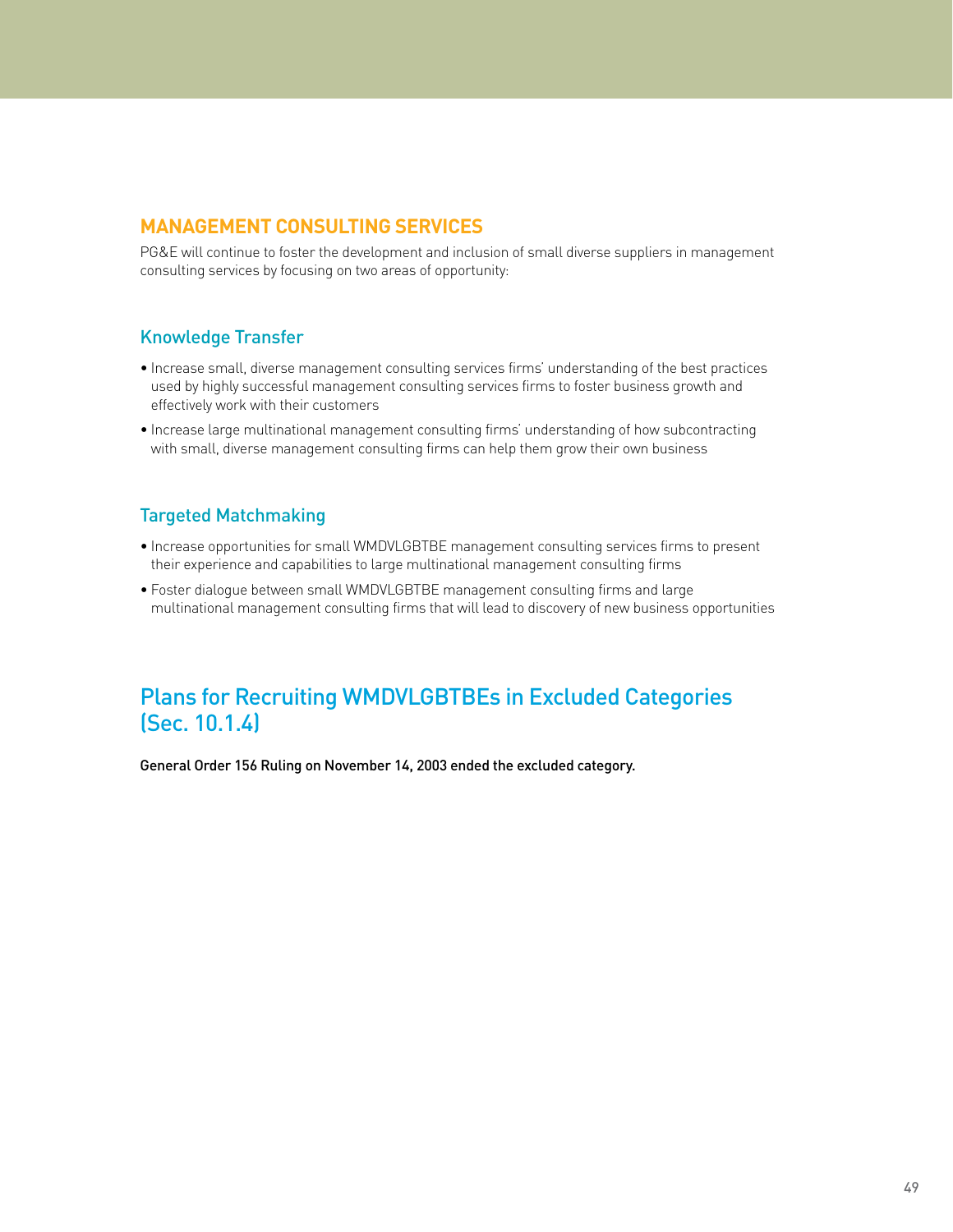# Plans for Subcontracting (Sec. 10.1.5)

#### PG&E plans to continue engaging with prime suppliers to increase subcontracting opportunities for WMDVLGBTBEs.

The company will continue to proactively work with prime suppliers who are performing below their subcontracting goal or have not responded to requests for a subcontracting plan. PG&E senior leadership will communicate directly with under-performing prime suppliers and reinforce the seriousness of PG&E's commitment to supplier diversity.

The company will also continue to conduct an annual voluntary audit of its diverse subcontracting spend to confirm accurate reporting. Supplier Diversity will conduct a series of prime supplier webinars and in-person trainings to explain reporting requirements, including how to report accurately and how to best prepare for a potential audit. The team plans to continue to follow up with prime suppliers and monitor supplier diversity performance through PG&E's Supply Chain scorecard process.

In addition, through its Prime Supplier Academy, PG&E will offer enhanced educational opportunities for its prime suppliers to learn how to identify and develop qualified diverse subcontractors and/ or partners and improve their supplier diversity subcontracting. Through such education, PG&E will enable prime suppliers to support supplier diversity in many ways, from developing their own robust supplier diversity program to creating developmental opportunities for WMDVLGBTBEs within their business. PG&E will continue to ask prime suppliers to participate in business matchmaking activities, attend outreach events, support educational programs such as the UCLA MDE Program, University of Washington MBE Program and the University of California Advanced Technology Management Institute, and to mentor WMDVLGBTBEs.

Most importantly, through training and education both internally and with its prime suppliers, PG&E will continue its efforts to make supplier diversity a key consideration in strategic sourcing initiatives.

# Plans for Complying with WMDVLGBTBE Program Guidelines (Sec. 10.1.6)

PG&E will continue to comply with General Order 156 program guidelines. In 2016, PG&E will participate in the CPUC's Supplier Diversity Forums and work in partnership with the Joint Utilities Committee to address challenges to the full participation of eligible WMDVLGBTBEs in the program.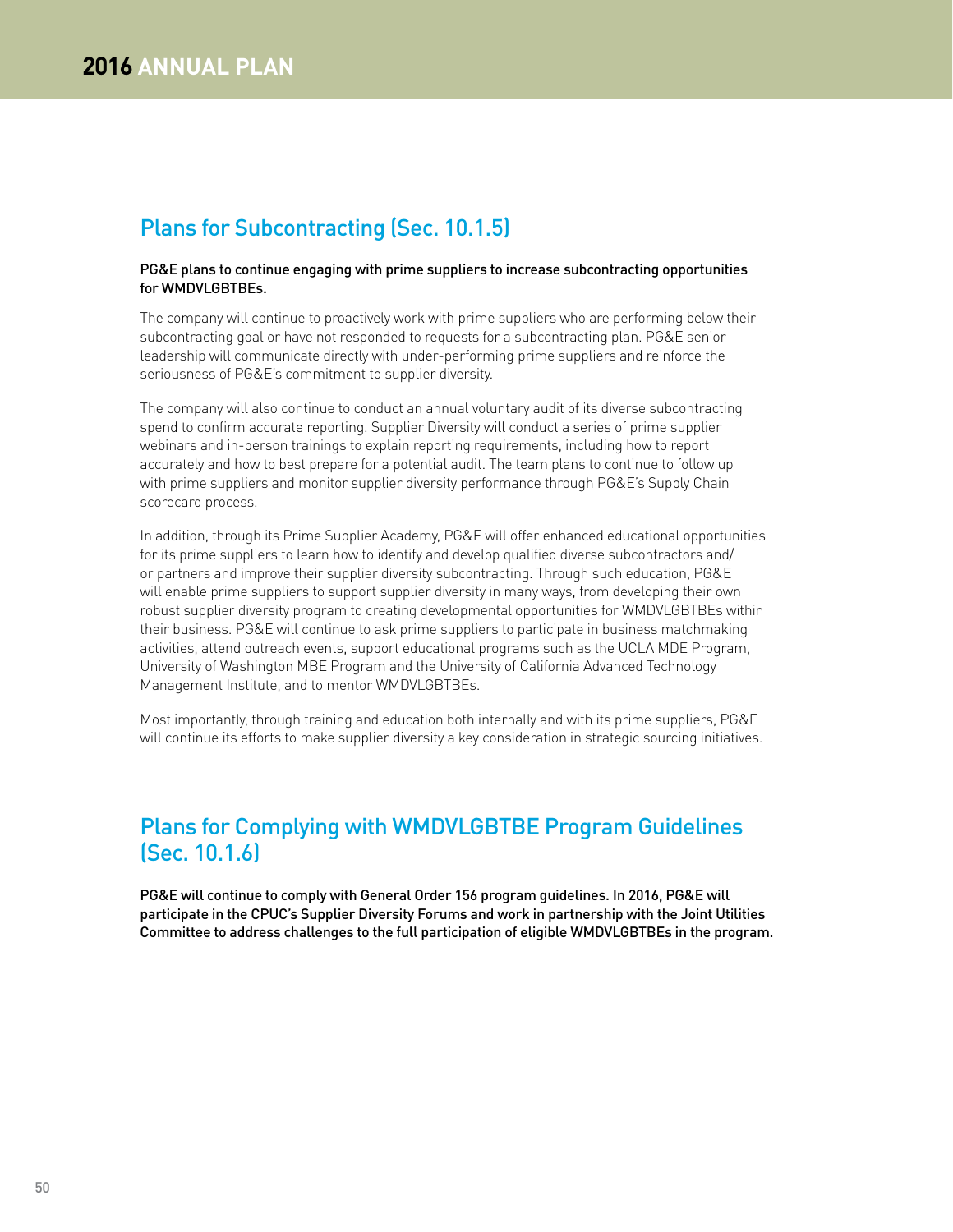# Power Procurement

# Internal/External Activities (Sec. 9.1.1)

In 2015, PG&E advanced its efforts to provide opportunities for women, minority and servicedisabled veteran business enterprises (WMDVBE) and lesbian, gay, bisexual and transgender business enterprises (LGBTBE)—or collectively WMDVLGBTBE—in power procurement. While total dollars and percent spend with diverse suppliers were essentially flat from 2014 to 2015, this was a remarkable achievement in a declining energy price environment.

PG&E is dedicated to advancing the General Order 156 Electric Commodity Procurement but sees numerous challenges to growth in the Power Procurement space. As the regulatory environment evolves, utility business models adapt and commodity prices fluctuate. WMDVLGBTBEs, like all businesses, will be faced with shrinking margins and increasing complexity. Supplier diversity today is successful in large part due to building upon incremental successes such as those described below that encourage stakeholders to reach beyond what they otherwise would think was possible. Such tenacity will be even more important as the energy industry continues to change.

### Communication and Outreach

PG&E has continued its efforts to promote WMDVLGBTBEs as electricity and natural gas commodity suppliers to PG&E. PG&E's Energy Policy and Procurement team engages in outreach to WMDVLGBTBEs to solicit interest in providing power products to PG&E. The team also responds to numerous calls and emails from WMDVLGBTBEs interested in becoming a PG&E supplier of electricity and/or natural gas. In 2015, five diverse suppliers met one-on-one with PG&E to discuss their capabilities and potential opportunities. PG&E offered coaching and recommended next steps to diverse suppliers, including putting them in contact with PG&E representatives directly involved in electricity and/or gas procurement.

### An important source of supplier diversity information that PG&E provides is through its Wholesale Electric Procurement website. The website (www.pge.com/rfo) offers information about:

- Upcoming Request for Offers (RFOs)
- Descriptions of various power contracting programs available
- Various power procurement programs offered by PG&E for Supplier Diversity
- Ongoing outreach and educational items of interest to the WMDVLGBTBE community
- How to sign up to receive RFO email notifications directly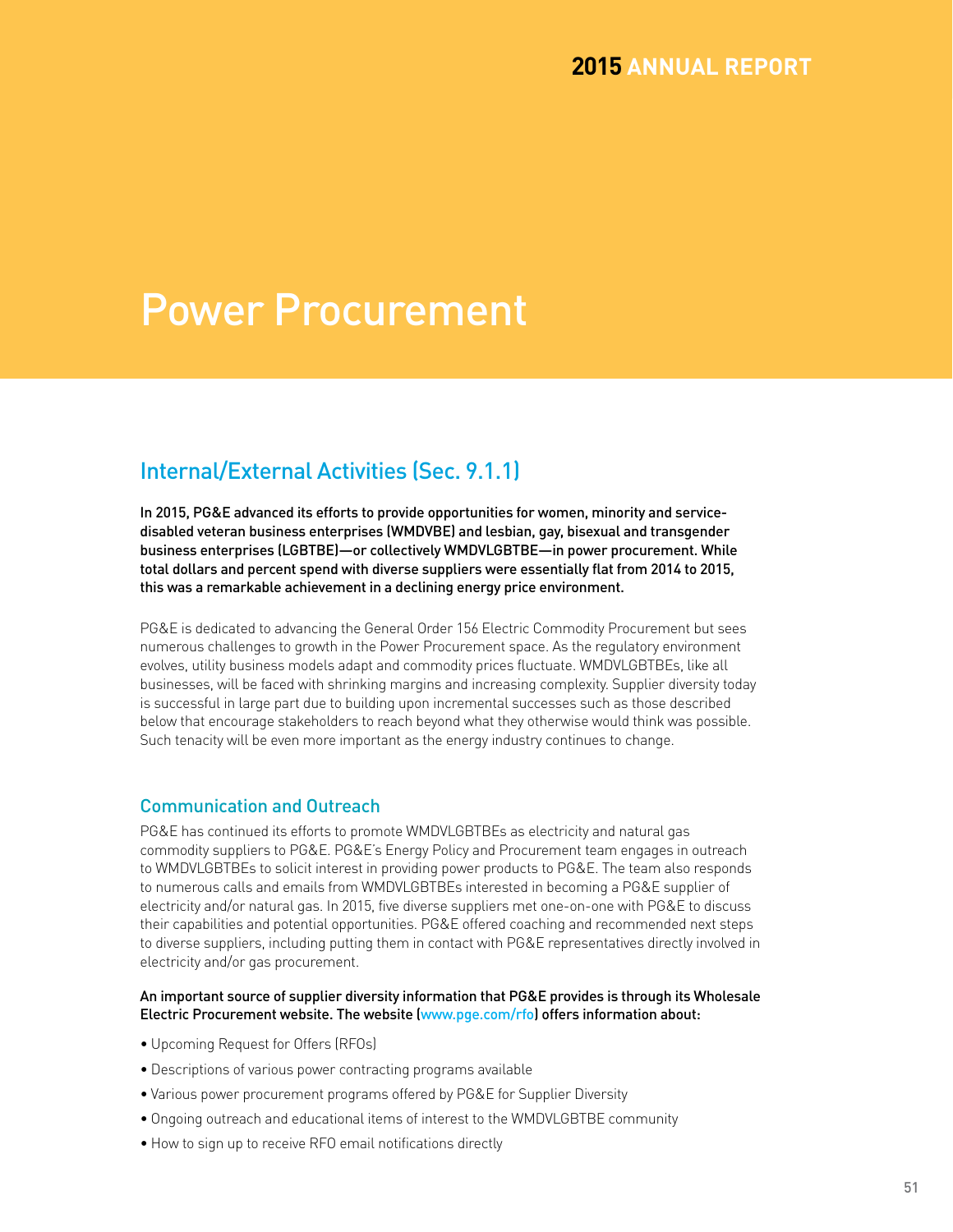The website also describes the importance of supplier diversity to PG&E and encourages non-WMDVLGBTBEs to work with, provide opportunities for, and partner/subcontract with WMDVLGBTBEs in power procurement activities.

PG&E continues to work collaboratively with the other California investor-owned gas and electric utilities, and representative from the California Public Utilities Commission (CPUC) to promote supplier diversity in power procurement. On September 3, 2015, PG&E, Southern California Edison (SCE) and San Diego Gas and Electric (SDG&E) held a supplier diversity workshop in Irvine with WMDVLGBTBEs active in the power procurement space. The CPUC staff was also in attendance. The workshop topics included both direct and subcontracting opportunities and the non-WMDVLGBTBE companies actively working to provide WMDVLGBTBEs with opportunities. PG&E led the morning session, which included a roundtable of California investor-owned utilities (IOUs), diverse suppliers, non-diverse counterparties and the CPUC, to discuss challenges and opportunities for diverse suppliers in the power market. Questions related to credit were a particular area of interest to WMDVLGBTBEs and PG&E was able to provide follow up and guidance to educate parties on credit requirements. The afternoon session included matchmaking sessions between prime contractors and diverse business subcontractors. The California IOUs also met regularly throughout 2015 to share best practices in education and advocacy for supplier diversity in power procurement.

In addition, PG&E and the other California IOUs established a semi-annual meeting schedule with the CPUC Supplier Diversity team to enhance awareness of challenges and opportunities for diverse suppliers in power procurement.

PG&E is committed to developing WMDVLGBTBEs in the California wholesale power market in such a way that their entry adds value to the market while fitting into the utility competitive bidding model. PG&E established a Supplier Diversity Co-Champion organizational structure within the Energy Policy and Procurement team that facilitates a team approach to promoting supplier diversity in power procurement. Several PG&E Energy Policy and Procurement representatives attended multiple WMDVLGBTBE meetings to discuss potential business opportunities.

At the end of 2014, PG&E selected a Power Procurement diverse supplier to participate in PG&E's Supplier Development Program for 2015. This program aims to grow the diverse supplier presence in power procurement by engaging a PG&E executive mentor to share knowledge and guidance with a promising diverse supplier mentee. At the end of 2015, PG&E initiated the review and selection process for a second Power Procurement diverse supplier to participate in the program for 2016. More details follow in Section 10.1.3.

Lastly, all three IOUs continue to refine an instructional document to standardize and improve data reporting going forward.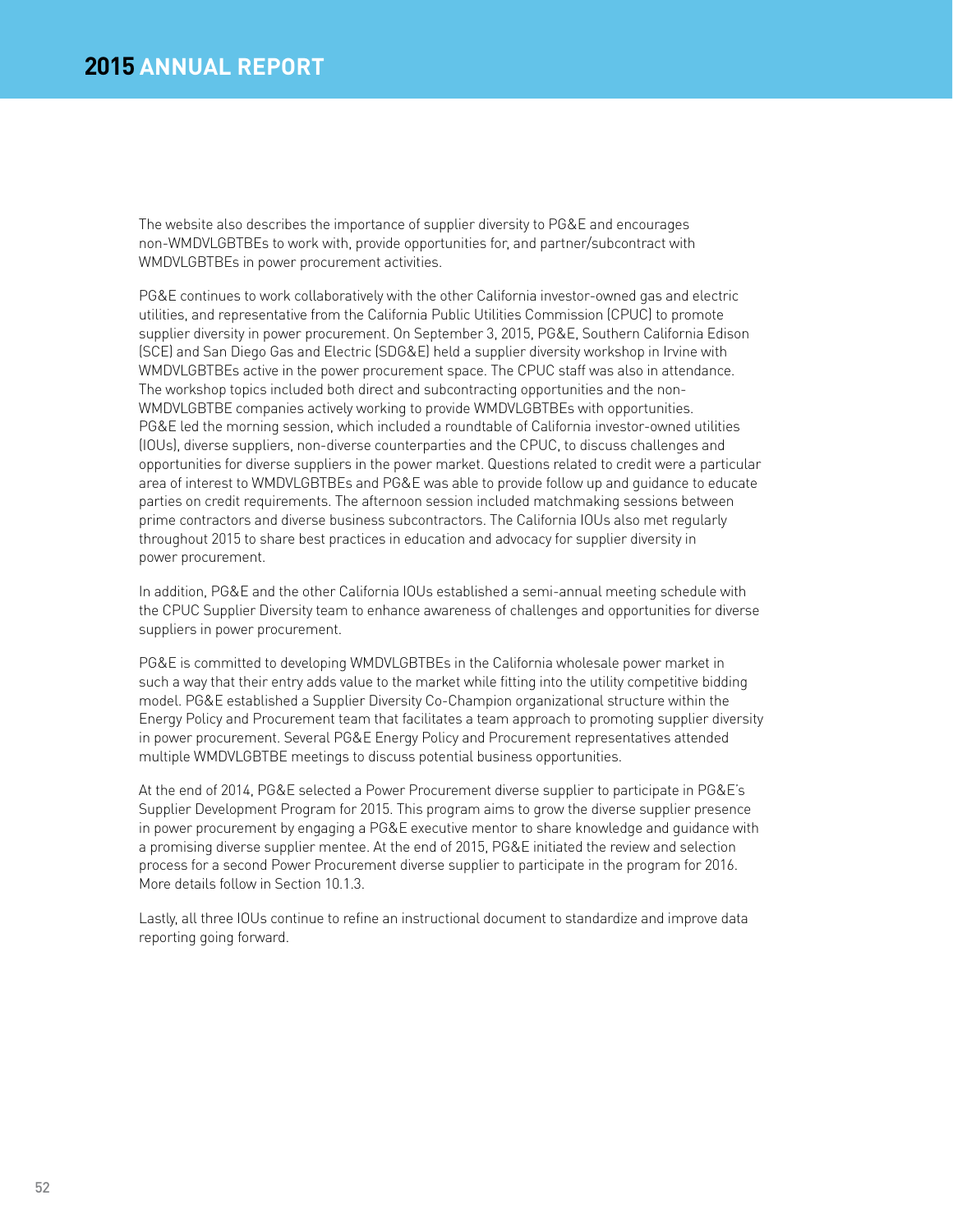### Summary of Purchases and/or Contracts (Sec. 9.1.2)

PG&E spent more than \$3.8 billion in 2015 on electricity commodity and related services. These services included energy and capacity from Qualified Facilities (QF), Combined Heat and Power (CHP) facilities, Renewables Portfolio Standard (RPS) facilities, tolling and Resource Adequacy (RA) contracts. It excluded purchases from the California Independent System Operator.

In 2015, PG&E paid more than \$118 million to diverse suppliers. The remaining commodity expenditures comprised primarily of long-term contracts to meet PG&E's procurement obligations. The bulk of those contracts were with RPS-eligible renewable energy resources and enabled PG&E to meet the California RPS compliance obligation.

In the years ahead, PG&E will continue to experience growth in its renewable portfolio. For example, the company's approximately 780 MW of renewable projects under power purchase agreements are expected to complete construction and come online in the next several years. These renewable projects may provide meaningful subcontracting opportunities.

PG&E's Energy Policy and Procurement team worked diligently to educate diverse and non-diverse firms about direct and subcontracting opportunities that support business needs in these areas. Renewable project development programs continued to be one of the most accessible opportunity areas to encourage WMDVLGBTBE inclusion because significant project investment is required for site preparation, permitting, environmental studies, engineering, construction, operations and maintenance services, and more. To facilitate opportunities in this area, PG&E coordinated matchmaking conversations that encouraged prime suppliers to engage in business activities with WMDVLGBTBEs.

A summary of Annual Energy Product Results by Ethnicity and WMDVLGBTBE Certification is provided at the end of Section 9.

#### PG&E issued the following Requests for Offers (RFOs), electronic solicitations and tariffs in 2015:

| 01-15-2015 | Electronic Solicitation for Q2 2015 Resource Adequacy (RA)      |
|------------|-----------------------------------------------------------------|
| 02-26-2015 | 2015 Greenhouse Gas (GHG) Offset Credits RFO                    |
| 03-26-2015 | Electronic Solicitation for Q3 and Q4 Import Energy             |
| 04-07-2015 | Electronic Solicitation for Q3-2015 RA Import Allocation Rights |
| 06-12-2015 | Electronic Solicitation for August and September-2015 RA        |
| 07-02-2015 | Electronic Solicitation for 2016 Resource Adequacy              |
| 07-06-2015 | Electronic Solicitation for Q4-2015 RA Import Allocation Rights |
| 07-07-2015 | Sixth Renewable Auction Mechanism (RAM) RFO                     |
| 07-07-2015 | Solar Choice (aka Green Tariff Shared Renewables)               |
| 07-20-2015 | Electronic Solicitation for Q4-2015 Import Energy               |
| 08-28-2015 | Electronic Solicitation for Q3-2015 Daily Replacement RA        |
|            |                                                                 |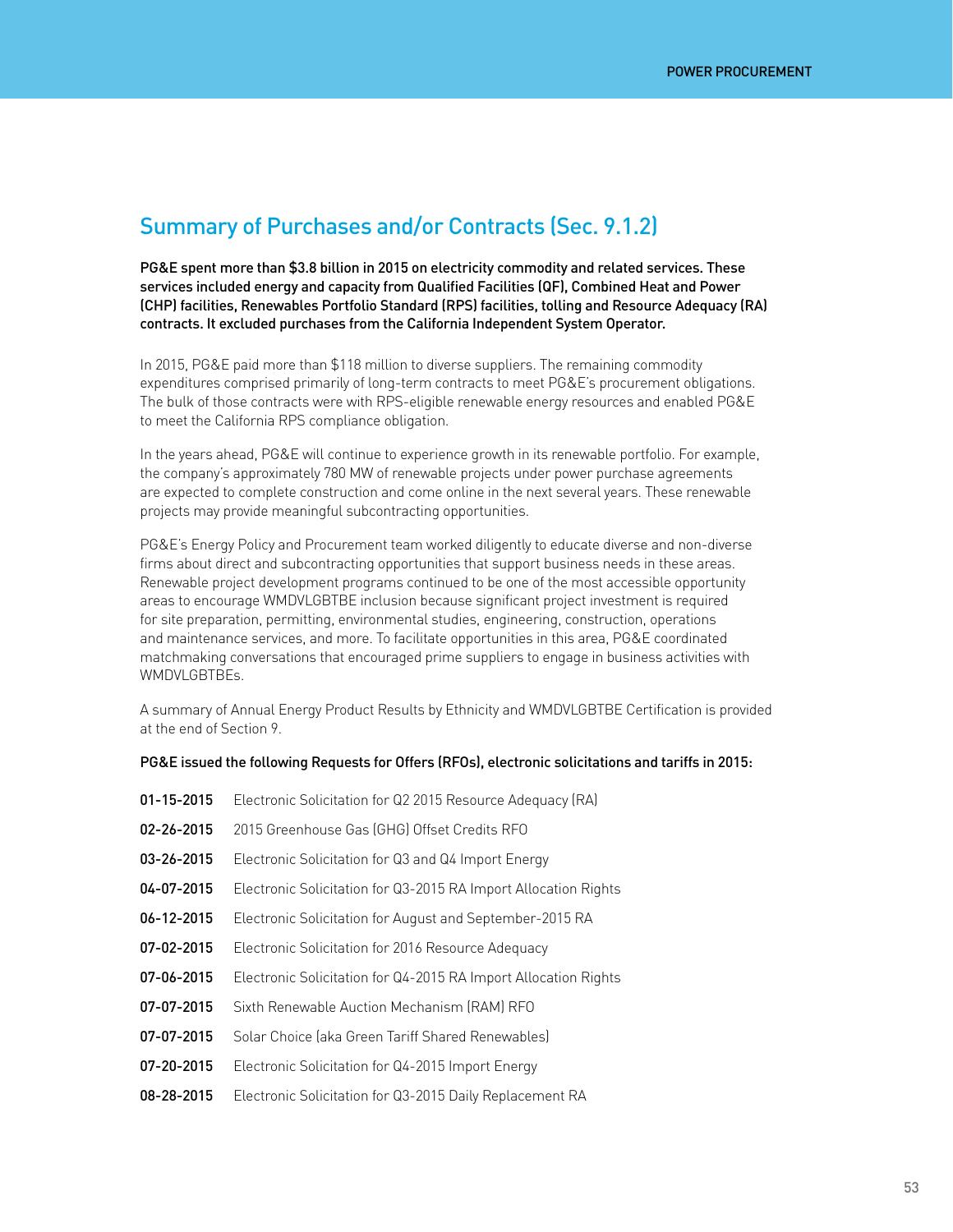- 10-05-2015 Electronic Solicitation for December-2015 Import Energy
- 10-09-2015 Compressed Air Energy Storage (CAES) RFO
- 10-13-2015 Electronic Solicitation for Q1-2016 RA
- 11-23-2015 2016 PCC1 REC Sale Electronic Solicitation
- 11-30-2015 Regional Solar Choice (aka Enhanced Community Renewables)

Various dates Multi Month Physical Gas Electronic Solicitations for PG&E Electric Fuels

### In addition, the following RFO and tariff programs PG&E issued in late 2013 and 2014 contained activities that carried over into 2015:

- 10-02-2013 Renewable Market Adjusting Tariff (ReMAT) program
- 10-14-2014 Electronic Solicitation for Q1 2015 Resource Adequacy
- 12-01-2014 2014 Energy Storage RFO

In each of the listed RFOs and electronic solicitations, PG&E encouraged participation from WMDVLGBTBEs or suppliers with WMDVLGBTBE programs. PG&E continued to send a message to market participants that supplier diversity was an important initiative to PG&E. Following this encouragement, three registered WMDVLGBTBEs submitted offers to PG&E's 2015 Import Energy electronic solicitations.

PG&E also entertained bilateral discussions for power procurement product transactions with WMDVLGBTBEs, to the extent they conform to CPUC-approved Renewables Portfolio Standard and Bundled Procurement Plans. Such products include Renewable Energy Credits and natural gas transactions.

In PG&E's 2014 Energy Storage RFO, the Utility executed a multi-year energy storage agreement with a diverse supplier. PG&E also executed two other energy storage agreements with counterparties that committed to a formal diverse subcontracting program.

In PG&E's RAM 6 RFO, two registered WMDVLGBTBEs submitted offers. Furthermore, the executed portfolio forecasted a diverse business subcontracting spend of approximately eight percent.

In PG&E's GHG Offset Credit RFO, two counterparties with supplier diversity programs offered into the RFO.

While PG&E issued the CAES RFO in late 2015, offers are not due from counterparties until May of 2016.

Although the 2015 BioMAT RFO did not receive any offers from WMDVLGBTBE counterparties, PG&E promoted opportunities for subcontracting with diverse businesses. Contracts from this solicitation will be executed in spring of 2016 and will include commitments for subcontracting with diverse businesses.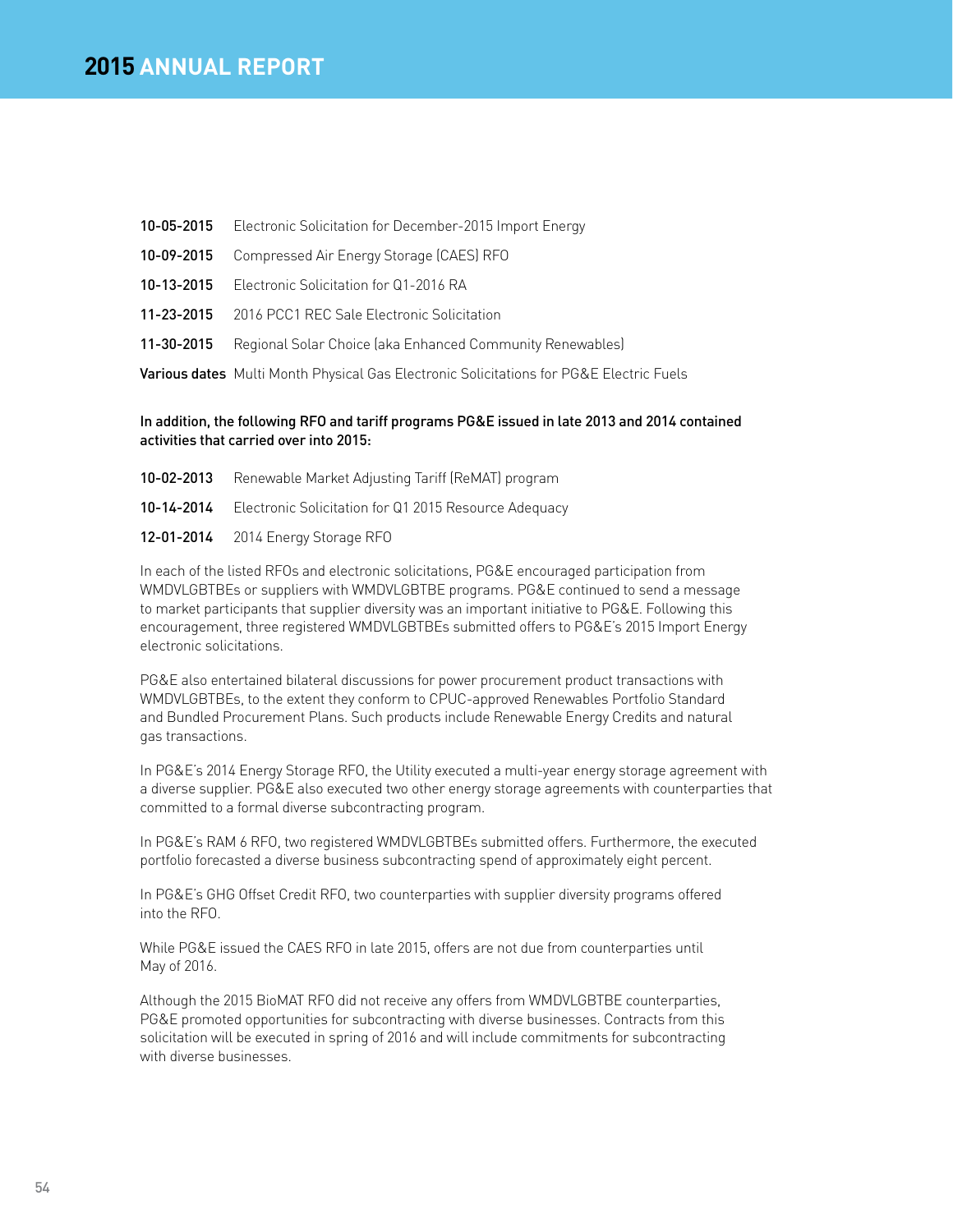PG&E's 2015 natural gas purchases for the electric generation portfolio had a very good year. WMDVLGBTBE day-ahead and month-ahead gas purchases for delivery into California totaled \$113 million in notional value and represented over 37 percent of total gas purchased for the electric portfolio. This represented a 14 percentage point increase of total WMDVLGTBE natural gas purchases when compared to 2014. PG&E's Electric Fuels team conducted electronic solicitations for one-month physical gas commodity products in 2015, and executed over eighty trades with WMDVLGBTBE counterparties enabled with natural gas master agreements. In addition, two WMDVLGBTBEs offered into the March 2015 annual electronic solicitation for physical gas call options.

In PG&E's ReMAT program, the Utility executed six WMDVLGBTBE contracts in 2015. By comparison, in 2014, the Utility awarded five WMDVLGBTBE contracts.

In 2015, PG&E added one power procurement master enabling agreement with a WMDVLGBTBE, giving PG&E a total of seven agreements. PG&E Electric Fuels currently has nine natural gas master enabling agreement with WMDVLGBTBEs. And in 2015, PG&E added one broker agreement with a WMDVLGBTBE, bringing the total to three brokerage firms with active relationships.

### Fuels for Generation Description

#### Diesel

PG&E's Humboldt Bay Generating Station burns a small amount of diesel for ignition and to refuel plant vehicles. However, the engines will run solely on diesel fuel whenever natural gas is unavailable or when required by environmental air emission permit. A WMDVLGBTBE supplied this bulk diesel fuel for the Humboldt Bay Generating Station. In addition, Colusa, Gateway and Humboldt Bay generating stations all use diesel in plant vehicles and equipment, for which local, non-diverse companies have been utilized.

#### Nuclear

The nuclear fuel cycle is divided into four main procurement activities: uranium concentrates, conversion services, enrichment services and fabrication.

For procurement of uranium concentrates, conversion services and enrichment services, PG&E utilizes multiple non-diverse primary world market suppliers for each procurement activity or segment. Using multiple suppliers ensures security of supply should a supplier fail to deliver. For fabrication, PG&E utilizes a non-diverse US-based nuclear power company that is owned by a foreign corporation.

The specialized supply chain, limited market, and long lead time for nuclear fuel create extraordinary barriers and limited opportunities for potential WMDVLGBTBEs.

### Coal

PG&E's owned-generation portfolio does not include coal.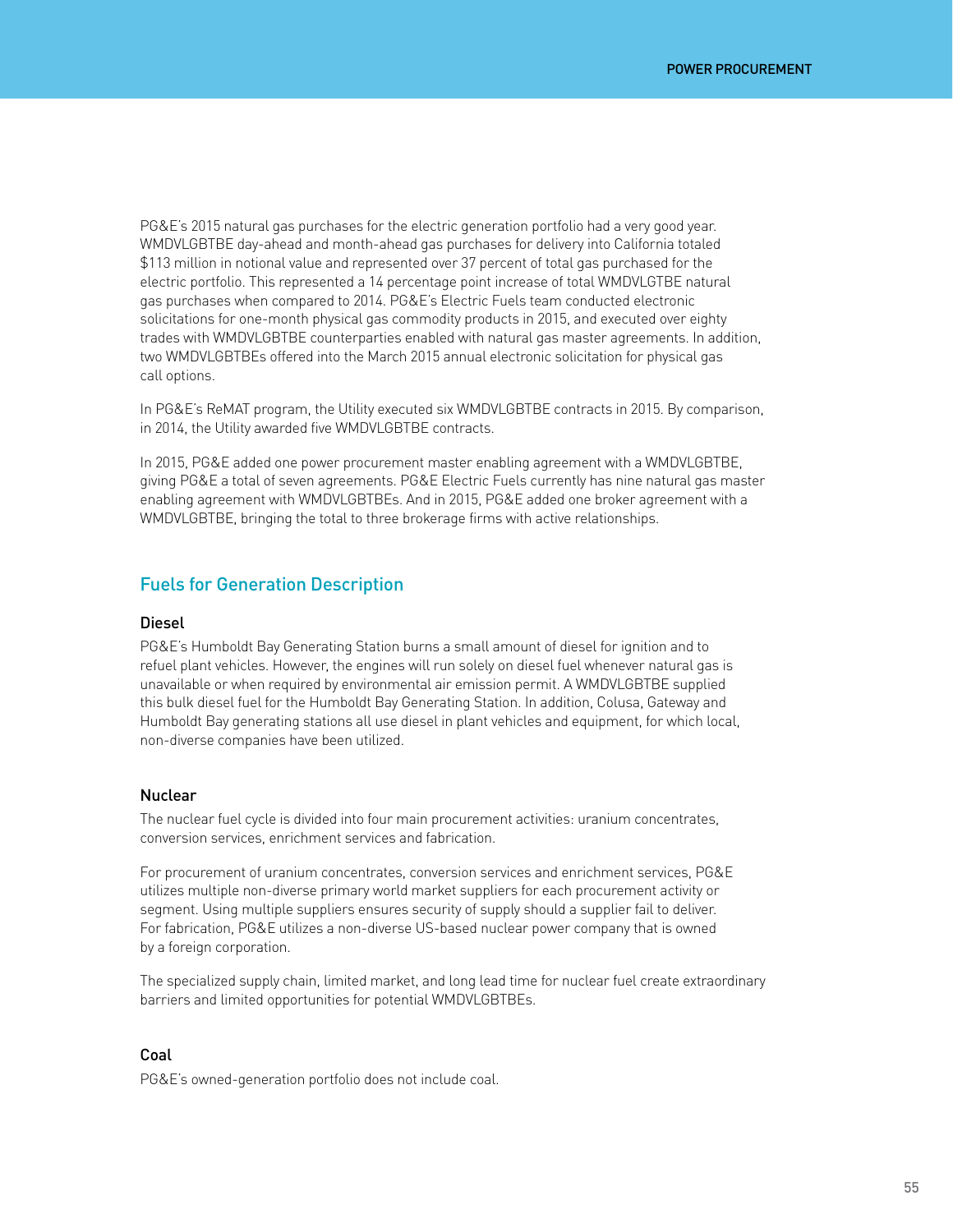### Natural Gas

PG&E purchases gas supplies from producers and marketers in Canada, the US Rockies and California on a daily, monthly and longer term basis to serve its company-owned generating facilities and tolling agreements. Historically, WMDVLGBTBE activity in Canada has been low because of the complexity of conducting international business and the focus by most WMDVLGBTBEs to concentrate on domestic markets. Furthermore, WMDVLGBTBEs are generally challenged to find Canadian suppliers willing to conduct business with them. However, PG&E will continue its outreach and assistance to support WMDVLGBTBE growth in all markets, including Canada. More information about PG&E's natural gas procurement is available in the Natural Gas Fuels for Generation section of Annual Energy Product Results by Ethnicity and WMDVLGBTBE Certification section of this report.

# Program Expenses (Sec. 9.1.3)

Program expenses for electric procurement are included in the overall Supplier Diversity Program Expenses (see section 9.1.3 of the Supplier Diversity 2015 Annual Report and 2016 Annual Plan).

# Goal Progress (Sec. 9.1.4)

#### Below is a summary of PG&E's progress towards its supplier diversity percentage target goals:

- Educated prime suppliers about PG&E's supplier diversity goals through a WMDVLGBTBE subcontracting webinar, pre-bid webinars, workshops, roundtable panel discussions, match-making events and one-on-one discussions.
- Updated a list of potential WMDVLGBTBEs interested in electric procurement and held one-on-one sessions with all WMDVLGBTBEs that requested a meeting with PG&E and expressed a desire to participate in California's Wholesale Electric Market.
- Ensured that electric procurement information was easily accessible from PG&E's Supplier Diversity web page and improved the dissemination of information to WMDVLGBTBEs.
- Strengthened energy procurement policies and procedures for RFOs including incorporating supplier diversity language into contracts and, for executed contracts, establishing tracking tools to monitor counterparty commitments to supplier diversity.
- Worked collaboratively with the other gas and electric utilities to clarify reporting guidelines and partnered on outreach activities.
- Utilized a Supplier Diversity Power Procurement Co-Champion structure to foster WMDVLGBTBE participation in all facets of PG&E's power procurement activities.
- Dedicated additional resources to help execute the Power Procurement Supplier Diversity action plan.
- Created a brochure identifying opportunities for WMDVLGBTBEs to participate in power procurement transactions with PG&E, to be used at conferences and matchmaking events.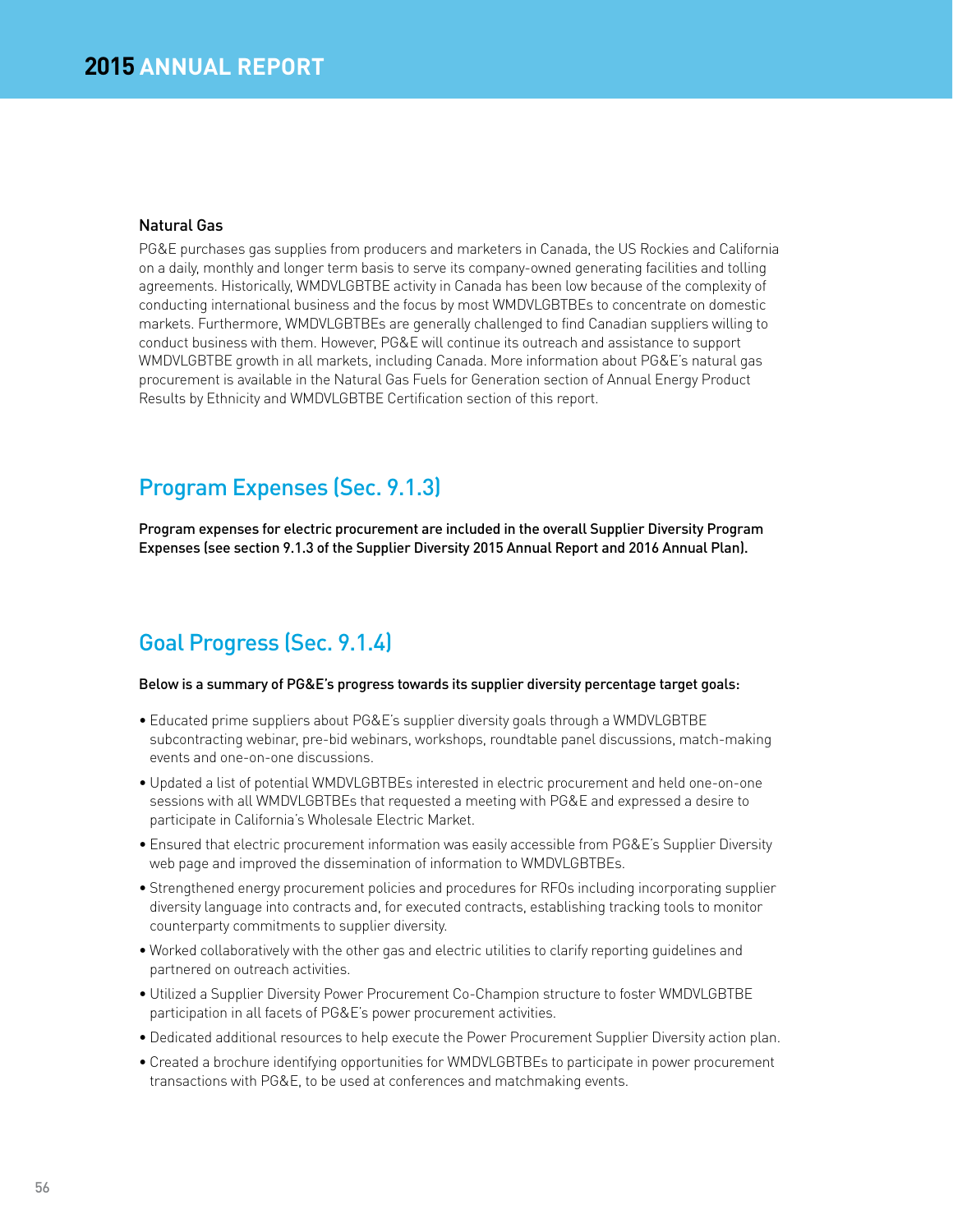- Created template for a Funds Transfer Agency Agreement (FTAA—establishing a banking intermediary for wholesale transactions) and a Tripartite Agreement (a three-party performance agreement) in 2015. These form agreements can supplement power procurement master enabling agreements when appropriate to build more capacity for diverse suppliers in wholesale power markets akin to what is available in the natural gas wholesale markets.
- Provided mentoring to a WMDVLGBTBE through PG&E's Supplier Development Program for 2015. This mentoring relationship directly contributed to the mentee organization's achievement of a refined and a more focused business plan.
- Formalized and enhanced a robust WMDVLGBTBE credit framework for PG&E to promote supplier diversity in power procurement.

### Subcontractors (Sec. 9.1.5)

PG&E understands that future success in electric procurement will require ongoing education and training of its major suppliers. In 2015, PG&E continued to emphasize the importance of supplier diversity through RFOs and workshops, as well as recommend resources that will help identify WMDVLGBTBEs.

As mentioned earlier, PG&E and the other California IOUs hosted a supplier diversity matchmaking session on September 3rd to encourage business opportunities between prime suppliers and diverse subcontractors.

In addition, to encourage prime suppliers to subcontract with WMDVLGBTBEs—and to encourage the reporting of such subcontracting opportunities—PG&E hosted a well-attended WMDVLGBTBE Subcontracting Webinar in January 2016.

This outreach proved to be quite effective as PG&E's counterparties reported \$2.8 million in subcontracting to diverse suppliers in 2015. Of the \$2.8 million, more than \$1.7 million is attributed to power purchase agreements currently delivering energy and capacity to PG&E and is thus reportable under General Order 156. The remainder is attributed to power generation projects under contract to PG&E that are under construction. PG&E sees great potential for WMDVLGBTBEs to participate in the subcontracting space going forward, both in the power plant development phase and the operational phase. PG&E remains committed to encouraging prime contractors to subcontract work to WMDVLGBTBEs.

# Complaints (Sec. 9.1.6)

PG&E received no complaints in 2015.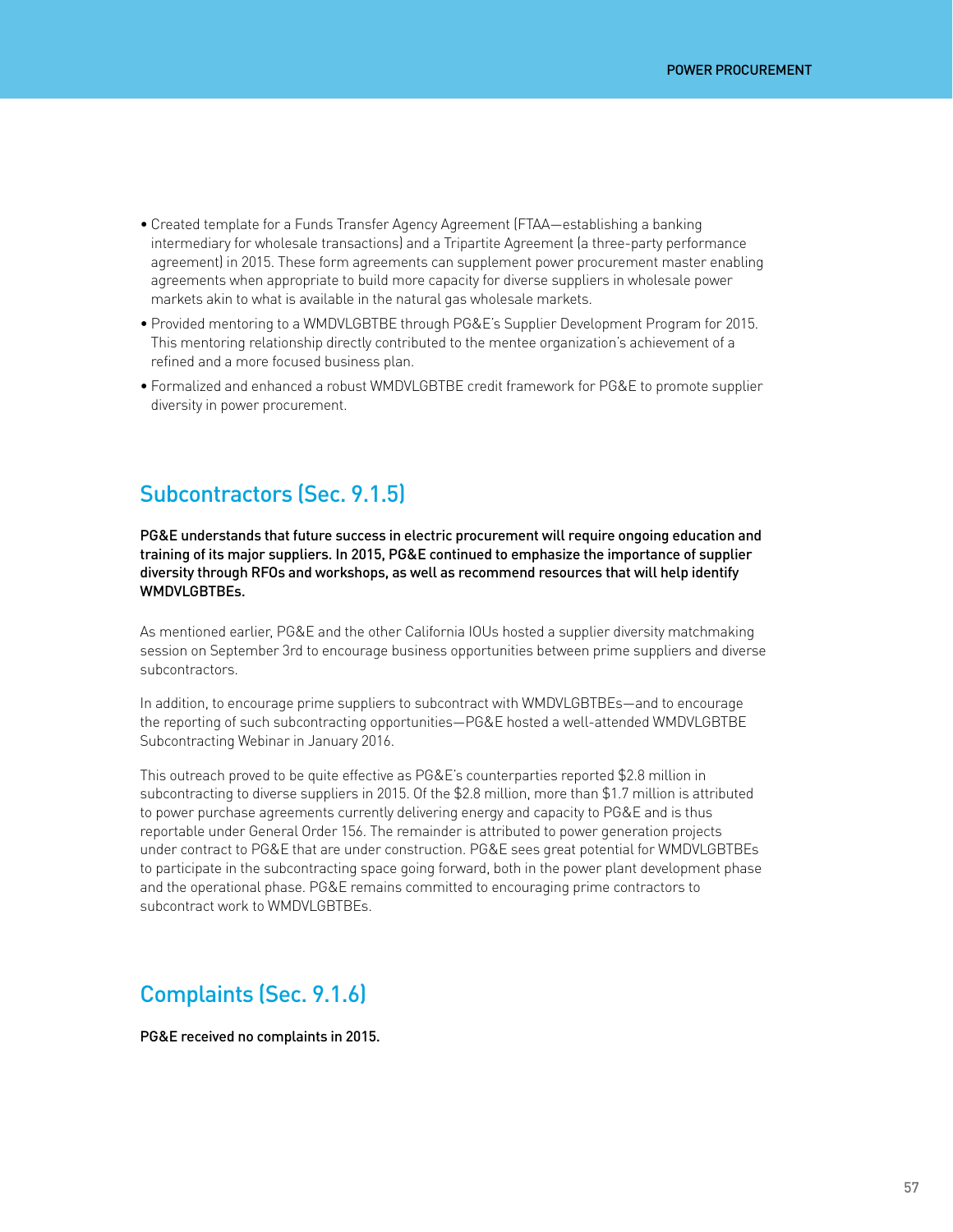# Exclusions (Sec. 9.1.7)

PG&E ceased reporting excluded categories in accordance with the 2003 CPUC ruling.

# Diverse Suppliers in Underutilized Areas (Sec. 9.1.8)

Similar to other underutilized areas of its business, PG&E collaborated with the other California utilities to address challenges, build strategies and make recommendations to improve the participation of WMDVLGBTBEs.

This collaboration continued to yield positive results as PG&E's diverse spend in power procurement activities exceeded 2014 results.

# Retention of All Documents/Data (Sec. 9.1.9)

PG&E retains all final documents and data used to compile its Supplier Diversity Annual Report and Annual Plan for the longer of either three years or in accordance with internal policies.

PG&E will continue to respond to all data requests upon request.

# Participation Results by Fuel Category (Sec. 9.1.10A)

See Annual Power Procurement Report by Ethnicity Table.

# Market Conditions and Outreach (Sec. 9.1.10B)

The characteristics of the electric market are unique compared to the natural gas market. Electric markets are characterized by long-life assets. These assets, each of which could cost hundreds of millions of dollars, are generally held by large corporations or financial institutions. As such, it is a challenging market for WMDVLGBTBEs to enter and receive capacity payments.

PG&E's procurement objectives include assembling a portfolio of reliable and operationally flexible resources, supporting the development of environmentally preferred resources and managing customer costs. These objectives are applied to all market participants, irrespective of entity classification.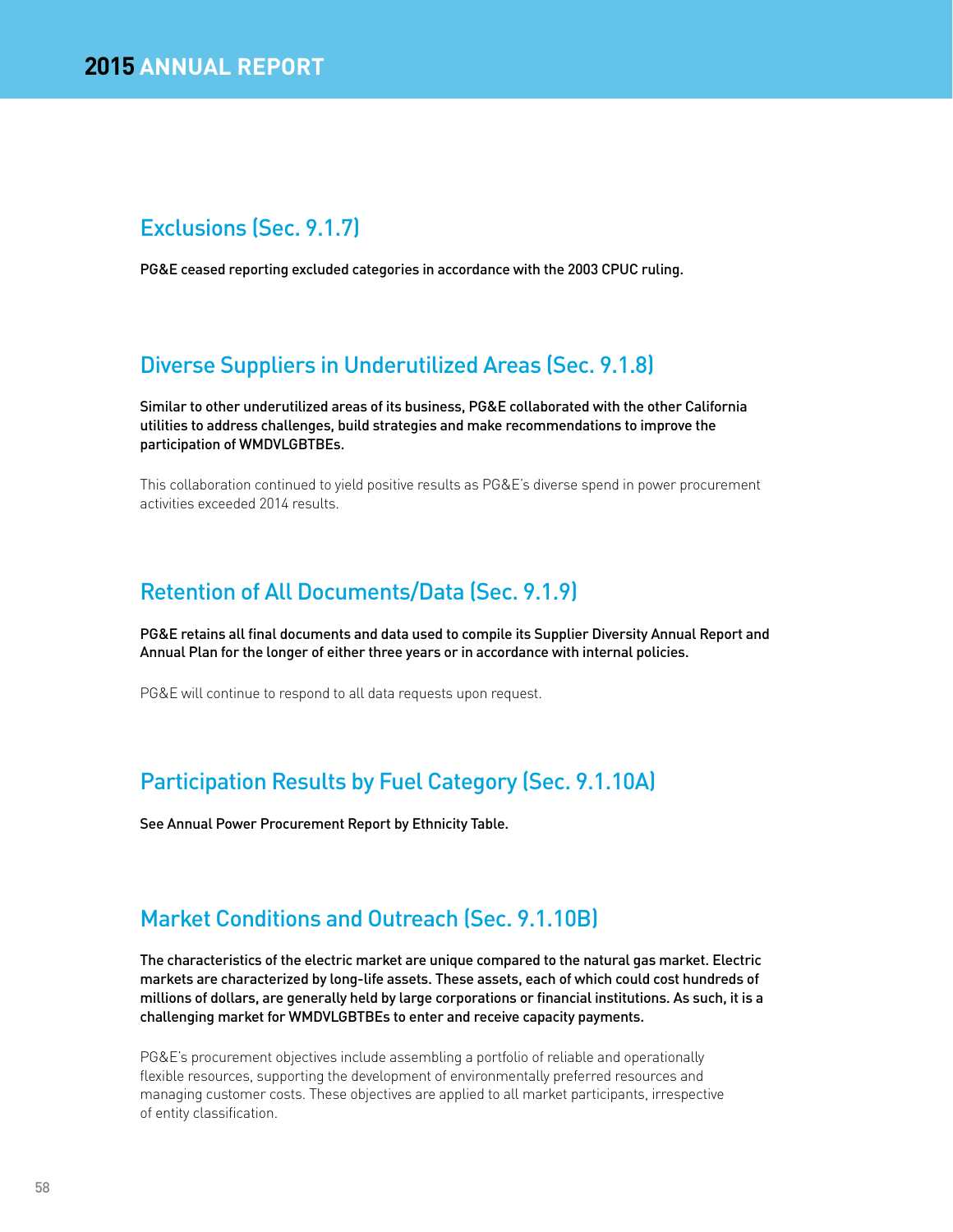The vast majority of payments are through RPS, CHP, QF and conventional tolling contracts. The remaining amount clears through the California Independent System Operator (CAISO) market and is not regulated by the CPUC. With the advent of the CAISO Market Redesign and Technology Upgrade (MRTU) market design, electric energy is commoditized through a centralized market. Day-ahead energy transactions have predominantly moved away from direct bilateral transactions to energy commodity exchanges. The Dodd-Frank Act further complicated the electric commodity markets by imposing transaction and reporting rules that are challenging to interpret their applicability. These regulatory challenges give all market participants, including WMDVLGBTBEs, pause when contemplating entry into the electric commodity markets.

For the natural gas commodity, the barriers to entry are different. Asset ownership is not required and the vast majority of commodity clears through the over-the-counter market or exchanges. For these reason, the opportunities are greater for WMDVLGBTBEs than in electricity commodity. Transactions executed on an indexed price basis—which is how much of the electric commodity market transacts require less credit and collateral requirements than do fixed price transactions. Historically, WMDVLGBTBEs have participated in this market successfully. Furthermore, PG&E Electric Fuels routinely entertains natural gas master enabling agreements with prospective WMDVLGBTBEs.

In wholesale power markets, PG&E encourages the participation of WMDVLGBTBEs to participate in renewables and RA products, both on a direct and subcontracting basis as these represent the highest opportunity areas of power markets. In addition, to facilitate RA and other potential power product transactions, PG&E is engaged in discussions with a number of WMDVLGBTEBEs for electric master enabling agreements. PG&E is also working with several WMDVLGBTBEs to structure arrangements to facilitate and mitigate credit posting concerns, including the FTAA and Tripartite forms mentioned earlier. PG&E also accommodates direct payment arrangements as requested by WMDVLGBTBEs to further facilitate their opportunities in the gas market.

### To further promote WMDVLGBTBE participation in PG&E Energy Procurement RFOs, PG&E's supplier diversity goals and objectives were presented and discussed at the following Energy Procurement RFO meetings:

| 03-05-2015 Greenhouse Gas Offset Credit RFO Information Session and Webinar |
|-----------------------------------------------------------------------------|
| <b>07-14-2015</b> Sixth Renewable Auction Mechanism (RAM) RFO Webinar       |
| <b>10-29-2015</b> Compressed Air Energy Storage (CAES) RFO Webinar          |
| 11-20-2015   Joint IOU BioMAT Information Session Webinar                   |

While the recently expanded GO 156 creates additional opportunities for WMDVLGBTBEs, these organizations and their IOU counterparties are faced with tightening margins in the wholesale power markets. As with any participant wishing to participate in wholesale power activities, meeting industry standard credit and collateral requirements is challenging. PG&E has worked with WMDVLGBTBEs to identify transaction types that could be facilitated with less burdensome credit posting requirements. Due to strong support throughout PG&E, generators and suppliers are becoming increasingly aware of the importance of supplier diversity to PG&E, its customers and the California energy market as a whole.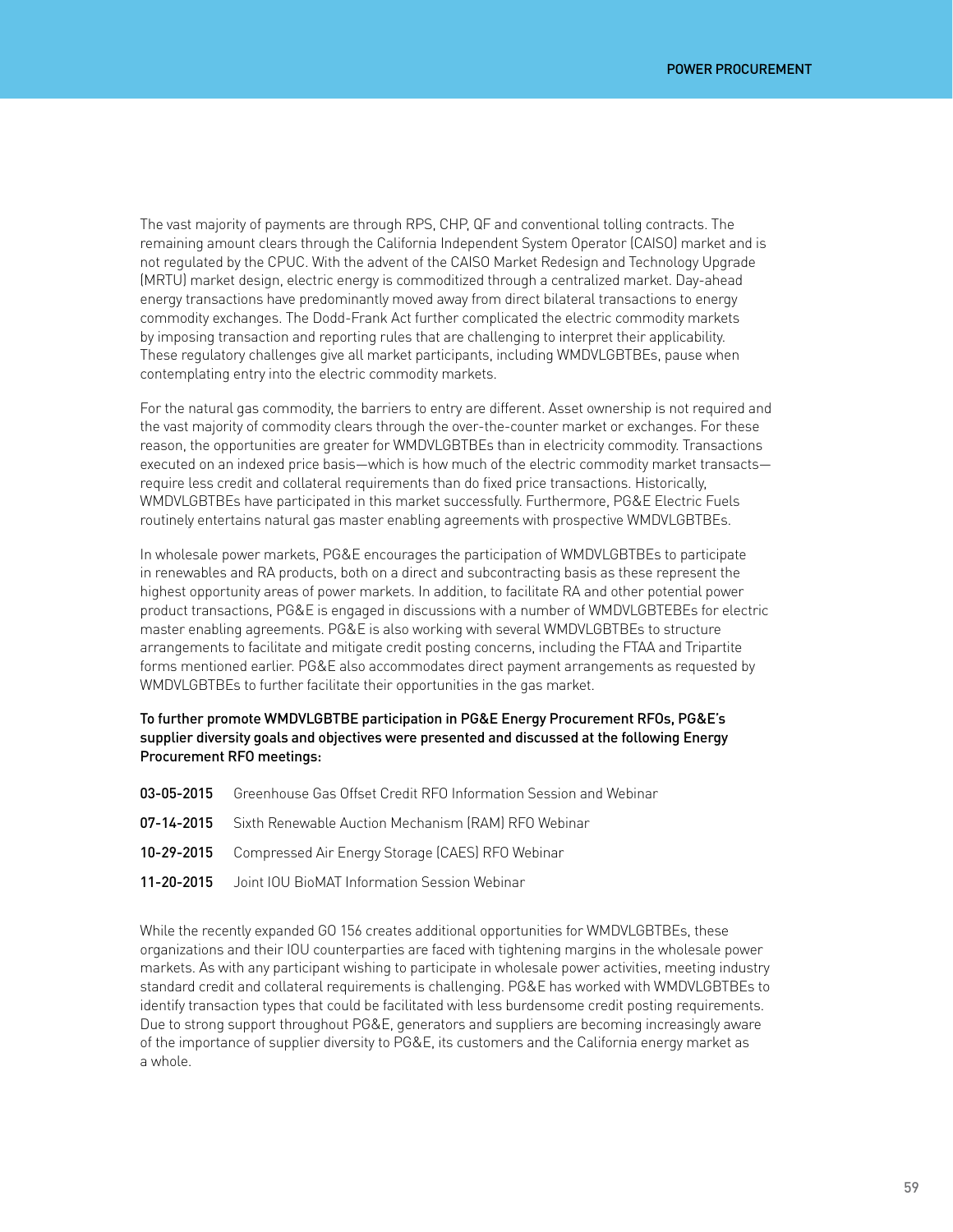# Annual Energy Product Results by Ethnicity and WMDVBE Certification

(All dollar figures in \$MM)

|                |                                                              |                             | <b>Results by Ethnicity and Gender</b> |                                         |              |                |                                   |                |         |                                          |                |                |                                       |              |                |                                             | <b>Results by WMDVBE Certification</b> |                                                                     |                                                                  |                                                                                         |                                                |                                                             |                             |
|----------------|--------------------------------------------------------------|-----------------------------|----------------------------------------|-----------------------------------------|--------------|----------------|-----------------------------------|----------------|---------|------------------------------------------|----------------|----------------|---------------------------------------|--------------|----------------|---------------------------------------------|----------------------------------------|---------------------------------------------------------------------|------------------------------------------------------------------|-----------------------------------------------------------------------------------------|------------------------------------------------|-------------------------------------------------------------|-----------------------------|
|                | Product <sup>1</sup>                                         | Unit                        | Male                                   | <b>Asian/Pacific American</b><br>Female | <b>Total</b> | Male           | <b>African American</b><br>Female | <b>Total</b>   | Male    | <b>Hispanic American</b><br>Female Total |                |                | <b>Native American</b><br>Male Female | <b>Total</b> | Male           | Other Minority <sup>5</sup><br>Female Total |                                        | <b>Minority Business</b><br><b>Enterprise (MBE)</b><br><b>Total</b> | <b>Women Business</b><br><b>Enterprise (WBE)</b><br><b>Total</b> | Service-Disabled<br><b>Veteran Business</b><br><b>Enterprise (DVBE)</b><br><b>Total</b> | Subcontracting<br><b>Total</b><br><b>Total</b> | <b>Total WMDVBE</b><br>Procurement Spend <sup>3</sup> Spend | <b>Total</b><br>Procurement |
|                |                                                              | $\vert \, \mathsf{S} \vert$ | $\mathsf{S}$                           | $$-$                                    | \$.          |                | $\uparrow$ .                      | $\mathfrak{L}$ | \$3.0   | \$-                                      | \$3.0          | $\uparrow$ .   | $\uparrow$ .                          |              | $\mathsf{S}$   | $\uparrow$                                  | $\mathcal{L}$                          | \$3.0                                                               | $$-$                                                             | $\frac{4}{5}$                                                                           | \$1.7                                          | \$4.7                                                       | \$2,272.6                   |
| 品              | Renewable<br>Power                                           |                             | $0.0\%$                                | 0.0%                                    | 0.0%         | 0.0%           | 0.0%                              | 0.0%           | 0.1%    | 0.0%                                     | 0.1%           | 0.0%           | 0.0%                                  | 0.0%         | 0.0%           | 0.0%                                        | 0.0%                                   | 0.1%                                                                | 0.0%                                                             | $0.0\%$                                                                                 | 0.1%                                           | 0.2%                                                        |                             |
|                | <b>Products Direct</b>                                       | $\frac{1}{2}$               | $\mathcal{L}$                          |                                         |              |                | $\ddot{\mathcal{L}}$              | $\mathfrak{L}$ | \$3.0   |                                          | \$3.0          | \$.            |                                       |              | $\mathsf{S}$   | $$-$                                        | $\mathcal{L}$                          | \$3.0                                                               | $$ -$                                                            | $$$ -                                                                                   | $\mathcal{L}$                                  | \$3.0                                                       | \$289.0                     |
|                |                                                              | $^{0}/_{0}^{2}$             | $0.0\%$                                | 0.0%                                    | 0.0%         | 0.0%           | 0.0%                              | 0.0%           | 1.0%    | 0.0%                                     | 1.0%           | 0.0%           | 0.0%                                  | $0.0\%$      | 0.0%           | $0.0\%$                                     | 0.0%                                   | 1.0%                                                                | 0.0%                                                             | $0.0\%$                                                                                 | 0.0%                                           | 1.0%                                                        |                             |
|                | Non-                                                         |                             | $$-$                                   |                                         |              | $\mathfrak{L}$ | $\mathsf{S}$                      | $\mathfrak{L}$ |         |                                          |                | $\mathfrak{L}$ |                                       | $$-$         | $\mathfrak{L}$ | \$                                          | $\mathcal{L}$                          | $\mathsf{L}$                                                        | $$-$                                                             | $$-$                                                                                    | $\mathcal{L}$                                  | $\frac{4}{2}$                                               | \$1,190.8                   |
|                | Renewable                                                    | $\frac{9}{6}$               | 0.0%                                   | 0.0%                                    | 0.0%         | 0.0%           | 0.0%                              | 0.0%           | $0.0\%$ | 0.0%                                     | $0.0\%$        | 0.0%           | 0.0%                                  | $0.0\%$      | 0.0%           | 0.0%                                        | 0.0%                                   | 0.0%                                                                | 0.0%                                                             | 0.0%                                                                                    | $0.0\%$                                        | $0.0\%$                                                     |                             |
|                | PHYSICAL<br>Power<br><b>Products</b>                         | $\frac{1}{2}$               | $\mathcal{L}$                          | $$-$                                    | $$-$         | $$-$           | \$                                | $$-$           | $$-$    | \$-                                      | $\mathfrak{L}$ | \$             | $$-$                                  | $$-$         | $$-$           | $\mathcal{S}$ -                             | $\mathcal{S}$ -                        | $\mathsf{L}$                                                        | $$-$                                                             | $$$ -                                                                                   | $\mathsf{L}$                                   | $\frac{4}{2}$                                               | \$199.9                     |
|                | <b>Direct</b>                                                | $\frac{9}{6}$ <sup>2</sup>  | $0.0\%$                                | $0.0\%$                                 | $0.0\%$      | $0.0\%$        | $0.0\%$                           | 0.0%           | $0.0\%$ | $0.0\%$                                  | $0.0\%$        | $0.0\%$        | $0.0\%$                               | $0.0\%$      | $0.0\%$        | $0.0\%$                                     | $0.0\%$                                | $0.0\%$                                                             | 0.0%                                                             | $0.0\%$                                                                                 | 0.0%                                           | $0.0\%$                                                     |                             |
|                | <b>Diesel Direct</b>                                         | ۱\$                         | $$-$                                   | $$-$                                    |              | $$-$           | $$-$                              | $$-$           | $$-$    | \$0.5                                    | \$0.5          | $$-$           | $$-$                                  | $S-$         | $$-$           | $$-$                                        | $\mathcal{S}$ -                        | \$0.5                                                               | $$-$                                                             | $$-$                                                                                    |                                                | \$0.5                                                       | \$0.5                       |
|                |                                                              |                             | 0.0%                                   | $0.0\%$                                 | 0.0%         | 0.0%           | $0.0\%$                           | 0.0%           | $0.0\%$ | 98.5%                                    | 98.5%          | 0.0%           | 0.0%                                  | $0.0\%$      | $0.0\%$        | $0.0\%$                                     | 0.0%                                   | 98.5%                                                               | 0.0%                                                             | $0.0\%$                                                                                 | $0.0\%$                                        | 98.5%                                                       |                             |
| FOR GENERATION |                                                              | l \$                        | $$-$                                   | \$36.6                                  | \$36.6       | \$21.9         | $\frac{4}{5}$                     | \$21.9         | $$-$    | $$-$                                     | $$-$           | $$-$           | $\frac{4}{5}$                         | $$-$         | $\frac{4}{5}$  | $$-$                                        | $\oint$ -                              | \$58.5                                                              | \$31.9                                                           | \$22.9                                                                                  | $$-$                                           | \$113.3                                                     | \$300.2                     |
| ഗ<br>FUEL      | PHYSICAL<br><b>Natural</b><br><b>Gas Direct</b>              | $\%$                        | $0.0\%$                                | 12.2%                                   | 12.2%        | 7.3%           | $0.0\%$                           | 7.3%           | $0.0\%$ | $0.0\%$                                  | $0.0\%$        | $0.0\%$        | $0.0\%$                               | $0.0\%$      | $0.0\%$        | $0.0\%$                                     | $0.0\%$                                | 19.5%                                                               | 10.6%                                                            | 7.6%                                                                                    |                                                | 37.7%                                                       |                             |
| 2011           | <b>SubTotal of</b><br>Columns <sup>2</sup>                   | I \$                        | $$-$                                   | \$36.6                                  | \$36.6       | \$21.9         | $$ - 5$                           | \$21.9         | \$3.0   | \$0.5                                    | \$3.5          | $$-$           | $$-$                                  | $$ -$        | $$-$           | $\frac{4}{2}$                               | $\oint$ -                              | \$62.0                                                              | \$31.9                                                           | \$22.9                                                                                  | $\frac{4}{2}$                                  | \$116.8                                                     | \$789.8                     |
| 뉴<br>င္ဂ       | <b>SubTotal</b><br>% of Total<br>Procurement<br>Spend        |                             | 0.0%                                   | 4.0%                                    | $4.0\%$      | $2.4\%$        | $0.0\%$                           | 2.4%           | 0.3%    | 0.1%                                     | $0.4\%$        | 0.0%           | 0.0%                                  | $0.0\%$      | $0.0\%$        | $0.0\%$                                     | $0.0\%$                                | 6.8%                                                                | 3.5%                                                             | 2.5%                                                                                    | $0.0\%$                                        | Overall WMDVBE %:                                           | 14.8%                       |
|                | SubTotal of<br>Columns <sup>4</sup>                          |                             | $$-$                                   | \$36.6                                  | \$36.6       | \$21.9         |                                   | $$ - 521.9$    | \$3.0   | \$0.5                                    | \$3.5          | $$-$           | $$-$                                  | $$-$         | $$-$           | $$-$                                        | $\frac{4}{2}$                          | \$62.0                                                              | \$31.9                                                           | \$22.9                                                                                  | \$1.7                                          | \$118.5                                                     | \$3,764.1                   |
| Ę              | <b>SubTotal</b><br>% of Total<br>Procurement<br><b>Spend</b> |                             | $0.0\%$                                | $0.9\%$                                 | $0.9\%$      | 0.6%           | $0.0\%$                           | 0.6%           | 0.1%    | 0.0%                                     | $0.1\%$        | 0.0%           | 0.0%                                  | $0.0\%$      | $0.0\%$        | $0.0\%$                                     | $0.0\%$                                | 1.6%                                                                | 0.8%                                                             | 0.6%                                                                                    | $0.0\%$                                        | Overall WMDVBE %:                                           | 3.1%                        |

#### Notes:

1 Excludes purchases from the CAISO, other IOUs, utilities, Federal entities, State entities, Municipalities and cooperatives.

2 Includes only long-term power procurement commitments after June 6, 2011, or as a result of RFOs after June 6, 2011.

3 Total WMDVBE spend does not include pre-COD subcontracting values.

4 Includes all power procurement commitments.

5 Includes Non-WMDVBE firms classified as 8(a) by the Small Business Administration.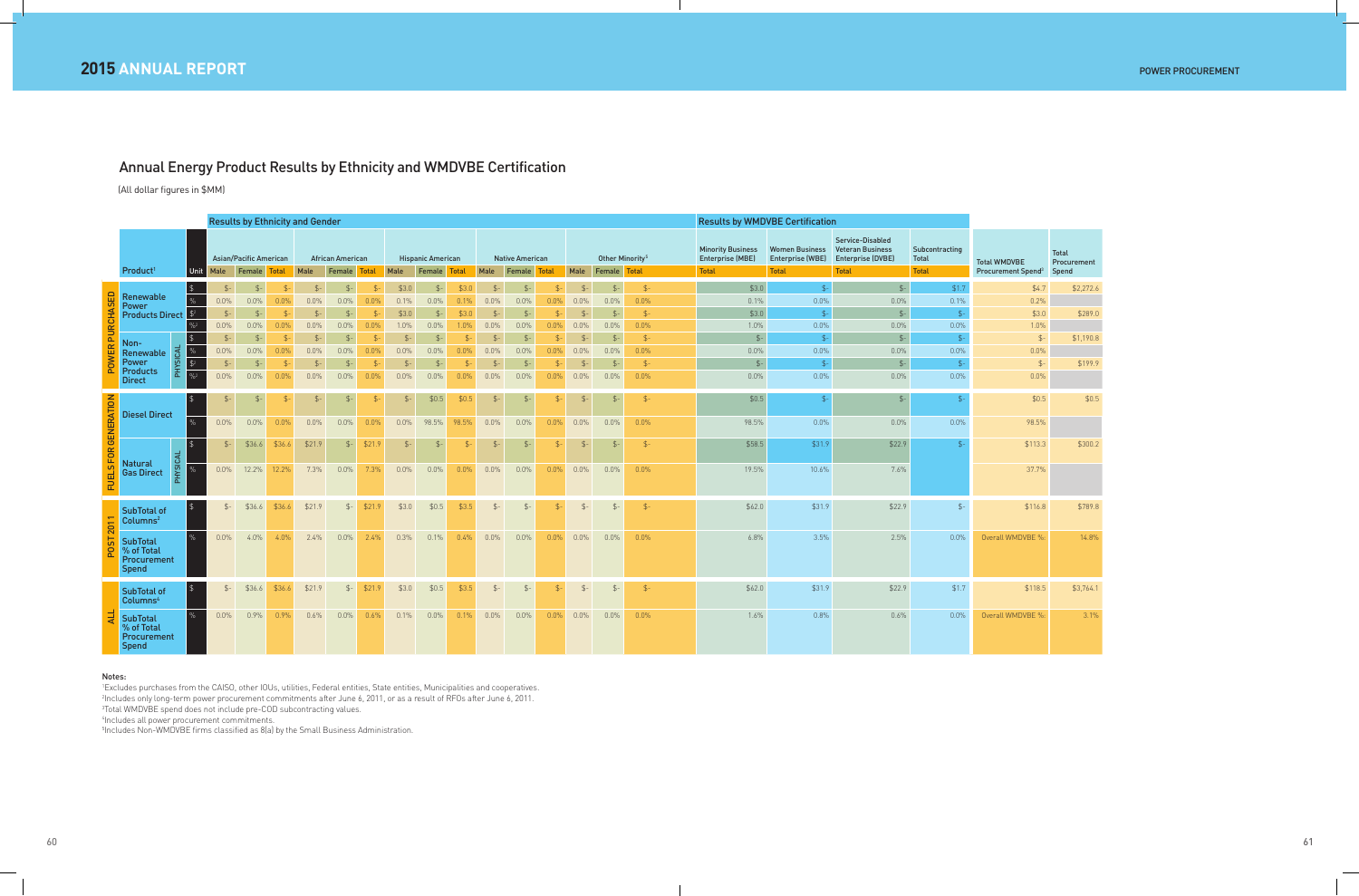# Goals (Sec. 10.1.1)

PG&E's goal is to continue to foster WMDVLGBTBE participation in electric procurement through: (1) collaboration and education; (2) communication and outreach; and (3) improved procurement processes and awareness.

# Planned Internal/External Activities (Sec. 10.1.2)

PG&E developed a detailed action plan based on effective implementation of General Order 156, collaboration and education, communication and outreach and procurement processes and awareness. The plan includes Energy Procurement and Supplier Diversity owners and action items that will be tracked regularly.

#### PG&E's 2016 Supplier Diversity goals for Energy Policy and Procurement include:

- 1. Increasing opportunities for WMDVLGBTBEs to compete for PG&E's energy procurement commodity business, through both direct and subcontracting. PG&E will work with counterparties to develop and execute strategies to include diverse suppliers.
- 2. Increasing both the energy procurement commodity contract dollar and percentage spend the company procures from WMDVLGBTBEs
- 3. Assisting WMDVLGBTBEs, ethnic chambers, and business trade associations to better understand PG&E Energy Policy and Procurement's practices, processes, plans and goals
- 4. Increasing awareness and support for achieving PG&E's supplier diversity goals throughout the Energy Policy and Procurement organization
- 5. Increasing opportunities for WMDVLGBTBEs to participate
- 6. Increasing advocacy efforts on prime suppliers' subcontracting to WMDVLGBTBEs, and promoting prime supplier and WMDVLGBTBE matchmaking events and industry conferences
- 7. Continuing to explore ways to count and report WMDVLGBTBE subcontracting spend under General Order 156 on generation projects during their pre-Commercial Operation Date status

# Recruitment Plans for Suppliers in Underutilized Areas (Sec. 10.1.3)

PG&E is committed to working with internal and external stakeholders to make it easier for WMDVLGBTBEs to transact power products with PG&E. To break down barriers, this support will include identifying practical opportunities, as well as collaborating with other utilities, WMDVLGBTBE power providers and the CPUC.

Continuing education of developers is a crucial component of PG&E's plan to continue encouraging developers to utilize WMDVLGBTBEs during all phases of project construction. The company will also grow its outreach to WMDVLGBTBEs in power procurement.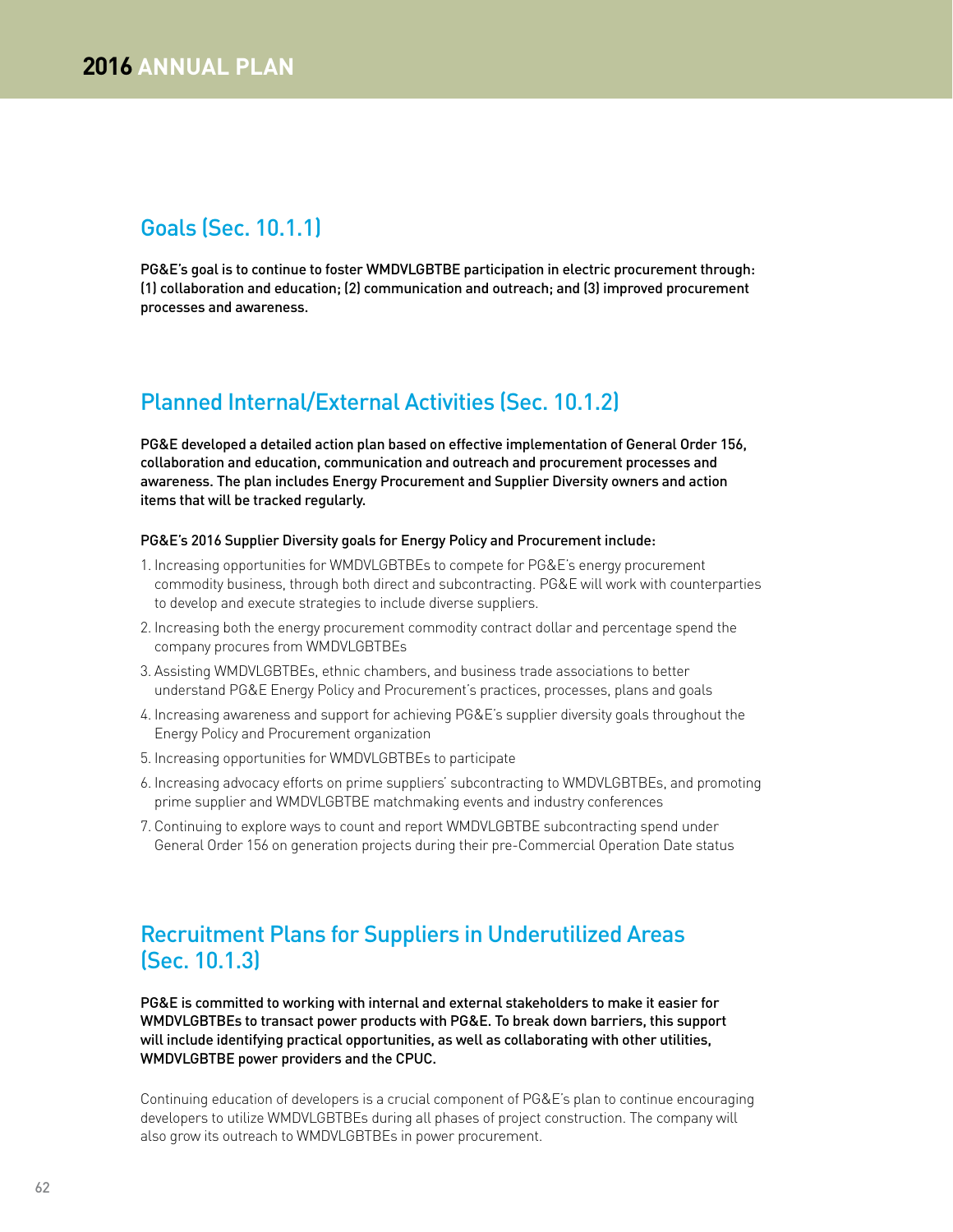In 2016, PG&E plans to sponsor a Power Procurement WMDVLGBTBE Matchmaking event, similar to the event that took place on September 3, 2015 in Irvine in partnership with SDG&E and SCE. This event will feature speakers and one-on-one matchmaking sessions to discuss business prospects with opportunities ranging from site selection and permitting to construction, IT services, operations and maintenance of electric generation facilities. Billions of dollars are expected to be spent on these types of projects in the next several years as developers build out new renewable generation, conventional generation, and energy storage infrastructure to serve utility customers throughout California.

In addition, PG&E will continue to attend conferences and special events to promote supplier diversity in power procurement and collaborate with the other California utilities in this regard whenever possible.

Also, for 2016 PG&E will select a WMDVLGBTBE to participate in PG&E's Supplier Development Program. This is a unique opportunity for a WMDVLGBTBE president to meet regularly throughout the year with a member of PG&E's Energy Policy and Procurement's leadership team to discuss ways to grow a small business in the power procurement space. It also includes full sponsorship of courses offered by the UCLA Management Development for Entrepreneurs Program or University of Washington Minority Business Executive Program.

# Plans for Recruiting WMDVLGBTBEs in Excluded Categories (Sec. 10.1.4)

General Order 156 Ruling on November 14, 2003 ended the excluded category.

### Planned Subcontracting Activities (Sec. 10.1.5)

#### PG&E's planned subcontracting activities include:

- 1. Holding targeted meetings with developers to advance opportunities for WMDVLGBTBEs.
- 2. Sending broadcast communications to electric procurement participants to notify them of PG&E's commitment to supplier diversity.
- 3. Ensuring that all RFOs include information and communications about supplier diversity requirements including what cost components are relevant and how spending is verified.

### Program Compliance (Sec. 10.1.6)

PG&E will comply with all WMDVLGBTBE program guidelines.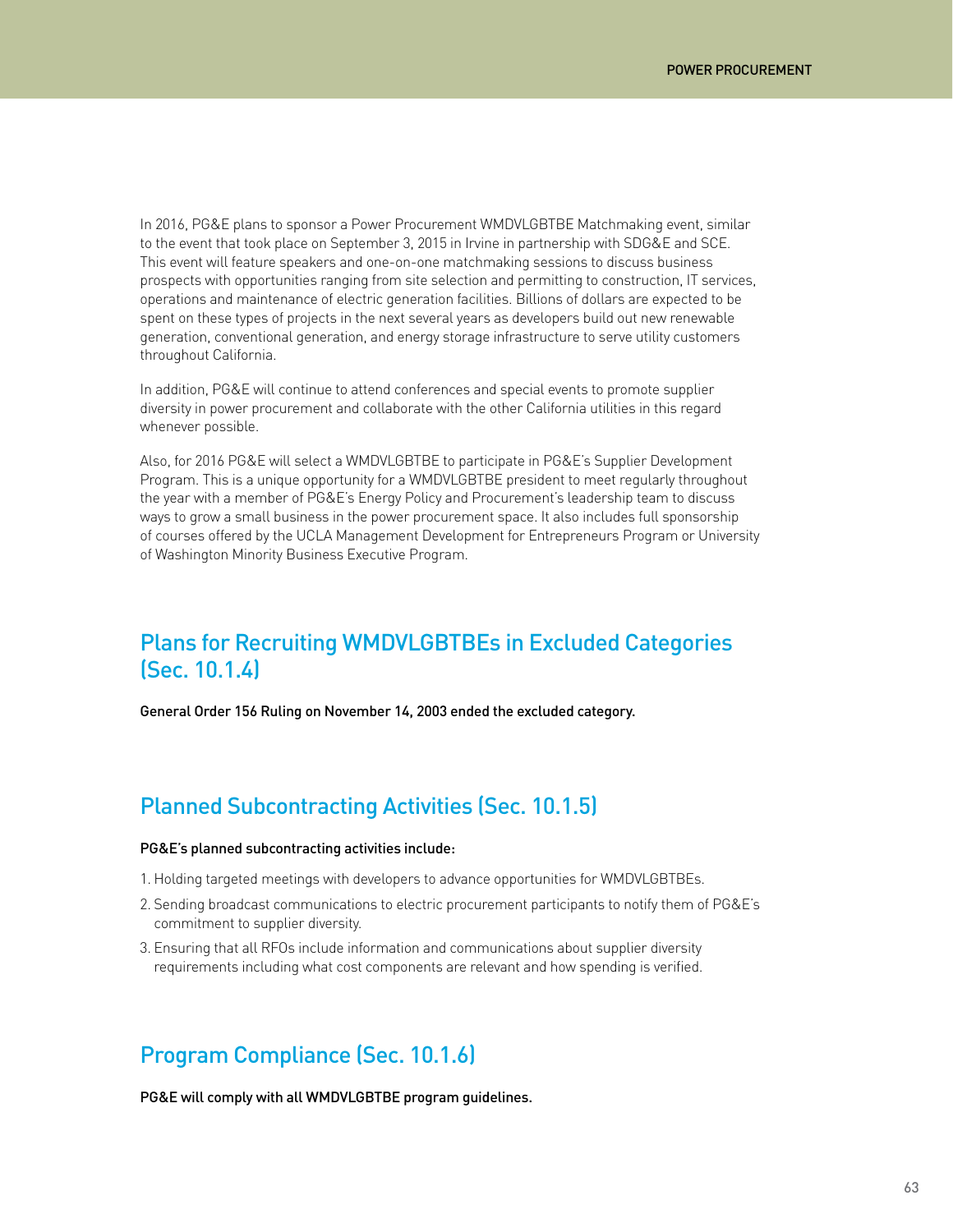# **2015** ANNUAL REPORT

# Fuel Procurement for Non-Generation

### **INTRODUCTION**

PG&E purchases natural gas to serve its core (residential and small commercial) bundled gas customers. During 2015, PG&E purchased gas supplies to serve core customers from Canada, the U.S. Rocky Mountain supply area, and from the U.S. Southwest. As discussed in Sec. 9.1.2, Core Gas Supply spent nearly \$115 million dollars in natural gas purchases with diverse suppliers, representing over 14 percent of total purchases.

# Diverse Supplier Program Activities (Sec. 9.1.1)

### Communications and Assistance

PG&E maintains information on its public website to assist women, minority and service-disabled veteran business enterprises (WMDVBE) and lesbian, gay, bisexual and transgender business enterprises (LGBTBE) or collectively WMDVLGBTBE suppliers<sup>1</sup>. This electronic connection provides a description of PG&E's Supplier Diversity Program, including eligibility criteria for California's WMDVLGBTBE supplier certification program, and a description of resources available to assist such suppliers in selling products and services to PG&E and Core Gas Supply.

Furthermore, in 2015, PG&E fully engaged with diverse suppliers to answer questions about fuel procurement and provided guidance on WMDVLGBTBE certification. In addition, Core Gas Supply offered enhanced banking and payment options, and structured contract payment provisions to fit the individual needs of many diverse suppliers and their source suppliers. This included the use of the Funds Transfer Agency (FTA) agreement, in which a bank serves as a fiduciary intermediary between the source supplier and the WMDVLGBTBE.

### Personal Contacts

Core Gas Supply maintains a solicitation list of diverse suppliers who have expressed interest in selling gas to PG&E. This list is used to track certification status and to help ensure WMDVLGBTBEs are contacted on a regular basis about sales opportunities. Core Gas Supply staff also encourages natural gas producers to work with WMDVLGBTBEs in marketing gas and services to PG&E.

<sup>1</sup> http://www.pge.com/b2b/energysupply/gasprocurement/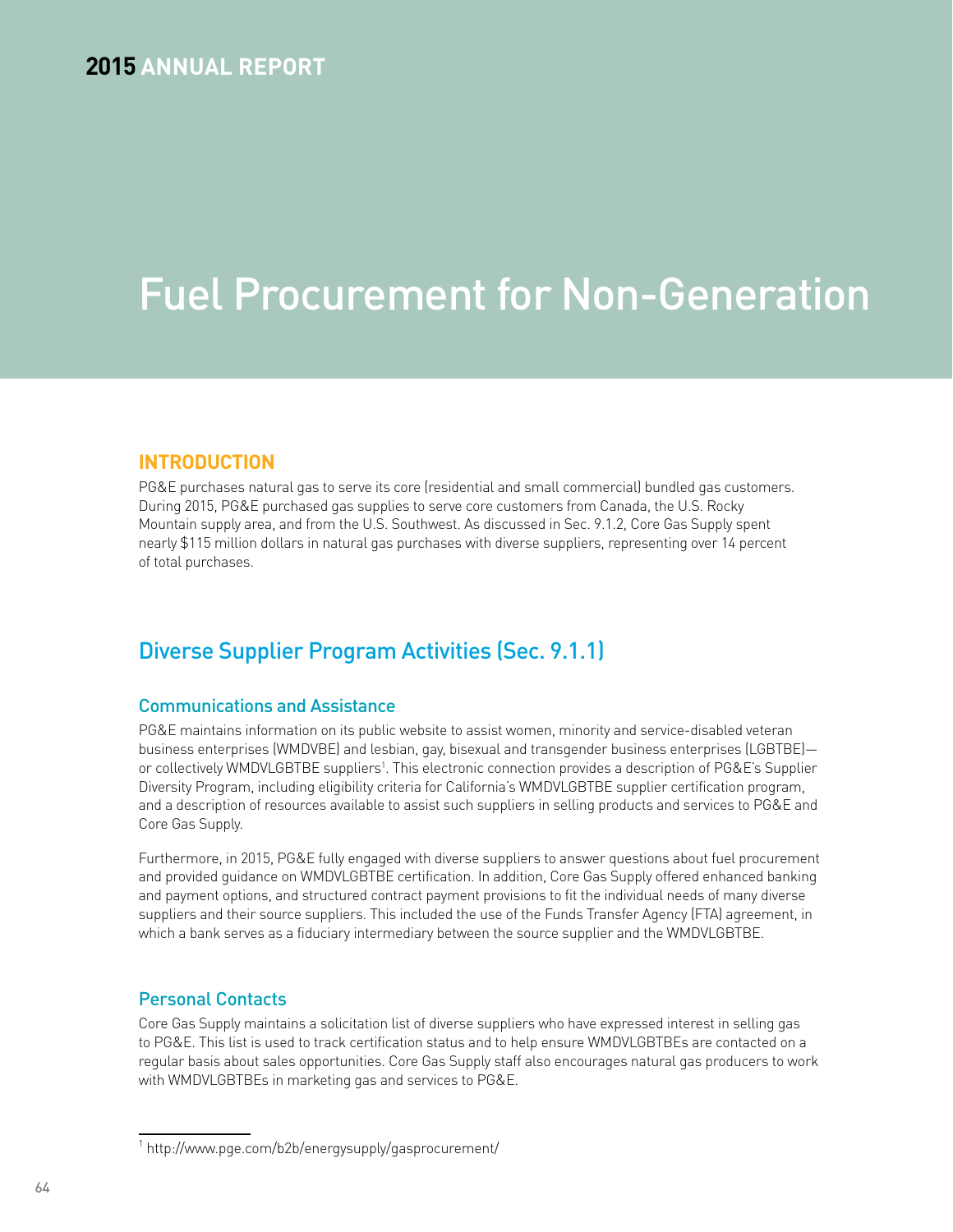### Expanded Opportunities

During 2015, PG&E's Core Gas Supply analysts assisted diverse suppliers with opportunities to provide broker services. Broker services enable WMDVLGBTBEs to match major producers and suppliers with Core Gas Supply's gas buyers, thus expanding opportunities beyond direct sales of gas to PG&E. Through a broker arrangement, WMDVLGBTBEs add value by locating a producer or supplier willing and able to meet PG&E's terms. The broker arranges the initial contact and may facilitate the negotiation and assist with the administration. By acting as a broker, WMDVLGBTBEs are able to avoid many credit and operational risks as well as help establish their firms in the natural gas business.

# Summary of Purchases (Sec. 9.1.2)

In order to meet PG&E's core natural gas demands, Core Gas Supply maintains a portfolio of supplies with different contract lengths from various supply sources. Core Gas Supply traders typically negotiate prices or accept unsolicited proposals for longer term and prompt month baseload supplies, and purchase daily gas in "swing" spot markets.

During 2015, PG&E paid diverse suppliers \$114,968,314 for natural gas supplies, representing 14.41 percent of total purchases by cost. During 2015, the Core Gas Supply department purchased approximately 38 percent of its gas from Canada because Canadian supplies were generally the least expensive and most reliable supply source available. Typically, however, WMDVLGBTBEs choose to participate exclusively in U.S. natural gas markets. As a result, opportunities to engage WMDVLGBTBEs were generally limited to U.S. markets. Excluding Canadian purchases from the procurement base would raise the 2015 diverse supplier participation rate to 21.63 percent of costs.

| <b>Summary of 2015 Natural Gas Purchases from WMDVBEs</b><br>January 1-December 31, 2015 |                                        |                              |                               |  |  |  |  |  |  |  |  |  |
|------------------------------------------------------------------------------------------|----------------------------------------|------------------------------|-------------------------------|--|--|--|--|--|--|--|--|--|
| <b>Gas Supplies</b>                                                                      | <b>WMDVBE</b><br><b>Purchase Costs</b> | <b>Total Supply</b><br>Costs | <b>Total Supply</b><br>Volume |  |  |  |  |  |  |  |  |  |
| U.S. and Canadian<br>Purchases                                                           | \$114.968.314                          | $14.41\%$                    | 13.53%                        |  |  |  |  |  |  |  |  |  |
| U.S. Purchases Only                                                                      | \$114.968.314                          | 21.63%                       | 21.77%                        |  |  |  |  |  |  |  |  |  |

### **Table I:** PG&E Core Gas Supply

Appendix A provides PG&E's Core Gas Supply Diverse Supplier costs by ethnicity and gender.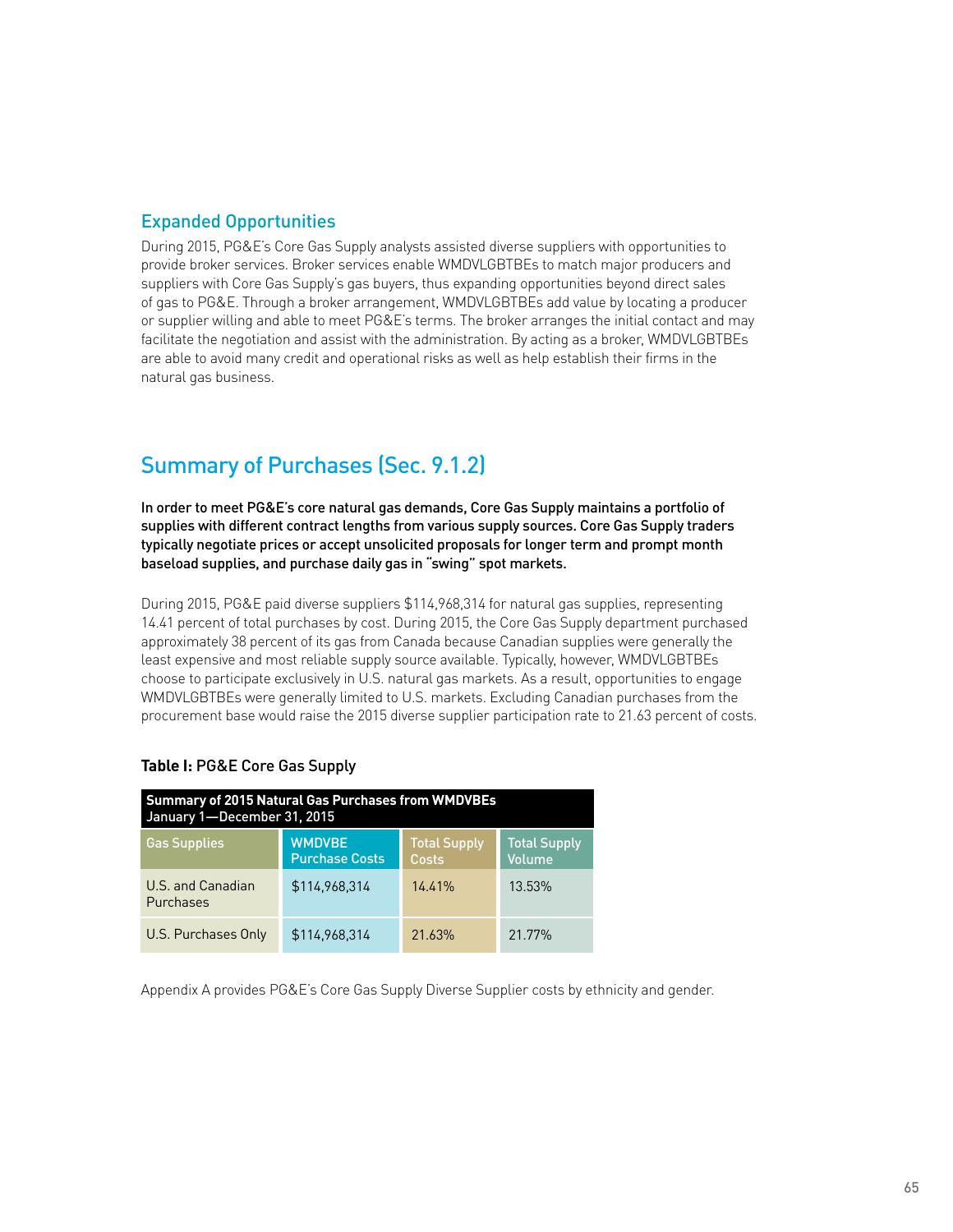# Program Expenses (Sec. 9.1.3)

There were no specific program expenses allocated to non-generation fuel procurement in 2015. Any associated expenses are included in the overall Supplier Diversity Program Expenses (see section 9.1.3 of the Supplier Diversity 2015 Annual Report/2016 Annual Plan).

# Goal Progress (Sec. 9.1.4)

PG&E's long-term fuel procurement goal of 21.5 percent spend with diverse suppliers is based on the total cost of natural gas purchases in accordance with the long-term objective proposed by the CPUC in Decision 95-12-045.

#### **Table II:** Diverse Supplier Participation Goals, 2016 and Beyond

| zu io dilu beyullu |       |             |
|--------------------|-------|-------------|
|                    | 2016  | Beyond 2016 |
| <b>Minority</b>    | 15%   | 15%         |
| Non-Minority Women | 5%    | 5%          |
| Disabled Veteran   | 1.5%  | 1.5%        |
| <b>Total</b>       | 21.5% | 21.5%       |

# Summary of Utilization of Subcontractors (Sec. 9.1.5)

Trading and marketing natural gas commodity does not lend itself to subcontracting. PG&E's focus is to locate additional WMDVLGBTBEs to serve as direct suppliers for its natural gas purchases.

# Supplier Complaints (Sec. 9.1.6)

There were no complaints in 2015 regarding Core Gas Supply's Diverse Supplier natural gas purchase activity.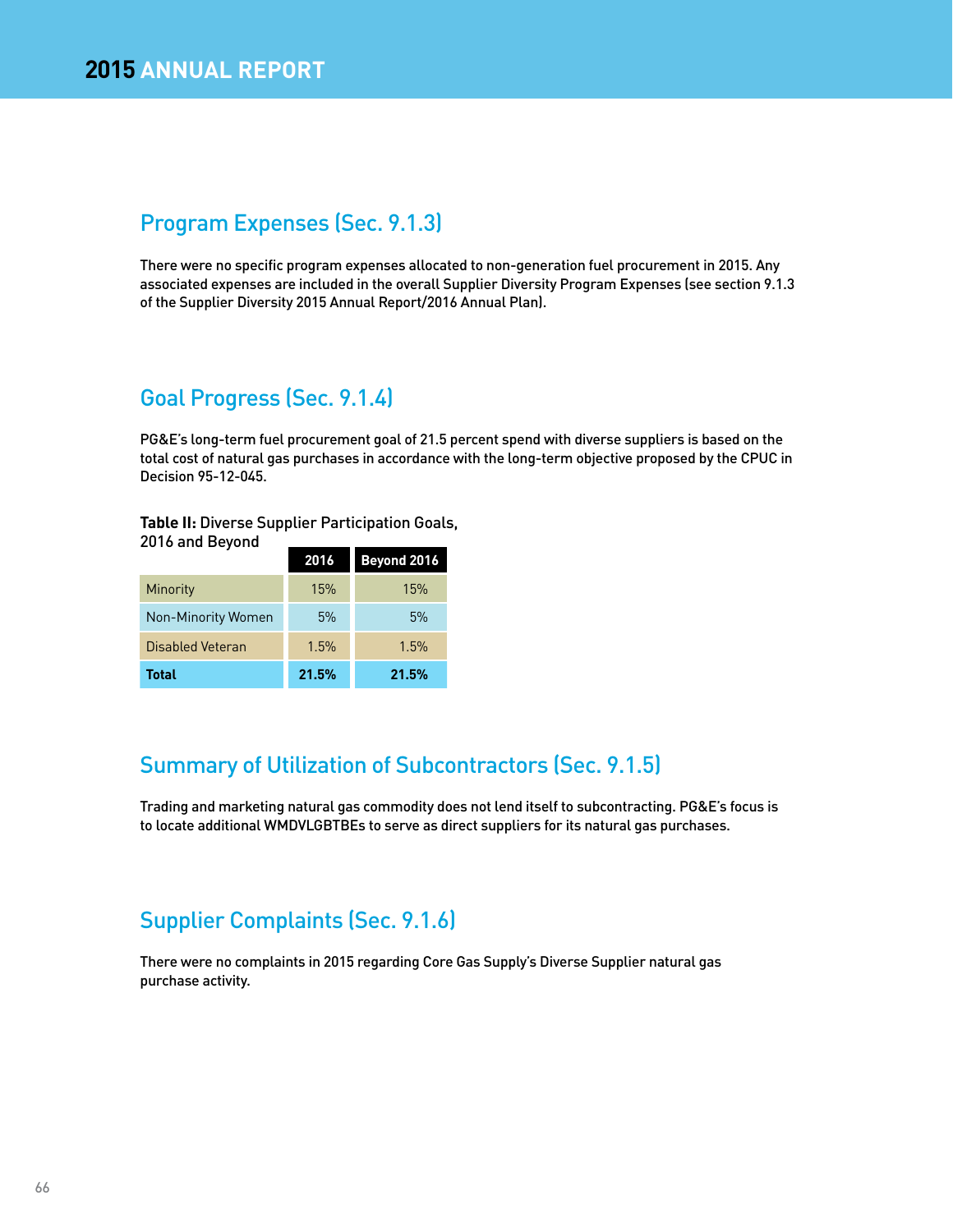# Exclusions (Sec. 9.1.7)

### Summary of Purchases and/or contracts in excluded categories.

General Order 156 Ruling on November 14, 2003 ended the excluded categories.

# Diverse Suppliers in Underutilized Areas (Sec. 9.1.8)

PG&E continued to encourage WMDVLGBTBEs to develop relationships with Canadian producers. Historically, and as reported in PG&E's previous annual supplier diversity reports, diverse business activity in Canada has been low because of the complexity of conducting international business and the focus by most WMDVLGBTBEs to concentrate on domestic markets.

Furthermore, WMDVLGBTBEs are generally challenged to find Canadian suppliers willing to conduct business with them. However, PG&E will continue its outreach and assistance to support WMDVLGBTBE growth in all markets, including Canada.

# Retention of All Documents/Data (Sec. 9.1.9)

PG&E will retain documents and data to support its Supplier Diversity Annual Report and Annual Plan in accordance with internal policies and document retention regulations.

# Participation Results by Fuel Category (Sec. 9.1.10A)

See Appendix A.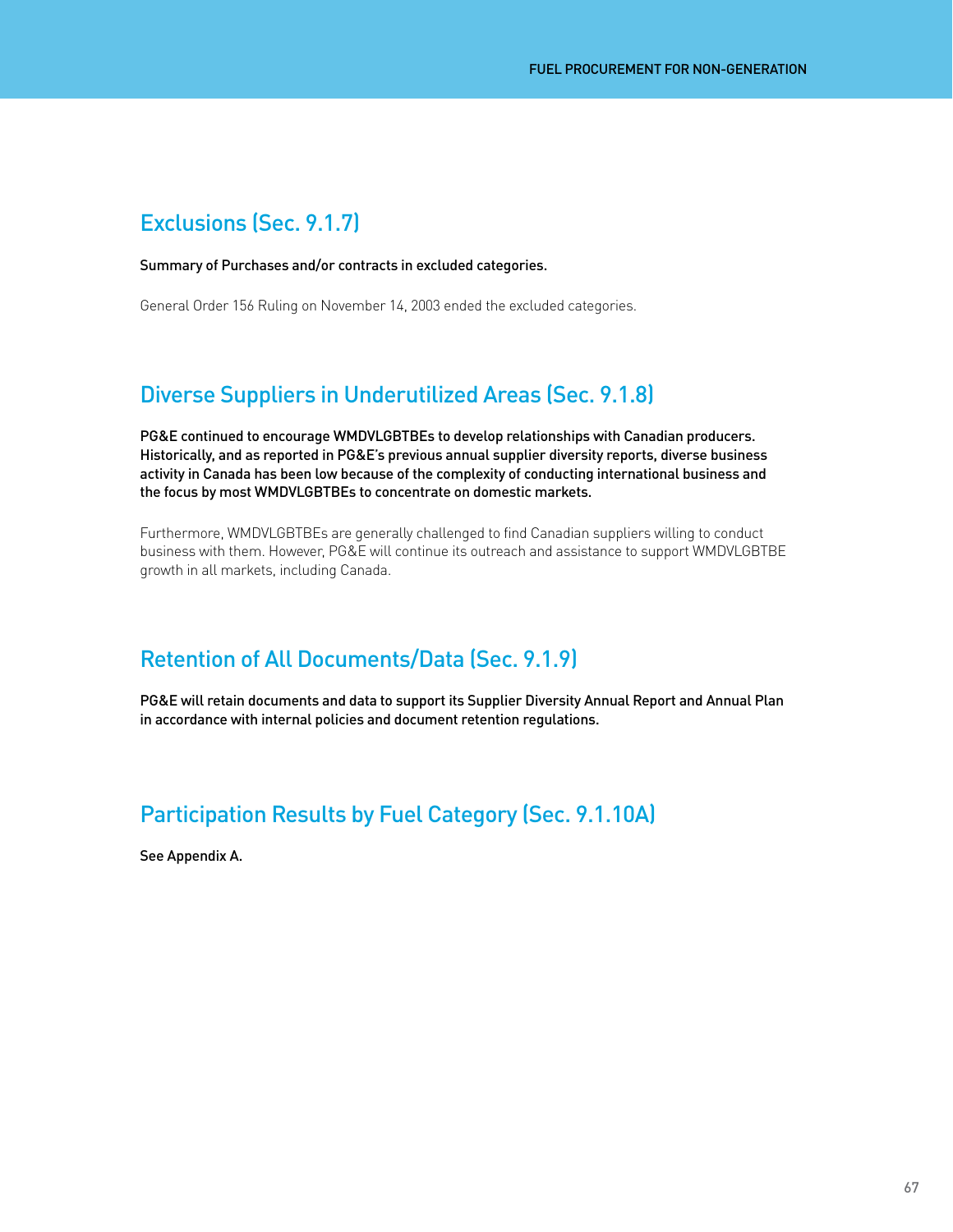# Appendix A. PG&E's Core Gas Supply, Annual Energy Product Results by Ethnicity and WMDVBE Certification

(All dollar figures in \$MM)



|             |                         | <b>Results by Ethnicity and Gender</b> |       |               |              |                  |        |                  |               |        |              |                 |                        |              |                | <b>Results by WMDVBE Certification</b> |                |                                                     |                                                  |                                                                         |                          |                          |
|-------------|-------------------------|----------------------------------------|-------|---------------|--------------|------------------|--------|------------------|---------------|--------|--------------|-----------------|------------------------|--------------|----------------|----------------------------------------|----------------|-----------------------------------------------------|--------------------------------------------------|-------------------------------------------------------------------------|--------------------------|--------------------------|
|             |                         |                                        |       | Asian-Pacific |              | African-American |        |                  | Latino        |        |              |                 | <b>Native American</b> |              |                | <b>Other Minority</b>                  |                | <b>Minority Business</b><br><b>Enterprise (MBE)</b> | <b>Women Business</b><br><b>Enterprise (WBE)</b> | Service-Disabled<br><b>Veteran Business</b><br><b>Enterprise (DVBE)</b> | <b>Total WMDVBE</b>      | <b>Total Procurement</b> |
|             | Product <sup>1</sup>    | Unit                                   | Male  | Female        | <b>Total</b> | Male             | Female | <b>Total</b>     | Male          | Female | <b>Total</b> | Male            | Female                 | <b>Total</b> | Male           | Female Total                           |                | <b>Total</b>                                        | <b>Total</b>                                     | <b>Total</b>                                                            | <b>Procurement Spend</b> | Spend                    |
|             |                         | $\frac{4}{3}$                          | $$-$  | \$20.28       | \$20.28      | \$2.04           | $$-$   | \$2.04           | $$-$          | $$-$   |              | \$-             | $$-$                   |              | ፍ-             | $$-$                                   | $$-$           | \$22.32                                             | \$11.40                                          | \$10.28                                                                 | \$44.00                  | \$286.44                 |
|             | SHORT<br>TERM           | $\%$                                   | $0\%$ | 2.54%         | 2.54%        | 0.26%            | $0\%$  | 0.26%            | $0\%$         | $0\%$  | $0\%$        | $0\%$           | $0\%$                  | 0%           | $0\%$          | $0\%$                                  | $S-$           | 2.80%                                               | 1.43%                                            | 1.29%                                                                   | 5.51%                    |                          |
|             |                         |                                        | $$-$  | \$18.04       | \$18.04      | \$4.51           | $$-$   | \$4.51           | $$-$          | $$-$   |              | \$5.84          | $$-$                   | \$5.84       | $\mathbb{S}^-$ | $$-$                                   | $S-$           | \$28.38                                             | \$36.39                                          | \$6.20                                                                  | \$70.97                  | \$511.51                 |
| NATURAL GAS | LONG<br>TERM            | $\%$                                   | $0\%$ | 2.26%         | 2.26%        | 0.56%            | $0\%$  | 0.56%            | $0\%$         | $0\%$  | 0%           | 0.73%           | $0\%$                  | 0.73%        | $0\%$          | $0\%$                                  | $0\%$          | 3.56%                                               | 4.56%                                            | 0.78%                                                                   | 8.89%                    |                          |
|             |                         |                                        | $$-$  | \$38.32       | \$38.32      | \$6.55           | $$-$   | \$6.55           | $$-$          | $$-$   |              | \$5.84          |                        | \$5.84       | $\mathcal{L}$  | $$-$                                   | $$-$           | \$50.70                                             | \$47.79                                          | \$16.48                                                                 | \$114.97                 | \$797.95                 |
|             | TOTAL<br>NATURAL<br>GAS | $\frac{9}{6}$                          | $0\%$ | 4.80%         | 4.80%        | 0.82%            | $0\%$  | 0.82%            | $0\%$         | $0\%$  | 0%           | 0.73%           | $0\%$                  | 0.73%        | $0\%$          | $0\%$                                  | $0\%$          | 6.35%                                               | 4.56%                                            | 2.06%                                                                   | 14.41%                   |                          |
|             |                         | $\frac{1}{2}$                          | $$-$  | $$-$          | $$-$         |                  |        |                  | $$-$          | $$-$   |              | . ፍ             | $$-$                   | .S-          | .S-            | $$-$                                   | $\mathsf{S}$ - | $\mathcal{L}$                                       | $$-$                                             |                                                                         | $$-$                     | $$-$                     |
|             | SHORT<br>TERM           | $\%$                                   |       |               |              |                  |        |                  |               |        |              |                 |                        |              |                |                                        |                |                                                     |                                                  |                                                                         |                          |                          |
| <b>B</b>    |                         | $\frac{4}{3}$                          | $$-$  |               | $$-$         | $$-$             |        | $S-$             | $$-$          | $$-$   | \$           | $$-$            | $$-$                   | $S-$         | $\mathbb{S}^-$ | $$-$                                   | $$-$           | $$-$                                                | $$-$                                             |                                                                         | $$-$                     | $$-$                     |
|             | LONG<br>TERM            | $\%$                                   |       |               |              |                  |        |                  |               |        |              |                 |                        |              |                |                                        |                |                                                     |                                                  |                                                                         |                          |                          |
|             | <b>TOTAL</b>            | $\, \, \mathbb{S} \,$                  | \$-   | \$-           | $$-$         |                  |        | $\mathfrak{S}$ - | $\frac{2}{2}$ | $$-$   |              | $\mathcal{S}$ - | $\mathbb{S}^-$         | \$-          | \$-            | $\mathsf{S}$ -                         | $$-$           | $\frac{4}{2}$                                       | $$-$                                             |                                                                         | $$ -$                    | $$-$                     |
|             |                         | $\%$                                   | $0\%$ | $0\%$         | $0\%$        | $0\%$            | $0\%$  | 0%               | $0\%$         | $0\%$  | 0%           | 0%              | $0\%$                  | 0%           | $0\%$          | $0\%$                                  | $0\%$          | $0.00\%$                                            | 0.00%                                            | $0.00\%$                                                                | $0\%$                    |                          |
|             | Overall Total \$        |                                        | $$-$  | \$38.32       | \$38.32      | \$6.55           | S-     | \$6.55           | \$-           |        |              | \$5.84          |                        | \$5.84       |                |                                        |                | \$50.70                                             | \$47.79                                          | \$16.48                                                                 | \$114.97                 | \$797.95                 |
|             | <b>Overall Total %</b>  |                                        | $0\%$ | 4.80%         | 4.80%        | 0.82%            |        | 0.82%            | $0\%$         | $0\%$  |              | 0.73%           | 0%                     | 0.73%        | $0\%$          | $0\%$                                  | $0\%$          | 6.35%                                               | 5.99%                                            | 2.06%                                                                   | Overall WMDVBE%:         | 14.41%                   |

Totals may not add due to rounding.

### **Note:**

Short Term The term of the deal is no longer than one calendar month.

Long Term The term of the deal is greater than one calendar month and no longer than one calendar year.

1 Excludes purchases from the CAISO, other IOUs, utilities, Federal entities, State entities, Municipalities and cooperatives.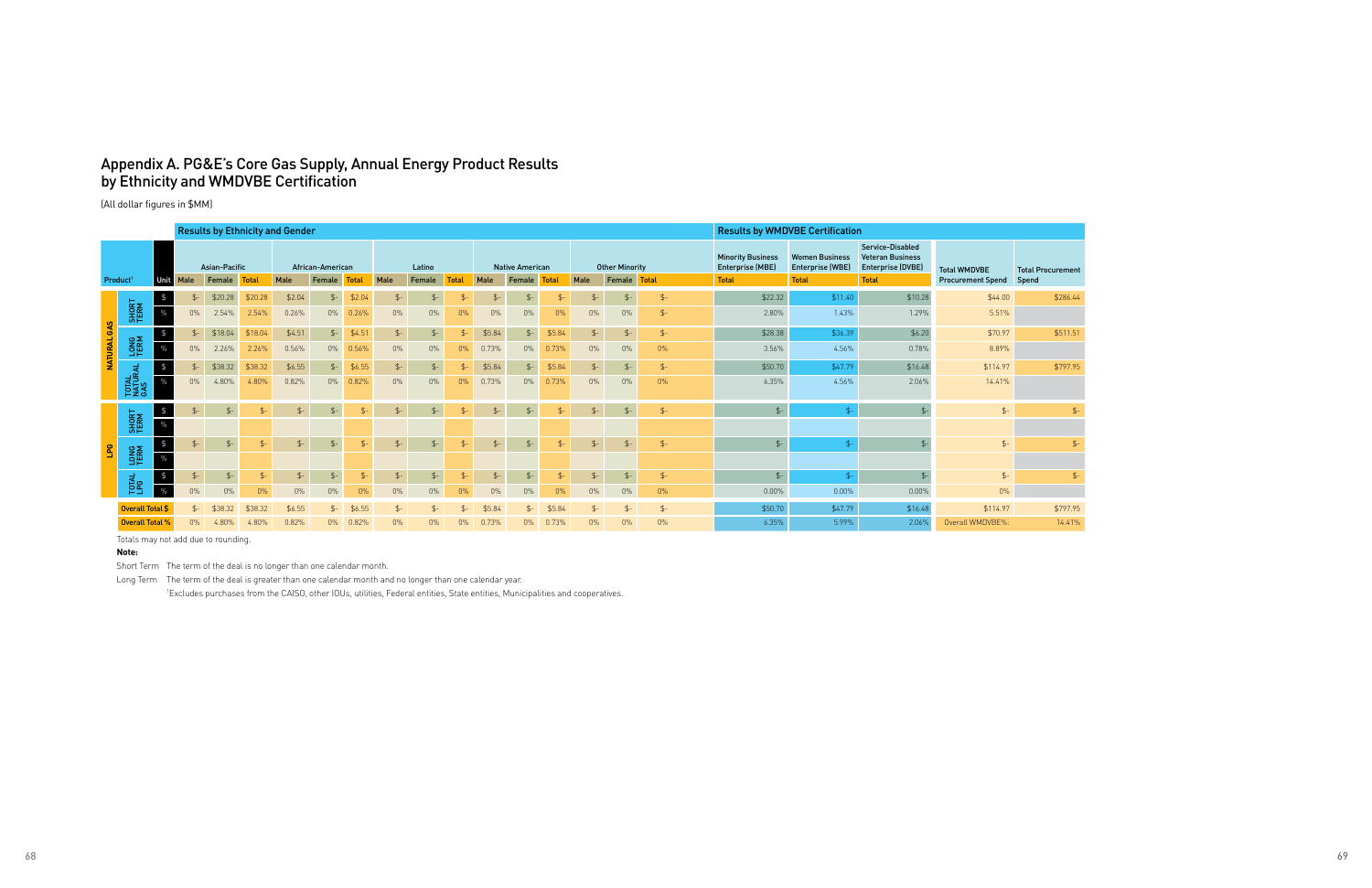# Market Conditions and Outreach (Sec. 9.1.10B)

### **FACTORS LIMITING DIVERSE SUPPLIER GROWTH**

### Market Challenges

North American natural gas prices have decreased significantly in recent years, and during 2015, prices plummeted to their lowest levels in 16 years<sup>2</sup>. As a result, many domestic producers suffered financial loses, and several dozen filed for bankruptcy protection. The exceptionally low gas prices certainly diminished profit margins for all suppliers, reducing opportunities for both diverse and non-diverse suppliers.

### Competitive Challenges

Natural gas marketers add value by applying their expertise to find buyers and to creatively fulfill end-user needs while fostering a liquid, transparent market. In addition to providing supplies, the role of many successful marketers has evolved and expanded to include intermediate steps in the supply chain, such as arranging pipeline transportation and storage, providing nomination and balancing services, and providing any other services required to facilitate natural gas sales. These complex, commercial arrangements and the myriad of associated services demand that marketers possess critical skills, industry knowledge and commercial connections, in addition to significant organizational resources and financial backing in order to be successful. At this time, only a few WMDVLGBTBEs have these additional assets and resources.

### Institutional Barriers

All industry participants face enormous financial and credit risks. Most WMDVLGBTBEs are challenged to manage exposure to such risks because they lack capital to meet collateral requirements. Additionally, they generally do not hold physical assets, such as natural gas storage, to help establish credit or limit exposure to performance risks. Finally, WMDVLGBTBEs are generally not able to post sufficient collateral to cover the margin requirements of electronic or online trading platforms, which account for a significant percentage of transactions in today's fast-moving natural gas markets.

These issues challenge WMDVLGBTBEs to provide valuable services, and make it difficult for them to compete with other, more sophisticated marketers. As described in Section 9.1.8., these issues are compounded by the challenges of conducting international business. However, PG&E continues to encourage U.S. and Canadian source suppliers to develop relationships with WMDVLGBTBEs. Furthermore, PG&E monitors its portfolio of gas supplies and strives to balance objectives of providing opportunities for WMDVLGBTBEs while maintaining supply reliability and managing costs for its core customers.

<sup>2</sup> U.S. Energy Information Administration, Prices for oil and natural gas commodities fell during 2015, http://www.eia.gov/todayinenergy/detail.cfm?id=24392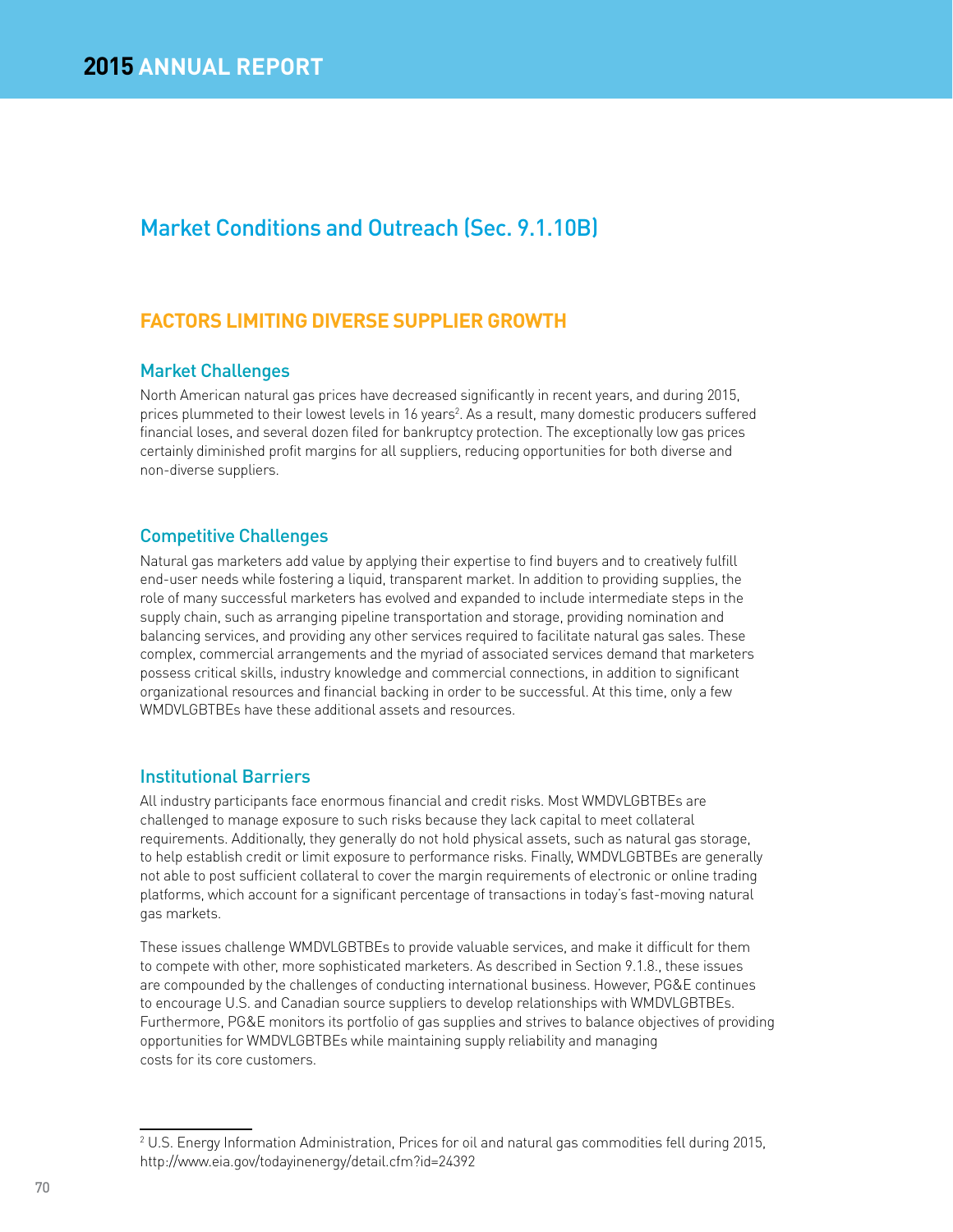# Goals (Sec. 10.1.1)

### **GOAL: INCREASE WMDVLGBTBE PARTICIPATION**

Despite the factors limiting WMDVLGBTBE growth identified in section 9.1.10B, PG&E will affirm a 21.5 percent participation rate as a long-term objective and will continue in its efforts to reduce the barriers to entry and strive to expand the opportunities in which WMDVLGBTBEs can participate during 2016.

# Planned Internal/External Activities (Sec. 10.1.2)

### **2016 WMDVLGBTBE PROGRAM OBJECTIVES**

Progress toward meeting the optimistic goals in Table II may only be achieved through sustained efforts by gas purchasing personnel and by the continued growth and development of WMDVLGBTBEs. For 2016, PG&E has established the following objectives:

### Objective #1: Maintain Awareness

Supplier diversity awareness training will be conducted as needed to familiarize Core Gas Supply traders and staff with available WMDVLGBTBEs and to emphasize PG&E's Supplier Diversity Program goals.

### Objective #2: Maintain Focus

Throughout the year, Core Gas Supply management will utilize internal communications and discussions to highlight to Core Gas Supply employees the progress they are making toward the full participation of diverse suppliers.

### Objective #3: Assist Gas WMDVLGBTBEs

Core Gas Supply staff will continue to advise and assist WMDVLGBTBEs with certification, credit applications and special payment arrangements in order to help establish firms and to prepare them to conduct business with PG&E.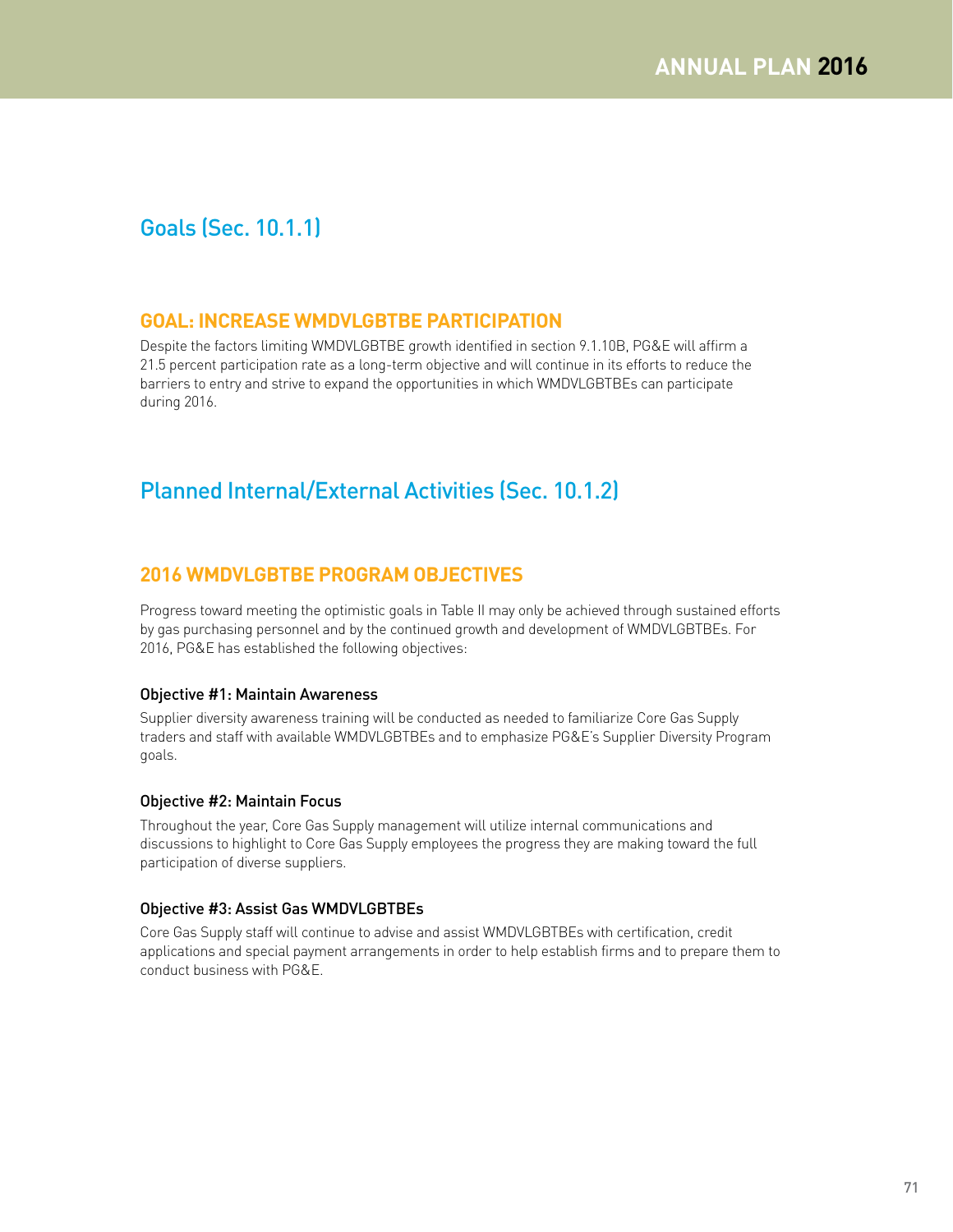#### Objective #4: Seek Opportunities for WMDVLGBTBEs

PG&E will continue to encourage WMDVLGBTBEs to conduct business with PG&E's Core Gas Supply.

#### Objective #5: Measure Performance

Supplier diversity activity reports will be provided to the Core Gas Supply staff and management on a regular basis. These reports will help to maintain focus, as discussed in Objective #2, and document progress toward reaching PG&E's natural gas diversity goals. The reports will stimulate discussions among staff and management to develop innovative solutions addressing issues and challenges, and to create economic opportunities for WMDVLGBTBEs.

# Recruitment Plans for Suppliers in Underutilized Areas (Sec. 10.1.3)

PG&E will continue to encourage WMDVLGBTBEs to seek opportunities to participate in Canadian markets, where Core Gas Supply has historically purchased the majority of its gas supplies.

PG&E will work with WMDVLGBTBEs to seek new gas supply opportunities and will offer contractual arrangements to stimulate future business.

# Plans for Recruiting WMDVLGBTBEs in Excluded Categories (Sec. 10.1.4)

General Order 156 Ruling on November 14, 2003 ended excluded categories for Fuel Procurement.

# Planned Subcontracting Activities (Sec. 10.1.5)

PG&E is not aware of subcontracting opportunities for natural gas commodity trading.

# Program Compliance (Sec. 10.1.6)

PG&E will comply with all WMDVLGBTBE program guidelines.